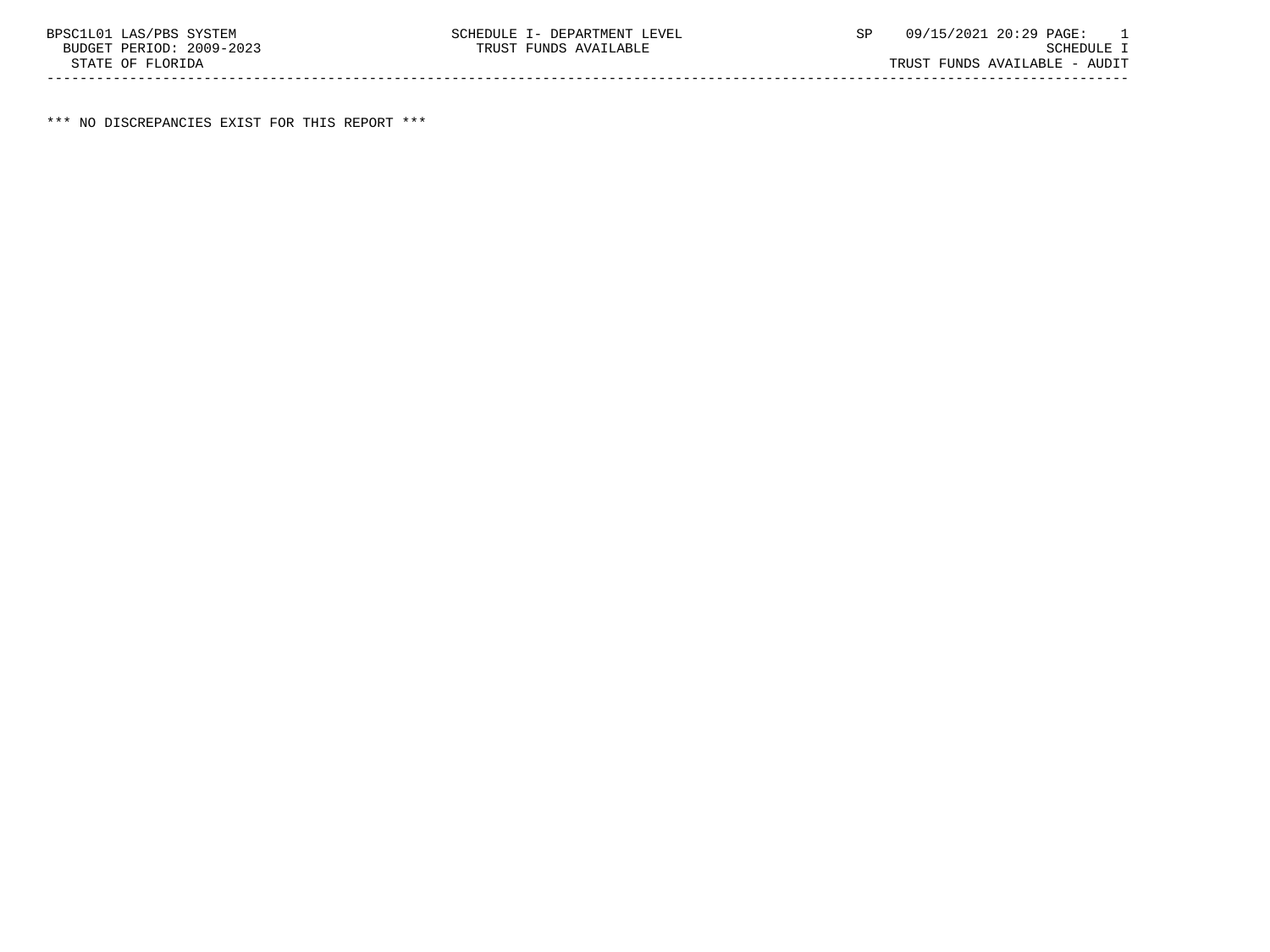| BPSC1L01 LAS/PBS SYSTEM<br>BUDGET PERIOD: 2009-2023<br>STATE OF FLORIDA |                         |                  |        | TRUST FUNDS AVAILABLE            |      | SCHEDULE I- DEPARTMENT LEVEL |                      | SP                                 |                                                              | 09/15/2021 20:29 PAGE: 1<br>SCHEDULE I<br>TRUST FUNDS AVAILABLE |
|-------------------------------------------------------------------------|-------------------------|------------------|--------|----------------------------------|------|------------------------------|----------------------|------------------------------------|--------------------------------------------------------------|-----------------------------------------------------------------|
|                                                                         |                         |                  |        |                                  |      |                              | COL A01<br>ACT PR YR | COL A02<br>EXP 2020-21 EXP 2021-22 | COL A03<br>CURR YR EST AGY REQUEST AGY REQ N/R<br>FY 2022-23 | COL A04<br>FY 2022-23                                           |
| ENVIR PROTECTION, DEPT OF 37000000                                      |                         |                  |        |                                  |      |                              |                      |                                    |                                                              |                                                                 |
| FUND: ADMINISTRATIVE TRUST FUND                                         |                         | 2021             |        |                                  |      |                              |                      |                                    |                                                              |                                                                 |
| SECTION I: DETAIL OF REVENUES                                           |                         |                  |        |                                  |      |                              |                      |                                    |                                                              |                                                                 |
|                                                                         | REVENUE CAP SVC<br>CODE | CHG <sup>8</sup> | AUTH   | MATCHING %<br>ST I/C LOC I/C NO. |      | CFDA                         |                      |                                    |                                                              |                                                                 |
| 01 INTEREST-TREASURY                                                    |                         |                  |        |                                  |      |                              |                      |                                    |                                                              |                                                                 |
| 02 INTEREST-OTHER                                                       | 000500 NO 8.0           |                  | 215.32 | 0.00                             | 0.00 |                              |                      | 22,455 25,000 25,000               |                                                              |                                                                 |
|                                                                         | 000500 NO 8.0           |                  | 215.32 | 0.00                             | 0.00 |                              | 123                  |                                    |                                                              |                                                                 |
| 03 REFUNDS-PRIOR YEAR WARRANT CANCELLATIONS                             | 001800 NO 0.0           |                  | 215.32 | 0.00                             | 0.00 |                              | 50,426               |                                    |                                                              |                                                                 |
| 04 SALE OF GOODS & SERVICES-NONSTATE                                    | 001904 NO 8.0           |                  | 215.32 | 0.00                             | 0.00 |                              | 15,957               |                                    |                                                              |                                                                 |
| 05 SALE OF SURPLUS PROPERTY                                             |                         |                  |        |                                  |      |                              |                      |                                    |                                                              |                                                                 |
| 06 AIR POLLUTION TF                                                     | 002900 NO 8.0           |                  | 274.05 | 0.00                             | 0.00 |                              | 8,555                |                                    |                                                              |                                                                 |
| 09 COASTAL PROTECTION TF                                                | 001500 NO 0.0           |                  | 215.32 | 0.00                             | 0.00 |                              | 752,943              | 874,385 1,044,917                  |                                                              |                                                                 |
|                                                                         | 001500 NO 0.0           |                  | 215.32 | 0.00                             | 0.00 |                              | 408,830              | 446,369 488,560                    |                                                              |                                                                 |
| 10 FEDERAL GRANTS TF                                                    | 001500 NO 0.0           |                  | 215.32 | 0.00                             | 0.00 | 66.600                       | 1,000,000            | 3,000,000                          |                                                              |                                                                 |
| 11 INLAND PROTECTION TF                                                 | 001500 NO 0.0           |                  | 215.32 | 0.00                             | 0.00 |                              | 4,736,714            | 3,800,148                          | 5,999,069                                                    |                                                                 |
| 12 MINERALS TF                                                          |                         |                  |        |                                  |      |                              |                      |                                    |                                                              |                                                                 |
| 13 NONMANDATORY LAND RECLAMATION TF                                     | 001500 NO 0.0           |                  | 215.32 | 0.00                             | 0.00 |                              | 75,005               | 73,979 80,580                      |                                                              |                                                                 |
|                                                                         | 001500 NO 0.0           |                  | 215.32 | 0.00                             | 0.00 |                              |                      | 64,190 75,652 82,402               |                                                              |                                                                 |
| 14 PERMIT FEE TF                                                        | 001500 NO 0.0           |                  | 215.32 | 0.00                             | 0.00 |                              | 388,725              | 518,794                            | 576,966                                                      |                                                                 |
| 16 SOLID WASTE MANAGEMENT TF                                            | 001500 NO 0.0           |                  | 215.32 | 0.00                             | 0.00 |                              | 617,400              | 695,747                            | 780,315                                                      |                                                                 |
| 17 STATE PARKS TF                                                       |                         |                  |        |                                  |      |                              |                      |                                    |                                                              |                                                                 |
| 18 WATER QUALITY ASSURANCE TF                                           | 001500 NO 0.0           |                  | 215.32 | 0.00                             | 0.00 |                              | 2,204,109            | 1,942,395                          | 2,289,123                                                    |                                                                 |
| 19 RESILIENT FLORIDA TF                                                 | 001500 NO 0.0           |                  | 215.32 | 0.00                             | 0.00 |                              | 1,498,573            | 1,195,966                          | 1,424,776                                                    |                                                                 |
|                                                                         | 001500 NO 0.0           |                  | 215.32 | 0.00                             | 0.00 |                              |                      |                                    | 5,248,643                                                    |                                                                 |
| 21 INTERNAL IMPROVEMENT TF                                              | 001500 NO 0.0           |                  | 215.32 | 0.00                             | 0.00 |                              | 926,641              | 1,028,130                          | 620,316                                                      |                                                                 |
| 22 COST ALLOCATION ADJUSTMENT                                           | 899999 NO 0.0           |                  | 215.32 | 0.00                             | 0.00 |                              |                      | $2 -$                              | $1 -$                                                        |                                                                 |
| 23 FEES AND CHARGES                                                     |                         |                  |        |                                  |      |                              |                      |                                    |                                                              |                                                                 |
| 24 INSURANCE RECOVERIES                                                 | 000100 YES 8.0          |                  | 215.32 | 0.00                             | 0.00 |                              | 31                   |                                    |                                                              |                                                                 |
|                                                                         | 002801 NO 0.0           |                  | 215.32 | 0.00                             | 0.00 |                              | 15                   |                                    |                                                              |                                                                 |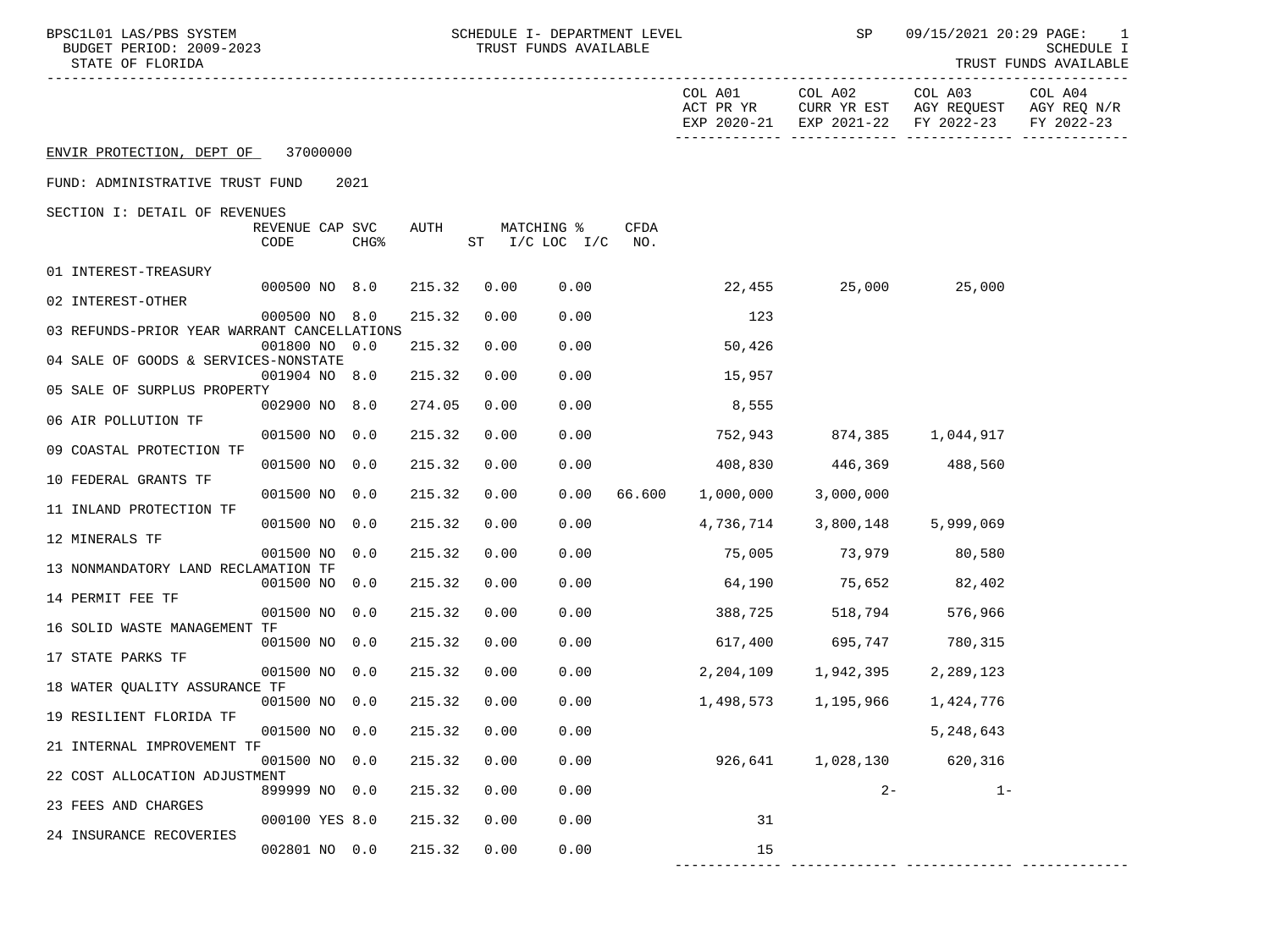| BPSC1L01 LAS/PBS SYSTEM<br>BUDGET PERIOD: 2009-2023<br>STATE OF FLORIDA                                                                                                                                                                                                                                                                                                        | SCHEDULE I- DEPARTMENT LEVEL<br>TRUST FUNDS AVAILABLE       |                                                                                                      | SP                                                           | 09/15/2021 20:29 PAGE:<br><b>SCHEDULE I</b><br>TRUST FUNDS AVAILABLE                                                      |         |
|--------------------------------------------------------------------------------------------------------------------------------------------------------------------------------------------------------------------------------------------------------------------------------------------------------------------------------------------------------------------------------|-------------------------------------------------------------|------------------------------------------------------------------------------------------------------|--------------------------------------------------------------|---------------------------------------------------------------------------------------------------------------------------|---------|
|                                                                                                                                                                                                                                                                                                                                                                                |                                                             |                                                                                                      |                                                              | COL A01 COL A02 COL A03<br>ACT PR YR CURR YR EST AGY REQUEST AGY REQ N/R<br>EXP 2020-21 EXP 2021-22 FY 2022-23 FY 2022-23 | COL A04 |
| ENVIR PROTECTION, DEPT OF 37000000                                                                                                                                                                                                                                                                                                                                             |                                                             |                                                                                                      |                                                              |                                                                                                                           |         |
| FUND: ADMINISTRATIVE TRUST FUND<br>2021                                                                                                                                                                                                                                                                                                                                        |                                                             |                                                                                                      |                                                              |                                                                                                                           |         |
| SECTION I: DETAIL OF REVENUES<br>REVENUE CAP SVC<br>CODE                                                                                                                                                                                                                                                                                                                       | AUTH MATCHING % CFDA<br>CHG <sup>%</sup> ST I/C LOC I/C NO. |                                                                                                      |                                                              |                                                                                                                           |         |
| TOTAL TO LINE B IN SECTION IV                                                                                                                                                                                                                                                                                                                                                  |                                                             |                                                                                                      |                                                              | 12,770,692  13,676,563  18,660,666                                                                                        |         |
| SECTION II: DETAIL OF NONOPERATING EXPENDITURES                                                                                                                                                                                                                                                                                                                                | OBJECT TRANSFER CFDA<br>TO BE<br>CODE<br>NO.                |                                                                                                      |                                                              |                                                                                                                           |         |
| 03 SERVICE CHARGE TO GENERAL REVENUE (8.0%)<br>04 TRANSFER-DFS/ASSESSMENT ON INVESTMENTS<br>05 REFUNDS                                                                                                                                                                                                                                                                         | 880800<br>840000<br>860000                                  | 647                                                                                                  |                                                              | 7,481 1,880 1,880<br>1,581 1,500 1,500                                                                                    |         |
| TOTAL TO LINE E IN SECTION IV                                                                                                                                                                                                                                                                                                                                                  |                                                             |                                                                                                      | 9,709                                                        | 3,380<br>3,380                                                                                                            |         |
| SECTION III: ADJUSTMENTS                                                                                                                                                                                                                                                                                                                                                       | OBJECT<br>CODE                                              |                                                                                                      |                                                              |                                                                                                                           |         |
| 01 PRIOR YEAR SEPTEMBER OPERATING REVERSIONS<br>02 ROUNDING<br>05 PY EXP CORRECTION-COMPENSATED ABSENCES<br>12 PR YEAREXPENSES FINANCIAL STATEMENT ADJ                                                                                                                                                                                                                         | 991000<br>991000<br>991000<br>991000                        | 87,549<br>$3 -$<br>146,460<br>720,034-                                                               |                                                              |                                                                                                                           |         |
| TOTAL TO LINE H IN SECTION IV                                                                                                                                                                                                                                                                                                                                                  |                                                             | $486,028-$                                                                                           |                                                              |                                                                                                                           |         |
| SECTION IV: SUMMARY                                                                                                                                                                                                                                                                                                                                                            |                                                             |                                                                                                      |                                                              |                                                                                                                           |         |
| UNRESERVED FUND BALANCE - JULY 1<br>ADD: REVENUES (FROM SECTION I)<br>TOTAL FUNDS AVAILABLE (LINE A + LINE B)<br>LESS: OPERATING EXPENDITURES<br>LESS: NONOPERATING EXPENDITURES (SECTION II)<br>LESS: FIXED CAPITAL OUTLAY (TOTAL ONLY)<br>UNRESERVED FUND BALANCE - JUNE 30 - BEFORE ADJ<br>NET ADJUSTMENTS (FROM SECTION III)<br>ADJUSTED UNRESERVED FUND BALANCE - JUNE 30 | (A)<br>(B)<br>(C)<br>(D)<br>(E)<br>(F)<br>(G)<br>(H)<br>(I) | 2,506,818<br>12,770,692<br>15,277,510<br>12,870,129<br>9,709<br>2,397,672<br>$486,028-$<br>1,911,644 | 1,911,644<br>13,676,563<br>15,588,207<br>15,584,827<br>3,380 | 18,660,666<br>18,660,666<br>18,657,286<br>3,380                                                                           | 792,034 |
| TOTAL UNRESERVED FUND BALANCE FROM STATEWIDE CFO FILE:                                                                                                                                                                                                                                                                                                                         |                                                             | 2,506,818                                                                                            |                                                              |                                                                                                                           |         |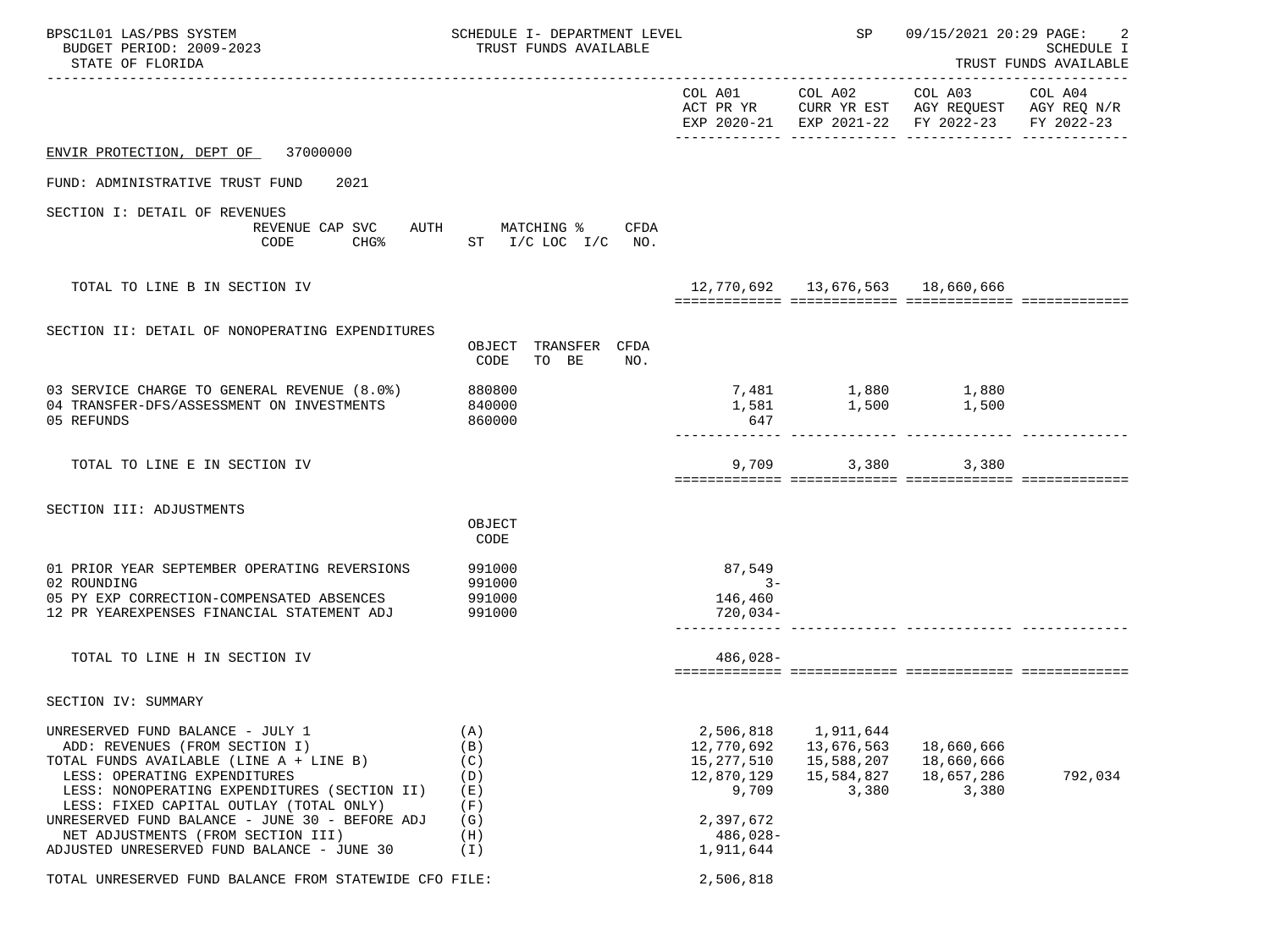| BPSC1L01 LAS/PBS SYSTEM<br>BUDGET PERIOD: 2009-2023<br>STATE OF FLORIDA |                            | SCHEDULE I- DEPARTMENT LEVEL<br>TRUST FUNDS AVAILABLE | SP                                  | 09/15/2021 20:29 PAGE: | $\overline{\phantom{a}}$ 3<br>SCHEDULE I<br>TRUST FUNDS AVAILABLE |                                      |
|-------------------------------------------------------------------------|----------------------------|-------------------------------------------------------|-------------------------------------|------------------------|-------------------------------------------------------------------|--------------------------------------|
|                                                                         |                            |                                                       | COL A01<br>ACT PR YR<br>EXP 2020-21 | COL A02<br>CURR YR EST | COL A03<br>AGY REQUEST<br>EXP 2021-22 FY 2022-23                  | COL A04<br>AGY REQ N/R<br>FY 2022-23 |
| ENVIR PROTECTION, DEPT OF 37000000                                      |                            |                                                       |                                     |                        |                                                                   |                                      |
| 2021<br>FUND: ADMINISTRATIVE TRUST FUND                                 |                            |                                                       |                                     |                        |                                                                   |                                      |
|                                                                         |                            |                                                       |                                     |                        |                                                                   |                                      |
| SCHEDULE IB: DETAIL OF UNRESERVED FUND BALANCE                          | FUNDING SOURCE<br>STATE(S) | RESTRICTED(R)<br>NONSTATE(N) UNRESTRICTED(U)          |                                     |                        |                                                                   |                                      |
| 01 OTHER STATE FUNDS                                                    | S                          | U                                                     | 1,911,644                           |                        |                                                                   |                                      |
|                                                                         |                            |                                                       |                                     |                        |                                                                   |                                      |
| ADJUSTED UNRESERVED FUND BALANCE - JUNE 30                              |                            |                                                       | 1,911,644                           |                        |                                                                   |                                      |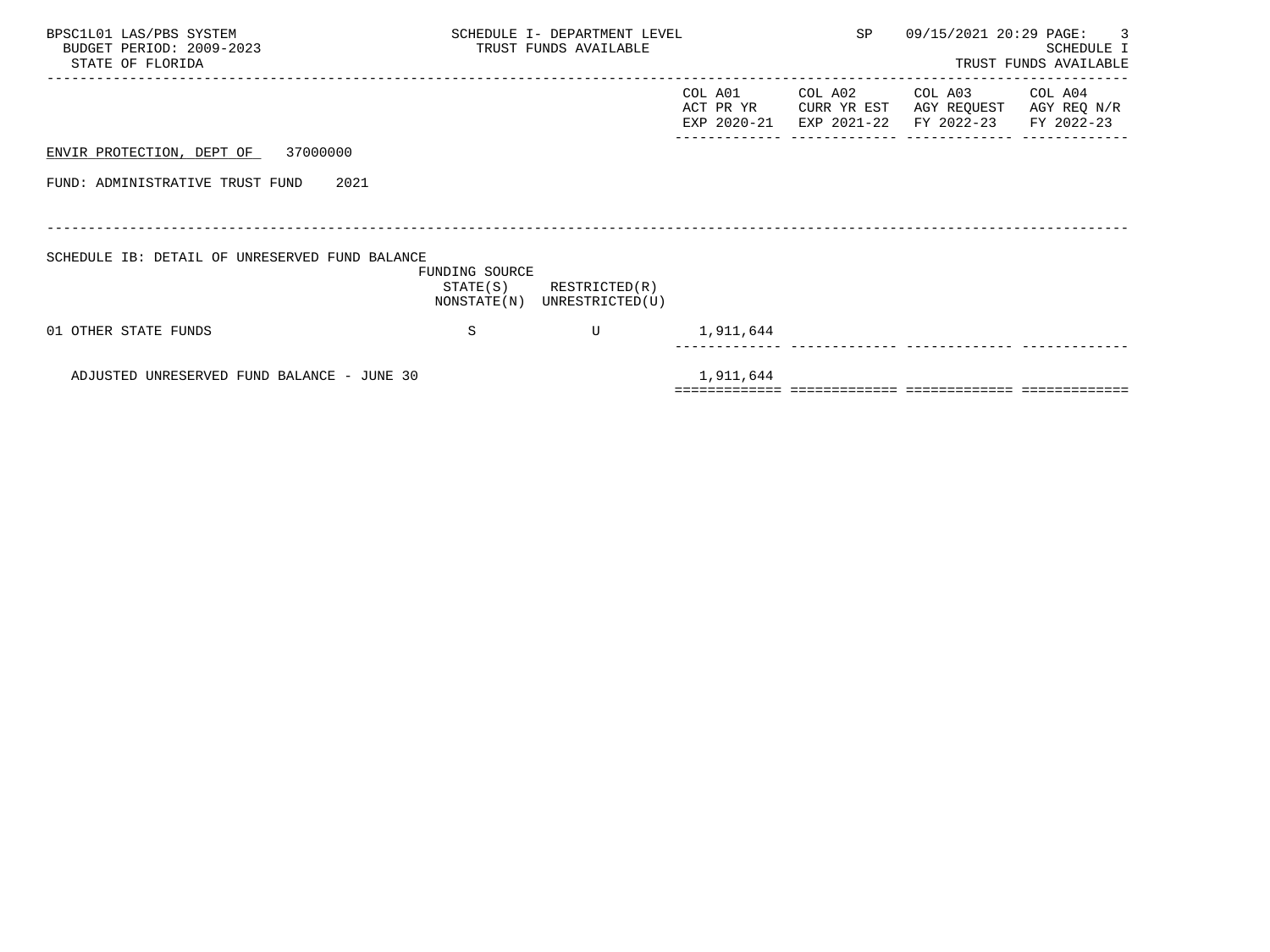| BPSC1L01 LAS/PBS SYSTEM<br>BUDGET PERIOD: 2009-2023<br>STATE OF FLORIDA                                        | SCHEDULE I- DEPARTMENT LEVEL<br>TRUST FUNDS AVAILABLE |                                   |  |                                                | <b>SP</b>                        | 09/15/2021 20:29 PAGE:<br>SCHEDULE I<br>TRUST FUNDS AVAILABLE                                                                     |  |
|----------------------------------------------------------------------------------------------------------------|-------------------------------------------------------|-----------------------------------|--|------------------------------------------------|----------------------------------|-----------------------------------------------------------------------------------------------------------------------------------|--|
|                                                                                                                |                                                       |                                   |  |                                                |                                  | COL A01 COL A02 COL A03 COL A04<br>ACT PR YR CURR YR EST AGY REQUEST AGY REQ N/R<br>EXP 2020-21 EXP 2021-22 FY 2022-23 FY 2022-23 |  |
| ENVIR PROTECTION, DEPT OF 37000000                                                                             |                                                       |                                   |  |                                                |                                  |                                                                                                                                   |  |
| FUND: AIR POLLUTION CONTROL TF 2035                                                                            |                                                       |                                   |  |                                                |                                  |                                                                                                                                   |  |
| SECTION I: DETAIL OF REVENUES<br>REVENUE CAP SVC<br>CHG% ST I/C LOC I/C NO.<br>CODE                            | AUTH MATCHING % CFDA                                  |                                   |  |                                                |                                  |                                                                                                                                   |  |
| 01 LICENSES/PERMITS TITLE V CLEAN AIR ACT<br>000200 YES 0.0 403.0872 0.00 0.00 3,090,659 2,965,272 2,923,758   |                                                       |                                   |  |                                                |                                  |                                                                                                                                   |  |
| 02 LICENSES/PERMITS ASBESTOS REMOVAL                                                                           |                                                       |                                   |  |                                                |                                  |                                                                                                                                   |  |
| 000200 YES 8.0 376.60<br>03 FEDERAL GRANTS                                                                     | 0.00                                                  | 0.00                              |  |                                                | 68,590 85,000                    | 85,000                                                                                                                            |  |
| 000700 NO 0.0 403.0872<br>04 INTEREST ON INVESTMENTS                                                           | 0.00                                                  |                                   |  | $0.00$ 66.001 2,794,843 2,656,702 2,656,702    |                                  |                                                                                                                                   |  |
| 000502 NO 8.0 215.49<br>05 REFUNDS-PRIOR YR WARRANT CANCELLATIONS                                              | 0.00                                                  | 0.00                              |  | $252,839$ $400,000$ $400,000$                  |                                  |                                                                                                                                   |  |
| 001800 NO 0.0 403.0872<br>06 TR/DHSMV-MOTOR REGISTRATIONS 2488                                                 | 0.00                                                  | 0.00                              |  | $6.319-$                                       |                                  |                                                                                                                                   |  |
| 001514 NO 8.0 320.03                                                                                           | 0.00                                                  | 0.00                              |  | 24,852,704  25,590,794  25,851,416             |                                  |                                                                                                                                   |  |
| TOTAL TO LINE B IN SECTION IV                                                                                  |                                                       |                                   |  |                                                | 31,053,316 31,697,768 31,916,876 |                                                                                                                                   |  |
| SECTION II: DETAIL OF NONOPERATING EXPENDITURES                                                                |                                                       |                                   |  |                                                |                                  |                                                                                                                                   |  |
|                                                                                                                | CODE                                                  | OBJECT TRANSFER CFDA<br>TO BE NO. |  |                                                |                                  |                                                                                                                                   |  |
| 04 TRANSFER GENERAL REVENUE/SWCAP (1000) 810000<br>05 TRANSFER WORKING CAPITAL TRUST FUND-2792 810000 37010300 |                                                       |                                   |  | 1,634 10,000 10,000<br>630,027 746,466 768,627 |                                  |                                                                                                                                   |  |
| 06 TRANSFER-ADMINISTRATIVE TRUST FUND- 2021                                                                    | 810000                                                | 37010100                          |  | 752,943                                        | 874,385 1,044,917                |                                                                                                                                   |  |
| 08 REFUNDS<br>09 SERVICE CHARGE TO GENERAL REVENUE (8.0%) 880800                                               | 860000                                                |                                   |  | 6,479<br>$1,239,560$ $1,386,469$ $1,247,318$   |                                  |                                                                                                                                   |  |
| 10 TRANSFER DFS/ASSESSMENT ON INVESTMENTS 840000<br>12 5% TRUST FUND RESERVE                                   | 999000                                                |                                   |  | 17,561 19,000 19,000                           |                                  | 858,763                                                                                                                           |  |
|                                                                                                                |                                                       |                                   |  |                                                |                                  |                                                                                                                                   |  |
| TOTAL TO LINE E IN SECTION IV                                                                                  |                                                       |                                   |  | 2,648,204                                      | 3,036,320                        | 3,948,625                                                                                                                         |  |
| SECTION III: ADJUSTMENTS                                                                                       |                                                       |                                   |  |                                                |                                  |                                                                                                                                   |  |
|                                                                                                                | OBJECT<br>CODE                                        |                                   |  |                                                |                                  |                                                                                                                                   |  |
| 01 PRIOR YEAR SEPTEMBER OPERATING REVERSIONS<br>02 FUND BALANCE RESERVED - TITLE V 403.0872                    | 991000<br>991000                                      |                                   |  | 73,962<br>$4,215,861-$                         | 764,709                          | 817,130                                                                                                                           |  |
| 03 ROUNDING<br>05 PY EXPENSES FINANCIAL STATEMENT ADJ - STW<br>06 PY EXP CORRECTION-COMPENSATED ABSENCES       | 991000<br>991000<br>991000                            |                                   |  | 2<br>119,408<br>82,056                         |                                  |                                                                                                                                   |  |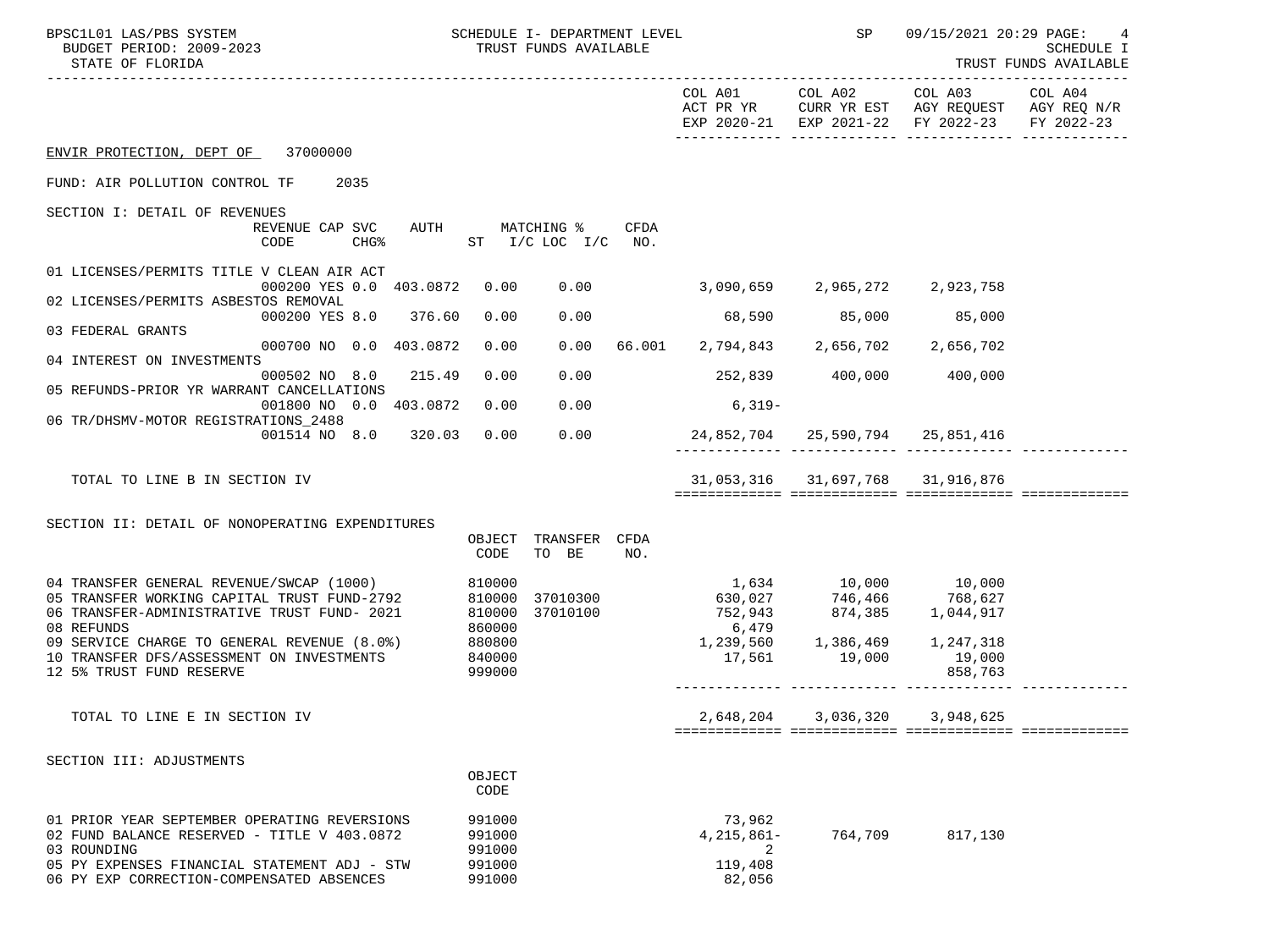| BPSC1L01 LAS/PBS SYSTEM<br>BUDGET PERIOD: 2009-2023<br>STATE OF FLORIDA                                                                                                                                                                                                                                                                                                                                                                  | SCHEDULE I- DEPARTMENT LEVEL<br>TRUST FUNDS AVAILABLE                             |                                                            |                                                                                                            | SP                                                                                                                | 09/15/2021 20:29 PAGE:<br>SCHEDULE I<br>TRUST FUNDS AVAILABLE                                                                 |         |
|------------------------------------------------------------------------------------------------------------------------------------------------------------------------------------------------------------------------------------------------------------------------------------------------------------------------------------------------------------------------------------------------------------------------------------------|-----------------------------------------------------------------------------------|------------------------------------------------------------|------------------------------------------------------------------------------------------------------------|-------------------------------------------------------------------------------------------------------------------|-------------------------------------------------------------------------------------------------------------------------------|---------|
|                                                                                                                                                                                                                                                                                                                                                                                                                                          |                                                                                   |                                                            | COL A01 COL A02                                                                                            |                                                                                                                   | COL A03<br>ACT PR YR $\,$ CURR YR EST $\,$ AGY REQUEST $\,$ AGY REQ N/R $\,$<br>EXP 2020-21 EXP 2021-22 FY 2022-23 FY 2022-23 | COL A04 |
| ENVIR PROTECTION, DEPT OF<br>37000000                                                                                                                                                                                                                                                                                                                                                                                                    |                                                                                   |                                                            |                                                                                                            |                                                                                                                   |                                                                                                                               |         |
| FUND: AIR POLLUTION CONTROL TF<br>2035                                                                                                                                                                                                                                                                                                                                                                                                   |                                                                                   |                                                            |                                                                                                            |                                                                                                                   |                                                                                                                               |         |
| SECTION III: ADJUSTMENTS                                                                                                                                                                                                                                                                                                                                                                                                                 |                                                                                   |                                                            |                                                                                                            |                                                                                                                   |                                                                                                                               |         |
|                                                                                                                                                                                                                                                                                                                                                                                                                                          | OBJECT<br>CODE                                                                    |                                                            |                                                                                                            |                                                                                                                   |                                                                                                                               |         |
| 07 FUND BALANCE RESERVED-ENCUM-OPERATING<br>10 FUND BALANCE RESERVED-ENCUM-FCO<br>13 NON-CERTIFIED FOWARD PAYABLE<br>14 SWFS ADJ INCREASE OF ACCOUNTS RECEIVABLE                                                                                                                                                                                                                                                                         | 991000<br>991000<br>991000<br>991000                                              |                                                            | 336,457-<br>$5,626,584-$<br>258,149<br>509                                                                 |                                                                                                                   |                                                                                                                               |         |
| TOTAL TO LINE H IN SECTION IV                                                                                                                                                                                                                                                                                                                                                                                                            |                                                                                   |                                                            |                                                                                                            | 9,644,816- 764,709 817,130                                                                                        |                                                                                                                               |         |
| SECTION IV: SUMMARY                                                                                                                                                                                                                                                                                                                                                                                                                      |                                                                                   |                                                            |                                                                                                            |                                                                                                                   |                                                                                                                               |         |
| UNRESERVED FUND BALANCE - JULY 1<br>ADD: REVENUES (FROM SECTION I)<br>TOTAL FUNDS AVAILABLE (LINE A + LINE B)<br>LESS: OPERATING EXPENDITURES<br>LESS: NONOPERATING EXPENDITURES (SECTION II)<br>LESS: FIXED CAPITAL OUTLAY (TOTAL ONLY)<br>UNRESERVED FUND BALANCE - JUNE 30 - BEFORE ADJ<br>NET ADJUSTMENTS (FROM SECTION III)<br>ADJUSTED UNRESERVED FUND BALANCE - JUNE 30<br>TOTAL UNRESERVED FUND BALANCE FROM STATEWIDE CFO FILE: | (A)<br>(B)<br>(C)<br>(D)<br>(E)<br>(F)<br>(G)<br>(H)<br>(I)<br>__________________ |                                                            | 13,672,010<br>31,053,316<br>44,725,326<br>23,818,486<br>2,648,204<br>18,258,636<br>8,613,820<br>13,672,010 | 8,613,820<br>31,697,768<br>40,311,588<br>25,601,294<br>3,036,320<br>9,644,816- 764,709<br>12,438,683   13,135,771 | 12,438,683<br>31,916,876<br>44,355,559<br>28,088,293<br>3,948,625<br>11,673,974   12,318,641<br>817,130                       | 343,000 |
| SCHEDULE IB: DETAIL OF UNRESERVED FUND BALANCE                                                                                                                                                                                                                                                                                                                                                                                           | FUNDING SOURCE                                                                    | $STATE(S)$ RESTRICTED $(R)$<br>NONSTATE(N) UNRESTRICTED(U) |                                                                                                            |                                                                                                                   |                                                                                                                               |         |
| 01 OTHER STATE FUNDS                                                                                                                                                                                                                                                                                                                                                                                                                     | S                                                                                 | $\mathbf U$                                                |                                                                                                            | 8,613,820  12,438,683  13,135,771                                                                                 |                                                                                                                               |         |
| ADJUSTED UNRESERVED FUND BALANCE - JUNE 30                                                                                                                                                                                                                                                                                                                                                                                               |                                                                                   |                                                            |                                                                                                            | 8,613,820   12,438,683   13,135,771                                                                               |                                                                                                                               |         |
|                                                                                                                                                                                                                                                                                                                                                                                                                                          |                                                                                   |                                                            |                                                                                                            |                                                                                                                   |                                                                                                                               |         |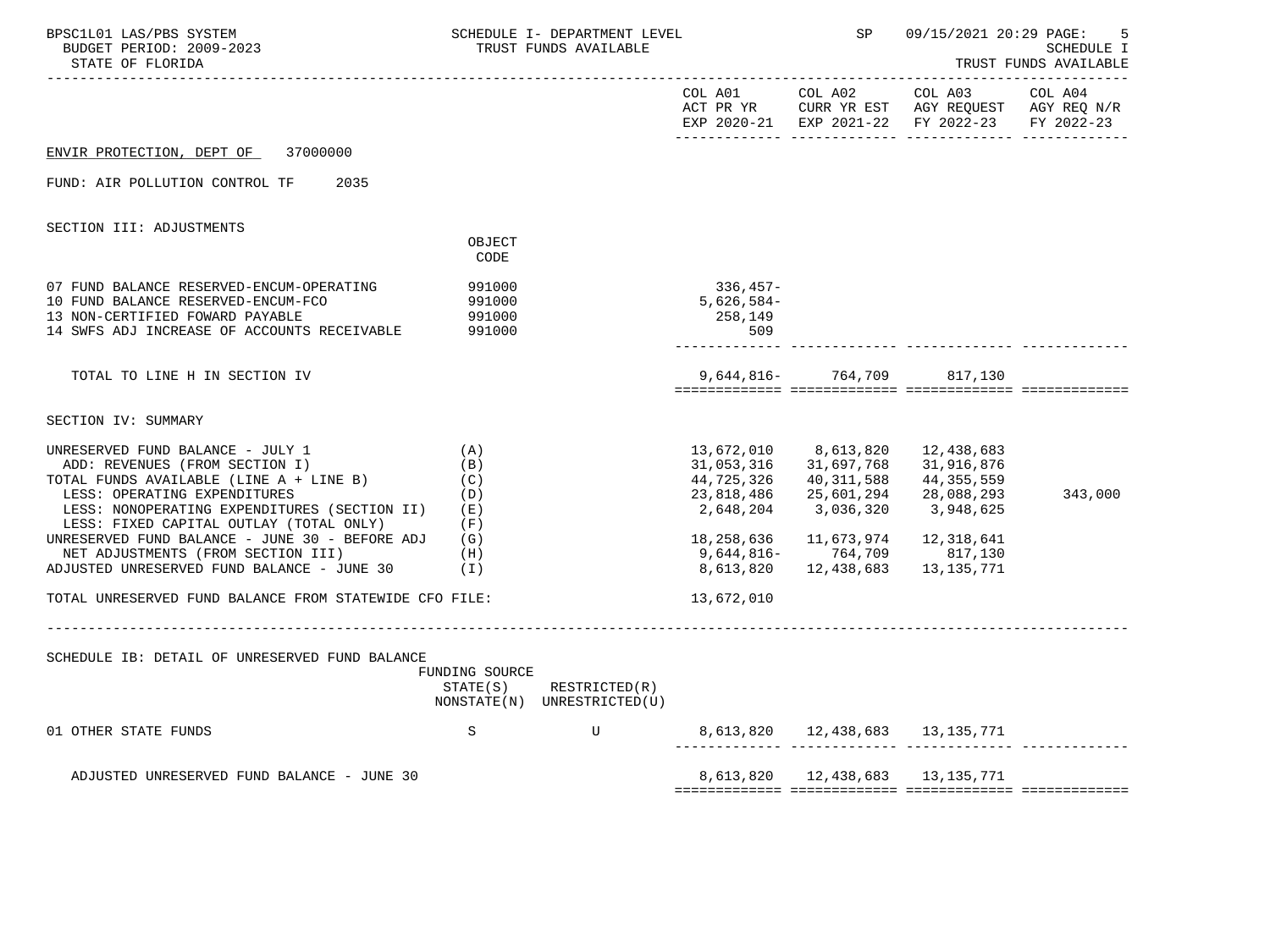| BPSC1L01 LAS/PBS SYSTEM<br>BUDGET PERIOD: 2009-2023<br>STATE OF FLORIDA                                              | SCHEDULE I- DEPARTMENT LEVEL<br>TRUST FUNDS AVAILABLE |                        |        |                               | <b>SP</b>                           | 09/15/2021 20:29 PAGE:                                                                                                            | -6<br>SCHEDULE I<br>TRUST FUNDS AVAILABLE |
|----------------------------------------------------------------------------------------------------------------------|-------------------------------------------------------|------------------------|--------|-------------------------------|-------------------------------------|-----------------------------------------------------------------------------------------------------------------------------------|-------------------------------------------|
|                                                                                                                      |                                                       |                        |        |                               |                                     | COL A01 COL A02 COL A03 COL A04<br>ACT PR YR CURR YR EST AGY REQUEST AGY REQ N/R<br>EXP 2020-21 EXP 2021-22 FY 2022-23 FY 2022-23 |                                           |
| ENVIR PROTECTION, DEPT OF 37000000                                                                                   |                                                       |                        |        |                               |                                     |                                                                                                                                   |                                           |
| FUND: DRINKING WATER REV LOAN TF 2044                                                                                |                                                       |                        |        |                               |                                     |                                                                                                                                   |                                           |
| SECTION I: DETAIL OF REVENUES                                                                                        |                                                       |                        |        |                               |                                     |                                                                                                                                   |                                           |
| REVENUE CAP SVC<br>AUTH<br>CHG <sup>%</sup> ST I/C LOC I/C NO.<br>CODE                                               |                                                       | MATCHING %             | CFDA   |                               |                                     |                                                                                                                                   |                                           |
| 01 INTEREST-EARNINGS ON INVESTMENTS                                                                                  |                                                       |                        |        |                               |                                     |                                                                                                                                   |                                           |
| 000502 NO 0.0 403.8533<br>02 REPAYMENT OF LOANS (PRINCIPAL AND INTEREST)                                             | 0.00                                                  |                        | 0.00   |                               | 5,844,902 7,000,000 7,000,000       |                                                                                                                                   |                                           |
| 002300 NO 0.0 403.8533                                                                                               | 0.00                                                  | 0.00                   |        | 66.468 85,366,909             | 54,661,272                          | 58,579,380                                                                                                                        |                                           |
| 03 DRINKING WATER STATE REV. FUND GRANT REVENUE<br>000700 NO 0.0 403.8533                                            | 0.00                                                  | 0.00                   | 66.468 | 40,015,099                    | 40,000,000                          | 50,000,000                                                                                                                        |                                           |
| 04 TRANSFER-GENERAL REVENUE-MATCH<br>006000 NO 0.0 403.8533                                                          | 0.00                                                  | 0.00                   |        | 66.468 8,668,800              | 8,742,000 8,942,000                 |                                                                                                                                   |                                           |
| 07 REFUNDS/MISCELLANEOUS<br>001800 NO 0.0 403.8533                                                                   | 0.00                                                  | 0.00                   |        | 300                           |                                     |                                                                                                                                   |                                           |
| 10 DRINKING WATER SRF ASADRA GRANT REVENUE                                                                           |                                                       |                        |        |                               |                                     |                                                                                                                                   |                                           |
| 000700 NO 0.0 403.8533<br>11 INTEREST ON CONTRACT INVESTMENTS                                                        | 0.00                                                  |                        |        | 0.00 66.468 109.270.000       |                                     |                                                                                                                                   |                                           |
| 000500 NO 0.0 403.8533                                                                                               | 0.00                                                  | 0.00                   |        | 2                             |                                     |                                                                                                                                   |                                           |
| 12 TRANSFER-GENERAL REVENUE-ASADRA MATCH<br>006000 NO 0.0 403.8533                                                   | 0.00                                                  | 0.00                   |        | 21,854,000                    |                                     |                                                                                                                                   |                                           |
|                                                                                                                      |                                                       |                        |        |                               |                                     |                                                                                                                                   |                                           |
| TOTAL TO LINE B IN SECTION IV                                                                                        |                                                       |                        |        |                               | 271,020,012 110,403,272 124,521,380 |                                                                                                                                   |                                           |
| SECTION II: DETAIL OF NONOPERATING EXPENDITURES                                                                      |                                                       |                        |        |                               |                                     |                                                                                                                                   |                                           |
|                                                                                                                      | OBJECT<br>CODE                                        | TRANSFER CFDA<br>TO BE | NO.    |                               |                                     |                                                                                                                                   |                                           |
|                                                                                                                      |                                                       |                        |        |                               |                                     |                                                                                                                                   |                                           |
| 01 TFANSFER-DFS/ASSESSMENT ON INVESTMENTS 61 0840000<br>04 TRNSF-WASTEWTR TR & SMWTR MGT REV TF 2661 010000 37220100 |                                                       |                        |        | 408,800<br>36,059,100         | 410,000 410,000                     |                                                                                                                                   |                                           |
| TOTAL TO LINE E IN SECTION IV                                                                                        |                                                       |                        |        |                               | 36,467,900 410,000 410,000          |                                                                                                                                   |                                           |
|                                                                                                                      |                                                       |                        |        |                               |                                     |                                                                                                                                   |                                           |
| SECTION III: ADJUSTMENTS                                                                                             |                                                       |                        |        |                               |                                     |                                                                                                                                   |                                           |
|                                                                                                                      | OBJECT<br>CODE                                        |                        |        |                               |                                     |                                                                                                                                   |                                           |
| 01 LOAN REPAYMENTS CURRENT RECEIVABLE<br>02 FUND BALANCE RESERVED-ENCUMBRANCES-FCO                                   | 991000<br>991000                                      |                        |        | $52,645,155-$<br>342,033,933- |                                     |                                                                                                                                   |                                           |
| 04 LOAN REPAYMENTS LONG TERM RECEIVABLES                                                                             | 991000                                                |                        |        | $517,849,001 -$               |                                     |                                                                                                                                   |                                           |
| TOTAL TO LINE H IN SECTION IV                                                                                        |                                                       |                        |        | 912,528,089-                  |                                     |                                                                                                                                   |                                           |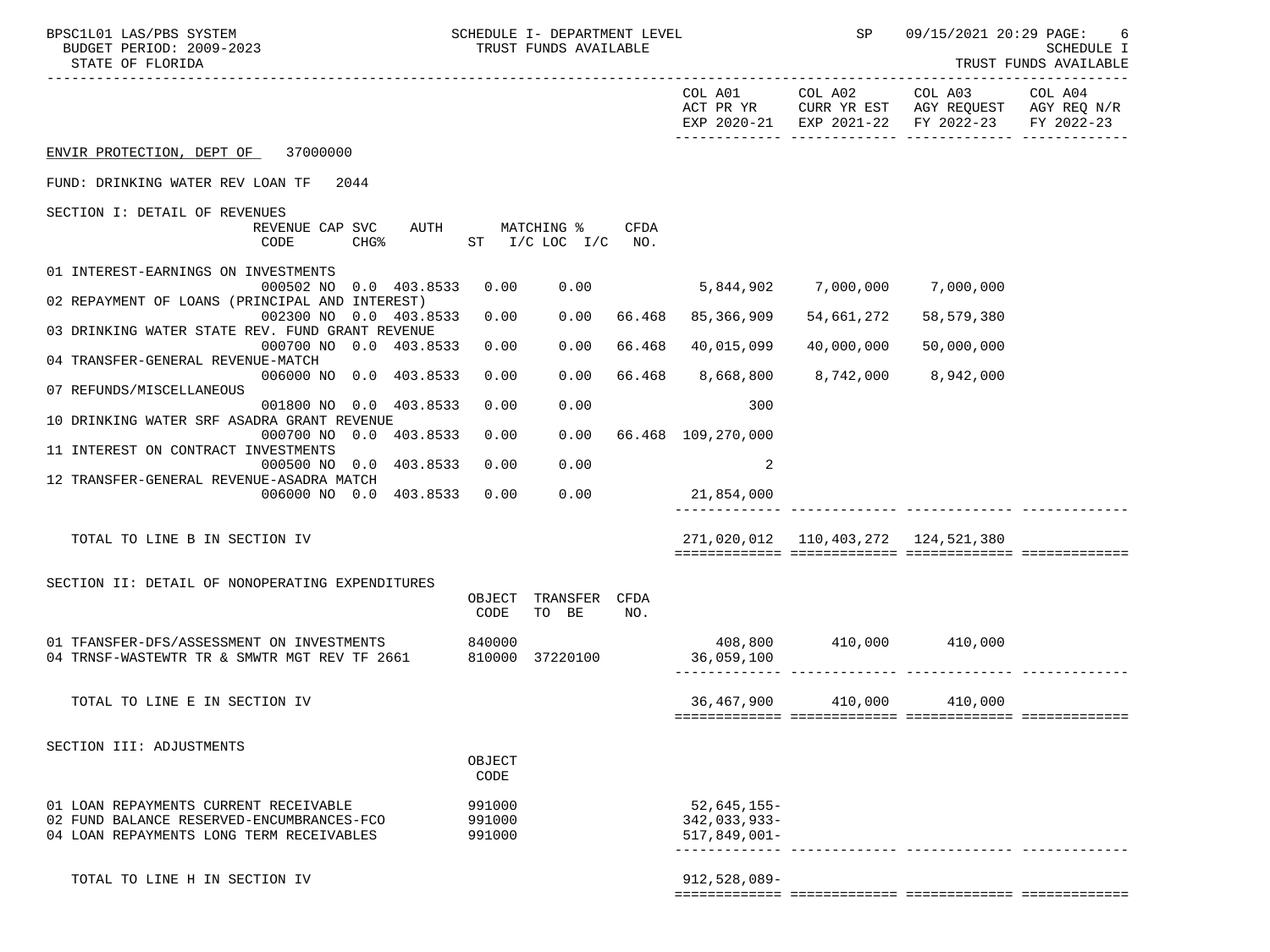| BPSC1L01 LAS/PBS SYSTEM<br>BUDGET PERIOD: 2009-2023<br>STATE OF FLORIDA                                                                                                                      |                          | SCHEDULE I- DEPARTMENT LEVEL<br>TRUST FUNDS AVAILABLE      |                                                                   |                                  | <b>SP</b><br>09/15/2021 20:29 PAGE:<br>7<br>SCHEDULE I<br>TRUST FUNDS AVAILABLE                |                       |  |
|----------------------------------------------------------------------------------------------------------------------------------------------------------------------------------------------|--------------------------|------------------------------------------------------------|-------------------------------------------------------------------|----------------------------------|------------------------------------------------------------------------------------------------|-----------------------|--|
|                                                                                                                                                                                              |                          |                                                            |                                                                   | COL A01 COL A02                  | COL A03<br>ACT PR YR CURR YR EST AGY REQUEST AGY REQ N/R<br>EXP 2020-21 EXP 2021-22 FY 2022-23 | COL A04<br>FY 2022-23 |  |
| ENVIR PROTECTION, DEPT OF 37000000                                                                                                                                                           |                          |                                                            |                                                                   |                                  |                                                                                                |                       |  |
| FUND: DRINKING WATER REV LOAN TF 2044                                                                                                                                                        |                          |                                                            |                                                                   |                                  |                                                                                                |                       |  |
| SECTION IV: SUMMARY                                                                                                                                                                          |                          |                                                            |                                                                   |                                  |                                                                                                |                       |  |
| UNRESERVED FUND BALANCE - JULY 1<br>ADD: REVENUES (FROM SECTION I)<br>TOTAL FUNDS AVAILABLE (LINE A + LINE B)<br>LESS: OPERATING EXPENDITURES                                                | (A)<br>(B)<br>(C)<br>(D) |                                                            | 911, 119, 376 18, 084, 805 76, 599<br>271,020,012<br>1182,139,388 | 110,403,272<br>128,488,077       | 124,521,380<br>124,597,979                                                                     |                       |  |
| LESS: NONOPERATING EXPENDITURES (SECTION II)<br>LESS: FIXED CAPITAL OUTLAY (TOTAL ONLY)<br>UNRESERVED FUND BALANCE - JUNE 30 - BEFORE ADJ $(G)$<br>NET ADJUSTMENTS (FROM SECTION III)<br>(H) | (E)<br>(F)               |                                                            | 36,467,900<br>215,058,594<br>930,612,894<br>912,528,089-          | 410,000<br>128,001,478<br>76,599 | 410,000<br>124,187,979                                                                         | 124,187,979           |  |
| ADJUSTED UNRESERVED FUND BALANCE - JUNE $30$ (I)                                                                                                                                             |                          |                                                            | 18,084,805                                                        | 76,599                           |                                                                                                |                       |  |
| TOTAL UNRESERVED FUND BALANCE FROM STATEWIDE CFO FILE:                                                                                                                                       |                          |                                                            | 911,119,376                                                       |                                  |                                                                                                |                       |  |
| SCHEDULE IB: DETAIL OF UNRESERVED FUND BALANCE                                                                                                                                               | FUNDING SOURCE           | $STATE(S)$ RESTRICTED $(R)$<br>NONSTATE(N) UNRESTRICTED(U) |                                                                   |                                  |                                                                                                |                       |  |
| $\mathbb N$<br>01 FEDERAL FUNDS - RESTRICTED                                                                                                                                                 |                          | R 18,084,805 76,599                                        |                                                                   |                                  |                                                                                                |                       |  |
| ADJUSTED UNRESERVED FUND BALANCE - JUNE 30                                                                                                                                                   |                          |                                                            | 18,084,805 76,599                                                 |                                  |                                                                                                |                       |  |
|                                                                                                                                                                                              |                          |                                                            |                                                                   |                                  |                                                                                                |                       |  |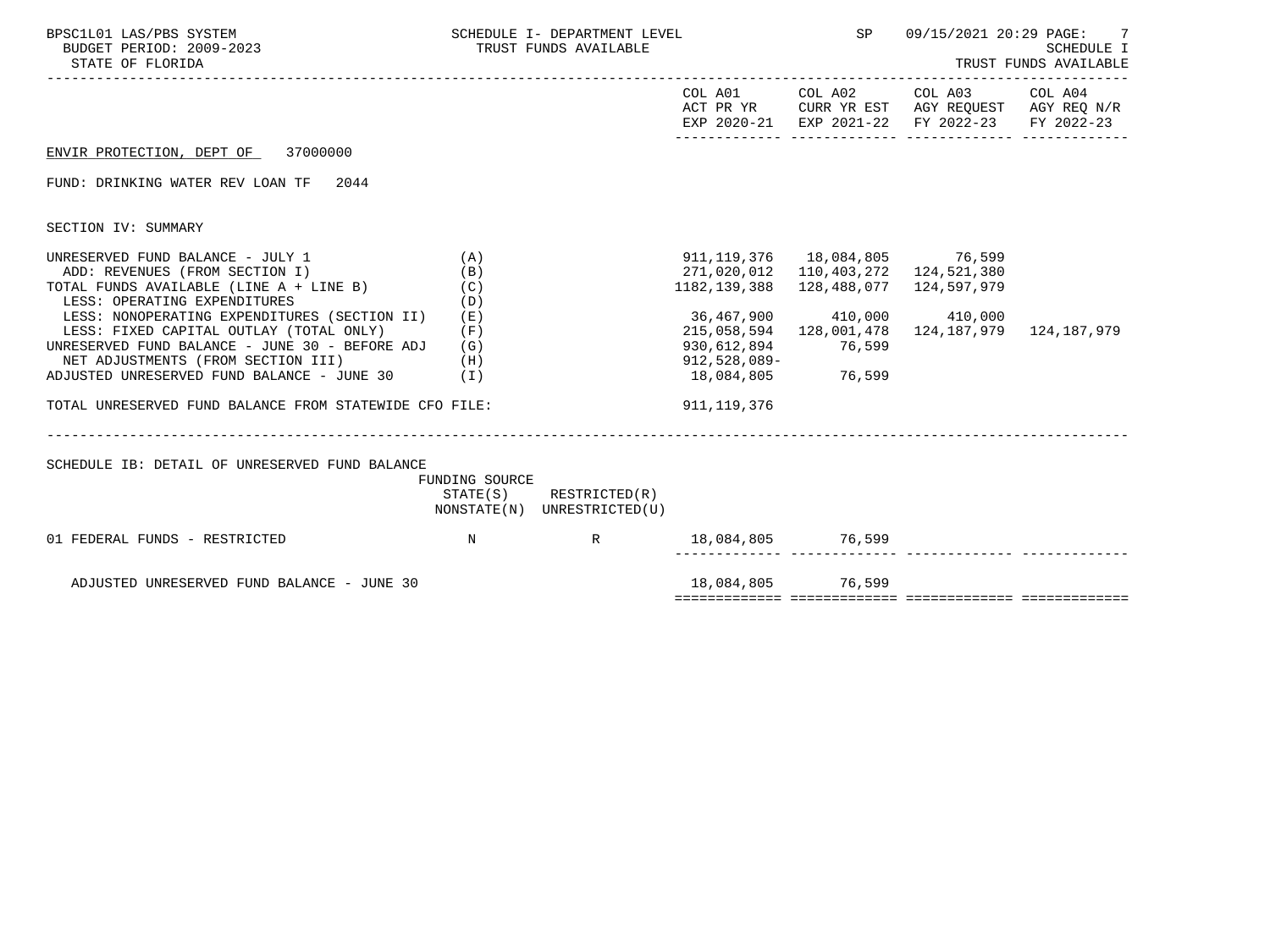| BPSC1L01 LAS/PBS SYSTEM<br>BUDGET PERIOD: 2009-2023<br>STATE OF FLORIDA                                                                                                                                                                                                                                                                                                        | TRUST FUNDS AVAILABLE                                       | SCHEDULE I- DEPARTMENT LEVEL |                                                                                                  |                                                                                                                 | 09/15/2021 20:29 PAGE:<br><b>SCHEDULE I</b><br>TRUST FUNDS AVAILABLE |
|--------------------------------------------------------------------------------------------------------------------------------------------------------------------------------------------------------------------------------------------------------------------------------------------------------------------------------------------------------------------------------|-------------------------------------------------------------|------------------------------|--------------------------------------------------------------------------------------------------|-----------------------------------------------------------------------------------------------------------------|----------------------------------------------------------------------|
|                                                                                                                                                                                                                                                                                                                                                                                |                                                             | COL A01<br>ACT PR YR         | COL A02                                                                                          | COL A03<br>CURR YR EST AGY REQUEST AGY REQ N/R<br>EXP 2020-21 EXP 2021-22 FY 2022-23                            | COL A04<br>FY 2022-23                                                |
| ENVIR PROTECTION, DEPT OF 37000000                                                                                                                                                                                                                                                                                                                                             |                                                             |                              |                                                                                                  |                                                                                                                 |                                                                      |
| FUND: RESILIENT FLORIDA TF<br>2055                                                                                                                                                                                                                                                                                                                                             |                                                             |                              |                                                                                                  |                                                                                                                 |                                                                      |
| SECTION I: DETAIL OF REVENUES<br>REVENUE CAP SVC<br>CODE<br>CHG%                                                                                                                                                                                                                                                                                                               | AUTH<br>MATCHING %<br>CFDA<br>ST $I/C$ LOC $I/C$ NO.        |                              |                                                                                                  |                                                                                                                 |                                                                      |
| AA TF/DOR DOC STAMP TAX<br>001124 NO 0.0 201.15                                                                                                                                                                                                                                                                                                                                | 0.00<br>0.00                                                |                              | 408,701,835                                                                                      |                                                                                                                 |                                                                      |
| 01 TRANSFER - GENERAL REVENUE FUND<br>001124 NO 0.0 380.0935                                                                                                                                                                                                                                                                                                                   | 0.00<br>0.00                                                |                              |                                                                                                  | 127,100,000 121,800,000                                                                                         |                                                                      |
|                                                                                                                                                                                                                                                                                                                                                                                |                                                             |                              |                                                                                                  |                                                                                                                 |                                                                      |
| TOTAL TO LINE B IN SECTION IV                                                                                                                                                                                                                                                                                                                                                  |                                                             |                              |                                                                                                  | 535,801,835 121,800,000                                                                                         |                                                                      |
| SECTION II: DETAIL OF NONOPERATING EXPENDITURES                                                                                                                                                                                                                                                                                                                                | OBJECT TRANSFER CFDA<br>CODE<br>TO BE<br>NO.                |                              |                                                                                                  |                                                                                                                 |                                                                      |
| 01 AMERICAN RESCUE PLAN-ANTICIP BUDGET AMEND<br>02 5% TRUST FUND RESERVE<br>03 TRANSFER TO ADMINISTRATIVE TF-2021 810000<br>04 TRANSFER TO WORKING CAPITAL TF-2792                                                                                                                                                                                                             | 899000<br>899000<br>37010100<br>810000 37010300             |                              | 408,701,835                                                                                      | 6,472,871<br>5,248,643<br>3,860,831                                                                             |                                                                      |
| TOTAL TO LINE E IN SECTION IV                                                                                                                                                                                                                                                                                                                                                  |                                                             |                              |                                                                                                  | 408,701,835   15,582,345                                                                                        |                                                                      |
| SECTION III: ADJUSTMENTS                                                                                                                                                                                                                                                                                                                                                       | OBJECT<br>CODE                                              |                              |                                                                                                  |                                                                                                                 |                                                                      |
| TOTAL TO LINE H IN SECTION IV                                                                                                                                                                                                                                                                                                                                                  |                                                             |                              |                                                                                                  |                                                                                                                 |                                                                      |
| SECTION IV: SUMMARY                                                                                                                                                                                                                                                                                                                                                            |                                                             |                              |                                                                                                  |                                                                                                                 |                                                                      |
| UNRESERVED FUND BALANCE - JULY 1<br>ADD: REVENUES (FROM SECTION I)<br>TOTAL FUNDS AVAILABLE (LINE A + LINE B)<br>LESS: OPERATING EXPENDITURES<br>LESS: NONOPERATING EXPENDITURES (SECTION II)<br>LESS: FIXED CAPITAL OUTLAY (TOTAL ONLY)<br>UNRESERVED FUND BALANCE - JUNE 30 - BEFORE ADJ<br>NET ADJUSTMENTS (FROM SECTION III)<br>ADJUSTED UNRESERVED FUND BALANCE - JUNE 30 | (A)<br>(B)<br>(C)<br>(D)<br>(E)<br>(F)<br>(G)<br>(H)<br>(I) |                              | 535,801,835<br>535,801,835<br>9,038,560<br>408,701,835<br>20,000,000<br>98,061,440<br>98,061,440 | 98,061,440<br>121,800,000<br>219,861,440<br>11,088,204<br>15,582,345<br>130,000,000<br>63,190,891<br>63,190,891 | 111,951<br>130,000,000                                               |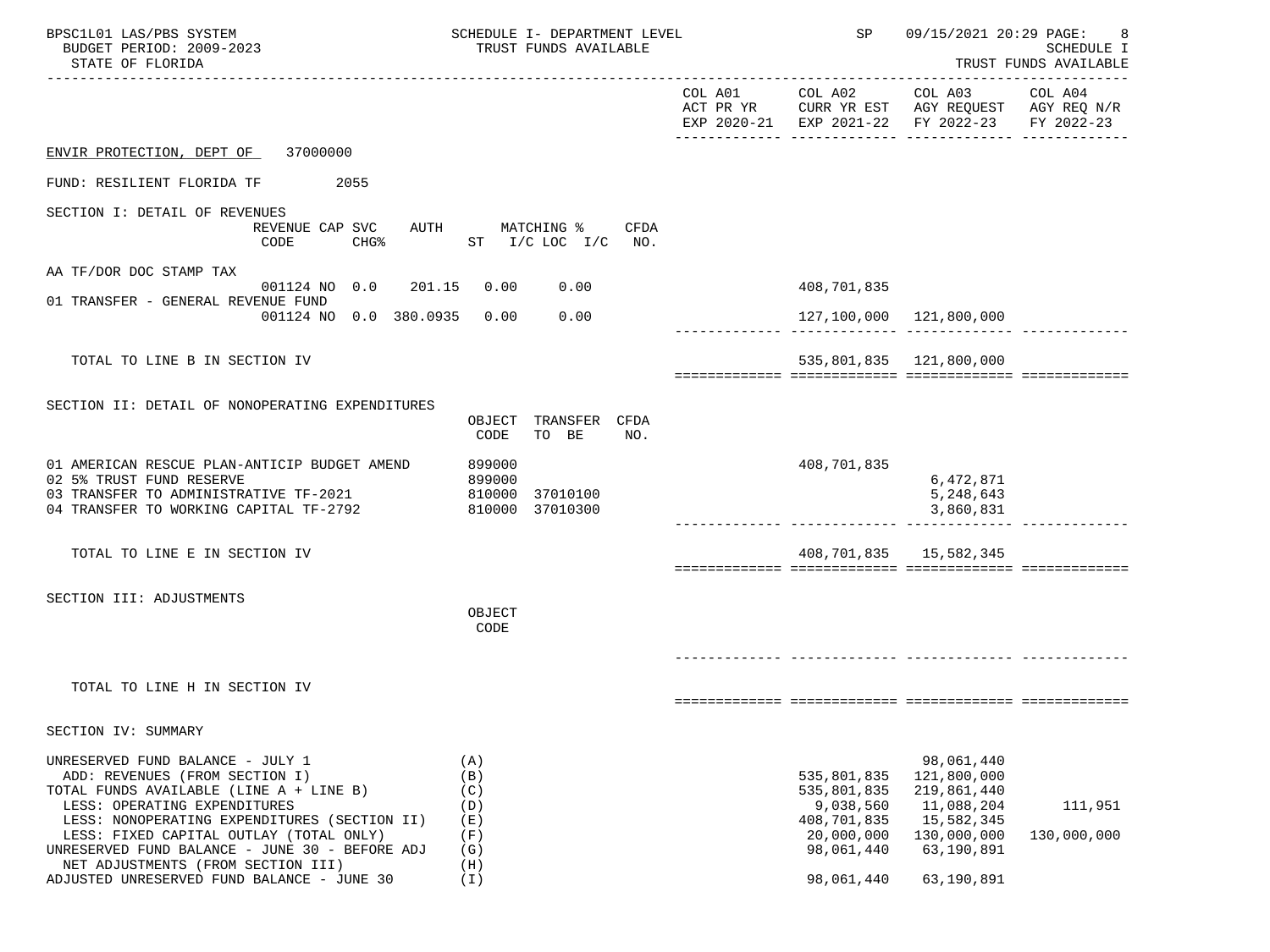| BPSC1L01 LAS/PBS SYSTEM<br>BUDGET PERIOD: 2009-2023<br>STATE OF FLORIDA | SCHEDULE I- DEPARTMENT LEVEL<br>TRUST FUNDS AVAILABLE |                                                            |                      |  | SP<br>09/15/2021 20:29 PAGE: 9<br>___________________________                                        | SCHEDULE I<br>TRUST FUNDS AVAILABLE |
|-------------------------------------------------------------------------|-------------------------------------------------------|------------------------------------------------------------|----------------------|--|------------------------------------------------------------------------------------------------------|-------------------------------------|
|                                                                         |                                                       |                                                            | COL A01<br>ACT PR YR |  | COL A02 COL A03 COL A04<br>CURR YR EST AGY REQUEST AGY REQ N/R<br>EXP 2020-21 EXP 2021-22 FY 2022-23 | FY 2022-23                          |
| ENVIR PROTECTION, DEPT OF 37000000                                      |                                                       |                                                            |                      |  |                                                                                                      |                                     |
| FUND: RESILIENT FLORIDA TF<br>2055                                      |                                                       |                                                            |                      |  |                                                                                                      |                                     |
| SECTION IV: SUMMARY                                                     |                                                       |                                                            |                      |  |                                                                                                      |                                     |
| TOTAL UNRESERVED FUND BALANCE FROM STATEWIDE CFO FILE:                  |                                                       |                                                            |                      |  |                                                                                                      |                                     |
| SCHEDULE IB: DETAIL OF UNRESERVED FUND BALANCE                          | FUNDING SOURCE                                        | $STATE(S)$ RESTRICTED $(R)$<br>NONSTATE(N) UNRESTRICTED(U) |                      |  |                                                                                                      |                                     |
| 01 OTHER STATE FUNDS                                                    | S                                                     | U                                                          |                      |  | 98,061,440 63,190,891                                                                                |                                     |
| ADJUSTED UNRESERVED FUND BALANCE - JUNE 30                              |                                                       |                                                            |                      |  | 98,061,440 63,190,891                                                                                |                                     |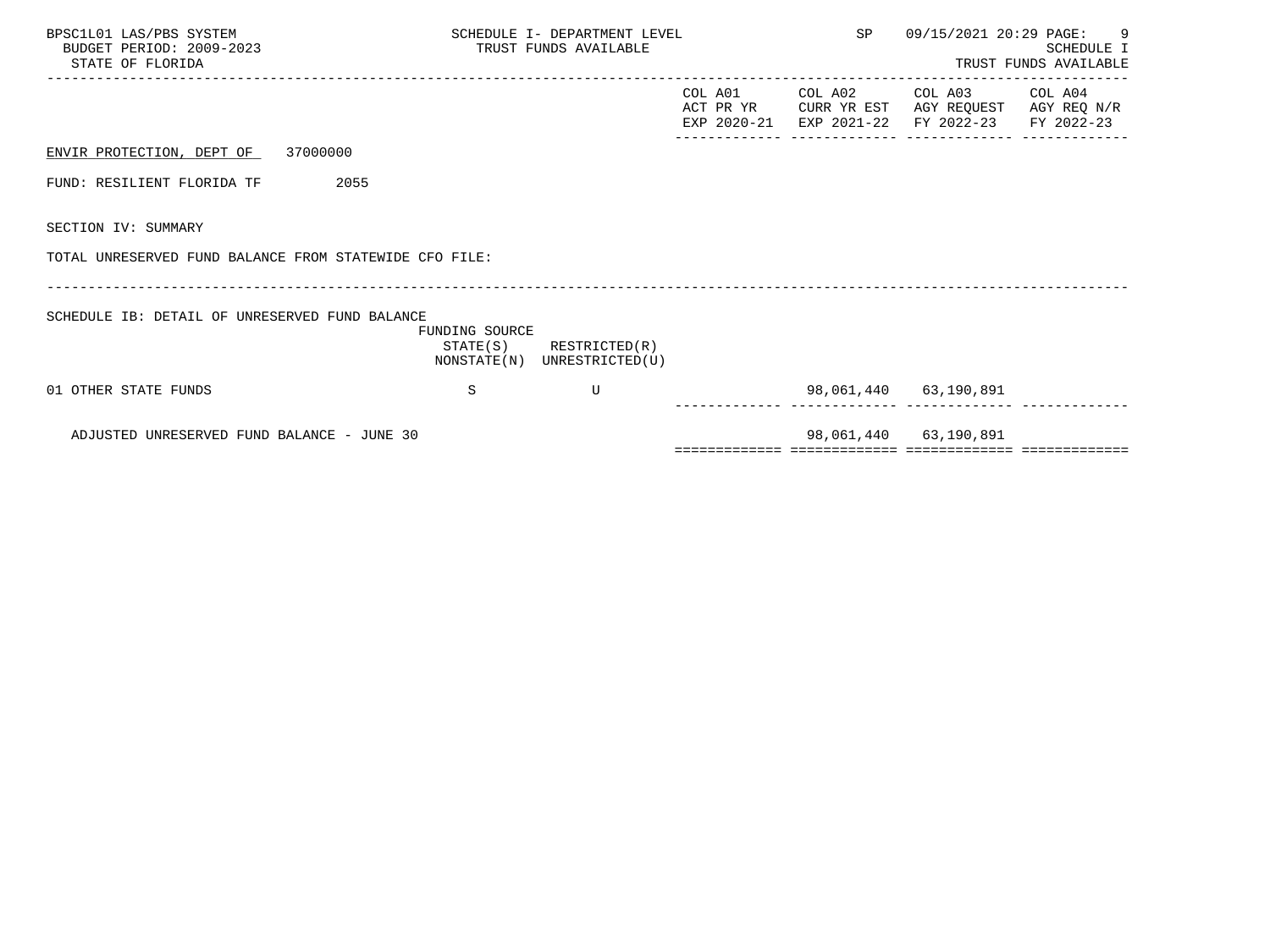| BPSC1L01 LAS/PBS SYSTEM<br>BUDGET PERIOD: 2009-2023<br>STATE OF FLORIDA            | SCHEDULE I- DEPARTMENT LEVEL<br>TRUST FUNDS AVAILABLE |                            | SP                                   |                                                                                                                           | 09/15/2021 20:29 PAGE: 10<br>SCHEDULE I<br>TRUST FUNDS AVAILABLE |
|------------------------------------------------------------------------------------|-------------------------------------------------------|----------------------------|--------------------------------------|---------------------------------------------------------------------------------------------------------------------------|------------------------------------------------------------------|
|                                                                                    |                                                       |                            |                                      | COL A01 COL A02 COL A03<br>ACT PR YR CURR YR EST AGY REQUEST AGY REQ N/R<br>EXP 2020-21 EXP 2021-22 FY 2022-23 FY 2022-23 | COL A04                                                          |
| ENVIR PROTECTION, DEPT OF 37000000                                                 |                                                       |                            |                                      |                                                                                                                           |                                                                  |
| FUND: COASTAL PROTECTION TF 2099                                                   |                                                       |                            |                                      |                                                                                                                           |                                                                  |
| SECTION I: DETAIL OF REVENUES                                                      |                                                       |                            |                                      |                                                                                                                           |                                                                  |
| REVENUE CAP SVC<br>AUTH<br>CODE<br>$CHG\$                                          | <b>CFDA</b><br>MATCHING %<br>ST I/C LOC I/C<br>NO.    |                            |                                      |                                                                                                                           |                                                                  |
| 01 FEES AND CHARGES                                                                |                                                       |                            |                                      |                                                                                                                           |                                                                  |
| 376.11<br>000100 YES 8.0                                                           | 0.00<br>0.00                                          | $16,242$ $20,000$ $20,000$ |                                      |                                                                                                                           |                                                                  |
| 02 FINE FORFEITS, JUDGEMENTS, PENALTIES REBURS                                     |                                                       |                            |                                      |                                                                                                                           |                                                                  |
| 001200 NO 8.0 161.054<br>03 INTEREST ON INVESTMENTS                                | 0.00<br>0.00                                          |                            | 5,865 5,000                          | 5,000                                                                                                                     |                                                                  |
| 215.49<br>000502 NO 8.0                                                            | 0.00<br>0.00                                          |                            | 43,582 70,000 70,000                 |                                                                                                                           |                                                                  |
| 04 INTEREST/INVESTMENTS-DEEPWATER HORIZON-NRDR                                     |                                                       |                            |                                      |                                                                                                                           |                                                                  |
| 000502 NO 0.0<br>215.49<br>05 COASTAL POLLUTANT SPILLS                             | 0.00<br>0.00                                          |                            |                                      |                                                                                                                           |                                                                  |
| 001200 NO 0.0 376.121                                                              | 0.00<br>0.00                                          | 24,217                     |                                      | 40,000 40,000                                                                                                             |                                                                  |
| 07 REFUNDS-WARRANT CANCELLATIONS                                                   |                                                       |                            |                                      |                                                                                                                           |                                                                  |
| 001800 NO 0.0<br>376.11<br>08 BP DEEPWATER HORIZON DAMAGE ASSESSMENT               | 0.00<br>0.00                                          | 34                         |                                      |                                                                                                                           |                                                                  |
| 001111 NO 0.0 288.8011                                                             | 0.00<br>0.00                                          | 350,000                    |                                      |                                                                                                                           |                                                                  |
| 09 BP DEEPWATER HORIZON DAMAGE RESTORATION                                         |                                                       |                            |                                      |                                                                                                                           |                                                                  |
| 001111 NO 0.0 288.8011<br>10 TRANSFER FROM INLAND PROTECTION 2212                  | 0.00<br>0.00                                          |                            |                                      | 500,000 500,000                                                                                                           |                                                                  |
| 001500 NO 0.0 206.9935                                                             | 0.00<br>0.00                                          | 8,000,000                  | 8,000,000                            | 8,000,000                                                                                                                 |                                                                  |
| 11 TR FR DOR POLLUTANT TAX-2544                                                    |                                                       |                            |                                      |                                                                                                                           |                                                                  |
| 001600 NO 0.0 206.9935<br>12 TR FR DHSMV POLLUT TAX-2319                           | 0.00<br>0.00                                          | 5,679,527                  | 6,100,000                            | 6,200,000                                                                                                                 |                                                                  |
| 001600 NO 0.0 206.9935                                                             | 0.00<br>0.00                                          | 952,300                    | 1,400,000                            | 1,400,000                                                                                                                 |                                                                  |
| 13 SALE OF SURPLUS PROPERTY                                                        |                                                       |                            |                                      |                                                                                                                           |                                                                  |
| 002900 NO 0.0<br>274.05<br>15 REFUNDS-BP DEEPWATER HORIZON-NRDR                    | 0.00<br>0.00                                          | 2, 292                     |                                      |                                                                                                                           |                                                                  |
| 001800 NO 0.0 288.8011                                                             | 0.00<br>0.00                                          | 9,727                      |                                      |                                                                                                                           |                                                                  |
|                                                                                    |                                                       |                            |                                      |                                                                                                                           |                                                                  |
| TOTAL TO LINE B IN SECTION IV                                                      |                                                       |                            | 16,375,498   17,785,000   17,885,000 |                                                                                                                           |                                                                  |
|                                                                                    |                                                       |                            |                                      |                                                                                                                           |                                                                  |
| SECTION II: DETAIL OF NONOPERATING EXPENDITURES                                    |                                                       |                            |                                      |                                                                                                                           |                                                                  |
|                                                                                    | TRANSFER<br>CFDA<br>OBJECT<br>CODE<br>TO BE<br>NO.    |                            |                                      |                                                                                                                           |                                                                  |
|                                                                                    |                                                       |                            |                                      |                                                                                                                           |                                                                  |
| 03 TRANSFER TO WORKING CAPITAL TF-2792                                             | 810000<br>37010300                                    | 342,089                    | 381,067                              | 359,378                                                                                                                   |                                                                  |
| 04 TRANSFER TO ADMINISTRATIVE TF-2021<br>05 SERVICE CHARGE TO GENERAL REVENUE (8%) | 37010100<br>810000<br>880800                          | 408,830<br>5,040           | 446,369<br>7,312                     | 488,560<br>7,312                                                                                                          |                                                                  |
| 06 TRANSFER DFS/ASSESSMENT ON INVESTMENTS                                          | 840000                                                | 2,699                      | 3,600                                | 3,600                                                                                                                     |                                                                  |
| 07 TRANSFER DFS/ASSESSMENT INVEST BP NRDR                                          | 840000                                                | 89,120                     | 90,000                               | 90,000                                                                                                                    |                                                                  |
| 09 5% TRUST FUND RESERVE<br>12 TRANSFER TO MINERALS TRUST FUND-2499                | 999000<br>810000 37010200                             | 4,000,000                  |                                      | 316,652                                                                                                                   |                                                                  |
|                                                                                    |                                                       |                            |                                      |                                                                                                                           |                                                                  |

------------- ------------- ------------- -------------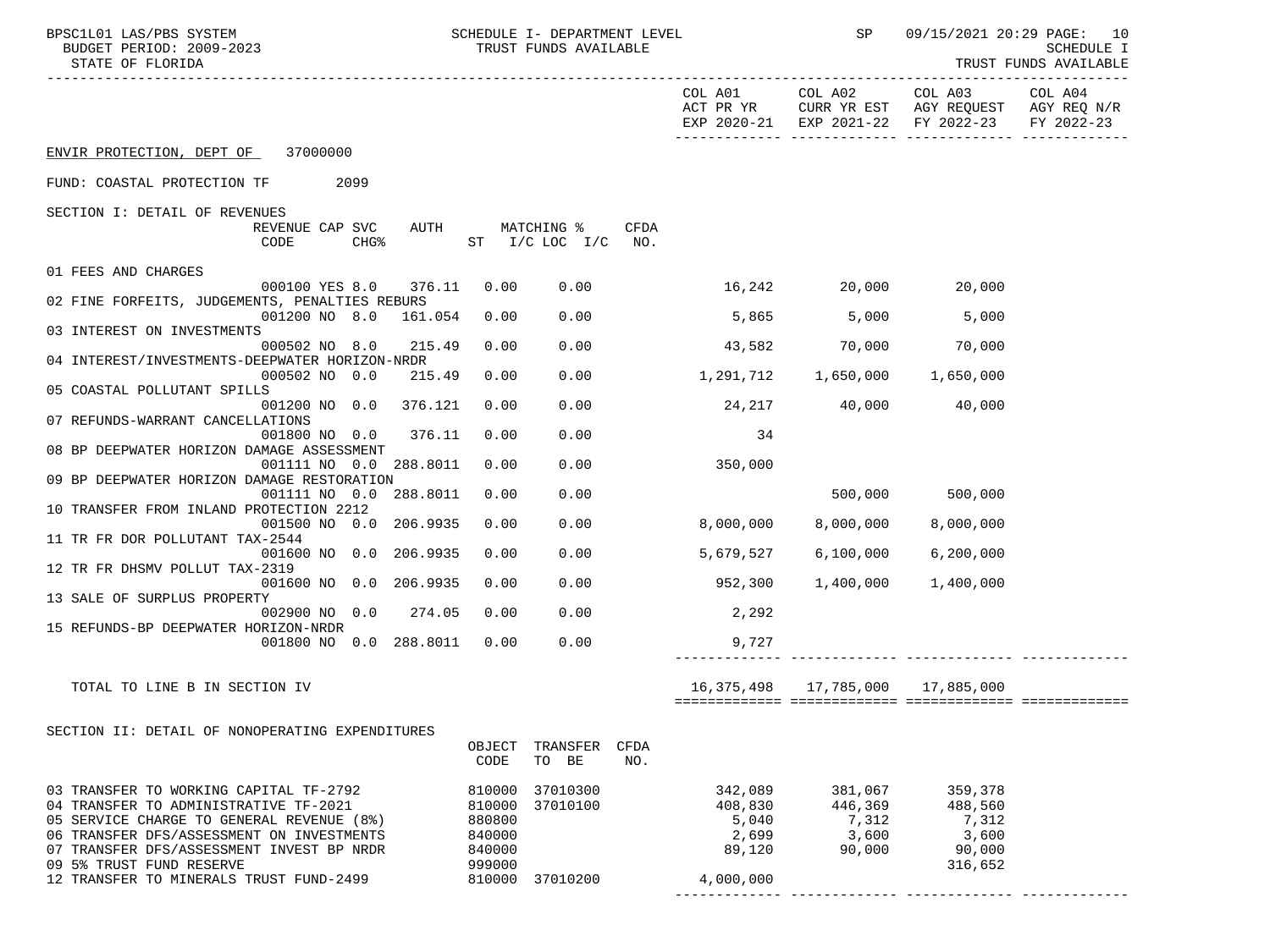| BPSC1L01 LAS/PBS SYSTEM<br>BUDGET PERIOD: 2009-2023<br>STATE OF FLORIDA                                                                                                                                                                                                                                                                                                                                                                  |                                                             | SCHEDULE I- DEPARTMENT LEVEL<br>TRUST FUNDS AVAILABLE |     |                                                                                                                                            | SP                                                                               |                                                                                                                            | 09/15/2021 20:29 PAGE: 11<br>SCHEDULE I<br>TRUST FUNDS AVAILABLE |
|------------------------------------------------------------------------------------------------------------------------------------------------------------------------------------------------------------------------------------------------------------------------------------------------------------------------------------------------------------------------------------------------------------------------------------------|-------------------------------------------------------------|-------------------------------------------------------|-----|--------------------------------------------------------------------------------------------------------------------------------------------|----------------------------------------------------------------------------------|----------------------------------------------------------------------------------------------------------------------------|------------------------------------------------------------------|
|                                                                                                                                                                                                                                                                                                                                                                                                                                          |                                                             |                                                       |     |                                                                                                                                            |                                                                                  | COL A01 COL A02 COL A03<br>ACT PR YR CURR YR EST AGY REQUEST AGY REQ N/R<br>EXP 2020-21 EXP 2021-22 FY 2022-23 FY 2022-23  | COL A04                                                          |
| 37000000<br>ENVIR PROTECTION, DEPT OF                                                                                                                                                                                                                                                                                                                                                                                                    |                                                             |                                                       |     |                                                                                                                                            |                                                                                  |                                                                                                                            |                                                                  |
| FUND: COASTAL PROTECTION TF<br>2099                                                                                                                                                                                                                                                                                                                                                                                                      |                                                             |                                                       |     |                                                                                                                                            |                                                                                  |                                                                                                                            |                                                                  |
| SECTION II: DETAIL OF NONOPERATING EXPENDITURES                                                                                                                                                                                                                                                                                                                                                                                          |                                                             | OBJECT TRANSFER CFDA<br>CODE TO BE                    | NO. |                                                                                                                                            |                                                                                  |                                                                                                                            |                                                                  |
| TOTAL TO LINE E IN SECTION IV                                                                                                                                                                                                                                                                                                                                                                                                            |                                                             |                                                       |     |                                                                                                                                            |                                                                                  | 4,847,778 928,348 1,265,502                                                                                                |                                                                  |
| SECTION III: ADJUSTMENTS                                                                                                                                                                                                                                                                                                                                                                                                                 | OBJECT<br>CODE                                              |                                                       |     |                                                                                                                                            |                                                                                  |                                                                                                                            |                                                                  |
| 03 FUND BALANCE RESERVED-ENCUMBRANCES-FCO<br>04 ROUNDING<br>07 PY EXP CORRECTION-COMPENSATED ABSENCES<br>10 PY FINANCIAL STMT ADJ -STW - EXP<br>11 PY FINANCIAL STMT STW-EXP-BP-DEEPWATER                                                                                                                                                                                                                                                | 991000<br>991000<br>991000<br>991000<br>991000              |                                                       |     | 47,899,740-<br>3<br>10,493<br>$881-$<br>104,221                                                                                            |                                                                                  |                                                                                                                            |                                                                  |
| TOTAL TO LINE H IN SECTION IV                                                                                                                                                                                                                                                                                                                                                                                                            |                                                             |                                                       |     | 47,785,904-                                                                                                                                |                                                                                  |                                                                                                                            |                                                                  |
| SECTION IV: SUMMARY                                                                                                                                                                                                                                                                                                                                                                                                                      |                                                             |                                                       |     |                                                                                                                                            |                                                                                  |                                                                                                                            |                                                                  |
| UNRESERVED FUND BALANCE - JULY 1<br>ADD: REVENUES (FROM SECTION I)<br>TOTAL FUNDS AVAILABLE (LINE A + LINE B)<br>LESS: OPERATING EXPENDITURES<br>LESS: NONOPERATING EXPENDITURES (SECTION II)<br>LESS: FIXED CAPITAL OUTLAY (TOTAL ONLY)<br>UNRESERVED FUND BALANCE - JUNE 30 - BEFORE ADJ<br>NET ADJUSTMENTS (FROM SECTION III)<br>ADJUSTED UNRESERVED FUND BALANCE - JUNE 30<br>TOTAL UNRESERVED FUND BALANCE FROM STATEWIDE CFO FILE: | (A)<br>(B)<br>(C)<br>(D)<br>(E)<br>(F)<br>(G)<br>(H)<br>(T) |                                                       |     | 79,568,076<br>16,375,498<br>95,943,574<br>12,722,901<br>4,847,778<br>20,239,815<br>58,133,080<br>$47,785,904-$<br>10,347,176<br>79,568,076 | 10,347,176<br>17,785,000<br>28,132,176<br>13,069,324<br>13,634,504<br>13,634,504 | 13,634,504<br>17,885,000<br>31,519,504<br>13,132,918<br>928,348 1,265,502<br>500,000 6,046,506<br>11,074,578<br>11,074,578 | 63,594<br>6,046,506                                              |
| SCHEDULE IB: DETAIL OF UNRESERVED FUND BALANCE                                                                                                                                                                                                                                                                                                                                                                                           | FUNDING SOURCE<br>STATE(S)                                  | RESTRICTED(R)                                         |     |                                                                                                                                            |                                                                                  |                                                                                                                            |                                                                  |
| 01 BP DEEPWATER HORIZON-NRDR - RESTRICTED                                                                                                                                                                                                                                                                                                                                                                                                | NONSTATE(N) UNRESTRICTED(U)<br>N                            | R                                                     |     | 9,105,001                                                                                                                                  | 10,665,002                                                                       | 11,074,578                                                                                                                 |                                                                  |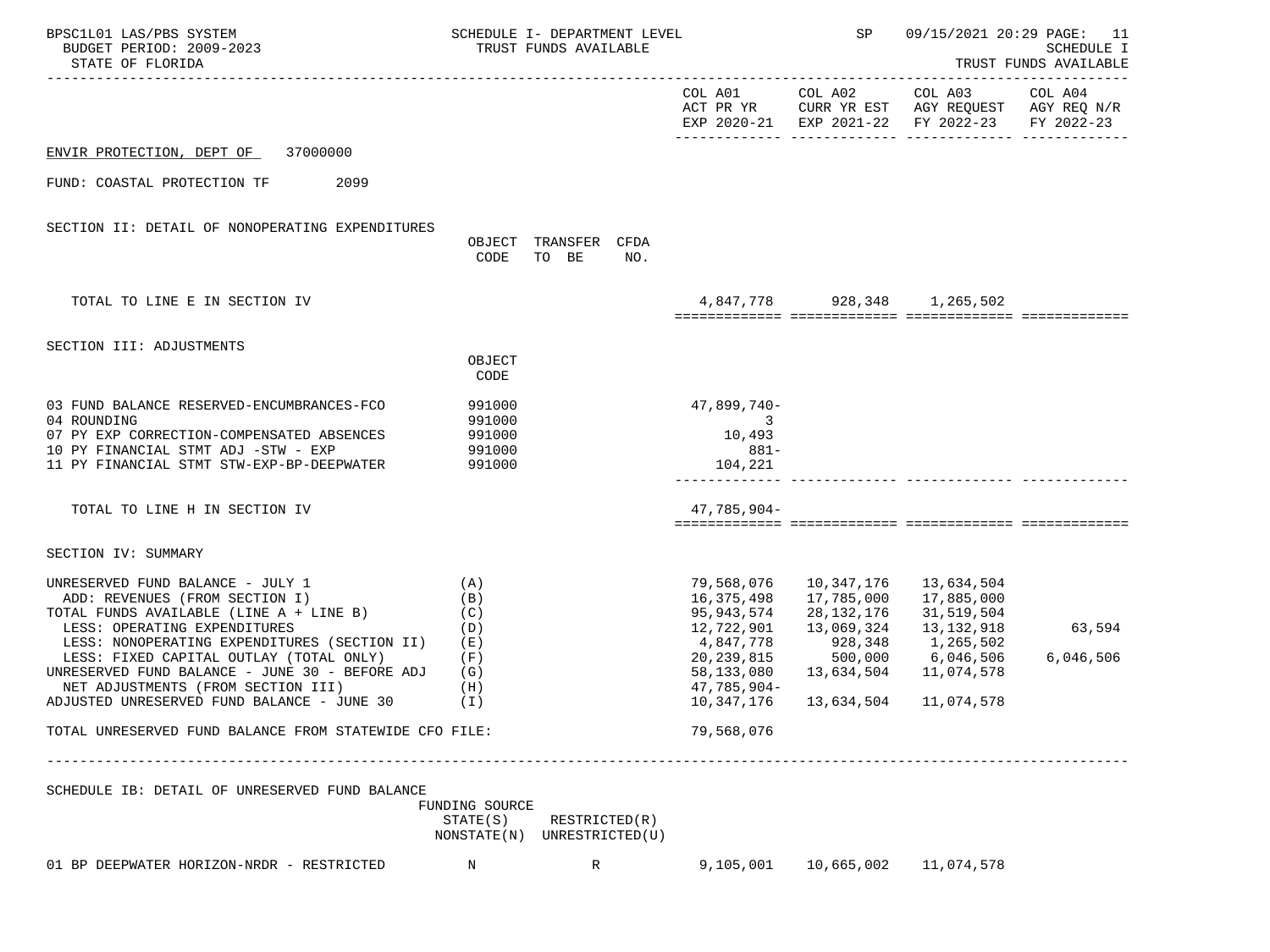| BPSC1L01 LAS/PBS SYSTEM<br>BUDGET PERIOD: 2009-2023<br>STATE OF FLORIDA |                | SCHEDULE I- DEPARTMENT LEVEL<br>TRUST FUNDS AVAILABLE      |                                     | <b>SP</b>              | 09/15/2021 20:29 PAGE: 12<br>SCHEDULE I<br>TRUST FUNDS AVAILABLE |                                      |  |
|-------------------------------------------------------------------------|----------------|------------------------------------------------------------|-------------------------------------|------------------------|------------------------------------------------------------------|--------------------------------------|--|
|                                                                         |                |                                                            | COL A01<br>ACT PR YR<br>EXP 2020-21 | COL A02<br>CURR YR EST | COL A03<br>AGY REQUEST<br>EXP 2021-22 FY 2022-23                 | COL A04<br>AGY REQ N/R<br>FY 2022-23 |  |
| 37000000<br>ENVIR PROTECTION, DEPT OF                                   |                |                                                            |                                     |                        |                                                                  |                                      |  |
| 2099<br>FUND: COASTAL PROTECTION TF                                     |                |                                                            |                                     |                        |                                                                  |                                      |  |
| SCHEDULE IB: DETAIL OF UNRESERVED FUND BALANCE                          | FUNDING SOURCE | $STATE(S)$ RESTRICTED $(R)$<br>NONSTATE(N) UNRESTRICTED(U) |                                     |                        |                                                                  |                                      |  |
| 02 OTHER STATE FUNDS                                                    | S              | U                                                          |                                     | 1,242,175 2,969,502    |                                                                  |                                      |  |
| ADJUSTED UNRESERVED FUND BALANCE - JUNE 30                              |                |                                                            |                                     |                        | 10,347,176   13,634,504   11,074,578                             |                                      |  |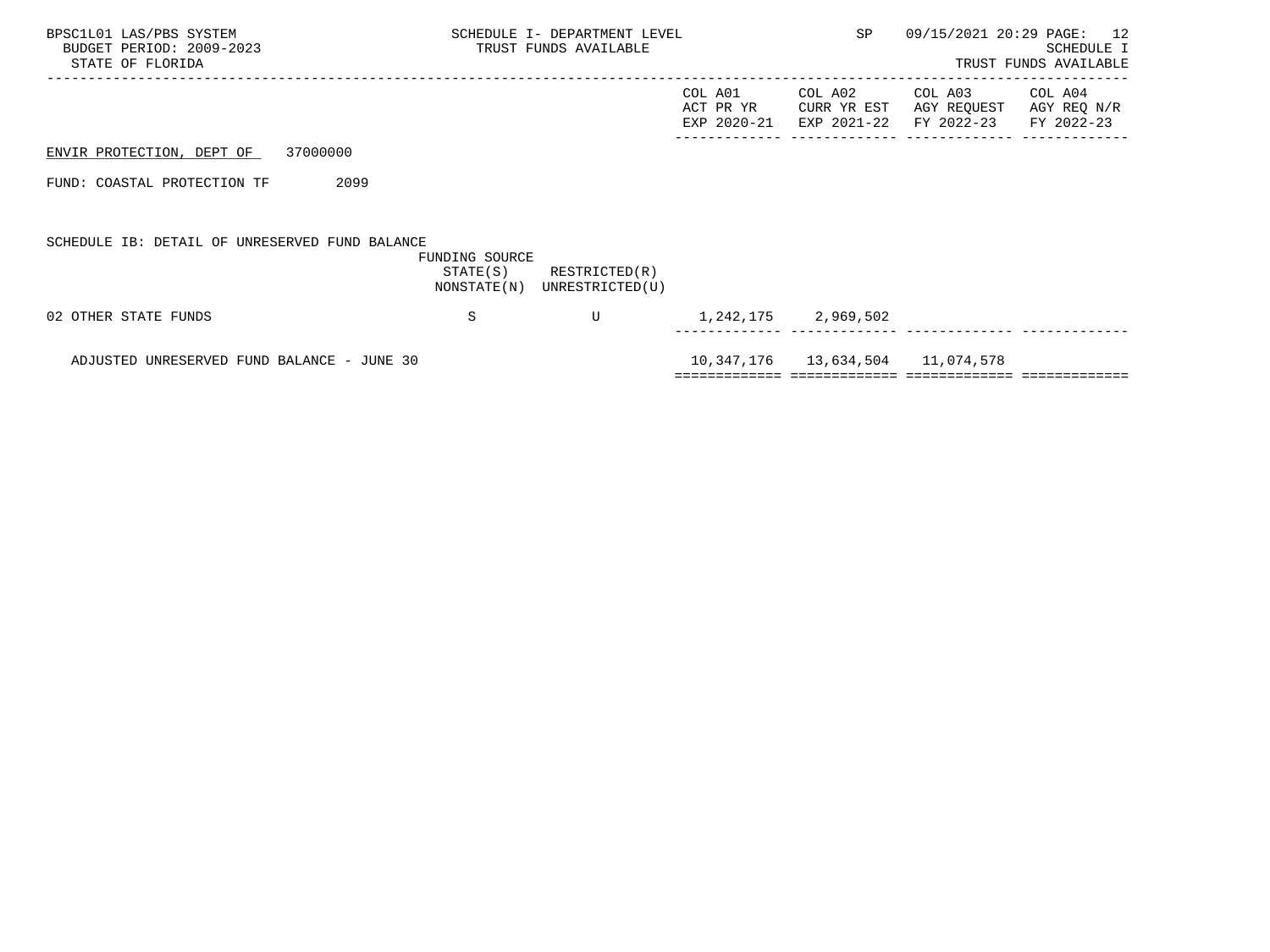| BPSC1L01 LAS/PBS SYSTEM<br>BUDGET PERIOD: 2009-2023<br>STATE OF FLORIDA                                                                                                                                         | SCHEDULE I- DEPARTMENT LEVEL<br>TRUST FUNDS AVAILABLE |                                              | SP                 |                                                                                                | 09/15/2021 20:29 PAGE: 13<br><b>SCHEDULE I</b><br>TRUST FUNDS AVAILABLE |
|-----------------------------------------------------------------------------------------------------------------------------------------------------------------------------------------------------------------|-------------------------------------------------------|----------------------------------------------|--------------------|------------------------------------------------------------------------------------------------|-------------------------------------------------------------------------|
|                                                                                                                                                                                                                 |                                                       |                                              | COL A01 COL A02    | COL A03<br>ACT PR YR CURR YR EST AGY REQUEST AGY REQ N/R<br>EXP 2020-21 EXP 2021-22 FY 2022-23 | COL A04<br>FY 2022-23                                                   |
| ENVIR PROTECTION, DEPT OF 37000000                                                                                                                                                                              |                                                       |                                              |                    |                                                                                                |                                                                         |
| FUND: ECOSYSTEM MGT & RESTOR TF<br>2193                                                                                                                                                                         |                                                       |                                              |                    |                                                                                                |                                                                         |
| SECTION I: DETAIL OF REVENUES<br>REVENUE CAP SVC<br>CODE<br>CHG <sup>8</sup>                                                                                                                                    | AUTH<br>MATCHING %<br>CFDA<br>ST I/C LOC I/C NO.      |                                              |                    |                                                                                                |                                                                         |
| 02 INTEREST EARNINGS ON CONTRACT ADVANCES<br>000500 NO 8.0                                                                                                                                                      | 17.61  0.00  0.00                                     | 391                                          |                    |                                                                                                |                                                                         |
| TOTAL TO LINE B IN SECTION IV                                                                                                                                                                                   |                                                       | 391                                          |                    |                                                                                                |                                                                         |
| SECTION II: DETAIL OF NONOPERATING EXPENDITURES                                                                                                                                                                 | OBJECT TRANSFER CFDA<br>CODE<br>TO BE<br>NO.          |                                              |                    |                                                                                                |                                                                         |
| 02 TRANSFER TO GR FUND-OTHER-1000<br>07 SERVICE CHARGE TO GENERAL REVENUE (8.0%)                                                                                                                                | 810000<br>880800                                      | 77                                           | 517,417            |                                                                                                |                                                                         |
| TOTAL TO LINE E IN SECTION IV                                                                                                                                                                                   |                                                       | 77                                           | 517,417            |                                                                                                |                                                                         |
| SECTION III: ADJUSTMENTS                                                                                                                                                                                        | OBJECT<br>CODE                                        |                                              |                    |                                                                                                |                                                                         |
| 02 JUNE FCO REVERSIONS OF PY APPROPRIATIONS<br>03 FUND BALANCE RESERVED-ENCUMBRANCES-FCO<br>05 EXPENDITURE ADJUSTMENT-LONG TERM ADVANCES<br>06 OUTSTANDING LONG TERM ADVANCES                                   | 991000<br>991000<br>991000<br>991000                  | 429,962<br>4,308,430-<br>48,544-<br>402,333- |                    |                                                                                                |                                                                         |
| TOTAL TO LINE H IN SECTION IV                                                                                                                                                                                   |                                                       | 4,329,345-                                   |                    |                                                                                                |                                                                         |
| SECTION IV: SUMMARY                                                                                                                                                                                             |                                                       |                                              |                    |                                                                                                |                                                                         |
| UNRESERVED FUND BALANCE - JULY 1<br>ADD: REVENUES (FROM SECTION I)<br>TOTAL FUNDS AVAILABLE (LINE A + LINE B)                                                                                                   | (A)<br>(B)<br>(C)                                     | 4,846,448<br>391<br>4,846,839                | 517,417<br>517,417 |                                                                                                |                                                                         |
| LESS: OPERATING EXPENDITURES<br>LESS: NONOPERATING EXPENDITURES (SECTION II)<br>LESS: FIXED CAPITAL OUTLAY (TOTAL ONLY)<br>UNRESERVED FUND BALANCE - JUNE 30 - BEFORE ADJ<br>NET ADJUSTMENTS (FROM SECTION III) | (D)<br>(E)<br>(F)<br>(G)<br>(H)                       | 77<br>4,846,762<br>$4,329,345-$              | 517,417            |                                                                                                |                                                                         |
| ADJUSTED UNRESERVED FUND BALANCE - JUNE 30                                                                                                                                                                      | $(\lrcorner)$                                         | 517,417                                      |                    |                                                                                                |                                                                         |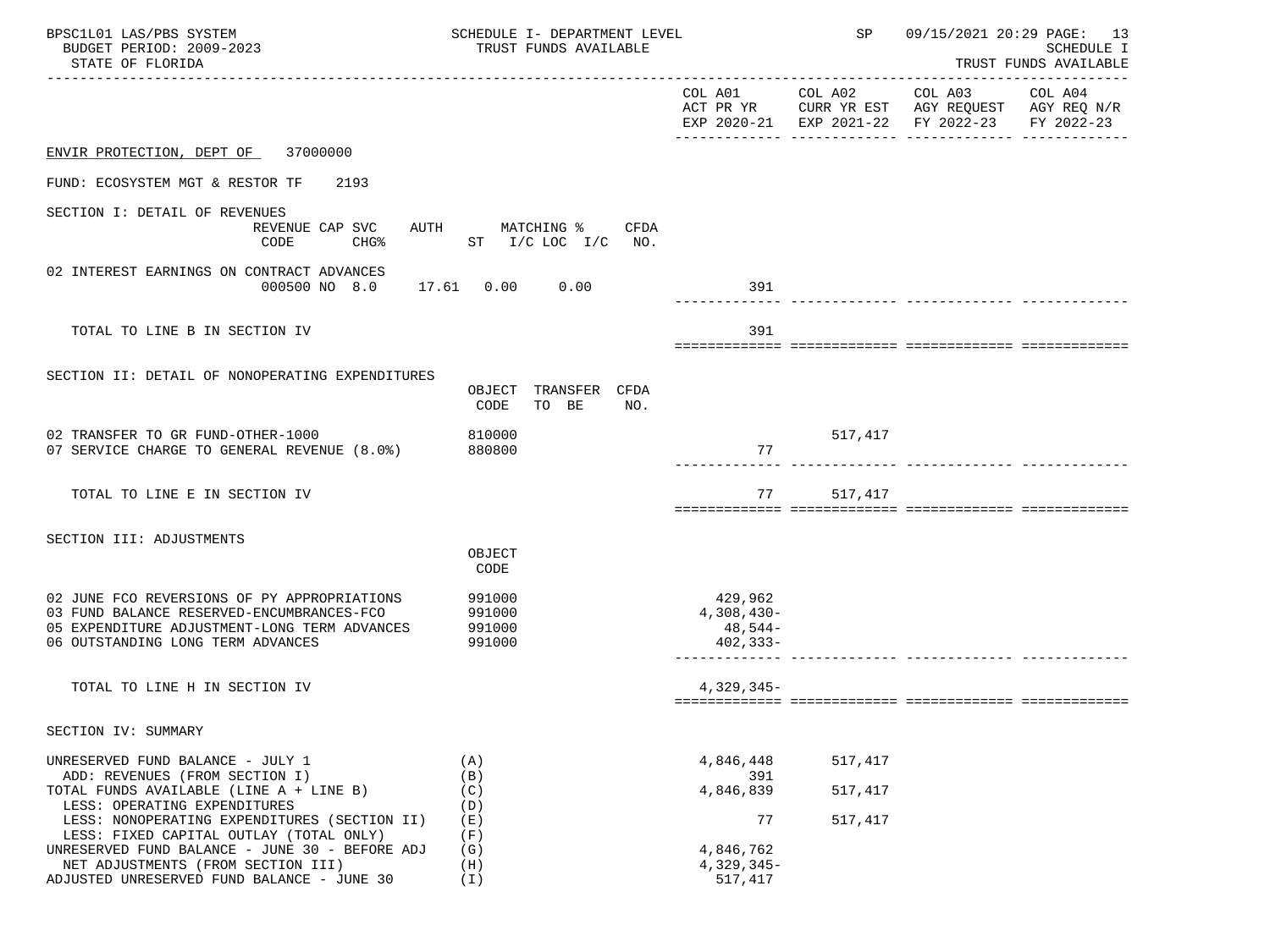| BPSC1L01 LAS/PBS SYSTEM<br>BUDGET PERIOD: 2009-2023<br>STATE OF FLORIDA |                | SCHEDULE I- DEPARTMENT LEVEL<br>TRUST FUNDS AVAILABLE      |           | SP 09/15/2021 20:29 PAGE: 14                                                                                              | SCHEDULE I<br>TRUST FUNDS AVAILABLE |
|-------------------------------------------------------------------------|----------------|------------------------------------------------------------|-----------|---------------------------------------------------------------------------------------------------------------------------|-------------------------------------|
|                                                                         |                |                                                            | COL A01   | COL A02 COL A03 COL A04<br>ACT PR YR CURR YR EST AGY REQUEST AGY REQ N/R<br>EXP 2020-21 EXP 2021-22 FY 2022-23 FY 2022-23 |                                     |
| ENVIR PROTECTION, DEPT OF 37000000                                      |                |                                                            |           |                                                                                                                           |                                     |
| FUND: ECOSYSTEM MGT & RESTOR TF 2193                                    |                |                                                            |           |                                                                                                                           |                                     |
| SECTION IV: SUMMARY                                                     |                |                                                            |           |                                                                                                                           |                                     |
| TOTAL UNRESERVED FUND BALANCE FROM STATEWIDE CFO FILE:                  |                |                                                            | 4,846,448 |                                                                                                                           |                                     |
| SCHEDULE IB: DETAIL OF UNRESERVED FUND BALANCE                          | FUNDING SOURCE | $STATE(S)$ RESTRICTED $(R)$<br>NONSTATE(N) UNRESTRICTED(U) |           |                                                                                                                           |                                     |
| 01 OTHER STATE FUNDS                                                    | S              | $\overline{U}$                                             | 517,417   |                                                                                                                           |                                     |
| ADJUSTED UNRESERVED FUND BALANCE - JUNE 30                              |                |                                                            | 517,417   |                                                                                                                           |                                     |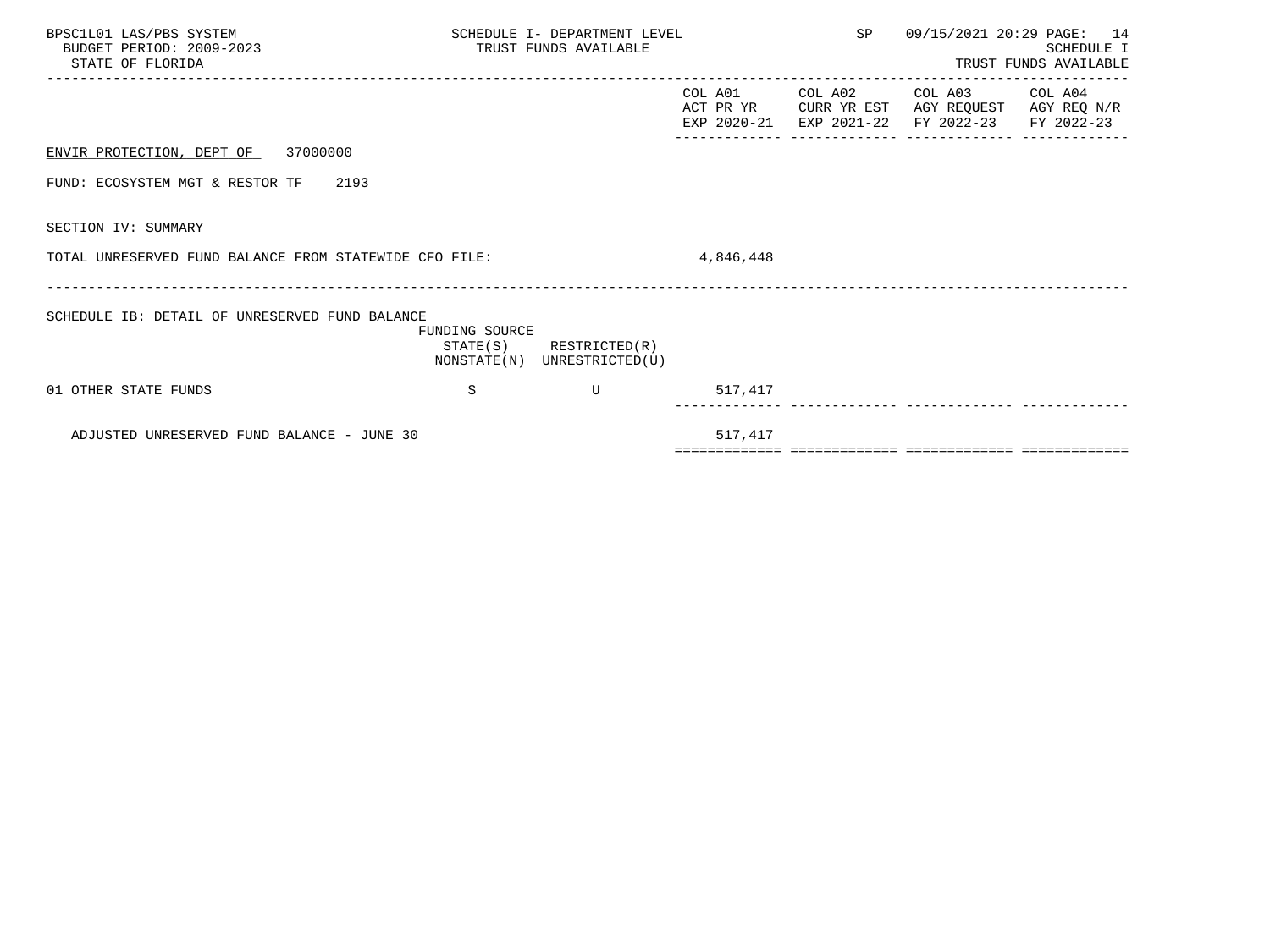| BPSC1L01 LAS/PBS SYSTEM<br>BUDGET PERIOD: 2009-2023<br>STATE OF FLORIDA                                                                                                                                                                                                                                                                                                                                                              | SCHEDULE I- DEPARTMENT LEVEL<br>TRUST FUNDS AVAILABLE                                                                                                         |                                                                   |                                                                                                                                     | SP 09/15/2021 20:29 PAGE: 15                                                                         | SCHEDULE I<br>TRUST FUNDS AVAILABLE<br>. <u>.</u> . |
|--------------------------------------------------------------------------------------------------------------------------------------------------------------------------------------------------------------------------------------------------------------------------------------------------------------------------------------------------------------------------------------------------------------------------------------|---------------------------------------------------------------------------------------------------------------------------------------------------------------|-------------------------------------------------------------------|-------------------------------------------------------------------------------------------------------------------------------------|------------------------------------------------------------------------------------------------------|-----------------------------------------------------|
|                                                                                                                                                                                                                                                                                                                                                                                                                                      |                                                                                                                                                               | COL A01<br>ACT PR YR                                              |                                                                                                                                     | COL A02 COL A03 COL A04<br>CURR YR EST AGY REQUEST AGY REQ N/R<br>EXP 2020-21 EXP 2021-22 FY 2022-23 | FY 2022-23                                          |
| ENVIR PROTECTION, DEPT OF 37000000                                                                                                                                                                                                                                                                                                                                                                                                   |                                                                                                                                                               |                                                                   |                                                                                                                                     |                                                                                                      |                                                     |
| FUND: INLAND PROTECTION TF 2212                                                                                                                                                                                                                                                                                                                                                                                                      |                                                                                                                                                               |                                                                   |                                                                                                                                     |                                                                                                      |                                                     |
| SECTION I: DETAIL OF REVENUES<br>REVENUE CAP SVC<br>CODE<br>CHG <sup>8</sup>                                                                                                                                                                                                                                                                                                                                                         | AUTH MATCHING %<br>CFDA<br>ST I/C LOC I/C NO.                                                                                                                 |                                                                   |                                                                                                                                     |                                                                                                      |                                                     |
| 01 INTEREST EARNINGS ON INVESTMENTS<br>215.49<br>000502 NO 8.0                                                                                                                                                                                                                                                                                                                                                                       | 0.00<br>0.00                                                                                                                                                  | 1,714,187                                                         | 2,500,000                                                                                                                           | 2,750,000                                                                                            |                                                     |
| 02 LICENSES AND PERMITS-STORAGE TANK REG FEES<br>000200 YES 8.0 376.303                                                                                                                                                                                                                                                                                                                                                              | 0.00<br>0.00                                                                                                                                                  | $1,417,367$ $1,300,000$                                           |                                                                                                                                     | 1,300,000                                                                                            |                                                     |
| 03 OTHER LICENSES AND PERMITS                                                                                                                                                                                                                                                                                                                                                                                                        |                                                                                                                                                               |                                                                   |                                                                                                                                     |                                                                                                      |                                                     |
| 000200 YES 8.0 376.3071<br>04 INLAND POLLUTANT SPILLS                                                                                                                                                                                                                                                                                                                                                                                | 0.00<br>0.00                                                                                                                                                  |                                                                   | 8,448 200,000 200,000                                                                                                               |                                                                                                      |                                                     |
| 001200 NO 0.0 376.3071<br>05 REFUNDS-PY WARRANT CANCELLATIONS-MISC FEES                                                                                                                                                                                                                                                                                                                                                              | 0.00<br>0.00                                                                                                                                                  |                                                                   | 216,331 60,000 60,000                                                                                                               |                                                                                                      |                                                     |
| 001800 NO 0.0 376.3071<br>06 SALE OF SURPLUS PROPERTY                                                                                                                                                                                                                                                                                                                                                                                | 0.00<br>0.00                                                                                                                                                  | 111,500                                                           |                                                                                                                                     |                                                                                                      |                                                     |
| 002900 NO 0.0<br>274.05<br>07 TRANSFER/DEPT OF REVENUE POLLUTANT TAXES-2544                                                                                                                                                                                                                                                                                                                                                          | 0.00<br>0.00                                                                                                                                                  | 48,107                                                            |                                                                                                                                     |                                                                                                      |                                                     |
| 001600 NO 0.0 206.9935                                                                                                                                                                                                                                                                                                                                                                                                               | 0.00<br>0.00                                                                                                                                                  | 206,486,547                                                       | 215,700,000 219,800,000                                                                                                             |                                                                                                      |                                                     |
| 11 INTEREST EARNINGS ON CONTRACT ADVANCES<br>000500 NO 0.0<br>215.49                                                                                                                                                                                                                                                                                                                                                                 | 0.00<br>0.00                                                                                                                                                  | 7                                                                 |                                                                                                                                     |                                                                                                      |                                                     |
| 13 TRANSFER-GENERAL REVENUE FUND<br>001124 NO 0.0 376.3071                                                                                                                                                                                                                                                                                                                                                                           | 0.00<br>0.00                                                                                                                                                  |                                                                   | 40,870,183                                                                                                                          |                                                                                                      |                                                     |
| TOTAL TO LINE B IN SECTION IV                                                                                                                                                                                                                                                                                                                                                                                                        |                                                                                                                                                               |                                                                   | 210,002,494 260,630,183 224,110,000                                                                                                 |                                                                                                      |                                                     |
| SECTION II: DETAIL OF NONOPERATING EXPENDITURES                                                                                                                                                                                                                                                                                                                                                                                      | OBJECT<br>TRANSFER CFDA<br>TO BE<br>CODE<br>NO.                                                                                                               |                                                                   |                                                                                                                                     |                                                                                                      |                                                     |
| 03 TRANSFER-GENERAL REVENUE-1000<br>04 TRANSFER-COASTAL PROTECTION TF-2099<br>05 TRANSFER-WORKING CAPITAL TF-2792<br>06 TRANSFER-WATER QUALITY ASSUR TF-2780<br>07 TRANSFER-ADMINISTRATIVE TF-2021<br>09 REFUNDS<br>10 SERVICE CHARGE TO GENERAL REVENUE (8.0%)<br>11 TRANSFER-DFS/ASSESSMENT ON INVESTMENTS<br>15 5% TRUST FUND RESERVE<br>18 PRIOR YEAR OBLIGATIONS CARRIED FORWARD<br>19 AMERICAN RESCUE PLAN ACT- ANTICIPATED BA | 27010400<br>990002<br>810000 37010400<br>810000 37010300<br>810000 37450300<br>37010100<br>810000<br>860000<br>880800<br>840000<br>999000<br>899000<br>899000 | 85,000,000<br>3,963,454<br>4,736,714<br>150<br>250,154<br>111,860 | $8,000,000$ $8,000,000$ $8,000,000$<br>9,500,000 3,237,100 3,030,780<br>3,800,148<br>309,200<br>135,000<br>79,279,065<br>40,870,183 | 3, 244, 205 4, 412, 834<br>5,999,069<br>328,800<br>140,000<br>9,742,163                              |                                                     |
| TOTAL TO LINE E IN SECTION IV                                                                                                                                                                                                                                                                                                                                                                                                        |                                                                                                                                                               |                                                                   | 111,562,332 138,874,901                                                                                                             | 31,653,646                                                                                           |                                                     |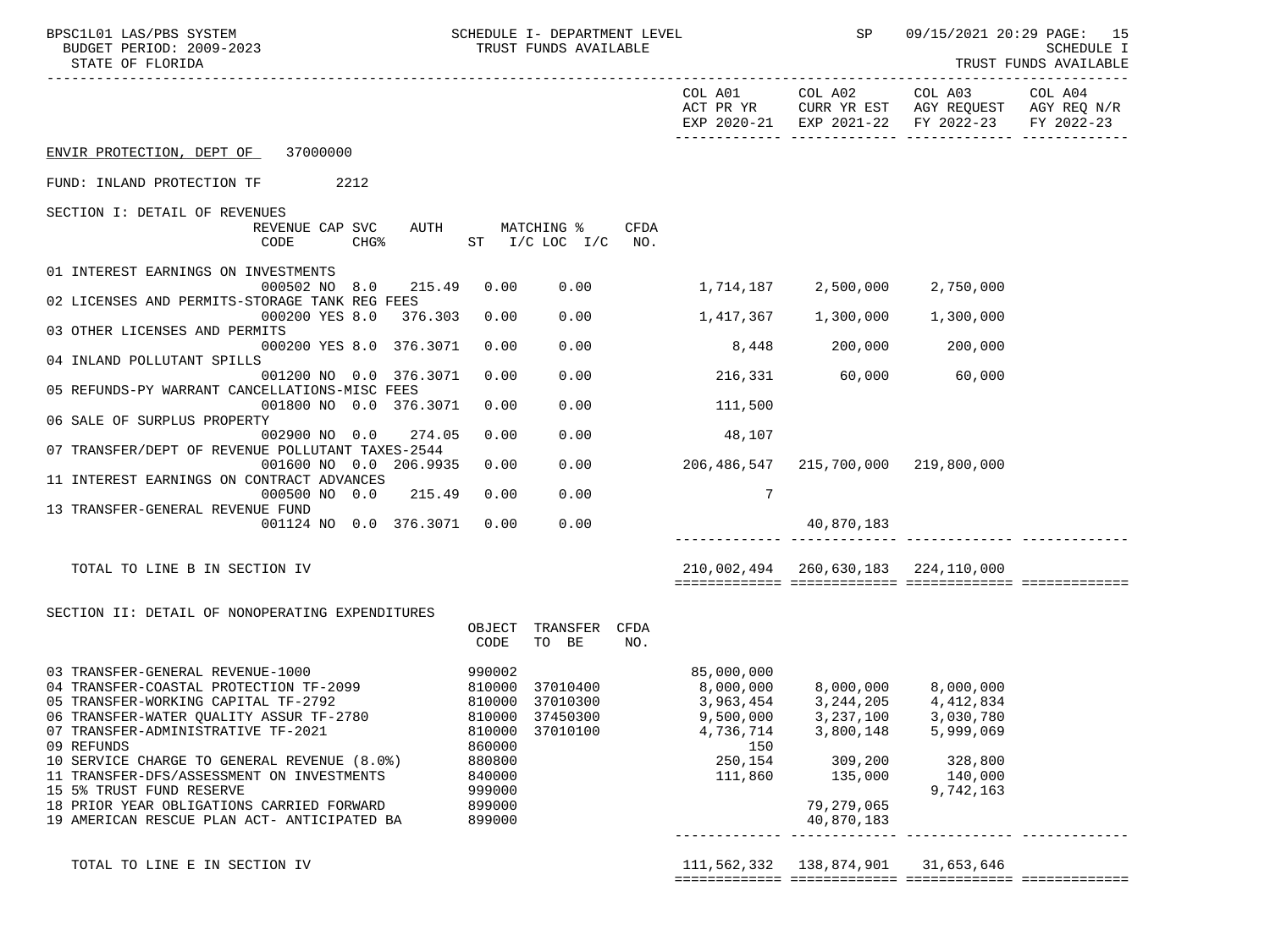| BPSC1L01 LAS/PBS SYSTEM<br>BUDGET PERIOD: 2009-2023<br>STATE OF FLORIDA                                                                                                                                                                                                                                                                                                                      |                                                                    | SCHEDULE I- DEPARTMENT LEVEL<br>TRUST FUNDS AVAILABLE |                                                                                                                                                       | SP                       | 09/15/2021 20:29 PAGE: 16                                                                                                         | <b>SCHEDULE I</b><br>TRUST FUNDS AVAILABLE |
|----------------------------------------------------------------------------------------------------------------------------------------------------------------------------------------------------------------------------------------------------------------------------------------------------------------------------------------------------------------------------------------------|--------------------------------------------------------------------|-------------------------------------------------------|-------------------------------------------------------------------------------------------------------------------------------------------------------|--------------------------|-----------------------------------------------------------------------------------------------------------------------------------|--------------------------------------------|
|                                                                                                                                                                                                                                                                                                                                                                                              |                                                                    |                                                       |                                                                                                                                                       |                          | COL A01 COL A02 COL A03 COL A04<br>ACT PR YR CURR YR EST AGY REQUEST AGY REQ N/R<br>EXP 2020-21 EXP 2021-22 FY 2022-23 FY 2022-23 |                                            |
| ENVIR PROTECTION, DEPT OF 37000000                                                                                                                                                                                                                                                                                                                                                           |                                                                    |                                                       |                                                                                                                                                       |                          |                                                                                                                                   |                                            |
| FUND: INLAND PROTECTION TF<br>2212                                                                                                                                                                                                                                                                                                                                                           |                                                                    |                                                       |                                                                                                                                                       |                          |                                                                                                                                   |                                            |
| SECTION III: ADJUSTMENTS                                                                                                                                                                                                                                                                                                                                                                     |                                                                    |                                                       |                                                                                                                                                       |                          |                                                                                                                                   |                                            |
|                                                                                                                                                                                                                                                                                                                                                                                              | OBJECT<br>CODE                                                     |                                                       |                                                                                                                                                       |                          |                                                                                                                                   |                                            |
| 02 FUND BALANCE RESERVED-ENCUMBRANCES-FCO 991000<br>04 PRIOR YEAR SEPTEMBER OPERATING REVERSIONS<br>05 FINANCIAL STATEMENT ADJUSTMENT-EXPENSES<br>06 FUND BALANCE RESERVED-ENCUMBRANCES-OPERAT<br>07 ROUNDING<br>11 PY EXP CORRECTION-COMPENSATED ABSENCES<br>18 FUND BALANCE HELD IN DEPARTMENTAL RESERVE<br>19 COLLECTION AGENCY FEES                                                      | 991000<br>991000<br>991000<br>991000<br>991000<br>991000<br>991000 |                                                       | 156,570,762-<br>669,049<br>1,462,428<br>148,976-<br>2<br>40,905<br>79,279,065<br>$128-$                                                               |                          |                                                                                                                                   |                                            |
| TOTAL TO LINE H IN SECTION IV                                                                                                                                                                                                                                                                                                                                                                |                                                                    |                                                       | $75, 268, 417 -$                                                                                                                                      |                          |                                                                                                                                   |                                            |
| SECTION IV: SUMMARY                                                                                                                                                                                                                                                                                                                                                                          |                                                                    |                                                       |                                                                                                                                                       |                          |                                                                                                                                   |                                            |
| UNRESERVED FUND BALANCE - JULY 1<br>ADD: REVENUES (FROM SECTION I)<br>TOTAL FUNDS AVAILABLE (LINE A + LINE B)<br>LESS: OPERATING EXPENDITURES<br>LESS: NONOPERATING EXPENDITURES (SECTION II) (E)<br>LESS: FIXED CAPITAL OUTLAY (TOTAL ONLY)<br>UNRESERVED FUND BALANCE - JUNE 30 - BEFORE ADJ $(G)$<br>NET ADJUSTMENTS (FROM SECTION III) (H)<br>ADJUSTED UNRESERVED FUND BALANCE - JUNE 30 | (A)<br>(B)<br>(C)<br>(D)<br>(F)<br>(1)                             |                                                       | 140,650,954<br>210,002,494<br>350,653,448<br>32,765,677<br>111,562,332  138,874,901  31,653,646<br>131,057,022<br>75,268,417 4,404,782<br>75,268,417- | 260,630,183<br>4,404,782 | 4,404,782<br>260,630,183 224,110,000<br>228,514,782<br>36,265,343 36,260,308<br>29,513,946<br>29,513,946                          | 270,000<br>125,000,000                     |
| TOTAL UNRESERVED FUND BALANCE FROM STATEWIDE CFO FILE:                                                                                                                                                                                                                                                                                                                                       |                                                                    |                                                       | 140,650,954                                                                                                                                           |                          |                                                                                                                                   |                                            |
| SCHEDULE IB: DETAIL OF UNRESERVED FUND BALANCE                                                                                                                                                                                                                                                                                                                                               | FUNDING SOURCE<br>STATE(S)                                         | RESTRICTED(R)<br>NONSTATE(N) UNRESTRICTED(U)          |                                                                                                                                                       |                          |                                                                                                                                   |                                            |
| 01 OTHER STATE FUNDS                                                                                                                                                                                                                                                                                                                                                                         | S                                                                  | U                                                     |                                                                                                                                                       |                          | 4, 404, 782 29, 513, 946                                                                                                          |                                            |
| ADJUSTED UNRESERVED FUND BALANCE - JUNE 30                                                                                                                                                                                                                                                                                                                                                   |                                                                    |                                                       |                                                                                                                                                       | 4,404,782                | 29,513,946                                                                                                                        |                                            |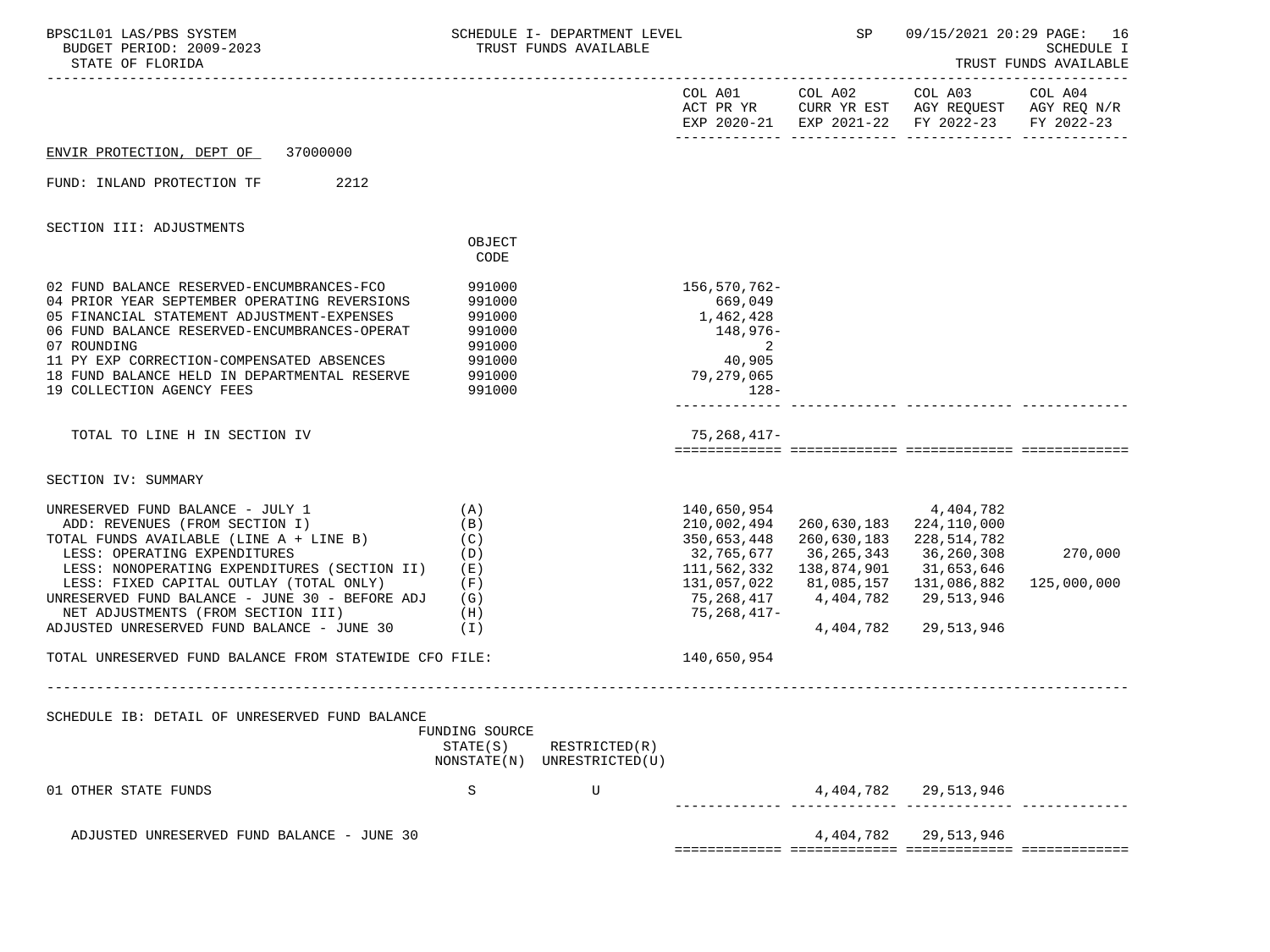| BPSC1L01 LAS/PBS SYSTEM<br>BUDGET PERIOD: 2009-2023<br>STATE OF FLORIDA                                                                        | SCHEDULE I- DEPARTMENT LEVEL<br>TRUST FUNDS AVAILABLE |                                       | SP                   |                                                                                                                           | 09/15/2021 20:29 PAGE: 17<br><b>SCHEDULE I</b><br>TRUST FUNDS AVAILABLE |
|------------------------------------------------------------------------------------------------------------------------------------------------|-------------------------------------------------------|---------------------------------------|----------------------|---------------------------------------------------------------------------------------------------------------------------|-------------------------------------------------------------------------|
|                                                                                                                                                |                                                       |                                       |                      | COL A01 COL A02 COL A03<br>ACT PR YR CURR YR EST AGY REQUEST AGY REQ N/R<br>EXP 2020-21 EXP 2021-22 FY 2022-23 FY 2022-23 | COL A04                                                                 |
| ENVIR PROTECTION, DEPT OF 37000000                                                                                                             |                                                       |                                       |                      |                                                                                                                           |                                                                         |
| FUND: SAVE OUR EVERGLADES TF 2221                                                                                                              |                                                       |                                       |                      |                                                                                                                           |                                                                         |
| SECTION I: DETAIL OF REVENUES<br>REVENUE CAP SVC<br>CODE<br>CHG%                                                                               | AUTH MATCHING % CFDA<br>ST $I/C$ LOC $I/C$ NO.        |                                       |                      |                                                                                                                           |                                                                         |
| 04 INTEREST ON INVESTMENT-FLA KEYS PROGRAM 2015A                                                                                               | 0.00<br>000502 NO 0.0 373.472 0.00                    | 16,426                                |                      |                                                                                                                           |                                                                         |
| 05 INTEREST ON INVESTMENT- SOE PROGRAM<br>000502 NO 0.0 215.49 0.00                                                                            | 0.00                                                  |                                       | 145,678 30,000 1,000 |                                                                                                                           |                                                                         |
|                                                                                                                                                |                                                       |                                       |                      |                                                                                                                           |                                                                         |
| TOTAL TO LINE B IN SECTION IV                                                                                                                  |                                                       | 162,104                               | 30,000               | 1,000                                                                                                                     |                                                                         |
| SECTION II: DETAIL OF NONOPERATING EXPENDITURES                                                                                                | TRANSFER CFDA<br>OBJECT<br>CODE<br>TO BE<br>NO.       |                                       |                      |                                                                                                                           |                                                                         |
| 02 TR-DFS/ASSESSMENT ON INVESTMENT-FL KEYS<br>03 TR-DFS/ASSESSMENT ON INVESTMENT                                                               | 840000<br>840000                                      | 1,140                                 | 9,834 1,250 75       |                                                                                                                           |                                                                         |
| TOTAL TO LINE E IN SECTION IV                                                                                                                  |                                                       | 10,974                                | 1,250                | 75                                                                                                                        |                                                                         |
| SECTION III: ADJUSTMENTS                                                                                                                       |                                                       |                                       |                      |                                                                                                                           |                                                                         |
|                                                                                                                                                | OBJECT<br>CODE                                        |                                       |                      |                                                                                                                           |                                                                         |
| 02 FUND BALANCE RESERVE-ENCUMBRANCE-FCO<br>04 FUND BALANCE RESERVE-FLA KEYS PROGRAM-FCO 391000<br>05 FUND BALANCE HELD IN DEPARTMENTAL RESERVE | 991000<br>991000                                      | 7,779,611–<br>1,000,000-<br>1,279,164 |                      |                                                                                                                           |                                                                         |
| TOTAL TO LINE H IN SECTION IV                                                                                                                  |                                                       | $7,500,447-$                          |                      |                                                                                                                           |                                                                         |
| SECTION IV: SUMMARY                                                                                                                            |                                                       |                                       |                      |                                                                                                                           |                                                                         |
| UNRESERVED FUND BALANCE - JULY 1<br>ADD: REVENUES (FROM SECTION I)<br>TOTAL FUNDS AVAILABLE (LINE A + LINE B)<br>LESS: OPERATING EXPENDITURES  | (A)<br>(B)<br>(C)<br>(D)                              | 9,668,923<br>162,104<br>9,831,027     | 30,000<br>30,000     | 28,750<br>1,000<br>29,750                                                                                                 |                                                                         |
| LESS: NONOPERATING EXPENDITURES (SECTION II)<br>LESS: FIXED CAPITAL OUTLAY (TOTAL ONLY)<br>UNRESERVED FUND BALANCE - JUNE 30 - BEFORE ADJ      | (E)<br>(F)<br>(G)                                     | 10,974<br>2,319,606<br>7,500,447      | 1,250<br>28,750      | 75<br>29,675                                                                                                              |                                                                         |
| NET ADJUSTMENTS (FROM SECTION III)<br>ADJUSTED UNRESERVED FUND BALANCE - JUNE 30                                                               | (H)<br>(I)                                            | $7,500,447-$                          | 28,750               | 29,675                                                                                                                    |                                                                         |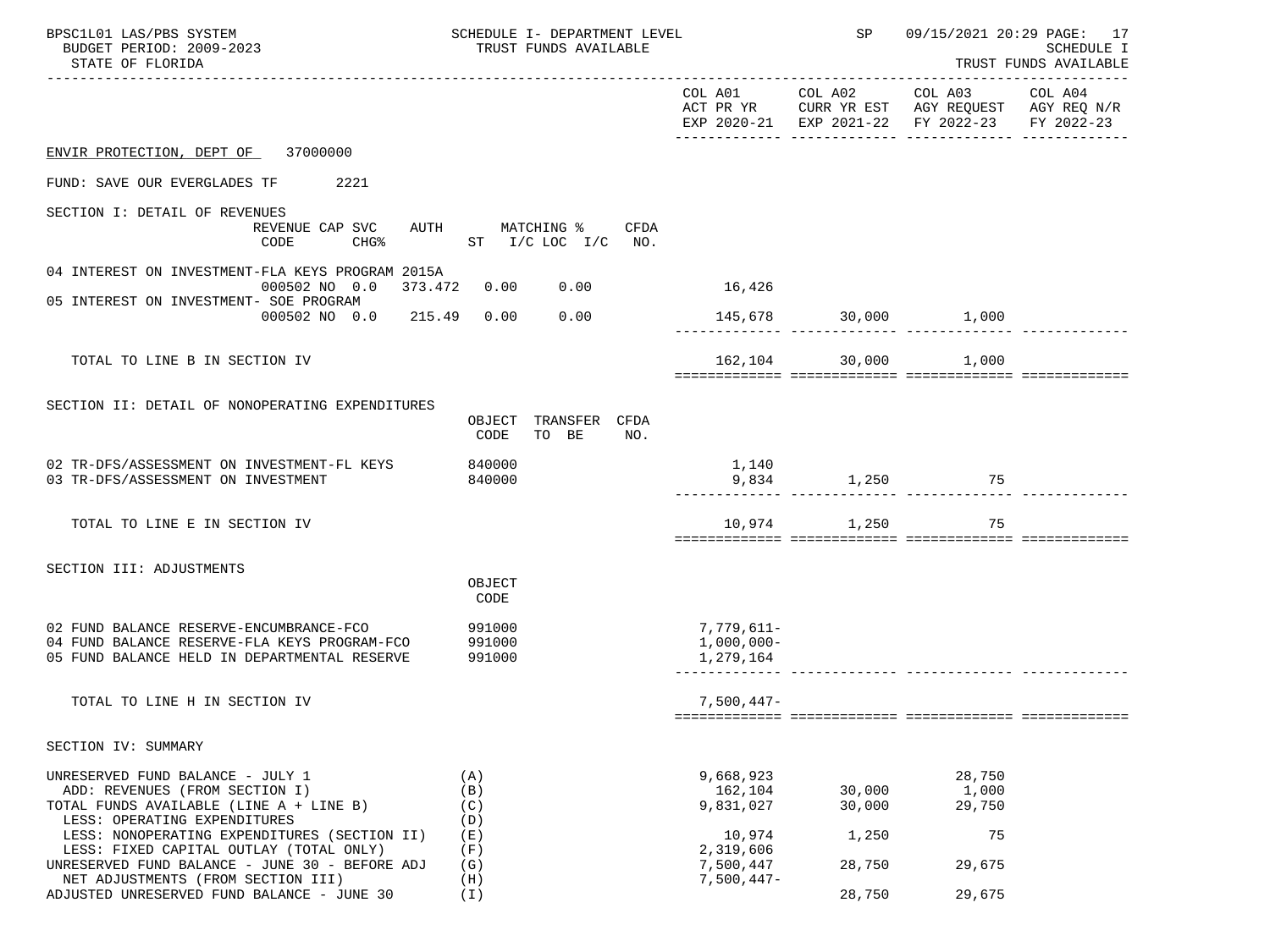| BPSC1L01 LAS/PBS SYSTEM<br>BUDGET PERIOD: 2009-2023<br>STATE OF FLORIDA |                | SCHEDULE I- DEPARTMENT LEVEL<br>TRUST FUNDS AVAILABLE      |           | SP              |                                                                                                        | 09/15/2021 20:29 PAGE: 18<br><b>SCHEDULE I</b><br>TRUST FUNDS AVAILABLE |
|-------------------------------------------------------------------------|----------------|------------------------------------------------------------|-----------|-----------------|--------------------------------------------------------------------------------------------------------|-------------------------------------------------------------------------|
|                                                                         |                |                                                            |           | COL A01 COL A02 | COL A03 COL A04<br>ACT PR YR CURR YR EST AGY REQUEST AGY REQ N/R<br>EXP 2020-21 EXP 2021-22 FY 2022-23 | FY 2022-23                                                              |
| ENVIR PROTECTION, DEPT OF 37000000                                      |                |                                                            |           |                 |                                                                                                        |                                                                         |
| FUND: SAVE OUR EVERGLADES TF<br>2221                                    |                |                                                            |           |                 |                                                                                                        |                                                                         |
| SECTION IV: SUMMARY                                                     |                |                                                            |           |                 |                                                                                                        |                                                                         |
| TOTAL UNRESERVED FUND BALANCE FROM STATEWIDE CFO FILE:                  |                |                                                            | 9,668,923 |                 |                                                                                                        |                                                                         |
| SCHEDULE IB: DETAIL OF UNRESERVED FUND BALANCE                          | FUNDING SOURCE | $STATE(S)$ RESTRICTED $(R)$<br>NONSTATE(N) UNRESTRICTED(U) |           |                 |                                                                                                        |                                                                         |
| 01 RESTRICTED - EVERGLADES RESTORATION PROG                             | S              | $\mathbb{R}$                                               |           |                 | 28,750 29,675                                                                                          |                                                                         |
| ADJUSTED UNRESERVED FUND BALANCE - JUNE 30                              |                |                                                            |           | 28,750          | 29,675                                                                                                 |                                                                         |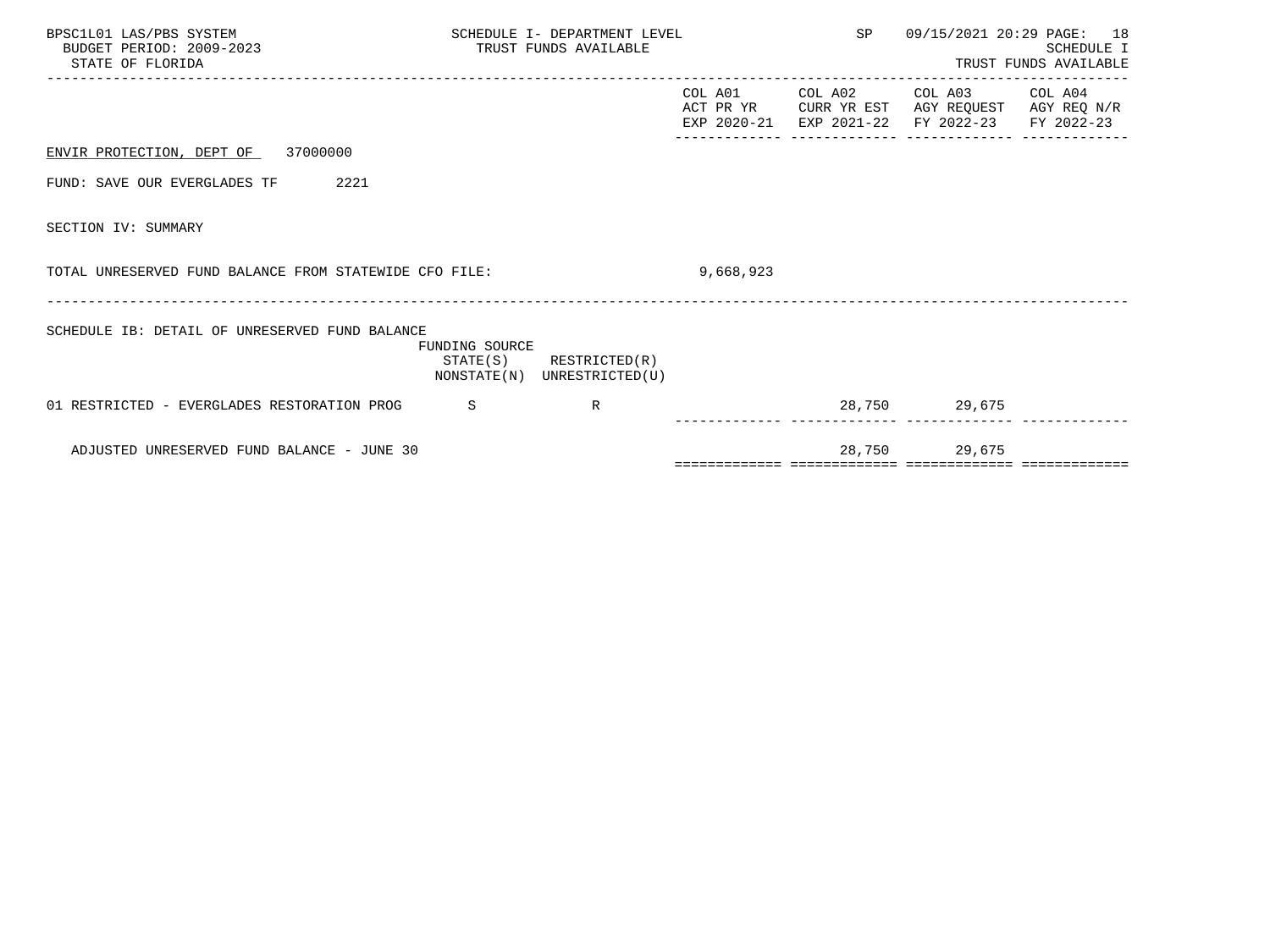BPSC1L01 LAS/PBS SYSTEM SOHEDULE I- DEPARTMENT LEVEL SENE SP 09/15/2021 20:29 PAGE: 19<br>BUDGET PERIOD: 2009-2023 TRUST FUNDS AVAILABLE

TRUST FUNDS AVAILABLE

|                                                                                           |                    |            |             | COL A01                |                                                | COL A02 COL A03<br>ACT PR YR CURR YR EST AGY REQUEST AGY REQ N/R<br>EXP 2020-21 EXP 2021-22 FY 2022-23 | COL A04<br>FY 2022-23 |
|-------------------------------------------------------------------------------------------|--------------------|------------|-------------|------------------------|------------------------------------------------|--------------------------------------------------------------------------------------------------------|-----------------------|
| ENVIR PROTECTION, DEPT OF 37000000                                                        |                    |            |             |                        |                                                |                                                                                                        |                       |
| FUND: FEDERAL GRANTS TRUST FUND<br>2261                                                   |                    |            |             |                        |                                                |                                                                                                        |                       |
| SECTION I: DETAIL OF REVENUES                                                             |                    |            |             |                        |                                                |                                                                                                        |                       |
| REVENUE CAP SVC<br>AUTH<br>CHG <sup>8</sup><br>CODE                                       | ST I/C LOC I/C NO. | MATCHING % | CFDA        |                        |                                                |                                                                                                        |                       |
| 01 FEES/CWSRF GRANT ALLOCATION/SERVICE FEE<br>000100 YES 0.0 20.25501                     | 0.00               |            |             |                        | $0.00$ 66.458 16,343,351 21,450,000 21,450,000 |                                                                                                        |                       |
| 02 FEES/DWSRF SERVICE FEE                                                                 |                    |            |             |                        |                                                |                                                                                                        |                       |
| 000100 YES 0.0 20.25501<br>05 INTEREST EARNINGS                                           | 0.00               | 0.00       | 66.468      |                        | 1,551,637 800,000                              | 800,000                                                                                                |                       |
| 000500 NO 0.0 20.25501                                                                    | 0.00               |            | 0.00 66.458 |                        | 1,452,138 1,650,000 1,650,000                  |                                                                                                        |                       |
| 06 INTEREST EARNINGS<br>000500 NO 0.0 20.25501                                            | 0.00               | 0.00       |             |                        | 66.468 117,820 125,000 125,000                 |                                                                                                        |                       |
| 07 INTEREST EARNINGS - INVESTMENTS                                                        |                    |            |             |                        |                                                |                                                                                                        |                       |
| 000500 NO 8.0 20.25501                                                                    | 0.00               | 0.00       |             |                        | 308,393 500,000                                | 500,000                                                                                                |                       |
| 09 US GRANTS/BIPARTISON BUDGET ACT OF 2018<br>000700 NO 0.0 20.25501                      | 0.00               | 0.00       |             |                        |                                                |                                                                                                        |                       |
| 10 US GRANTS/COASTAL ZONE MGT. ADM. AWARDS                                                |                    |            |             | 11.022 666,218 100,000 |                                                |                                                                                                        |                       |
| 000700 NO 0.0 20.25501                                                                    | 0.00               | 0.00       | 11.419      | 3,044,774              | 3,500,000                                      | 3,000,000                                                                                              |                       |
| 11 US GRANTS/COASTAL ZONE MGT. EST. RESEARCH RES                                          |                    |            |             |                        |                                                |                                                                                                        |                       |
| 000700 NO 0.0 20.25501<br>12 US GRANTS/CORAL REEF CONSERVATION                            | 0.00               | 0.00       | 11.420      | 2,625,223              | 3,000,000                                      | 2,500,000                                                                                              |                       |
| 000700 NO 0.0 20.25501                                                                    | 0.00               | 0.00       |             |                        | 11.482 872,476 800,000                         | 800,000                                                                                                |                       |
| 13 US GRANTS/STATE MOA PROG/REIMB. OF TECH SERV                                           |                    |            |             |                        |                                                |                                                                                                        |                       |
| 000700 NO 0.0 20.25501                                                                    | 0.00               | 0.00       |             |                        | 12.113 991,193 950,000                         | 950,000                                                                                                |                       |
| 14 US GRANTS/MAR. MINERALS ACTIVITIES/HUR SANDY<br>000700 NO 0.0 20.25501                 | 0.00               | 0.00       |             |                        | 15.424 12,555 50,000                           | 50,000                                                                                                 |                       |
| 15 US GRANTS/CLEAN VESSEL ACT                                                             |                    |            |             |                        |                                                |                                                                                                        |                       |
| 000700 NO 0.0 20.25501                                                                    | 0.00               | 0.00       | 15.616      |                        | 1,444,298 2,150,000                            | 2,150,000                                                                                              |                       |
| 16 US GRANTS/COASTAL PROGRAM                                                              |                    |            |             |                        |                                                |                                                                                                        |                       |
| 000700 NO 0.0 20.25501<br>17 US GRANTS/U.S. GEOLOGICAL SURVEY RESEARCH                    | 0.00               | 0.00       | 15.630      | 390                    | 100,000                                        | 100,000                                                                                                |                       |
| 000700 NO 0.0 20.25501                                                                    | 0.00               | 0.00       |             | 15.808 11,764          | 100,000                                        | 100,000                                                                                                |                       |
| 18 US GRANTS/NAT. COOP. GEOLOGIC MAPPING PROG.                                            |                    |            |             |                        |                                                |                                                                                                        |                       |
| 000700 NO 0.0 20.25501                                                                    | 0.00               |            |             |                        | $0.00$ 15.810 144,740 300,000                  | 300,000                                                                                                |                       |
| 19 US GRANTS/NAT. GEOLOGICAL & GEOPHYSICAL DATA                                           |                    |            |             |                        | $0.00$ 15.814 3,544 85,000                     |                                                                                                        |                       |
| 000700 NO 0.0 20.25501<br>20 US GRANTS/OUTDOOR REC. ACQ., DEVELOP. & PLNG.                | 0.00               |            |             |                        |                                                | 85,000                                                                                                 |                       |
| $0.00700$ NO $0.0$ $20.25501$ $0.00$ $0.00$ $15.916$ $2,134,608$ $11,000,000$ $6,000,000$ |                    |            |             |                        |                                                |                                                                                                        |                       |
| 21 US GRANTS/NATIONAL GRD WTR MONITORING NETWORK                                          |                    |            |             |                        |                                                |                                                                                                        |                       |
| 000700 NO 0.0<br>20.25501                                                                 | 0.00               | 0.00       | 15.980      | 10,914                 | 75,000                                         | 75,000                                                                                                 |                       |
| 22 US GRANTS/RECREATIONAL TRAILS PROGRAM<br>000700 NO 0.0 20.25501                        | 0.00               | 0.00       | 20.219      | 1,990,136              | 4,000,000                                      | 5,056,575                                                                                              |                       |
| 23 US GRANTS/WTR POLL. CONT. ST./INT. & TRIBAL                                            |                    |            |             |                        |                                                |                                                                                                        |                       |
| 000700 NO 0.0 20.25501                                                                    | 0.00               | 0.00       | 66.419      | 847,274                | 950,000                                        | 950,000                                                                                                |                       |
| 24 US GRANTS/SURVEYS, STUDIES, TRAINING GRANTS                                            |                    |            |             |                        |                                                |                                                                                                        |                       |
| 000700 NO 0.0 20.25501                                                                    | 0.00               | 0.00       | 66.436      | 60,506                 | 250,000                                        | 250,000                                                                                                |                       |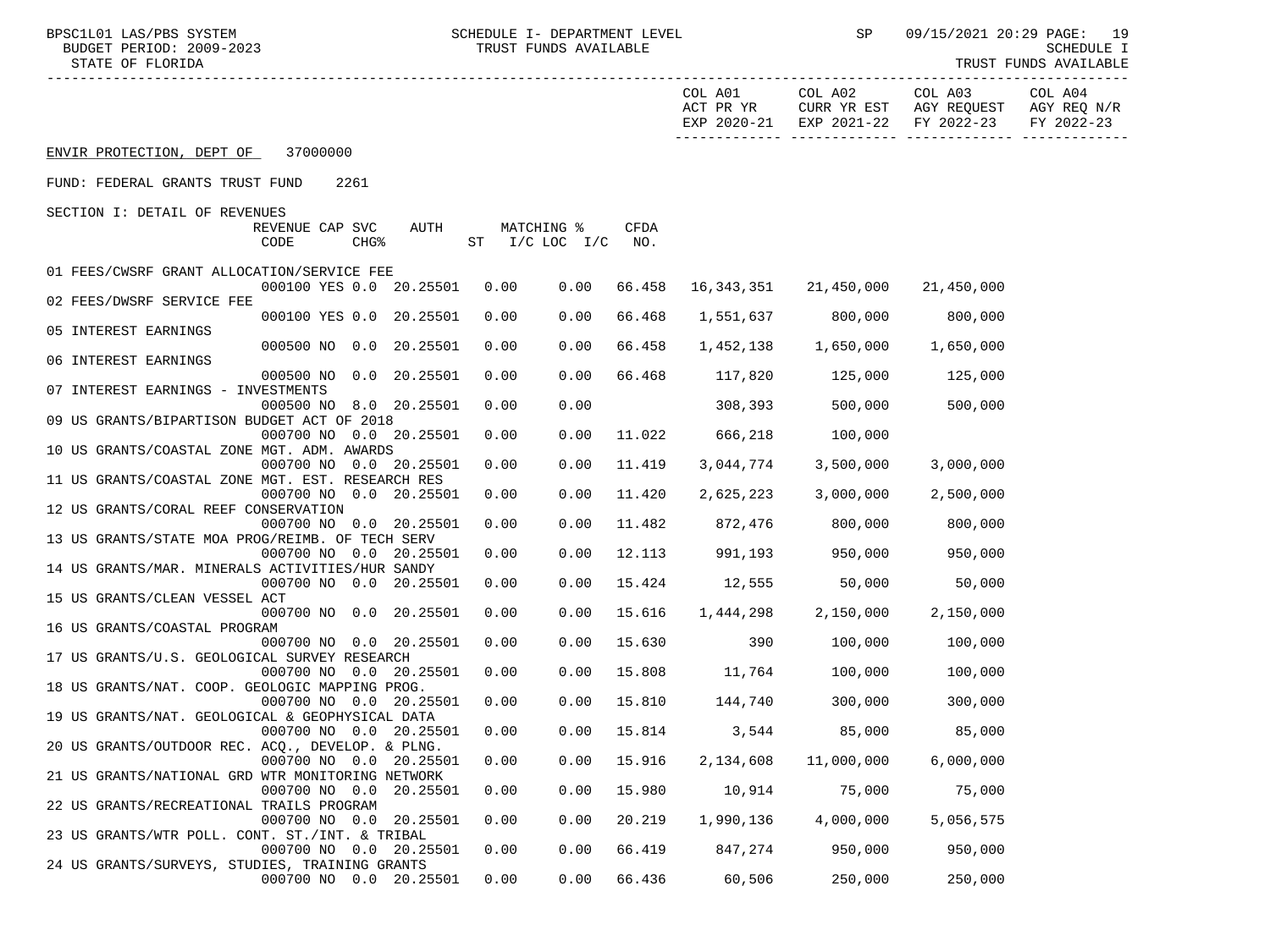BPSC1L01 LAS/PBS SYSTEM SCHEDULE I- DEPARTMENT LEVEL SP 09/15/2021 20:29 PAGE: 20

 STATE OF FLORIDA TRUST FUNDS AVAILABLE ----------------------------------------------------------------------------------------------------------------------------------- COL A01 COL A02 COL A03 COL A04 ACT PR YR CURR YR EST AGY REQUEST AGY REQ N/R EXP 2020-21 EXP 2021-22 FY 2022-23 FY 2022-23 ------------- ------------- ------------- ------------- ENVIR PROTECTION, DEPT OF 37000000 FUND: FEDERAL GRANTS TRUST FUND 2261 SECTION I: DETAIL OF REVENUES REVENUE CAP SVC AUTH MATCHING **%** CFDA CODE CHG% ST I/C LOC I/C NO. 25 US GRANTS/DW LEAD TESTING IN SCHOOLS 000700 NO 0.0 20.25501 0.00 0.00 66.444 114,307 300,000 300,000 26 US GRANTS/WATER QUALITY MGT. PLANNING

| 000700 NO 0.0 20.25501                                                         | 0.00             | 0.00 | 66.454 | 320,198       | 375,000       | 375,000    |
|--------------------------------------------------------------------------------|------------------|------|--------|---------------|---------------|------------|
| 27 US GRANTS/NPS IMPLEMENTATION GRANTS                                         |                  |      |        |               |               |            |
| 000700 NO 0.0 20.25501                                                         | 0.00             | 0.00 | 66.460 | 5,625,370     | 7,000,000     | 7,000,000  |
| 28 US GRANTS/REGIONAL WETLAND PROG. DEV. GRANTS<br>000700 NO<br>$0.0$ 20.25501 | 0.00             | 0.00 | 66.461 | 152,549       | 225,000       | 225,000    |
| 29 US GRANTS/CAPITALIZATION GRNTS/DRNKG. WTR SRF                               |                  |      |        |               |               |            |
| 000700 NO<br>0.0                                                               | 20.25501<br>0.00 | 0.00 | 66.468 | 2,716,811     | 3,900,000     | 3,250,000  |
| 30 US GRANTS/GULF OF MEXICO PROGRAM                                            |                  |      |        |               |               |            |
| 000700 NO<br>$0.0$ 20.25501                                                    | 0.00             | 0.00 | 66.475 | 56,331        | 125,000       | 125,000    |
| 31 US GRANTS/PERFORMANCE PARTNERSHIP GRANTS                                    |                  |      |        |               |               |            |
| 000700 NO 0.0 20.25501                                                         | 0.00             | 0.00 | 66.605 | 16,708,788    | 18,448,091    | 14,363,800 |
| 32 US GRANTS/POLLUTION PREVENTION PROGRAM                                      |                  |      |        |               |               |            |
| 000700 NO 0.0 20.25501<br>33 US GRANTS/SUPERFUND STATE, POLIT. SUBDIV.         | 0.00             | 0.00 | 66.708 | 28,499        | 155,000       | 155,000    |
| 000700 NO<br>$0.0$ 20.25501                                                    | 0.00             | 0.00 | 66.802 | 212,745       | 750,000       | 750,000    |
| 34 US GRANTS/UNDRGRND STRG TANK PREV/DET & COMP                                |                  |      |        |               |               |            |
| 000700 NO 0.0 20.25501                                                         | 0.00             | 0.00 | 66.804 | 743,301       | 1,300,000     | 1,300,000  |
| 35 US GRANTS/LEAKING UNDRGRND STRG TF COR ACT PR                               |                  |      |        |               |               |            |
| 000700 NO<br>0.0                                                               | 20.25501<br>0.00 | 0.00 | 66.805 | 2,080,474     | 3,750,000     | 3,750,000  |
| 36 US GRANTS/STATE & TRIBAL RESPONSE PROG GRANTS                               |                  |      |        |               |               |            |
| 000700 NO<br>0.0                                                               | 20.25501<br>0.00 | 0.00 | 66.817 | 779,322       | 2,000,000     | 2,000,000  |
| 37 US GRANTS/AMERICOPS<br>000700 NO<br>0.0                                     | 20.25501<br>0.00 | 0.00 | 94.006 | 910,810       | 950,000       | 950,000    |
| 38 US GRANTS/AMERICOPS DISASTER RESPONSE COOP                                  |                  |      |        |               |               |            |
| 000700 NO 0.0                                                                  | 20.25501<br>0.00 | 0.00 | 94.020 | 11,024        | 55,000        | 25,000     |
| 39 US GRANTS/NATIONAL DAM SAFETY PROGRAM                                       |                  |      |        |               |               |            |
| 000700 NO 0.0                                                                  | 20.25501<br>0.00 | 0.00 | 97.041 | 142,298       | 275,000       | 125,000    |
| 40 US GRANTS/NFWF                                                              |                  |      |        |               |               |            |
| 000700 NO<br>$0.0$ 20.25501                                                    | 0.00             | 0.00 | 10.664 | 13,651        | 50,000        | 25,000     |
| 41 US GRANTS/GULF COAST ECOSYS REST. COUNC.COMP                                |                  |      |        |               |               |            |
| 000702 NO<br>0.0<br>42 CITY AND COUNTY PASS THROUGH GRANTS                     | 377.43<br>0.00   | 0.00 | 87.051 | 1,324,352     | 29,854,580    | 11,600,000 |
| $0.0$ 20.25501<br>000800 NO                                                    | 0.00             | 0.00 | 21.015 |               | 75,985 88,000 | 75,000     |
| 71 TRANSFERS - TRUST FUND LOAN FROM 2212                                       |                  |      |        |               |               |            |
| 001500 NO<br>0.0                                                               | 20.25501<br>0.00 | 0.00 |        |               | 10,000,000    | 10,000,000 |
| 79 TRANSFER OF FEDERAL FUNDS FROM FWC 2261                                     |                  |      |        |               |               |            |
| 001510 NO 0.0 20.25501                                                         | 0.00             | 0.00 |        | 15.634 27,148 | 125,000       |            |
| 81 TRANSFER OF FEDERAL FUNDS FROM DOT 2540                                     |                  |      |        |               |               |            |
| 001510 NO 0.0 20.25501                                                         | 0.00             | 0.00 | 20.205 | 334,330       | 1,000,000     |            |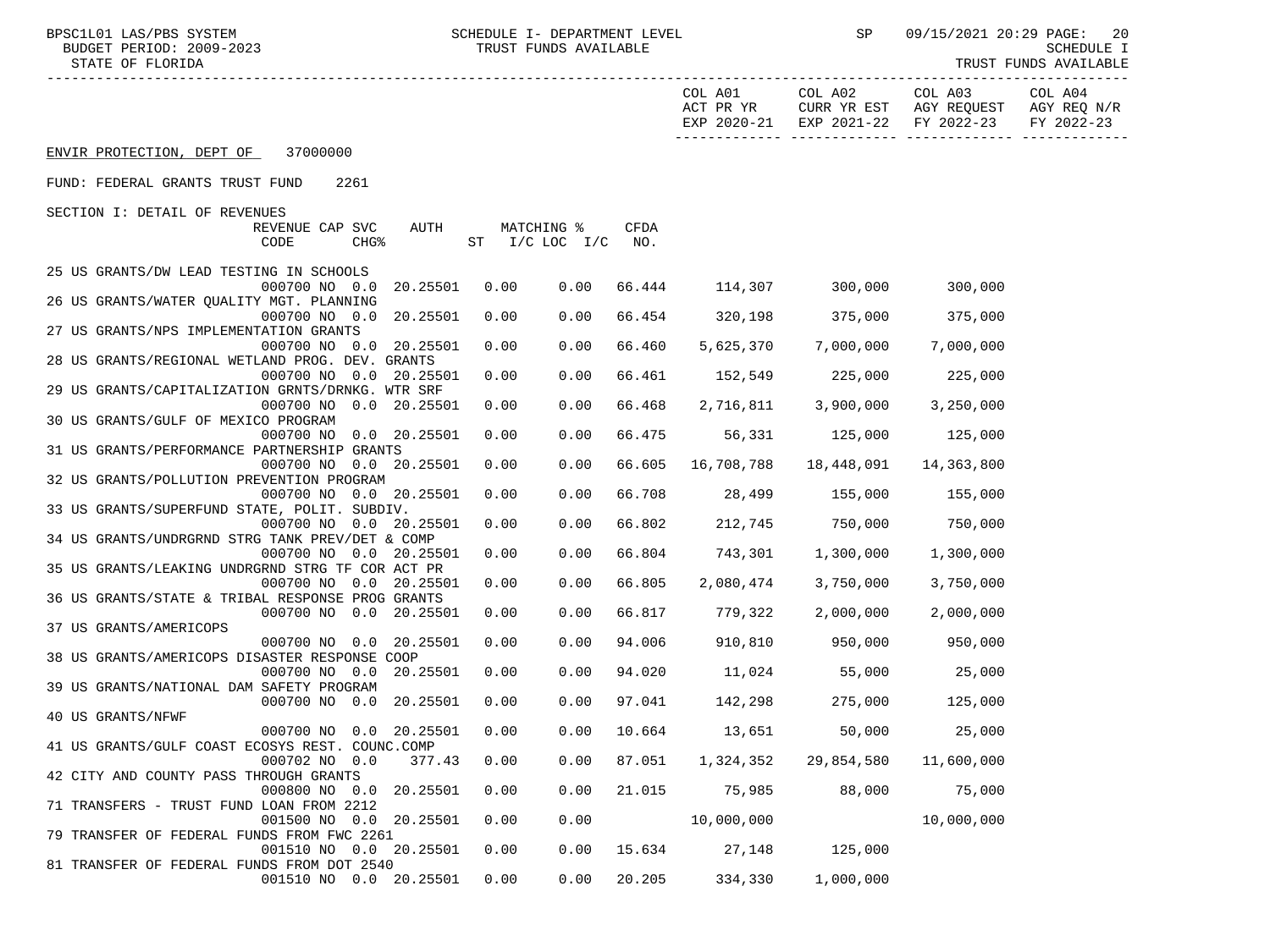| BPSC1L01 LAS/PBS SYSTEM<br>BUDGET PERIOD: 2009-2023<br>STATE OF FLORIDA                                                                     | SCHEDULE I- DEPARTMENT LEVEL<br>TRUST FUNDS AVAILABLE      |                                                                             | SP<br>09/15/2021 20:29 PAGE: 21<br>SCHEDULE I<br>TRUST FUNDS AVAILABLE     |
|---------------------------------------------------------------------------------------------------------------------------------------------|------------------------------------------------------------|-----------------------------------------------------------------------------|----------------------------------------------------------------------------|
|                                                                                                                                             |                                                            | COL A01<br>COL A02<br>ACT PR YR<br>EXP 2020-21 EXP 2021-22 FY 2022-23       | COL A03<br>COL A04<br>CURR YR EST AGY REQUEST<br>AGY REQ N/R<br>FY 2022-23 |
| 37000000<br>ENVIR PROTECTION, DEPT OF                                                                                                       |                                                            |                                                                             |                                                                            |
| FUND: FEDERAL GRANTS TRUST FUND<br>2261                                                                                                     |                                                            |                                                                             |                                                                            |
| SECTION I: DETAIL OF REVENUES<br>AUTH<br>REVENUE CAP SVC<br>CHG <sup>8</sup><br>CODE                                                        | MATCHING %<br><b>CFDA</b><br>$ST$ $I/C$ $LOC$ $I/C$ $NO$ . |                                                                             |                                                                            |
| 83 TRANSFER OF FEDERAL FUNDS FROM DEM/EOG 2750<br>001510 NO 0.0 20.25501                                                                    | $0.00$ $97.036$ $4,284,720$<br>0.00                        | 42,996,926                                                                  |                                                                            |
| 84 REFUNDS<br>001800 NO 0.0 20.25501                                                                                                        | 0.00<br>0.00                                               | 1,281                                                                       |                                                                            |
| 85 REFUNDS<br>001800 NO 0.0 20.25501                                                                                                        | 66.605<br>0.00<br>0.00                                     | 770                                                                         |                                                                            |
| 86 REFUNDS<br>001800 NO 0.0 20.25501                                                                                                        | 0.00<br>0.00<br>94.006                                     | 1,539                                                                       |                                                                            |
| 87 REFUNDS<br>001800 NO 0.0 20.25501                                                                                                        | 0.00<br>0.00<br>11.420                                     | 763                                                                         |                                                                            |
| 88 REFUNDS<br>001800 NO 0.0 20.25501                                                                                                        | 66.460<br>0.00<br>0.00                                     | 706                                                                         |                                                                            |
| 93 REIMBURSEMENTS<br>001801 NO 0.0 20.25501                                                                                                 | 0.00<br>0.00                                               | 4                                                                           |                                                                            |
| 94 SALES OF GOOD AND SERVICES TO FED<br>001970 NO 0.0 20.25501                                                                              | 0.00<br>0.00                                               | 43,800 100,000 100,000                                                      |                                                                            |
| 97 ANTICIPATED GRANT AWARD<br>001100 NO 0.0 20.25501                                                                                        | 0.00<br>0.00                                               | 88,750,000                                                                  |                                                                            |
|                                                                                                                                             |                                                            |                                                                             |                                                                            |
| TOTAL TO LINE B IN SECTION IV                                                                                                               |                                                            | 170,095,828  165,757,597  103,385,375                                       |                                                                            |
| SECTION II: DETAIL OF NONOPERATING EXPENDITURES                                                                                             |                                                            |                                                                             |                                                                            |
|                                                                                                                                             | OBJECT TRANSFER CFDA<br>CODE<br>TO BE<br>NO.               |                                                                             |                                                                            |
| 04 TRANSFER-DFS GENERAL REVENUE/SWCAP-1000<br>05 TRANSFER TO WORKING CAPITAL TF-2792<br>06 TRANSFER TO ADMINISTRATIVE TF-2021<br>07 REFUNDS | 810000<br>37010300<br>810000<br>810000 37010100<br>860000  | 47,008 175,000<br>1,000,000<br>3,000,000<br>3,000,000<br>1,000,000<br>2,741 | 175,000                                                                    |
| 08 SERVICE CHARGE TO GENERAL REVENUE (8%)<br>09 TRANSFER-DFS/ASSESSMENT ON INVESTMENT<br>10 TRUST FUND LOAN REPAYMENT                       | 880800<br>840000<br>899000                                 | 25,731<br>38,800<br>128,548<br>115,000<br>10,000,000                        | 38,800<br>115,000                                                          |
| 12 ANTICIPATED TRUST FUND LOAN FY 21/22<br>13 TRNSF-GENERAL REV/FEMA/DISAST.REIMB.-1000                                                     | 899000<br>810000                                           | 42,996,926<br>4,284,720                                                     | 10,000,000                                                                 |
| TOTAL TO LINE E IN SECTION IV                                                                                                               |                                                            | 16,488,748<br>49,325,726                                                    | 10,328,800                                                                 |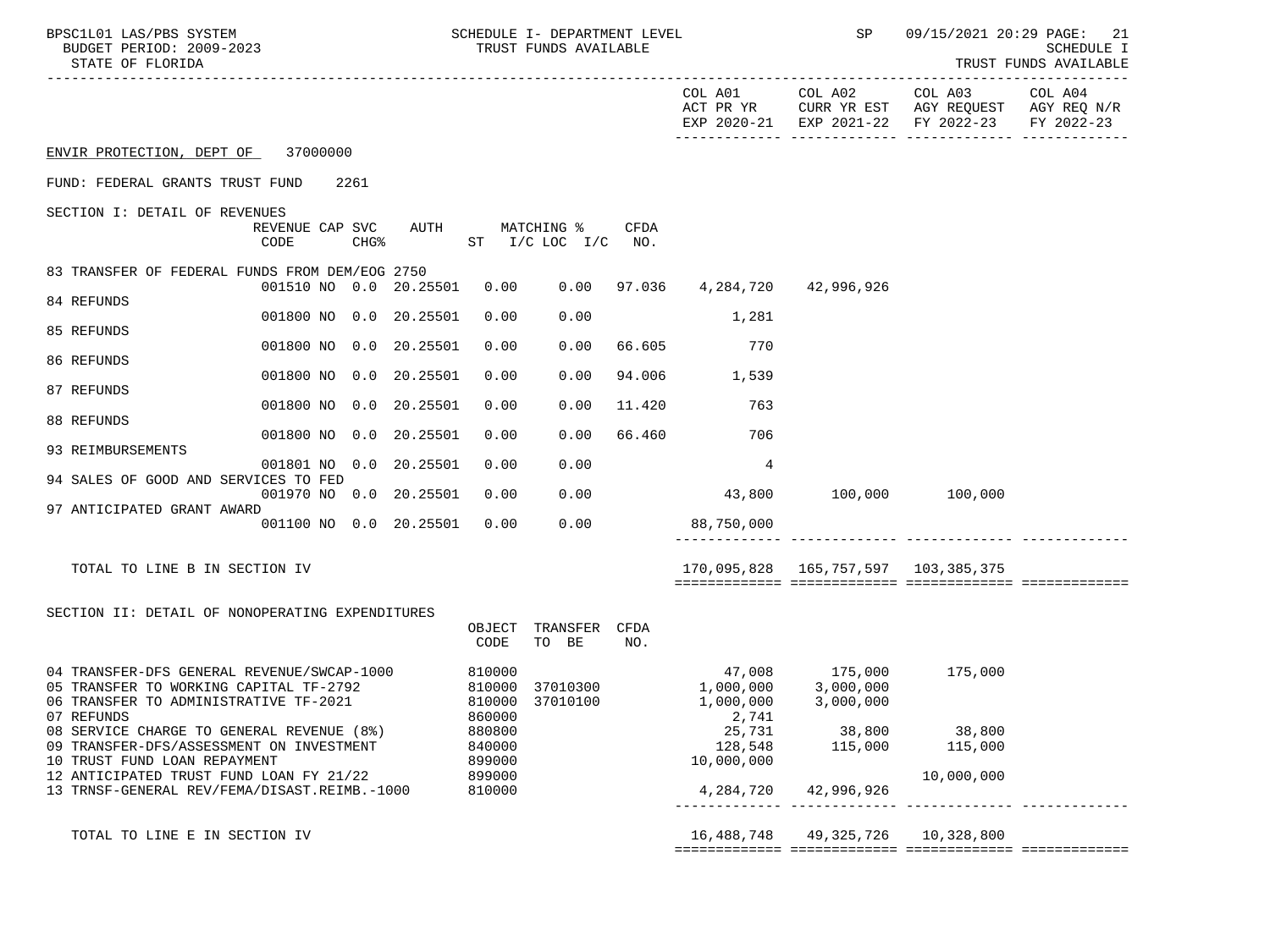| BPSC1L01 LAS/PBS SYSTEM<br>BUDGET PERIOD: 2009-2023<br>STATE OF FLORIDA                                                                                                                                                                                                                                                                                                                              |                                                                              | SCHEDULE I- DEPARTMENT LEVEL<br>TRUST FUNDS AVAILABLE |                                                                                                                   | <b>SP</b>                                                                                                                             |                                                                                                                | 09/15/2021 20:29 PAGE: 22<br><b>SCHEDULE I</b><br>TRUST FUNDS AVAILABLE |
|------------------------------------------------------------------------------------------------------------------------------------------------------------------------------------------------------------------------------------------------------------------------------------------------------------------------------------------------------------------------------------------------------|------------------------------------------------------------------------------|-------------------------------------------------------|-------------------------------------------------------------------------------------------------------------------|---------------------------------------------------------------------------------------------------------------------------------------|----------------------------------------------------------------------------------------------------------------|-------------------------------------------------------------------------|
|                                                                                                                                                                                                                                                                                                                                                                                                      |                                                                              |                                                       |                                                                                                                   |                                                                                                                                       | COL A01 COL A02 COL A03<br>ACT PR YR CURR YR EST AGY REQUEST AGY REQ N/R<br>EXP 2020-21 EXP 2021-22 FY 2022-23 | COL A04<br>FY 2022-23                                                   |
| ENVIR PROTECTION, DEPT OF 37000000                                                                                                                                                                                                                                                                                                                                                                   |                                                                              |                                                       |                                                                                                                   |                                                                                                                                       |                                                                                                                |                                                                         |
| FUND: FEDERAL GRANTS TRUST FUND<br>2261                                                                                                                                                                                                                                                                                                                                                              |                                                                              |                                                       |                                                                                                                   |                                                                                                                                       |                                                                                                                |                                                                         |
| SECTION III: ADJUSTMENTS                                                                                                                                                                                                                                                                                                                                                                             |                                                                              |                                                       |                                                                                                                   |                                                                                                                                       |                                                                                                                |                                                                         |
|                                                                                                                                                                                                                                                                                                                                                                                                      | OBJECT<br>CODE                                                               |                                                       |                                                                                                                   |                                                                                                                                       |                                                                                                                |                                                                         |
| 01 FUND BALANCE RESERVED-ENCUMBRANCES-OPERAT<br>02 FUND BALANCE RESERVED-ENCUMBRANCES-FCO<br>03 PRIOR YEAR SEPTEMBER OPERATING REVERSIONS<br>06 JUNE FCO REVERSIONS OF PY APPROPRIATIONS<br>07 PY EXP CORRECTION-COMPENSATED ABSENCES<br>08 ROUNDING<br>09 STATEWIDE FINANCIAL STATEMENT ADJUSTMENT 991000<br>11 NON-CERTIFIED FORWARD PAYABLE<br>12 SWFS ADJUST INCREASE TO ACCOUNTS RECEIVAB       | 991000<br>991000<br>991000<br>991000<br>991000<br>991000<br>991000<br>991000 |                                                       | $440,583-$<br>152,485,571-<br>173,956<br>254,269<br>88,313<br>$1 -$<br>80,061<br>2<br>68,497                      |                                                                                                                                       |                                                                                                                |                                                                         |
| TOTAL TO LINE H IN SECTION IV                                                                                                                                                                                                                                                                                                                                                                        |                                                                              |                                                       | 152,261,057-                                                                                                      |                                                                                                                                       |                                                                                                                |                                                                         |
| SECTION IV: SUMMARY                                                                                                                                                                                                                                                                                                                                                                                  |                                                                              |                                                       |                                                                                                                   |                                                                                                                                       |                                                                                                                |                                                                         |
| (A)<br>UNRESERVED FUND BALANCE - JULY 1<br>ADD: REVENUES (FROM SECTION I)<br>TOTAL FUNDS AVAILABLE (LINE A + LINE B)<br>LESS: OPERATING EXPENDITURES<br>LESS: NONOPERATING EXPENDITURES (SECTION II) (E)<br>LESS: FIXED CAPITAL OUTLAY (TOTAL ONLY)<br>UNRESERVED FUND BALANCE - JUNE 30 - BEFORE ADJ<br>NET ADJUSTMENTS (FROM SECTION III)<br>(H)<br>ADJUSTED UNRESERVED FUND BALANCE - JUNE 30 (I) | (B)<br>(C)<br>(D)<br>(F)<br>(G)                                              |                                                       | 170,095,828<br>279,587,421<br>29,943,142<br>16,488,748<br>34,509,000<br>198,646,531<br>152,261,057-<br>46,385,474 | 109,491,593 46,385,474 48,884,220<br>165,757,597<br>212,143,071<br>36,588,705<br>49,325,726<br>77,344,420<br>48,884,220<br>48,884,220 | 103,385,375<br>152,269,595<br>40,489,414<br>10,328,800<br>52,567,161<br>48,884,220<br>48,884,220               | 295,576<br>52,567,161                                                   |
| TOTAL UNRESERVED FUND BALANCE FROM STATEWIDE CFO FILE:                                                                                                                                                                                                                                                                                                                                               |                                                                              |                                                       | 109,491,593                                                                                                       |                                                                                                                                       |                                                                                                                |                                                                         |
| SCHEDULE IB: DETAIL OF UNRESERVED FUND BALANCE                                                                                                                                                                                                                                                                                                                                                       | FUNDING SOURCE<br>STATE(S)                                                   | RESTRICTED(R)<br>NONSTATE(N) UNRESTRICTED(U)          |                                                                                                                   |                                                                                                                                       |                                                                                                                |                                                                         |
| 01 ENDING AVAIL FUND BAL-SRF GRANT ALLOC<br>02 ENDING AVAIL FUND BAL-CWSRF SERVICE FEE<br>03 ENDING AVAIL FUND BAL-DWSRF SERVICE FEE<br>04 OTHER STATE FUNDS                                                                                                                                                                                                                                         | N<br>N<br>N<br>S                                                             | R<br>R<br>R<br>U                                      | 11,490,364<br>22,104,179<br>7,664,677<br>5,126,254                                                                | 16,190,364<br>25,904,179<br>6,789,677                                                                                                 | 16,190,364<br>25,904,179<br>6,789,677                                                                          |                                                                         |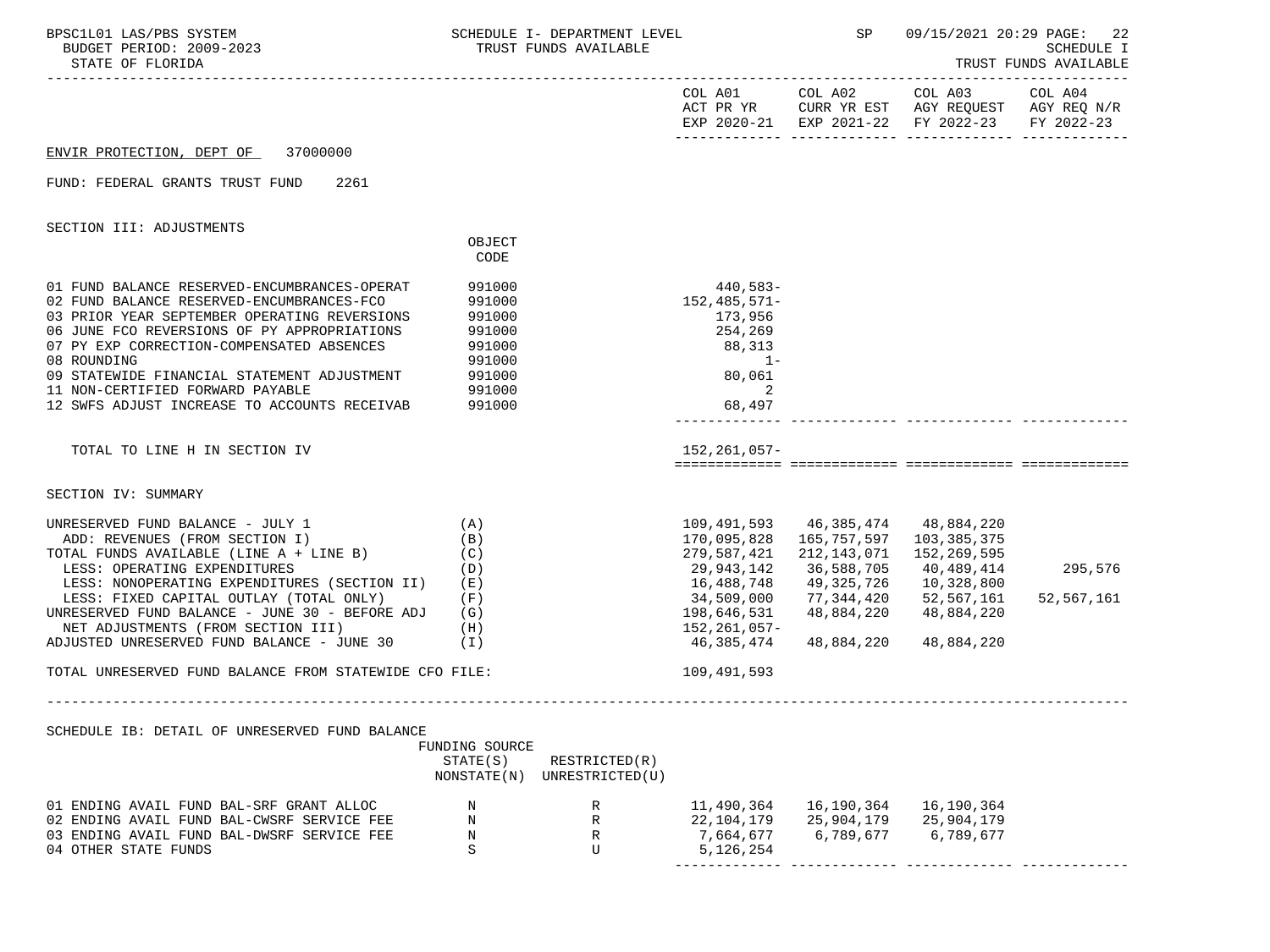ENVIR PROTECTION, DEPT OF 37000000

FUND: FEDERAL GRANTS TRUST FUND 2261

SCHEDULE IB: DETAIL OF UNRESERVED FUND BALANCE

 FUNDING SOURCE STATE(S) RESTRICTED(R) NONSTATE(N) UNRESTRICTED(U)

ADJUSTED UNRESERVED FUND BALANCE - JUNE 30 46,385,474 48,884,220 48,884,220

============= ============= ============= =============

------------- ------------- ------------- -------------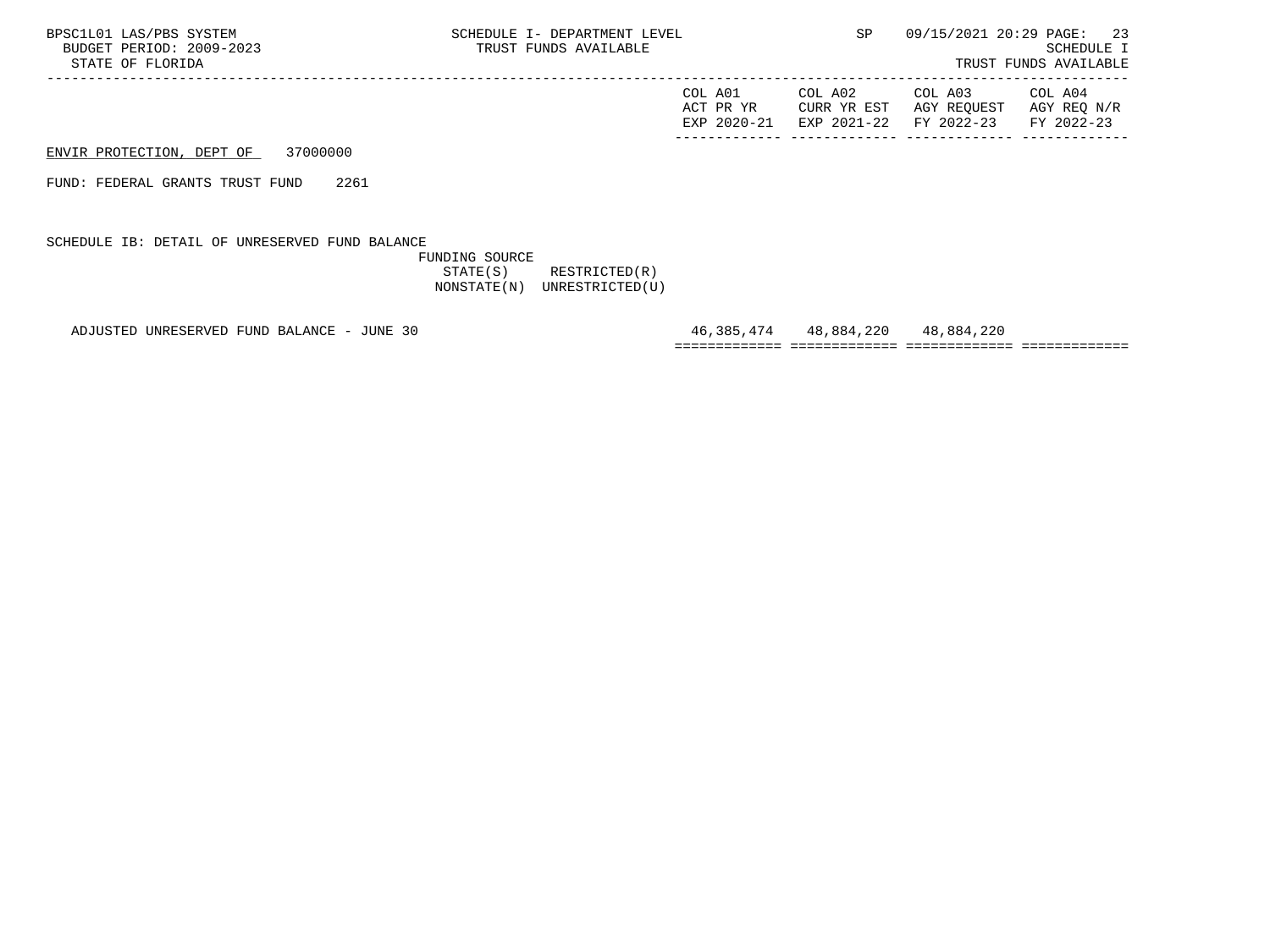| BPSC1L01 LAS/PBS SYSTEM<br>BUDGET PERIOD: 2009-2023<br>STATE OF FLORIDA                 | SCHEDULE I- DEPARTMENT LEVEL<br>TRUST FUNDS AVAILABLE |                      | SP                             |                                                                                              | 09/15/2021 20:29 PAGE: 24<br><b>SCHEDULE I</b><br>TRUST FUNDS AVAILABLE |
|-----------------------------------------------------------------------------------------|-------------------------------------------------------|----------------------|--------------------------------|----------------------------------------------------------------------------------------------|-------------------------------------------------------------------------|
|                                                                                         |                                                       | COL A01<br>ACT PR YR |                                | COL A02 COL A03<br>CURR YR EST AGY REQUEST AGY REQ N/R<br>EXP 2020-21 EXP 2021-22 FY 2022-23 | COL A04<br>FY 2022-23                                                   |
| ENVIR PROTECTION, DEPT OF 37000000                                                      |                                                       |                      |                                |                                                                                              |                                                                         |
| FUND: GRANTS AND DONATIONS TF<br>2339                                                   |                                                       |                      |                                |                                                                                              |                                                                         |
| SECTION I: DETAIL OF REVENUES                                                           |                                                       |                      |                                |                                                                                              |                                                                         |
| REVENUE CAP SVC<br>AUTH<br>CODE<br>CHG <sup>8</sup>                                     | MATCHING %<br>ST I/C LOC I/C                          | CFDA<br>NO.          |                                |                                                                                              |                                                                         |
| 02 GRANT REVENUE-STATE CONTRACT<br>001100 NO 0.0 403.1832                               | 0.00<br>0.00                                          | 72,203               | 426,008                        | 8,694,047                                                                                    |                                                                         |
| 03 GRANT REVENUE-NON-STATE CONTRACTS                                                    |                                                       |                      |                                |                                                                                              |                                                                         |
| 001100 NO 8.0 403.1832<br>04 GRANT REVENUE-CITY & COUNTY GRANTS                         | 0.00<br>0.00                                          | 604,269              | 200,000                        | 200,000                                                                                      |                                                                         |
| 001100 NO 8.0 403.1832                                                                  | 0.00<br>0.00                                          | 75,809               | 400,000                        | 400,000                                                                                      |                                                                         |
| 05 GRANT REVENUE-OTHER<br>001100 NO 8.0 403.1832                                        | 0.00<br>0.00                                          | 214,929              | 200,000                        | 200,000                                                                                      |                                                                         |
| 06 GRANT REVENUE-STATE GRANTS                                                           |                                                       |                      |                                |                                                                                              |                                                                         |
| 001000 NO 0.0 403.1832<br>07 GRANT REVENUE-VOLKSWAGON SETTLEMENT                        | 0.00<br>0.00                                          | 28,326               | 100,000                        | 100,000                                                                                      |                                                                         |
| 001100 NO 0.0 403.1832                                                                  | 0.00<br>0.00                                          | 1,608,334            | 30,000,000                     | 53,000,000                                                                                   |                                                                         |
| 09 INTEREST EARNINGS-INVESTMENTS<br>000502 NO 8.0 215.49                                | 0.00<br>0.00                                          | 459,287              | 87,000                         | 87,000                                                                                       |                                                                         |
| 10 WATER MANAGEMENT DISTRICTS LAB SUPPORT                                               |                                                       |                      |                                |                                                                                              |                                                                         |
| 001905 YES 0.0 403.1832<br>11 TENANT BROKER COMMISSIONS                                 | 0.00<br>0.00                                          | 155,828              | 180,000                        | 180,000                                                                                      |                                                                         |
| 004001 NO 0.0 403.1832                                                                  | 0.00<br>0.00                                          | 229,877              | 175,000                        | 175,000                                                                                      |                                                                         |
| 14 ANTICIPATED GRANT REVENUE                                                            |                                                       |                      |                                |                                                                                              |                                                                         |
| 001100 NO 0.0 403.1832<br>15 TR/TRUST-BP DEEPWATER HORIZON OIL SPILL-NFWF               | 0.00<br>0.00                                          | 106,415,763          |                                |                                                                                              |                                                                         |
| 001500 NO 0.0 403.1832                                                                  | 0.00<br>0.00                                          |                      |                                | 15,000,000                                                                                   |                                                                         |
|                                                                                         |                                                       |                      |                                |                                                                                              |                                                                         |
| TOTAL TO LINE B IN SECTION IV                                                           |                                                       | 109,864,625          | 31,768,008                     | 78,036,047                                                                                   |                                                                         |
|                                                                                         |                                                       |                      |                                |                                                                                              |                                                                         |
| SECTION II: DETAIL OF NONOPERATING EXPENDITURES                                         |                                                       |                      |                                |                                                                                              |                                                                         |
|                                                                                         | TRANSFER<br>CFDA<br>OBJECT<br>CODE<br>TO BE<br>NO.    |                      |                                |                                                                                              |                                                                         |
|                                                                                         |                                                       |                      |                                |                                                                                              |                                                                         |
| 01 SERVICE CHARGE TO GENERAL REVENUE (8.0%)<br>02 TRANSFER-DFS/ASSESSMENT ON INVESTMENT | 880800<br>840000                                      | 39,168               | 144,584 70,700 70,700<br>3,000 | 3,000                                                                                        |                                                                         |
|                                                                                         |                                                       |                      |                                |                                                                                              |                                                                         |
| TOTAL TO LINE E IN SECTION IV                                                           |                                                       | 183,752              | 73,700                         | 73,700                                                                                       |                                                                         |
|                                                                                         |                                                       |                      |                                |                                                                                              |                                                                         |
| SECTION III: ADJUSTMENTS                                                                |                                                       |                      |                                |                                                                                              |                                                                         |
|                                                                                         | OBJECT                                                |                      |                                |                                                                                              |                                                                         |

**CODE**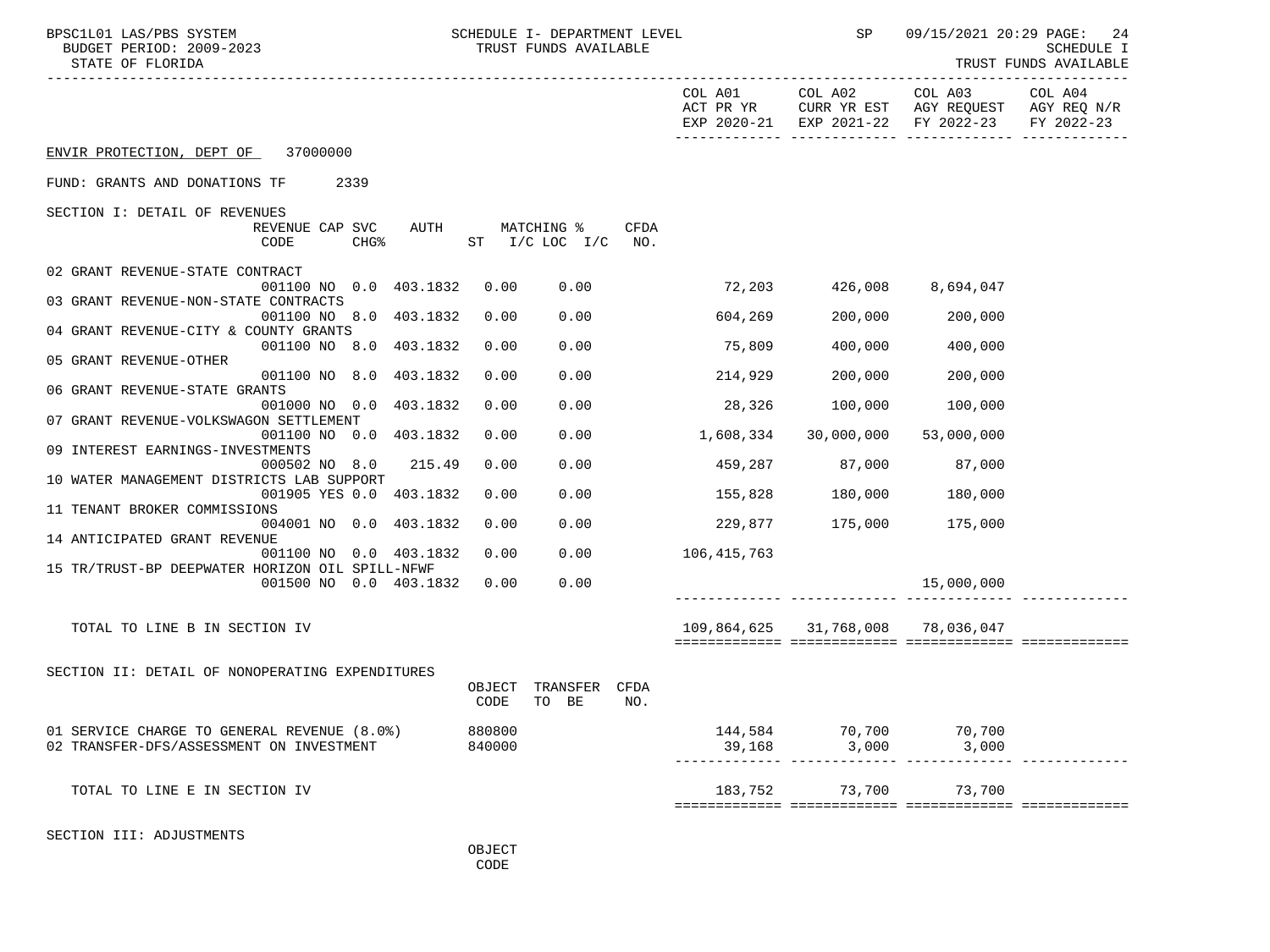| BPSC1L01 LAS/PBS SYSTEM<br>SCHEDULE I- DEPARTMENT LEVEL<br>BUDGET PERIOD: 2009-2023<br>TRUST FUNDS AVAILABLE<br>STATE OF FLORIDA                                                                                                                                                                                                                                               |                                                             |                                                            | SP                                                                                                                    | 09/15/2021 20:29 PAGE:                                                     | 25<br>SCHEDULE I<br>TRUST FUNDS AVAILABLE                                                                                         |            |
|--------------------------------------------------------------------------------------------------------------------------------------------------------------------------------------------------------------------------------------------------------------------------------------------------------------------------------------------------------------------------------|-------------------------------------------------------------|------------------------------------------------------------|-----------------------------------------------------------------------------------------------------------------------|----------------------------------------------------------------------------|-----------------------------------------------------------------------------------------------------------------------------------|------------|
|                                                                                                                                                                                                                                                                                                                                                                                |                                                             |                                                            |                                                                                                                       |                                                                            | COL A01 COL A02 COL A03 COL A04<br>ACT PR YR CURR YR EST AGY REQUEST AGY REQ N/R<br>EXP 2020-21 EXP 2021-22 FY 2022-23 FY 2022-23 |            |
| ENVIR PROTECTION, DEPT OF 37000000                                                                                                                                                                                                                                                                                                                                             |                                                             |                                                            |                                                                                                                       |                                                                            |                                                                                                                                   |            |
| FUND: GRANTS AND DONATIONS TF<br>2339                                                                                                                                                                                                                                                                                                                                          |                                                             |                                                            |                                                                                                                       |                                                                            |                                                                                                                                   |            |
| SECTION III: ADJUSTMENTS                                                                                                                                                                                                                                                                                                                                                       |                                                             |                                                            |                                                                                                                       |                                                                            |                                                                                                                                   |            |
|                                                                                                                                                                                                                                                                                                                                                                                | OBJECT<br>CODE                                              |                                                            |                                                                                                                       |                                                                            |                                                                                                                                   |            |
| 01 PRIOR YEAR SEPTEMBER OPERATING REVERSIONS<br>05 FUND BALANCE RESERVED-ENCUMBRANCES-FCO<br>06 FUND BAL RESERVED-ENCUMBRANCES-OPERATING                                                                                                                                                                                                                                       | 991000<br>991000<br>991000                                  |                                                            | 399<br>39,775,517-<br>$549-$                                                                                          |                                                                            |                                                                                                                                   |            |
| TOTAL TO LINE H IN SECTION IV                                                                                                                                                                                                                                                                                                                                                  |                                                             |                                                            | $39,775,667-$                                                                                                         |                                                                            |                                                                                                                                   |            |
| SECTION IV: SUMMARY                                                                                                                                                                                                                                                                                                                                                            |                                                             |                                                            |                                                                                                                       |                                                                            |                                                                                                                                   |            |
| UNRESERVED FUND BALANCE - JULY 1<br>ADD: REVENUES (FROM SECTION I)<br>TOTAL FUNDS AVAILABLE (LINE A + LINE B)<br>LESS: OPERATING EXPENDITURES<br>LESS: NONOPERATING EXPENDITURES (SECTION II)<br>LESS: FIXED CAPITAL OUTLAY (TOTAL ONLY)<br>UNRESERVED FUND BALANCE - JUNE 30 - BEFORE ADJ<br>NET ADJUSTMENTS (FROM SECTION III)<br>ADJUSTED UNRESERVED FUND BALANCE - JUNE 30 | (A)<br>(B)<br>(C)<br>(D)<br>(E)<br>(F)<br>(G)<br>(H)<br>(1) |                                                            | 1,731,681<br>109,864,625<br>111,596,306<br>958,849<br>183,752<br>69,500,000<br>40,953,705<br>39,775,667-<br>1,178,038 | 1,178,038<br>31,768,008<br>32,946,046<br>1,685,189<br>73,700<br>30,000,000 | 1,187,157<br>78,036,047<br>79,223,204<br>1,953,228<br>73,700<br>76,000,000<br>1, 187, 157 1, 196, 276<br>1,187,157 1,196,276      | 76,000,000 |
| TOTAL UNRESERVED FUND BALANCE FROM STATEWIDE CFO FILE:                                                                                                                                                                                                                                                                                                                         |                                                             |                                                            | 1,731,681                                                                                                             |                                                                            |                                                                                                                                   |            |
| SCHEDULE IB: DETAIL OF UNRESERVED FUND BALANCE                                                                                                                                                                                                                                                                                                                                 | FUNDING SOURCE                                              | $STATE(S)$ RESTRICTED $(R)$<br>NONSTATE(N) UNRESTRICTED(U) |                                                                                                                       |                                                                            |                                                                                                                                   |            |
| 01 OTHER STATE FUNDS                                                                                                                                                                                                                                                                                                                                                           | S                                                           | $\mathbf U$                                                | 1, 178, 038 1, 187, 157 1, 196, 276                                                                                   |                                                                            |                                                                                                                                   |            |
| ADJUSTED UNRESERVED FUND BALANCE - JUNE 30                                                                                                                                                                                                                                                                                                                                     |                                                             |                                                            |                                                                                                                       |                                                                            | 1, 178, 038 1, 187, 157 1, 196, 276                                                                                               |            |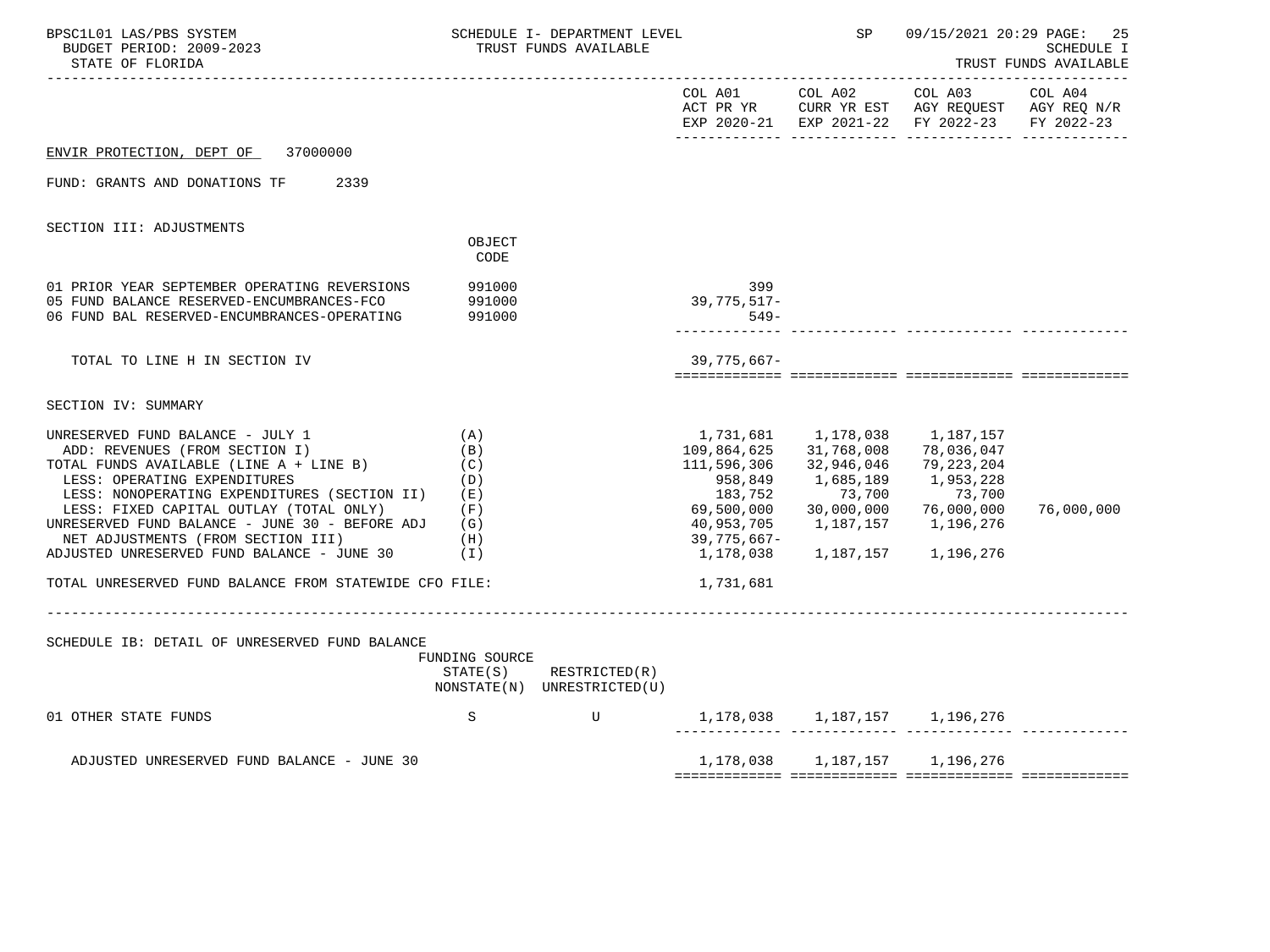| BPSC1L01 LAS/PBS SYSTEM<br>BUDGET PERIOD: 2009-2023<br>STATE OF FLORIDA                                                       | SCHEDULE I- DEPARTMENT LEVEL<br>TRUST FUNDS AVAILABLE |                                       |      | $\operatorname{SP}$     | 09/15/2021 20:29 PAGE: 26<br>------------ | <b>SCHEDULE I</b><br>TRUST FUNDS AVAILABLE                                                                                      |            |
|-------------------------------------------------------------------------------------------------------------------------------|-------------------------------------------------------|---------------------------------------|------|-------------------------|-------------------------------------------|---------------------------------------------------------------------------------------------------------------------------------|------------|
|                                                                                                                               |                                                       |                                       |      | COL A01 COL A02         |                                           | COL A03 COL A04<br>ACT PR YR $\,$ CURR YR EST $\,$ AGY REQUEST $\,$ AGY REQ $\,$ N/R $\,$<br>EXP 2020-21 EXP 2021-22 FY 2022-23 | FY 2022-23 |
| ENVIR PROTECTION, DEPT OF 37000000                                                                                            |                                                       |                                       |      |                         |                                           |                                                                                                                                 |            |
| FUND: FLORIDA FOREVER TF<br>2348                                                                                              |                                                       |                                       |      |                         |                                           |                                                                                                                                 |            |
| SECTION I: DETAIL OF REVENUES<br>REVENUE CAP SVC<br>CODE<br>CHG <sup>8</sup>                                                  |                                                       | AUTH MATCHING %<br>ST I/C LOC I/C NO. | CFDA |                         |                                           |                                                                                                                                 |            |
| 01 FEES, CHARGES, COMMISSIONS AND SALES<br>000100 YES 0.0 259.1051                                                            | 0.00                                                  | 0.00                                  |      | 300                     |                                           |                                                                                                                                 |            |
| 05 PRIOR YEAR REFUNDS/MISCELLANEOUS-NON BOND FS<br>001800 NO 0.0 259.1051                                                     | 0.00                                                  | 0.00                                  |      | 39,638                  |                                           |                                                                                                                                 |            |
| 08 INTEREST EARNINGS ON INVESTMENTS NON BOND FS<br>000502 NO 0.0<br>215.49                                                    | 0.00                                                  | 0.00                                  |      | 920,027                 | 300,000 180,000                           |                                                                                                                                 |            |
| 09 INTEREST EARNINGS-OTHER NON BOND FUNDING SRCE<br>000500 NO 0.0 259.1051<br>10 INTEREST EARNINGS ON INVESTMENTS S2009 I3/BA | 0.00                                                  | 0.00                                  |      | 3,259                   |                                           |                                                                                                                                 |            |
| 000502 NO 0.0 215.49                                                                                                          | 0.00                                                  | 0.00                                  |      |                         | 31,205 30,000 15,000                      |                                                                                                                                 |            |
| TOTAL TO LINE B IN SECTION IV                                                                                                 |                                                       |                                       |      |                         | 994,429 330,000 195,000                   |                                                                                                                                 |            |
| SECTION II: DETAIL OF NONOPERATING EXPENDITURES                                                                               | CODE                                                  | OBJECT TRANSFER CFDA<br>TO BE         | NO.  |                         |                                           |                                                                                                                                 |            |
| 04 TR-DACS/DIV OF FORESTRY-FY 2009-2349                                                                                       | 810000                                                | 42000000                              |      | 860 300,983             |                                           |                                                                                                                                 |            |
| 05 TR-DACS/DIV OF FORESTRY-FY 2011-2349<br>06 TRANSFER-DFS/ASSESSMENT ON INVESTMENTS                                          | 840000                                                | 810000 42000000                       |      |                         | 180,308<br>56,597 18,000                  | 10,000                                                                                                                          |            |
| TOTAL TO LINE E IN SECTION IV                                                                                                 |                                                       |                                       |      |                         | 57,457 499,291 10,000                     |                                                                                                                                 |            |
| SECTION III: ADJUSTMENTS                                                                                                      | OBJECT<br>CODE                                        |                                       |      |                         |                                           |                                                                                                                                 |            |
| 02 FUND BALANCE RESERVED-ENCUMBRANCES-FCO<br>03 JUNE FCO REVERSIONS OF PY APPROPRIATIONS                                      | 991000<br>991000                                      |                                       |      | 107,783,012-<br>869,623 |                                           |                                                                                                                                 |            |
| TOTAL TO LINE H IN SECTION IV                                                                                                 |                                                       |                                       |      | $106, 913, 389 -$       |                                           |                                                                                                                                 |            |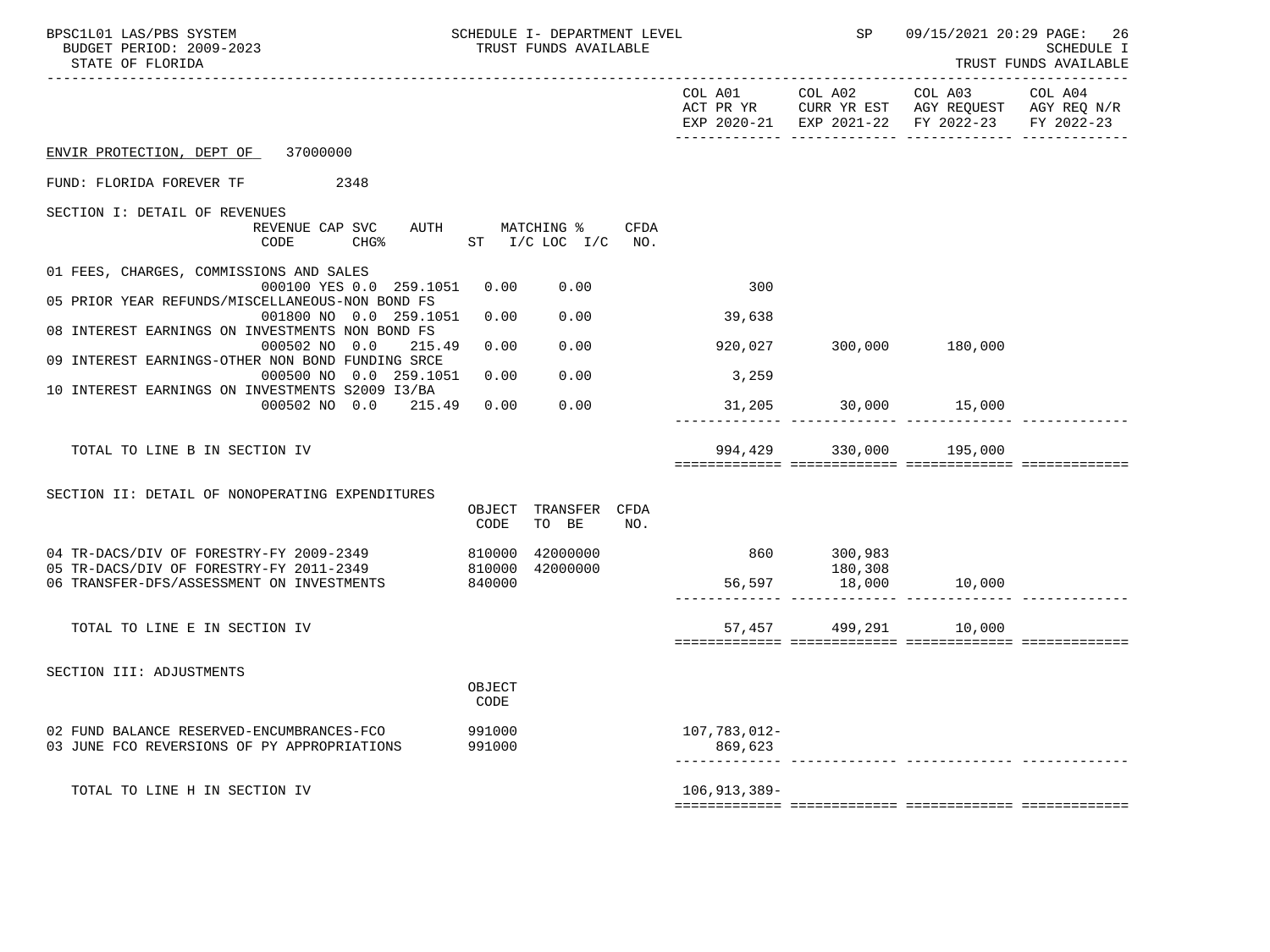|                                                             |                                                       |                                                                             | SP                                                          | 09/15/2021 20:29 PAGE:<br>27<br><b>SCHEDULE I</b><br>TRUST FUNDS AVAILABLE |                                                                                                                                                                                                                                                                                                                                                                                                       |  |
|-------------------------------------------------------------|-------------------------------------------------------|-----------------------------------------------------------------------------|-------------------------------------------------------------|----------------------------------------------------------------------------|-------------------------------------------------------------------------------------------------------------------------------------------------------------------------------------------------------------------------------------------------------------------------------------------------------------------------------------------------------------------------------------------------------|--|
|                                                             |                                                       |                                                                             |                                                             |                                                                            |                                                                                                                                                                                                                                                                                                                                                                                                       |  |
|                                                             |                                                       |                                                                             |                                                             |                                                                            |                                                                                                                                                                                                                                                                                                                                                                                                       |  |
|                                                             |                                                       |                                                                             |                                                             |                                                                            |                                                                                                                                                                                                                                                                                                                                                                                                       |  |
|                                                             |                                                       |                                                                             |                                                             |                                                                            |                                                                                                                                                                                                                                                                                                                                                                                                       |  |
| (A)<br>(B)<br>(C)                                           |                                                       |                                                                             |                                                             |                                                                            |                                                                                                                                                                                                                                                                                                                                                                                                       |  |
| LESS: NONOPERATING EXPENDITURES (SECTION II) (E)<br>(F)     |                                                       |                                                                             |                                                             |                                                                            |                                                                                                                                                                                                                                                                                                                                                                                                       |  |
| UNRESERVED FUND BALANCE - JUNE 30 - BEFORE ADJ $(G)$<br>(H) |                                                       |                                                                             |                                                             |                                                                            |                                                                                                                                                                                                                                                                                                                                                                                                       |  |
|                                                             |                                                       |                                                                             |                                                             |                                                                            |                                                                                                                                                                                                                                                                                                                                                                                                       |  |
| TOTAL UNRESERVED FUND BALANCE FROM STATEWIDE CFO FILE:      |                                                       | 115,624,257                                                                 |                                                             |                                                                            |                                                                                                                                                                                                                                                                                                                                                                                                       |  |
|                                                             |                                                       |                                                                             |                                                             |                                                                            |                                                                                                                                                                                                                                                                                                                                                                                                       |  |
| S                                                           |                                                       |                                                                             |                                                             |                                                                            |                                                                                                                                                                                                                                                                                                                                                                                                       |  |
|                                                             |                                                       |                                                                             |                                                             |                                                                            |                                                                                                                                                                                                                                                                                                                                                                                                       |  |
|                                                             |                                                       |                                                                             |                                                             |                                                                            |                                                                                                                                                                                                                                                                                                                                                                                                       |  |
|                                                             | (D)<br>ADJUSTED UNRESERVED FUND BALANCE - JUNE 30 (I) | TRUST FUNDS AVAILABLE<br>FUNDING SOURCE<br>$STATE(S)$ RESTRICTED $(R)$<br>R | SCHEDULE I- DEPARTMENT LEVEL<br>NONSTATE(N) UNRESTRICTED(U) | $6,000,000$ 1,998,100<br>106,913,389-                                      | COL A01 COL A02 COL A03 COL A04<br>ACT PR YR CURR YR EST AGY REQUEST AGY REQ N/R<br>EXP 2020-21 EXP 2021-22 FY 2022-23 FY 2022-23<br>115,624,257 3,647,840 1,480,449<br>994,429 330,000 195,000<br>116,618,686 3,977,840 1,675,449<br>57,457 499,291 10,000<br>110,561,229   1,480,449   1,665,449<br>3,647,840 1,480,449 1,665,449<br>3,647,840 1,480,449 1,665,449<br>3,647,840 1,480,449 1,665,449 |  |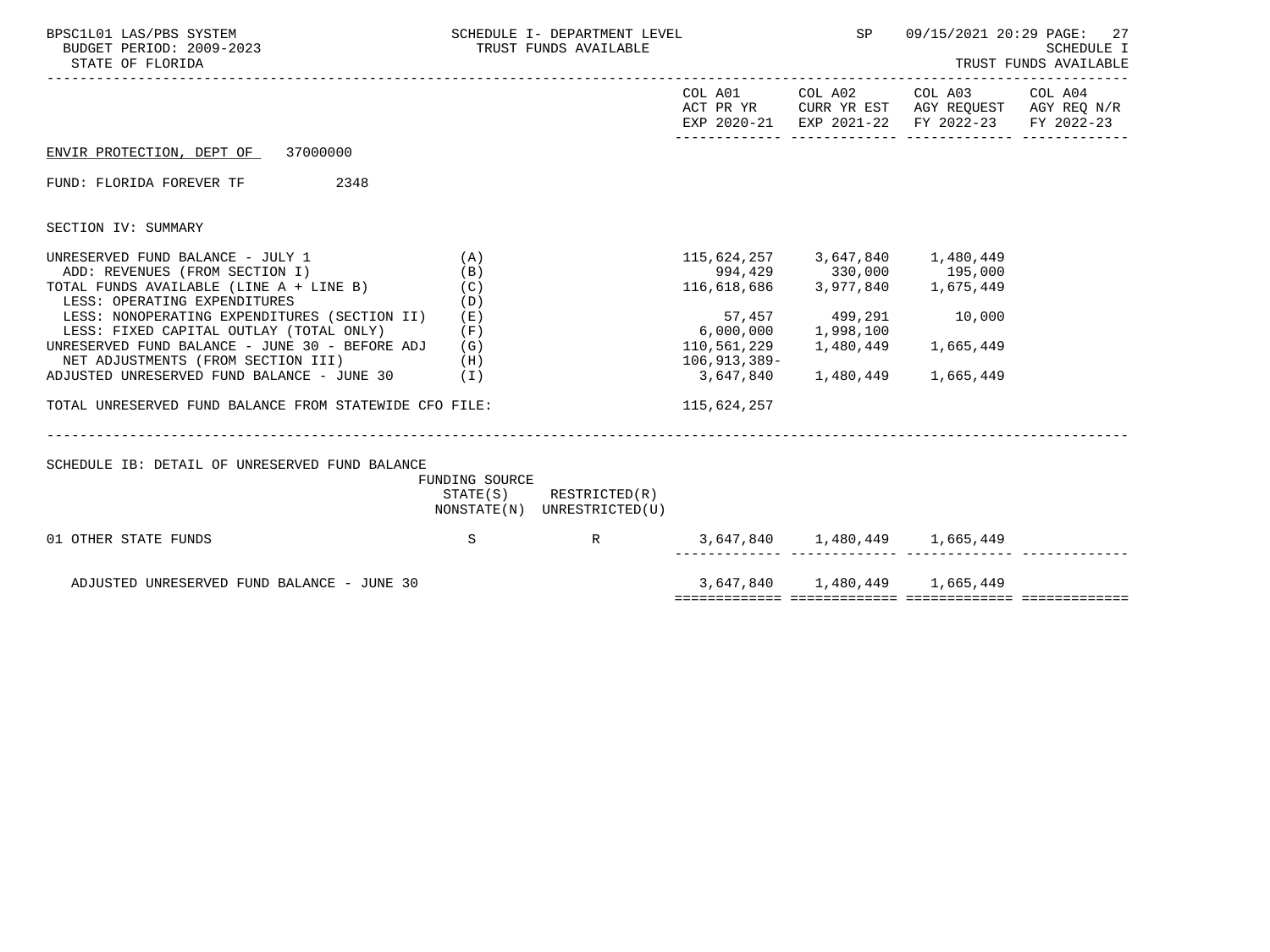| BPSC1L01 LAS/PBS SYSTEM<br>BUDGET PERIOD: 2009-2023<br>STATE OF FLORIDA |                         |                  |        |      |            | SCHEDULE I- DEPARTMENT LEVEL<br>TRUST FUNDS AVAILABLE |                    |                                     | SP                     | 09/15/2021 20:29 PAGE:                           | 28<br><b>SCHEDULE I</b><br>TRUST FUNDS AVAILABLE |
|-------------------------------------------------------------------------|-------------------------|------------------|--------|------|------------|-------------------------------------------------------|--------------------|-------------------------------------|------------------------|--------------------------------------------------|--------------------------------------------------|
|                                                                         |                         |                  |        |      |            |                                                       |                    | COL A01<br>ACT PR YR<br>EXP 2020-21 | COL A02<br>CURR YR EST | COL A03<br>AGY REQUEST<br>EXP 2021-22 FY 2022-23 | COL A04<br>AGY REQ N/R<br>FY 2022-23             |
| ENVIR PROTECTION, DEPT OF 37000000                                      |                         |                  |        |      |            |                                                       |                    |                                     |                        |                                                  |                                                  |
| FUND: INTERNAL IMPROVEMENT TF                                           |                         | 2408             |        |      |            |                                                       |                    |                                     |                        |                                                  |                                                  |
| SECTION I: DETAIL OF REVENUES                                           |                         |                  |        |      |            |                                                       |                    |                                     |                        |                                                  |                                                  |
|                                                                         | REVENUE CAP SVC<br>CODE | CHG <sup>8</sup> | AUTH   |      | MATCHING % | $ST$ $I/C$ LOC $I/C$                                  | <b>CFDA</b><br>NO. |                                     |                        |                                                  |                                                  |
| 03 GENERAL SALES AND USE TAXES                                          |                         |                  |        |      |            |                                                       |                    |                                     |                        |                                                  |                                                  |
| 04 RELEASE OF LAND RESERVATION                                          | 000305 YES 0.0          |                  | 270.22 |      | 0.00       | 0.00                                                  |                    | 620,649                             | 500,000                | 500,000                                          |                                                  |
|                                                                         | 000100 YES 8.0          |                  | 253.01 | 0.00 |            | 0.00                                                  |                    | 109,600                             | 15,000                 | 15,000                                           |                                                  |
| 05 QUIT CLAIM/DISCLAIMER FEES                                           | 000100 YES 8.0          |                  | 253.01 |      | 0.00       | 0.00                                                  |                    |                                     | 501                    | 500                                              |                                                  |
| 06 AGENCY FEES                                                          |                         |                  |        |      |            |                                                       |                    |                                     |                        |                                                  |                                                  |
| 07 SUBMERGED LANDS APPLICATION FEES                                     | 000100 YES 8.0          |                  | 270.22 |      | 0.00       | 0.00                                                  |                    | 295,377                             | 294,900                | 294,900                                          |                                                  |
| 08 FILLED COASTAL LANDS PROCESSING FEES                                 | 000100 YES 8.0          |                  | 270.22 |      | 0.00       | 0.00                                                  |                    | 233,914                             | 240,000                | 240,000                                          |                                                  |
|                                                                         | 000100 YES 8.0          |                  | 270.22 |      | 0.00       | 0.00                                                  |                    | 11,500                              | 12,000                 | 12,000                                           |                                                  |
| 09 EASEMENT PROCESSING FEES                                             | 000100 YES 8.0          |                  | 253.01 |      | 0.00       | 0.00                                                  |                    | 37,404                              | 42,000                 | 42,000                                           |                                                  |
| 10 USE AGREEMENT FEES                                                   |                         |                  |        |      |            |                                                       |                    |                                     |                        |                                                  |                                                  |
| 12 UPLAND EASEMENT FEES                                                 | 000100 YES 8.0          |                  | 270.22 |      | 0.00       | 0.00                                                  |                    | 6,618                               |                        |                                                  |                                                  |
|                                                                         | 000100 YES 8.0          |                  | 270.22 |      | 0.00       | 0.00                                                  |                    | 134,230                             | 206,900                | 206,900                                          |                                                  |
| 13 SUBMERGED LANDS EASEMENT FEES                                        | 000100 YES 8.0          |                  | 270.22 |      | 0.00       | 0.00                                                  |                    | 82,121                              | 150,000                | 150,000                                          |                                                  |
| 14 SEVERANCE FEES                                                       |                         |                  |        |      |            |                                                       |                    |                                     |                        |                                                  |                                                  |
| 15 AGRICULTURE LEASES                                                   | 000100 YES 8.0          |                  | 270.22 |      | 0.00       | 0.00                                                  |                    | 48,490                              | 50,000                 | 50,000                                           |                                                  |
| 17 OIL LEASES                                                           | 002100 NO 8.0           |                  | 270.22 |      | 0.00       | 0.00                                                  |                    | 4,202,748                           | 4,100,000              | 4,100,000                                        |                                                  |
|                                                                         | 002100 NO 8.0           |                  | 270.22 |      | 0.00       | 0.00                                                  |                    | 116,229                             | 200,000                | 200,000                                          |                                                  |
| 18 MINING LEASES                                                        | 002100 NO 8.0           |                  | 270.22 |      | 0.00       | 0.00                                                  |                    | 4,822,773                           | 6,000,000              | 6,000,000                                        |                                                  |
| 19 CAMPSITE LEASES                                                      |                         |                  |        |      |            |                                                       |                    |                                     |                        |                                                  |                                                  |
| 20 MARINA AND DOCK LEASES                                               | 002100 NO 8.0           |                  | 270.22 |      | 0.00       | 0.00                                                  |                    | 129,930                             | 133,000                | 133,000                                          |                                                  |
|                                                                         | 002100 NO 8.0           |                  | 270.22 |      | 0.00       | 0.00                                                  |                    | 13,323,482                          | 14,500,000             | 14,500,000                                       |                                                  |
| 21 COMMERCIAL UPLAND LEASES                                             | 002100 NO               | 8.0              | 270.22 |      | 0.00       | 0.00                                                  |                    | 912,219                             | 750,000                | 750,000                                          |                                                  |
| 22 OTHER LAND LEASES                                                    |                         |                  |        |      |            |                                                       |                    |                                     | 30,000                 | 30,000                                           |                                                  |
| 23 SALE OF SURPLUS LANDS                                                | 002100 NO               | 8.0              | 270.22 |      | 0.00       | 0.00                                                  |                    | 17,937                              |                        |                                                  |                                                  |
| 24 SALE OF FILLED LAND AND RECLAIMED LAKE                               | 002100 NO               | 8.0              | 274.05 |      | 0.00       | 0.00                                                  |                    | 1,571,545                           | 2,000,000              | 2,000,000                                        |                                                  |
|                                                                         | 002100 NO               | 8.0              | 270.22 |      | 0.00       | 0.00                                                  |                    | 21,800                              | 15,000                 | 15,000                                           |                                                  |
| 25 SALE OF SURPLUS MURPHY ACT LANDS                                     | 002100 NO               | 8.0              | 270.22 |      | 0.00       | 0.00                                                  |                    | 140,050                             | 130,000                | 130,000                                          |                                                  |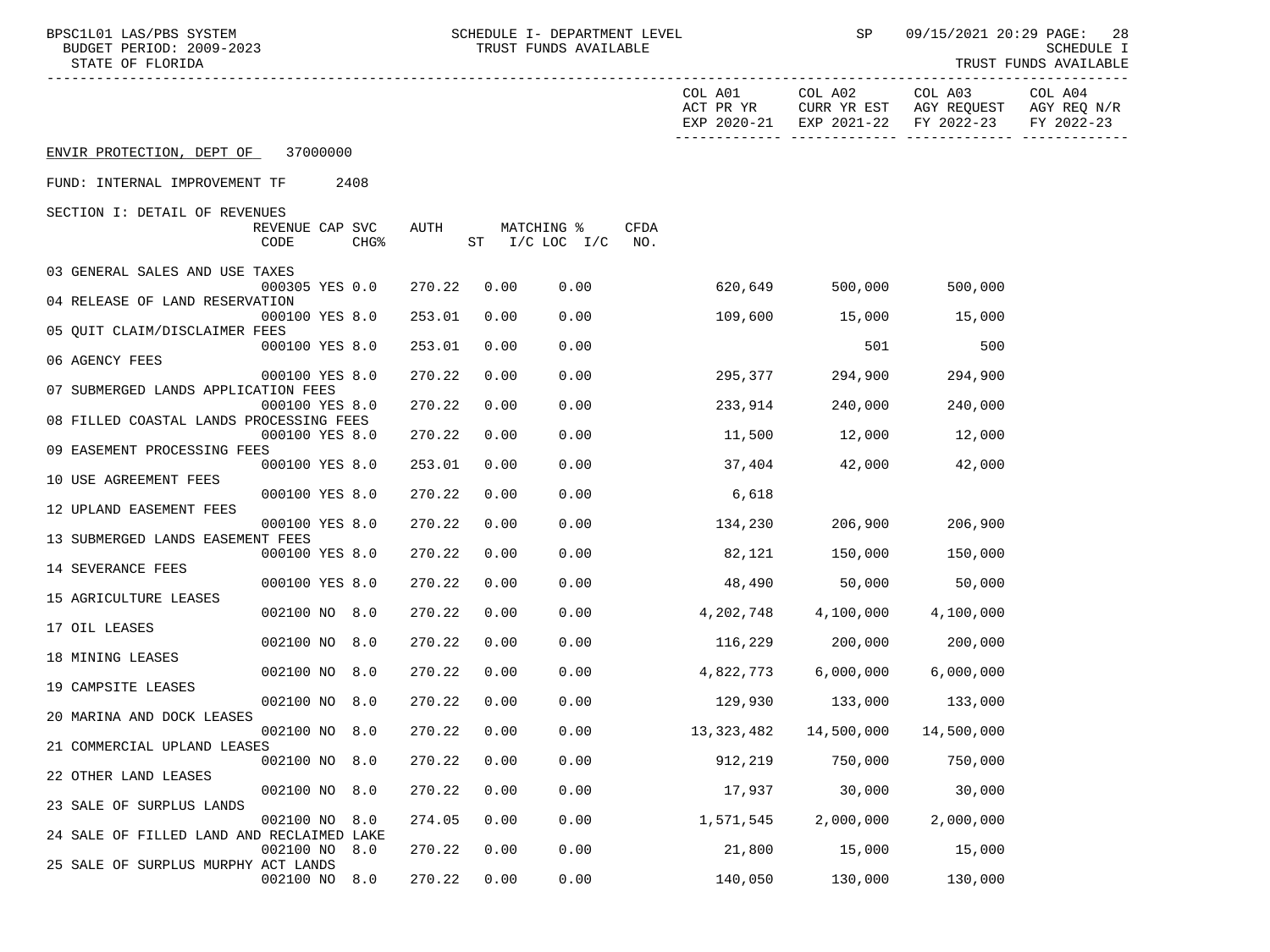| BPSC1L01 LAS/PBS SYSTEM<br>BUDGET PERIOD: 2009-2023<br>STATE OF FLORIDA              | SCHEDULE I- DEPARTMENT LEVEL<br>TRUST FUNDS AVAILABLE |                  |                                  |             |                   | SP                               | 09/15/2021 20:29 PAGE: 29<br>SCHEDULE I<br>TRUST FUNDS AVAILABLE                                       |                       |  |
|--------------------------------------------------------------------------------------|-------------------------------------------------------|------------------|----------------------------------|-------------|-------------------|----------------------------------|--------------------------------------------------------------------------------------------------------|-----------------------|--|
|                                                                                      |                                                       |                  |                                  |             | COL A01           |                                  | COL A02 COL A03<br>ACT PR YR CURR YR EST AGY REQUEST AGY REQ N/R<br>EXP 2020-21 EXP 2021-22 FY 2022-23 | COL A04<br>FY 2022-23 |  |
| ENVIR PROTECTION, DEPT OF 37000000                                                   |                                                       |                  |                                  |             |                   |                                  |                                                                                                        |                       |  |
| FUND: INTERNAL IMPROVEMENT TF<br>2408                                                |                                                       |                  |                                  |             |                   |                                  |                                                                                                        |                       |  |
| SECTION I: DETAIL OF REVENUES                                                        |                                                       |                  |                                  |             |                   |                                  |                                                                                                        |                       |  |
| REVENUE CAP SVC<br>CODE<br><b>CHG%</b>                                               | AUTH                                                  |                  | MATCHING %<br>ST I/C LOC I/C NO. | <b>CFDA</b> |                   |                                  |                                                                                                        |                       |  |
| 26 LAND USE PROCEEDS                                                                 |                                                       |                  |                                  |             |                   |                                  |                                                                                                        |                       |  |
| 002101 NO 8.0<br>27 SALE OF SURPLUS PROPERTY                                         | 253.01                                                | 0.00             | 0.00                             |             |                   | 240,650 300,000 300,000          |                                                                                                        |                       |  |
| 002900 NO 8.0                                                                        | 274.05                                                | 0.00             | 0.00                             |             |                   | 1,000                            | 1,000                                                                                                  |                       |  |
| 29 INTEREST ON INVESTMENTS<br>000502 NO 8.0                                          | 215.49                                                | 0.00             | 0.00                             |             | 539,060           | 700,000                          | 700,000                                                                                                |                       |  |
| 30 INTEREST/LATE FEES-SUBMERGED LANDS<br>000100 YES 8.0                              | 270.22                                                | 0.00             | 0.00                             |             | 18,558            | 20,000                           | 20,000                                                                                                 |                       |  |
| 31 FINES, FORFEITS & JUDGEMENTS (ADMIN FINES)<br>001200 NO 8.0                       | 253.01                                                | 0.00             | 0.00                             |             | 2,560             | 2,500                            | 2,500                                                                                                  |                       |  |
| 32 BAD CHECK SRVC CHARGES/REFUNDS/MISCELLANEOUS                                      |                                                       |                  |                                  |             |                   |                                  |                                                                                                        |                       |  |
| 000400 YES 0.0<br>34 SPECIAL RECREATIONAL FEES                                       | 270.22                                                | 0.00             | 0.00                             |             | 84,834            | 83,101                           | 83,101                                                                                                 |                       |  |
| 000100 YES 8.0                                                                       | 270.22                                                | 0.00             | 0.00                             |             |                   | 1,500                            | 1,500                                                                                                  |                       |  |
| 35 LAND EXCHANGE APPLICATION FEES<br>000100 YES 8.0                                  | 270.22                                                | 0.00             | 0.00                             |             |                   | 300                              | 300                                                                                                    |                       |  |
| 36 FEMA REIMBURSEMENT-HURRICANE HERMINE                                              |                                                       |                  |                                  |             |                   |                                  |                                                                                                        |                       |  |
| 001510 NO 0.0<br>38 APPRAISALS OR SURVEYS FOR NONSTATE                               | 253.01                                                | 0.00             | 0.00                             |             | 97.036 135,900    |                                  |                                                                                                        |                       |  |
| 001905 YES 8.0                                                                       | 270.22                                                | 0.00             | 0.00                             |             |                   | 2,700 6,000                      | 6,000                                                                                                  |                       |  |
| TOTAL TO LINE B IN SECTION IV                                                        |                                                       |                  |                                  |             |                   | 27,862,878 30,483,702 30,483,701 |                                                                                                        |                       |  |
|                                                                                      |                                                       |                  |                                  |             |                   |                                  |                                                                                                        |                       |  |
| SECTION II: DETAIL OF NONOPERATING EXPENDITURES                                      |                                                       |                  |                                  |             |                   |                                  |                                                                                                        |                       |  |
|                                                                                      |                                                       | OBJECT<br>CODE   | TRANSFER<br>TO BE                | CFDA<br>NO. |                   |                                  |                                                                                                        |                       |  |
| 03 TRANSFER-WORKING CAPITAL TRUST FUND-2792                                          |                                                       |                  | 810000 37010300                  |             |                   | 775,368 877,719 456,296          |                                                                                                        |                       |  |
| 04 TRANSFER-ADMINISTRATIVE TRUST FUND-2021<br>05 REFUNDS                             |                                                       | 860000           | 810000 37010100                  |             | 926,641<br>35,284 | 1,028,130                        | 620,316                                                                                                |                       |  |
| 06 PAYMENT OF SALES TAX                                                              |                                                       | 810000           |                                  |             | 620,650           | 500,000                          | 500,000                                                                                                |                       |  |
| 07 SERVICE CHARGE TO GENERAL REVENUE (8.0%)                                          |                                                       | 880800           |                                  |             | 2,264,085         | 2,389,008                        | 2,389,008                                                                                              |                       |  |
| 08 TRANSFER-DFS/ASSESSMENT ON INVESTMENTS<br>09 TRANSFER-RICO DISTRIBUTIONS OF SALES |                                                       | 840000<br>810000 |                                  |             | 37,302            | 38,000<br>$674,781-$             | 38,000                                                                                                 |                       |  |
| 10 5% TRUST FUND RESERVE                                                             |                                                       | 999000           |                                  |             |                   |                                  | 1,252,317                                                                                              |                       |  |
| 12 NON CERTIFIED FORWARD ACCOUNTS PAYABLE                                            |                                                       | 899000           |                                  |             |                   | $17,594-$                        |                                                                                                        |                       |  |
| TOTAL TO LINE E IN SECTION IV                                                        |                                                       |                  |                                  |             | 4,659,330         | 4,140,482                        | 5,255,937                                                                                              |                       |  |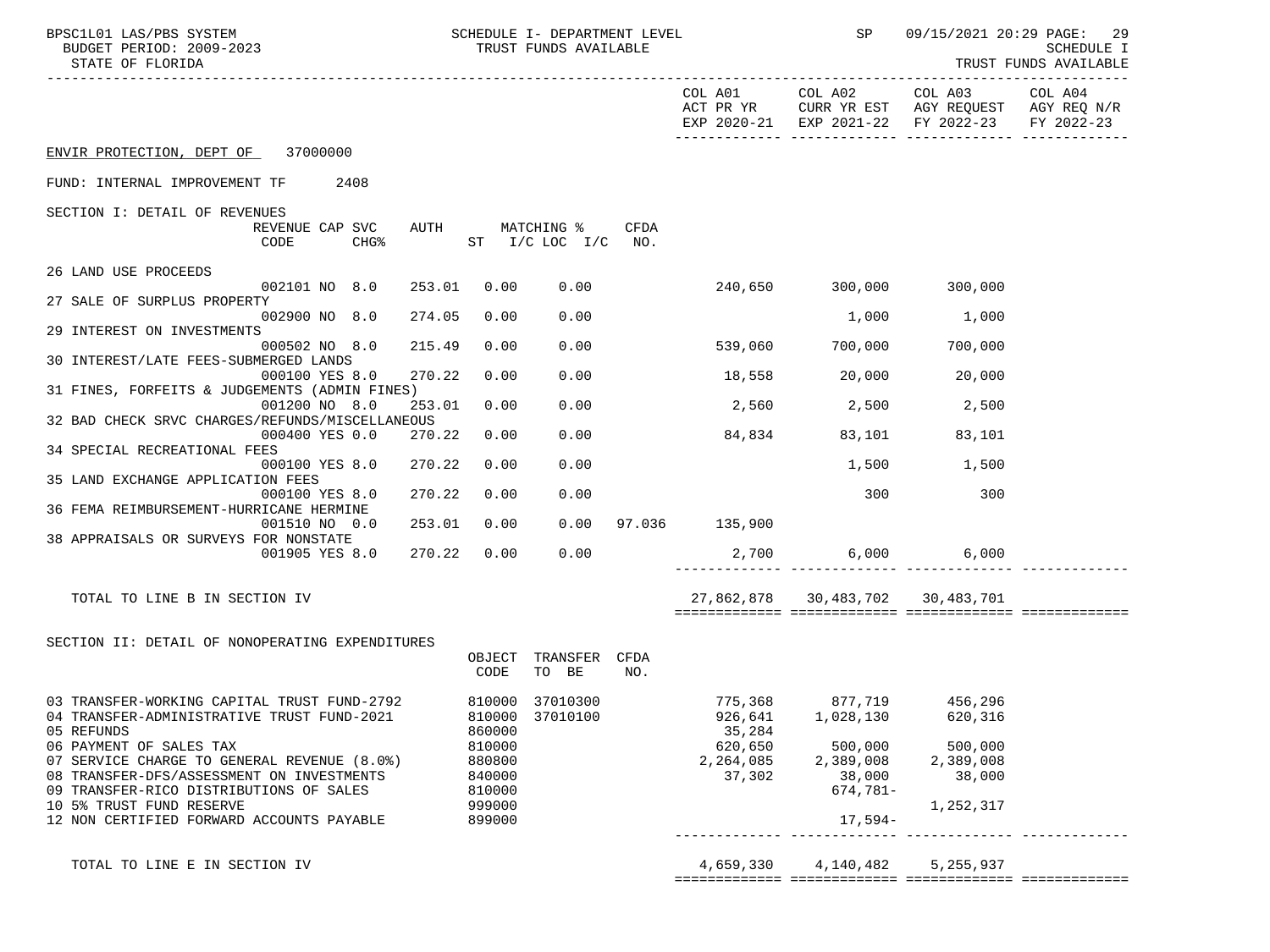| BPSC1L01 LAS/PBS SYSTEM<br>BUDGET PERIOD: 2009-2023<br>STATE OF FLORIDA                                                                                                                                                                                                                                                                                                                                                                                   |                                                          | SCHEDULE I- DEPARTMENT LEVEL<br>TRUST FUNDS AVAILABLE                                  |                                                                                                                           |                                                  | <b>SP</b>                                                                                  | 09/15/2021 20:29 PAGE:                                                                                                            | 30<br><b>SCHEDULE I</b><br>TRUST FUNDS AVAILABLE |
|-----------------------------------------------------------------------------------------------------------------------------------------------------------------------------------------------------------------------------------------------------------------------------------------------------------------------------------------------------------------------------------------------------------------------------------------------------------|----------------------------------------------------------|----------------------------------------------------------------------------------------|---------------------------------------------------------------------------------------------------------------------------|--------------------------------------------------|--------------------------------------------------------------------------------------------|-----------------------------------------------------------------------------------------------------------------------------------|--------------------------------------------------|
|                                                                                                                                                                                                                                                                                                                                                                                                                                                           |                                                          |                                                                                        |                                                                                                                           |                                                  |                                                                                            | COL A01 COL A02 COL A03 COL A04<br>ACT PR YR CURR YR EST AGY REQUEST AGY REQ N/R<br>EXP 2020-21 EXP 2021-22 FY 2022-23 FY 2022-23 |                                                  |
| ENVIR PROTECTION, DEPT OF<br>37000000                                                                                                                                                                                                                                                                                                                                                                                                                     |                                                          |                                                                                        |                                                                                                                           |                                                  |                                                                                            |                                                                                                                                   |                                                  |
| 2408<br>FUND: INTERNAL IMPROVEMENT TF                                                                                                                                                                                                                                                                                                                                                                                                                     |                                                          |                                                                                        |                                                                                                                           |                                                  |                                                                                            |                                                                                                                                   |                                                  |
| SECTION III: ADJUSTMENTS                                                                                                                                                                                                                                                                                                                                                                                                                                  |                                                          |                                                                                        |                                                                                                                           |                                                  |                                                                                            |                                                                                                                                   |                                                  |
|                                                                                                                                                                                                                                                                                                                                                                                                                                                           | OBJECT<br>CODE                                           |                                                                                        |                                                                                                                           |                                                  |                                                                                            |                                                                                                                                   |                                                  |
| 01 PY EXP CORRECTION-COMPENSATED ABSENCES<br>02 FUND BALANCE RESERVED-ENCUMBRANCES-OPER<br>03 FUND BALANCE RESERVED-ENCUMBRANCES-FCO<br>04 PRIOR YEAR SEPTEMBER OPERATING REVERSIONS<br>05 PY ADJUSTMENT-FINANCIAL STATEMENT-STW-EXP<br>09 COLLECTION AGENCY FEES                                                                                                                                                                                         | 991000<br>991000<br>991000<br>991000<br>991000<br>991000 |                                                                                        | 20,313,583-                                                                                                               | 65,836<br>249,528-<br>238,603<br>500,129<br>739- |                                                                                            |                                                                                                                                   |                                                  |
| TOTAL TO LINE H IN SECTION IV                                                                                                                                                                                                                                                                                                                                                                                                                             |                                                          |                                                                                        | 19,759,282-                                                                                                               |                                                  |                                                                                            |                                                                                                                                   |                                                  |
| SECTION IV: SUMMARY                                                                                                                                                                                                                                                                                                                                                                                                                                       |                                                          |                                                                                        |                                                                                                                           |                                                  |                                                                                            |                                                                                                                                   |                                                  |
| UNRESERVED FUND BALANCE - JULY 1<br>ADD: REVENUES (FROM SECTION I)<br>TOTAL FUNDS AVAILABLE (LINE $A + LINE B$ ) (C)<br>LESS: OPERATING EXPENDITURES<br>LESS: NONOPERATING EXPENDITURES (SECTION II)<br>LESS: FIXED CAPITAL OUTLAY (TOTAL ONLY)<br>UNRESERVED FUND BALANCE - JUNE 30 - BEFORE ADJ (G)<br>NET ADJUSTMENTS (FROM SECTION III)<br>ADJUSTED UNRESERVED FUND BALANCE - JUNE 30 $(1)$<br>TOTAL UNRESERVED FUND BALANCE FROM STATEWIDE CFO FILE: | (A)<br>(B)<br>(D)<br>(E)<br>(F)<br>(H)                   |                                                                                        | 27,862,878<br>60,127,184<br>15,920,755<br>4,659,330<br>12,000,000<br>27,547,099<br>19,759,282-<br>7,787,817<br>32,264,306 |                                                  | 30,483,702<br>38,271,519<br>23,102,827<br>4,140,482<br>7,000,000<br>4,028,210<br>4,028,210 | 32, 264, 306 7, 787, 817 4, 028, 210<br>30,483,701<br>34,511,911<br>16,674,640<br>5,255,937<br>12,581,334<br>12,581,334           | 353,250                                          |
| SCHEDULE IB: DETAIL OF UNRESERVED FUND BALANCE                                                                                                                                                                                                                                                                                                                                                                                                            | FUNDING SOURCE<br>STATE(S)                               | ______________________________________<br>RESTRICTED(R)<br>NONSTATE(N) UNRESTRICTED(U) |                                                                                                                           |                                                  |                                                                                            |                                                                                                                                   |                                                  |
| 01 OTHER STATE FUNDS<br>02 FUND BALANCE RESERVED-RICO DISTRIBUTION                                                                                                                                                                                                                                                                                                                                                                                        | S<br>S                                                   | U<br>R                                                                                 |                                                                                                                           |                                                  | 674,781                                                                                    | 7, 787, 817 3, 353, 429 12, 581, 334                                                                                              |                                                  |
| ADJUSTED UNRESERVED FUND BALANCE - JUNE 30                                                                                                                                                                                                                                                                                                                                                                                                                |                                                          |                                                                                        |                                                                                                                           | 7,787,817                                        | 4,028,210                                                                                  | 12,581,334                                                                                                                        |                                                  |
|                                                                                                                                                                                                                                                                                                                                                                                                                                                           |                                                          |                                                                                        |                                                                                                                           |                                                  |                                                                                            |                                                                                                                                   |                                                  |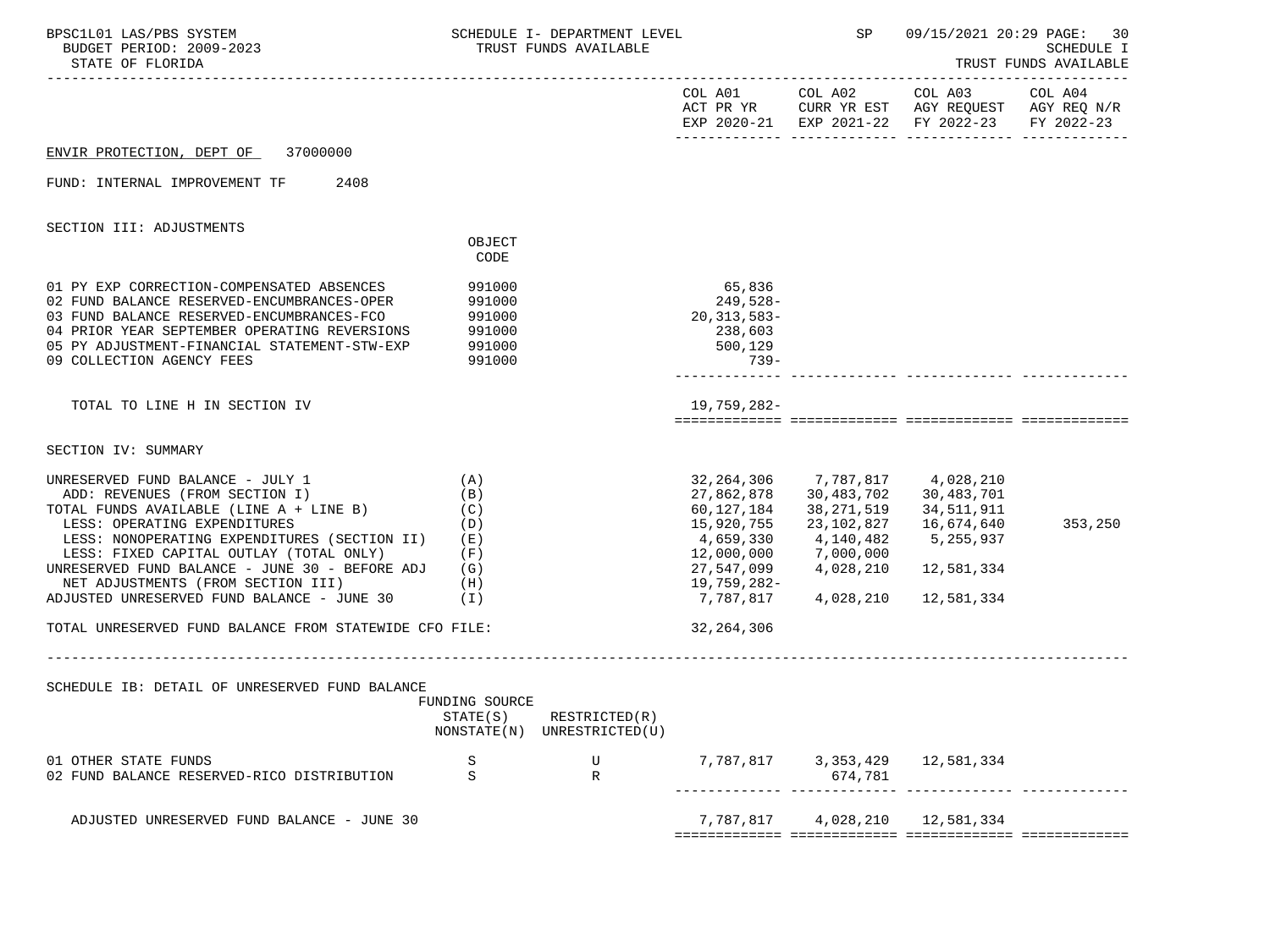| BPSC1L01 LAS/PBS SYSTEM<br>BUDGET PERIOD: 2009-2023<br>STATE OF FLORIDA                  |                                     |         |                  | SCHEDULE I- DEPARTMENT LEVEL<br>TRUST FUNDS AVAILABLE |      |                  | SP                                        | 09/15/2021 20:29 PAGE: 31                                                                              | <b>SCHEDULE I</b><br>TRUST FUNDS AVAILABLE |
|------------------------------------------------------------------------------------------|-------------------------------------|---------|------------------|-------------------------------------------------------|------|------------------|-------------------------------------------|--------------------------------------------------------------------------------------------------------|--------------------------------------------|
|                                                                                          |                                     |         |                  |                                                       |      | COL A01          |                                           | COL A02 COL A03<br>ACT PR YR CURR YR EST AGY REQUEST AGY REQ N/R<br>EXP 2020-21 EXP 2021-22 FY 2022-23 | COL A04<br>FY 2022-23                      |
| ENVIR PROTECTION, DEPT OF 37000000                                                       |                                     |         |                  |                                                       |      |                  |                                           |                                                                                                        |                                            |
| FUND: LAND ACQUISITION TF 2423                                                           |                                     |         |                  |                                                       |      |                  |                                           |                                                                                                        |                                            |
| SECTION I: DETAIL OF REVENUES                                                            |                                     |         |                  |                                                       |      |                  |                                           |                                                                                                        |                                            |
| CODE                                                                                     | REVENUE CAP SVC<br>CHG <sup>8</sup> | AUTH    |                  | MATCHING %<br>ST I/C LOC I/C NO.                      | CFDA |                  |                                           |                                                                                                        |                                            |
| 03 REFUNDS/REIMBURSEMENTS/MISCELLANEOUS                                                  | 001800 NO 0.0                       | 375.041 | 0.00             | 0.00                                                  |      | 120,348          |                                           |                                                                                                        |                                            |
| 05 CONTRACTS STATE AGENCIES                                                              |                                     |         |                  |                                                       |      |                  |                                           |                                                                                                        |                                            |
| 06 SALE OF SURPLUS PROPERTY                                                              | 001903 NO 0.0                       | 375.041 | 0.00             | 0.00                                                  |      | 20,037           |                                           |                                                                                                        |                                            |
|                                                                                          | 002900 NO 8.0                       | 274.05  | 0.00             | 0.00                                                  |      | 2,734            |                                           |                                                                                                        |                                            |
| 08 TRANSFER-DACS-LAND ACQUISITION TRUST FUND                                             | 001500 NO 0.0 375.041               |         | 0.00             | 0.00                                                  |      |                  | 753,722                                   |                                                                                                        |                                            |
| 09 TRANSFER-FWCC-LAND ACQUISITION TRUST FUND                                             |                                     |         |                  |                                                       |      |                  |                                           |                                                                                                        |                                            |
|                                                                                          | 001500 NO 0.0                       | 375.041 | 0.00             | 0.00                                                  |      |                  |                                           |                                                                                                        |                                            |
| 10 TF/DEPARTMENT OF STATE-LAND ACQUISITION TF                                            | 001500 NO 0.0                       | 375.041 | 0.00             | 0.00                                                  |      |                  | 711,281 671,739                           |                                                                                                        |                                            |
| 11 TF/DOR-DOC STAMP TAX                                                                  |                                     |         |                  |                                                       |      |                  |                                           |                                                                                                        |                                            |
|                                                                                          | 001615 NO 0.0                       | 201.15  | 0.00             | 0.00                                                  |      |                  | 1188,809,582 1120,368,083 1078,531,335    |                                                                                                        |                                            |
| 12 TF/DOR-DOC STAMP TAX-FL FOREVER PROGRAM                                               | 001615 NO 0.0                       | 201.15  | 0.00             | 0.00                                                  |      |                  | 132, 412, 372 113, 423, 172 102, 367, 609 |                                                                                                        |                                            |
| 13 TF/DOR-DOC STAMP TAX-SAVE OUR EVERGLADES                                              |                                     |         |                  |                                                       |      |                  |                                           |                                                                                                        |                                            |
|                                                                                          | 001615 NO 0.0                       | 201.15  | 0.00             | 0.00                                                  |      | 22,584,486       | 22,708,745                                | 22,701,056                                                                                             |                                            |
| 14 INSURANCE RECOVERIES                                                                  |                                     |         |                  |                                                       |      |                  |                                           |                                                                                                        |                                            |
| 15 INTEREST CONTRACT ADVANCES                                                            | 002801 NO 0.0                       | 375.041 | 0.00             | 0.00                                                  |      | 5,922            |                                           |                                                                                                        |                                            |
|                                                                                          | 000500 NO 0.0                       | 375.041 | 0.00             | 0.00                                                  |      | 1,370            |                                           |                                                                                                        |                                            |
|                                                                                          |                                     |         |                  |                                                       |      |                  |                                           |                                                                                                        |                                            |
| TOTAL TO LINE B IN SECTION IV                                                            |                                     |         |                  |                                                       |      |                  | 1354,685,048  1264,601,519  1203,600,000  |                                                                                                        |                                            |
|                                                                                          |                                     |         |                  |                                                       |      |                  |                                           |                                                                                                        |                                            |
| SECTION II: DETAIL OF NONOPERATING EXPENDITURES                                          |                                     |         |                  |                                                       |      |                  |                                           |                                                                                                        |                                            |
|                                                                                          |                                     |         | OBJECT<br>CODE   | TRANSFER CFDA<br>TO BE                                | NO.  |                  |                                           |                                                                                                        |                                            |
| 01 TRANSFER-DACS-LAND ACQUISITION TF-2423                                                |                                     |         |                  | 810000 42000000                                       |      | 113,225,267      | 155,236,752                               | 155,236,752                                                                                            |                                            |
| 02 TRANSFER-FWCC-LAND ACOUISITION TF-2423                                                |                                     |         | 810000           | 77000000                                              |      | 103,235,538      | 103,781,321                               | 103,781,321                                                                                            |                                            |
| 03 TRANSFER-DEPARTMENT OF STATE-LATF-2423<br>04 SERVICE CHARGE TO GENERAL REVENUE (8.0%) |                                     |         | 810000<br>880800 | 45000000                                              |      | 9,483,165<br>102 | 9,700,689                                 | 9,700,689                                                                                              |                                            |
| 11 5% TRUST FUND RESERVE                                                                 |                                     |         | 999000           |                                                       |      |                  |                                           | 42,620,173                                                                                             |                                            |
|                                                                                          |                                     |         |                  |                                                       |      |                  |                                           |                                                                                                        |                                            |
| TOTAL TO LINE E IN SECTION IV                                                            |                                     |         |                  |                                                       |      |                  | 225, 944, 072 268, 718, 762 311, 338, 935 |                                                                                                        |                                            |
|                                                                                          |                                     |         |                  |                                                       |      |                  |                                           |                                                                                                        |                                            |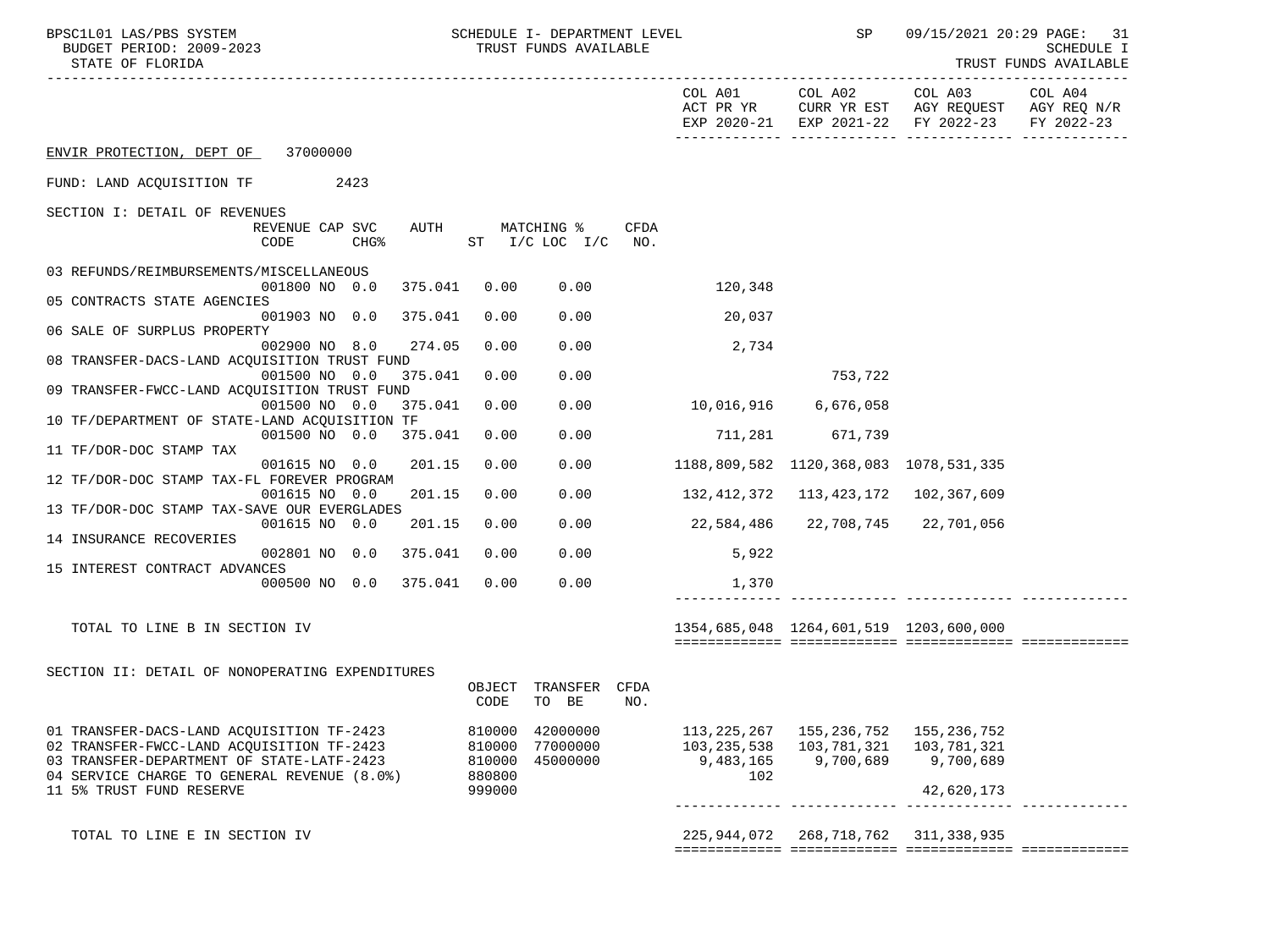| BPSC1L01 LAS/PBS SYSTEM<br>BUDGET PERIOD: 2009-2023<br>STATE OF FLORIDA                                                                                                                                                                                                                                                                                                                      |                                                                                        | SCHEDULE I- DEPARTMENT LEVEL<br>TRUST FUNDS AVAILABLE |                                                                                                                                                                                        | <b>SP</b>                                                                        | 09/15/2021 20:29 PAGE:                                                                                                            | 32<br><b>SCHEDULE I</b><br>TRUST FUNDS AVAILABLE |
|----------------------------------------------------------------------------------------------------------------------------------------------------------------------------------------------------------------------------------------------------------------------------------------------------------------------------------------------------------------------------------------------|----------------------------------------------------------------------------------------|-------------------------------------------------------|----------------------------------------------------------------------------------------------------------------------------------------------------------------------------------------|----------------------------------------------------------------------------------|-----------------------------------------------------------------------------------------------------------------------------------|--------------------------------------------------|
|                                                                                                                                                                                                                                                                                                                                                                                              |                                                                                        |                                                       |                                                                                                                                                                                        |                                                                                  | COL A01 COL A02 COL A03 COL A04<br>ACT PR YR CURR YR EST AGY REQUEST AGY REQ N/R<br>EXP 2020-21 EXP 2021-22 FY 2022-23 FY 2022-23 |                                                  |
| ENVIR PROTECTION, DEPT OF 37000000                                                                                                                                                                                                                                                                                                                                                           |                                                                                        |                                                       |                                                                                                                                                                                        |                                                                                  |                                                                                                                                   |                                                  |
| FUND: LAND ACOUISITION TF<br>2423                                                                                                                                                                                                                                                                                                                                                            |                                                                                        |                                                       |                                                                                                                                                                                        |                                                                                  |                                                                                                                                   |                                                  |
| SECTION III: ADJUSTMENTS                                                                                                                                                                                                                                                                                                                                                                     |                                                                                        |                                                       |                                                                                                                                                                                        |                                                                                  |                                                                                                                                   |                                                  |
|                                                                                                                                                                                                                                                                                                                                                                                              | OBJECT<br>CODE                                                                         |                                                       |                                                                                                                                                                                        |                                                                                  |                                                                                                                                   |                                                  |
| 01 PRIOR YR FINANCIAL STATEMENT ADJ-STW-EXP<br>02 PRIOR YEAR SEPTEMBER OPERATING REVERSIONS<br>04 PY EXP CORRECTION-COMPENSATED ABSENCES<br>05 FUND BALANCE RESERVED-ENCUMBRANCES-FCO<br>06 FUND BALANCE RESERVED-ENCUMBRANCES-OPERAT<br>07 ROUNDING<br>11 EXPENDITURE ADJUSTMENT-LONG TERM ADVANCES<br>12 OUTSTANDING LONG TERM ADVANCES<br>13 NON-CERTIFIED FORWARD ACCOUNT PAYABLE        | 991000<br>991000<br>991000<br>991000<br>991000<br>991000<br>991000<br>991000<br>991000 |                                                       | 5,462,117<br>112,919<br>346,699<br>694,458,047-<br>141,779-<br>5<br>584,047<br>619,020-<br>360,875                                                                                     |                                                                                  |                                                                                                                                   |                                                  |
| TOTAL TO LINE H IN SECTION IV                                                                                                                                                                                                                                                                                                                                                                |                                                                                        |                                                       | 688,352,184-                                                                                                                                                                           |                                                                                  |                                                                                                                                   |                                                  |
| SECTION IV: SUMMARY                                                                                                                                                                                                                                                                                                                                                                          |                                                                                        |                                                       |                                                                                                                                                                                        |                                                                                  |                                                                                                                                   |                                                  |
| UNRESERVED FUND BALANCE - JULY $1$ (A)<br>ADD: REVENUES (FROM SECTION I)<br>TOTAL FUNDS AVAILABLE (LINE A + LINE B)<br>LESS: OPERATING EXPENDITURES<br>LESS: NONOPERATING EXPENDITURES (SECTION II) (E)<br>LESS: FIXED CAPITAL OUTLAY (TOTAL ONLY)<br>UNRESERVED FUND BALANCE - JUNE 30 - BEFORE ADJ<br>NET ADJUSTMENTS (FROM SECTION III) (H)<br>ADJUSTED UNRESERVED FUND BALANCE - JUNE 30 | (B)<br>(C)<br>(D)<br>(F)<br>(G)<br>(I)                                                 | 1141, 919, 598                                        | 817,297,737 453,567,414 410,289,202<br>1354,685,048  1264,601,519  1203,600,000<br>2171,982,785 1718,168,933 1613,889,202<br>225,944,072<br>688,707,977<br>688,352,184-<br>453,567,414 | 268,718,762 311,338,935<br>903,782,257<br>410,289,202<br>410,289,202 206,491,346 | 952,968,074<br>206,491,346                                                                                                        | 6,107,456<br>602,023,196                         |
| TOTAL UNRESERVED FUND BALANCE FROM STATEWIDE CFO FILE:                                                                                                                                                                                                                                                                                                                                       |                                                                                        |                                                       | 817, 297, 737                                                                                                                                                                          |                                                                                  |                                                                                                                                   |                                                  |
|                                                                                                                                                                                                                                                                                                                                                                                              |                                                                                        |                                                       |                                                                                                                                                                                        |                                                                                  |                                                                                                                                   |                                                  |
| SCHEDULE IB: DETAIL OF UNRESERVED FUND BALANCE                                                                                                                                                                                                                                                                                                                                               | FUNDING SOURCE<br>STATE(S)                                                             | RESTRICTED(R)<br>NONSTATE(N) UNRESTRICTED(U)          |                                                                                                                                                                                        |                                                                                  |                                                                                                                                   |                                                  |
| 01 OTHER STATE FUNDS<br>02 RESTRICTED-FL FOREVER & SOE DEBT SERVICE                                                                                                                                                                                                                                                                                                                          | S<br>S                                                                                 | U<br>R                                                | 442,227,909<br>11,339,505                                                                                                                                                              | 410,289,202 206,491,346                                                          |                                                                                                                                   |                                                  |
| ADJUSTED UNRESERVED FUND BALANCE - JUNE 30                                                                                                                                                                                                                                                                                                                                                   |                                                                                        |                                                       |                                                                                                                                                                                        | 453, 567, 414 410, 289, 202 206, 491, 346                                        |                                                                                                                                   |                                                  |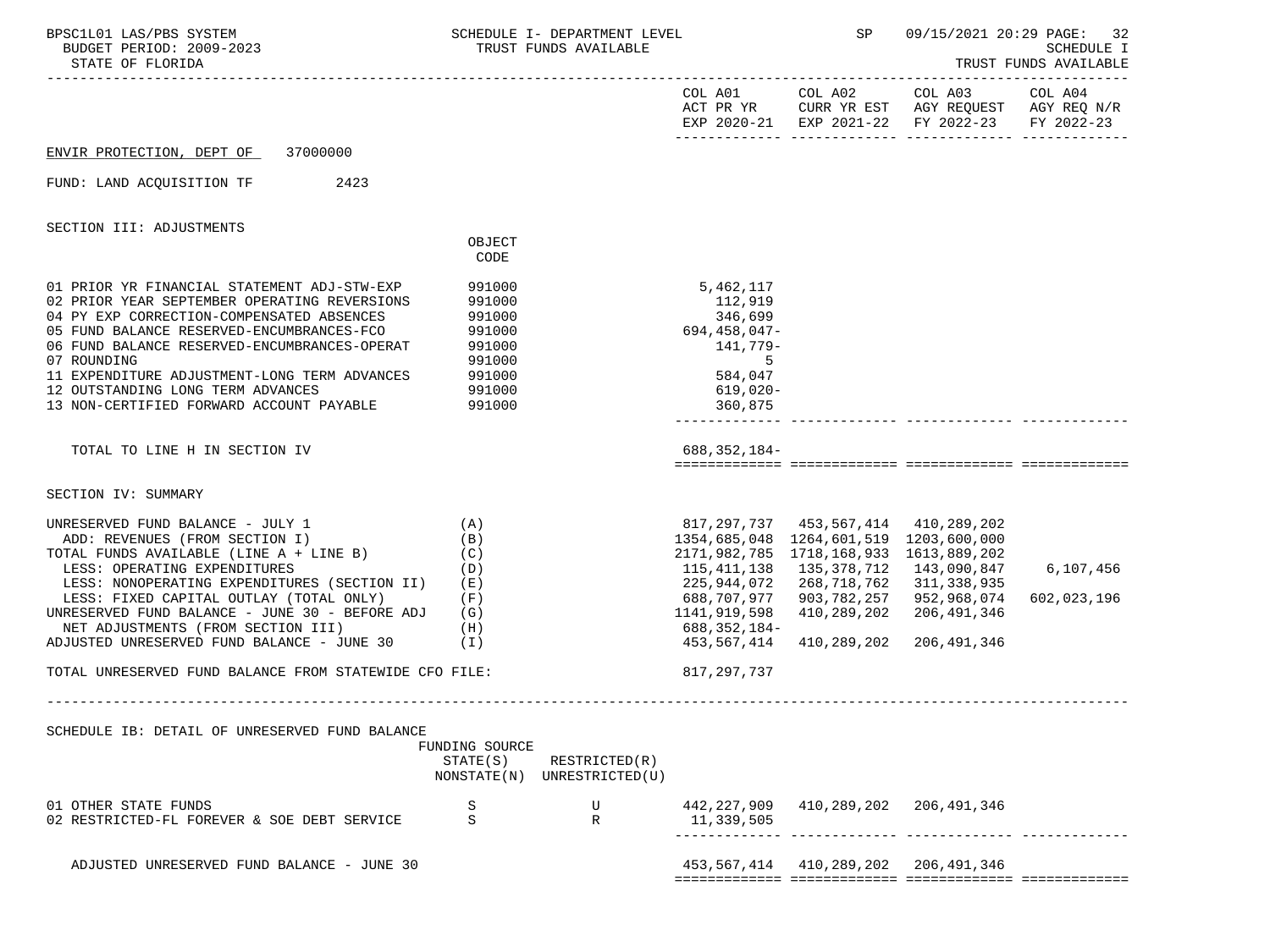| BPSC1L01 LAS/PBS SYSTEM<br>BUDGET PERIOD: 2009-2023<br>STATE OF FLORIDA                    |                  | SCHEDULE I- DEPARTMENT LEVEL<br>TRUST FUNDS AVAILABLE |             |                  | <b>SP</b>                     | 09/15/2021 20:29 PAGE:                                                                                 | -33<br><b>SCHEDULE I</b><br>TRUST FUNDS AVAILABLE |
|--------------------------------------------------------------------------------------------|------------------|-------------------------------------------------------|-------------|------------------|-------------------------------|--------------------------------------------------------------------------------------------------------|---------------------------------------------------|
|                                                                                            |                  |                                                       |             |                  | COL A01 COL A02               | COL A03 COL A04<br>ACT PR YR CURR YR EST AGY REQUEST AGY REQ N/R<br>EXP 2020-21 EXP 2021-22 FY 2022-23 | FY 2022-23                                        |
| ENVIR PROTECTION, DEPT OF 37000000                                                         |                  |                                                       |             |                  |                               |                                                                                                        |                                                   |
| FUND: MINERALS TRUST FUND<br>2499                                                          |                  |                                                       |             |                  |                               |                                                                                                        |                                                   |
| SECTION I: DETAIL OF REVENUES                                                              |                  |                                                       |             |                  |                               |                                                                                                        |                                                   |
| REVENUE CAP SVC<br>CODE<br>CHG <sup>8</sup>                                                | AUTH             | MATCHING %<br>ST I/C LOC I/C                          | CFDA<br>NO. |                  |                               |                                                                                                        |                                                   |
| 01 OIL ACCOUNT OPERATING APPLICATION/CERTIFICATN<br>000100 YES 8.0<br>211.06               | 0.00             | 0.00                                                  |             |                  | 78,000 10,000                 | 22,000                                                                                                 |                                                   |
| 02 GEOPHYSICAL OPERATIONS APPLICATION FEE                                                  |                  |                                                       |             |                  |                               |                                                                                                        |                                                   |
| 000100 YES 8.0<br>211.06<br>03 OIL & GAS APPLICATIONS                                      | 0.00             | 0.00                                                  |             |                  | 500                           | 500                                                                                                    |                                                   |
| 211.06<br>000100 YES 8.0<br>04 OPERATIONS SURETY COVERAGE                                  | 0.00             | 0.00                                                  |             | $15,000$ 4,000   |                               | 10,000                                                                                                 |                                                   |
| 002200 NO 8.0<br>211.06<br>05 GEOPHYSICAL OPERATIONS OBSERVER COORD FEES                   | 0.00             | 0.00                                                  |             | 286,389          | 208,772                       | 208,772                                                                                                |                                                   |
| 000100 YES 8.0<br>211.06                                                                   | 0.00             | 0.00                                                  |             |                  | 1,000                         | 1,000                                                                                                  |                                                   |
| 06 INTEREST ON INVESTMENTS<br>000502 NO 8.0<br>215.49                                      | 0.00             | 0.00                                                  |             | 70,988           | 85,000                        | 85,000                                                                                                 |                                                   |
| 07 TRAN-DOR PHOSPHATE MINERAL SEVERANCE TAX-2636<br>001602 NO 0.0 211.3103                 | 0.00             | 0.00                                                  |             | 905,237          | 900,000                       | 875,000                                                                                                |                                                   |
| 08 TRAN-DOR SOLID MINERALS SEVERANCE TAX-2636<br>001602 NO 0.0<br>211.31                   | 0.00             | 0.00                                                  |             | 457,658          | 500,000                       | 450,000                                                                                                |                                                   |
| 09 TRANSFER-DOR OIL & GAS SEVERANCE TAX-2508                                               |                  |                                                       |             |                  |                               |                                                                                                        |                                                   |
| 001601 NO 0.0<br>211.06<br>10 REFUNDS/BAD CHECK CHARGES                                    | 0.00             | 0.00                                                  |             | 201,195          | 200,000                       | 175,000                                                                                                |                                                   |
| 001800 NO 0.0<br>376.40<br>12 SALE OF SURPLUS PROPERTY                                     | 0.00             | 0.00                                                  |             | 23,500           |                               |                                                                                                        |                                                   |
| 274.05<br>002900 NO 0.0<br>14 TRANSFER-COASTAL PROTECTION TRUST FUND                       | 0.00             | 0.00                                                  |             | 930              |                               |                                                                                                        |                                                   |
| 001500 NO 0.0<br>211.06                                                                    | 0.00             | 0.00                                                  |             | 4,000,000        |                               |                                                                                                        |                                                   |
| TOTAL TO LINE B IN SECTION IV                                                              |                  |                                                       |             |                  | 6,038,897 1,909,272 1,827,272 |                                                                                                        |                                                   |
|                                                                                            |                  |                                                       |             |                  |                               |                                                                                                        |                                                   |
| SECTION II: DETAIL OF NONOPERATING EXPENDITURES                                            |                  | OBJECT TRANSFER CFDA                                  |             |                  |                               |                                                                                                        |                                                   |
|                                                                                            | CODE             | TO BE                                                 | NO.         |                  |                               |                                                                                                        |                                                   |
| 01 TRANSFER-ADMINISTRATIVE TRUST FUND-2021                                                 | 810000           | 37010100<br>37010300                                  |             | 75,005           | 73,979                        | 80,580                                                                                                 |                                                   |
| 02 TRANSFER-WORKING CAPITAL TRUST FUND-2792<br>04 SERVICE CHARGE TO GENERAL REVENUE (8.0%) | 810000<br>880800 |                                                       |             | 62,760<br>37,331 | 63,156<br>24,302              | 59,273                                                                                                 |                                                   |
| 05 TRANSFER-DFS/ASSESSMENT ON INVESTMENT<br>07 FCO BALANCE HELD IN DEPARTMENT RESERVE      | 840000<br>899000 |                                                       |             | 5,239            | 5,500<br>$927,652-$           | $25,7$<br>5,500                                                                                        |                                                   |
|                                                                                            |                  |                                                       |             |                  |                               |                                                                                                        |                                                   |
| TOTAL TO LINE E IN SECTION IV                                                              |                  |                                                       |             | 180,335          | 760,715-                      | 171,095                                                                                                |                                                   |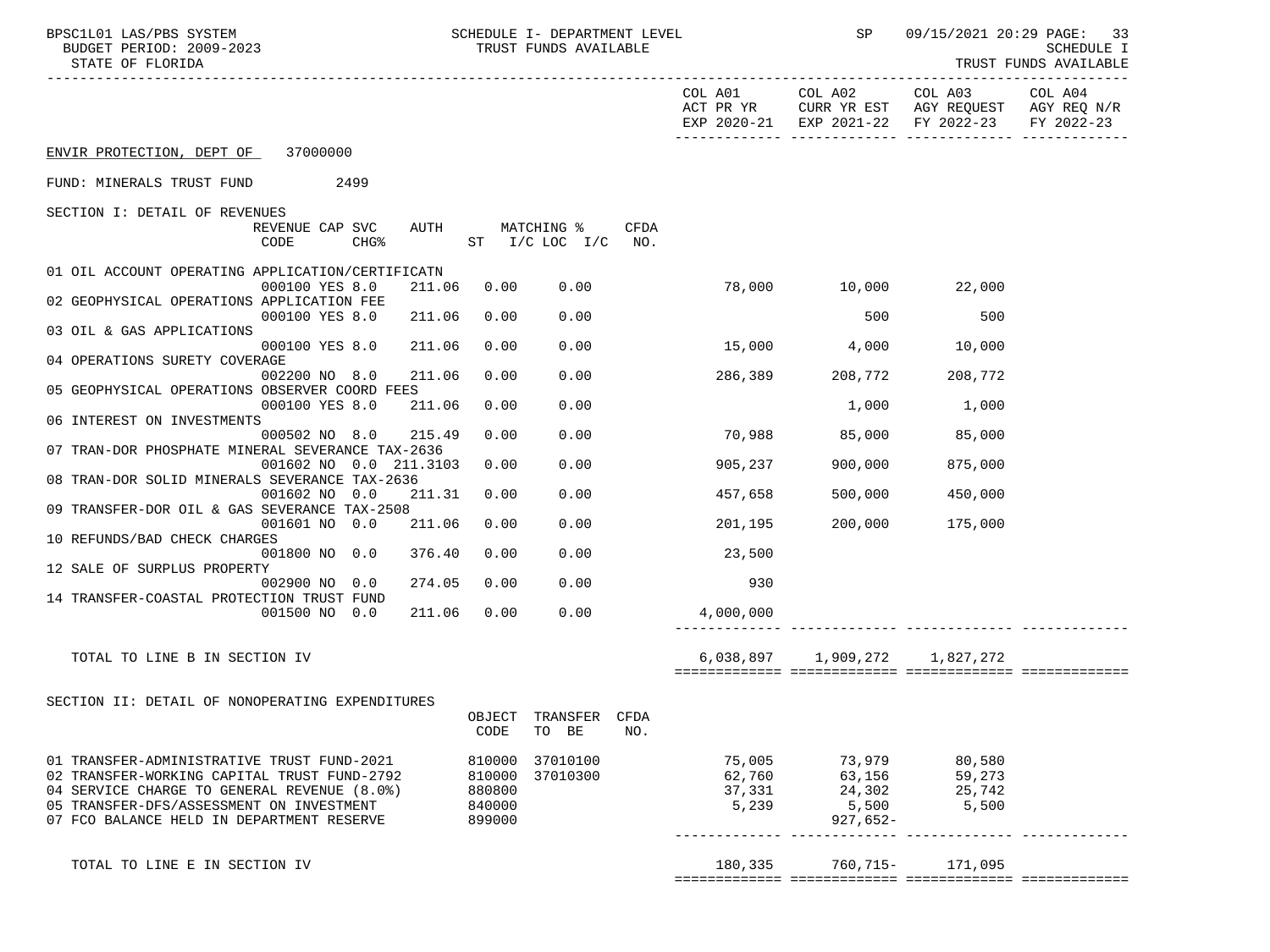| BPSC1L01 LAS/PBS SYSTEM<br>BUDGET PERIOD: 2009-2023<br>STATE OF FLORIDA                                                                                                                                                                                                                                                                                                                |                                               | SCHEDULE I- DEPARTMENT LEVEL<br>TRUST FUNDS AVAILABLE |                     | SP                                                                               |                                                                                                                                                                                                                                               | 09/15/2021 20:29 PAGE: 34<br>SCHEDULE I<br>TRUST FUNDS AVAILABLE |
|----------------------------------------------------------------------------------------------------------------------------------------------------------------------------------------------------------------------------------------------------------------------------------------------------------------------------------------------------------------------------------------|-----------------------------------------------|-------------------------------------------------------|---------------------|----------------------------------------------------------------------------------|-----------------------------------------------------------------------------------------------------------------------------------------------------------------------------------------------------------------------------------------------|------------------------------------------------------------------|
|                                                                                                                                                                                                                                                                                                                                                                                        |                                               |                                                       |                     |                                                                                  | COL A01 COL A02 COL A03 COL A04<br>ACT PR YR CURR YR EST AGY REQUEST AGY REQ N/R<br>EXP 2020-21 EXP 2021-22 FY 2022-23 FY 2022-23                                                                                                             |                                                                  |
| ENVIR PROTECTION, DEPT OF 37000000                                                                                                                                                                                                                                                                                                                                                     |                                               |                                                       |                     |                                                                                  |                                                                                                                                                                                                                                               |                                                                  |
| FUND: MINERALS TRUST FUND<br>2499                                                                                                                                                                                                                                                                                                                                                      |                                               |                                                       |                     |                                                                                  |                                                                                                                                                                                                                                               |                                                                  |
| SECTION III: ADJUSTMENTS                                                                                                                                                                                                                                                                                                                                                               | OBJECT<br>CODE                                |                                                       |                     |                                                                                  |                                                                                                                                                                                                                                               |                                                                  |
| 03 PY EXP CORRECTION-COMPENSATED ABSENCES<br>04 ROUNDING                                                                                                                                                                                                                                                                                                                               | 991000<br>991000                              |                                                       | 16,213<br>$1-$      |                                                                                  |                                                                                                                                                                                                                                               |                                                                  |
| 07 FUND BALANCE RESERVED-ENCUMBRANCES-FCO                                                                                                                                                                                                                                                                                                                                              | 991000                                        |                                                       | $7,000,000-$        |                                                                                  |                                                                                                                                                                                                                                               |                                                                  |
| TOTAL TO LINE H IN SECTION IV                                                                                                                                                                                                                                                                                                                                                          |                                               |                                                       | $6,983,788-$        |                                                                                  |                                                                                                                                                                                                                                               |                                                                  |
| SECTION IV: SUMMARY                                                                                                                                                                                                                                                                                                                                                                    |                                               |                                                       |                     |                                                                                  |                                                                                                                                                                                                                                               |                                                                  |
| UNRESERVED FUND BALANCE - JULY 1<br>ADD: REVENUES (FROM SECTION I)<br>TOTAL FUNDS AVAILABLE (LINE A + LINE B)<br>LESS: OPERATING EXPENDITURES<br>LESS: NONOPERATING EXPENDITURES (SECTION II)<br>LESS: FIXED CAPITAL OUTLAY (TOTAL ONLY)<br>UNRESERVED FUND BALANCE - JUNE 30 - BEFORE ADJ (G)<br>NET ADJUSTMENTS (FROM SECTION III)<br>ADJUSTED UNRESERVED FUND BALANCE - JUNE 30 (I) | (A)<br>(B)<br>(C)<br>(D)<br>(E)<br>(F)<br>(H) |                                                       | 6,983,788-<br>5,936 | 2, 153, 645<br>180, 335<br>760, 715-<br>171, 095<br>6,989,724 509,873<br>509,873 | $\begin{array}{llll} 3\,, 284\,, 807 & \qquad & 5\,, 936 & \qquad & 509\,, 873 \\ 6\,, 038\,, 897 & \qquad & 1\,, 909\,, 272 & \qquad & 1\,, 827\,, 272 \\ 9\,, 323\,, 704 & \qquad & 1\,, 915\,, 208 & \qquad & 2\,, 337\,, 145 \end{array}$ |                                                                  |
| TOTAL UNRESERVED FUND BALANCE FROM STATEWIDE CFO FILE:                                                                                                                                                                                                                                                                                                                                 |                                               |                                                       | 3,284,807           |                                                                                  |                                                                                                                                                                                                                                               |                                                                  |
| SCHEDULE IB: DETAIL OF UNRESERVED FUND BALANCE                                                                                                                                                                                                                                                                                                                                         | FUNDING SOURCE                                | STATE(S) RESTRICTED(R)<br>NONSTATE(N) UNRESTRICTED(U) |                     |                                                                                  |                                                                                                                                                                                                                                               |                                                                  |
| 01 OTHER STATE FUNDS                                                                                                                                                                                                                                                                                                                                                                   | S                                             | U                                                     |                     | 5,936 509,873                                                                    |                                                                                                                                                                                                                                               |                                                                  |
| ADJUSTED UNRESERVED FUND BALANCE - JUNE 30                                                                                                                                                                                                                                                                                                                                             |                                               |                                                       |                     | 5,936 509,873                                                                    |                                                                                                                                                                                                                                               |                                                                  |
|                                                                                                                                                                                                                                                                                                                                                                                        |                                               |                                                       |                     |                                                                                  |                                                                                                                                                                                                                                               |                                                                  |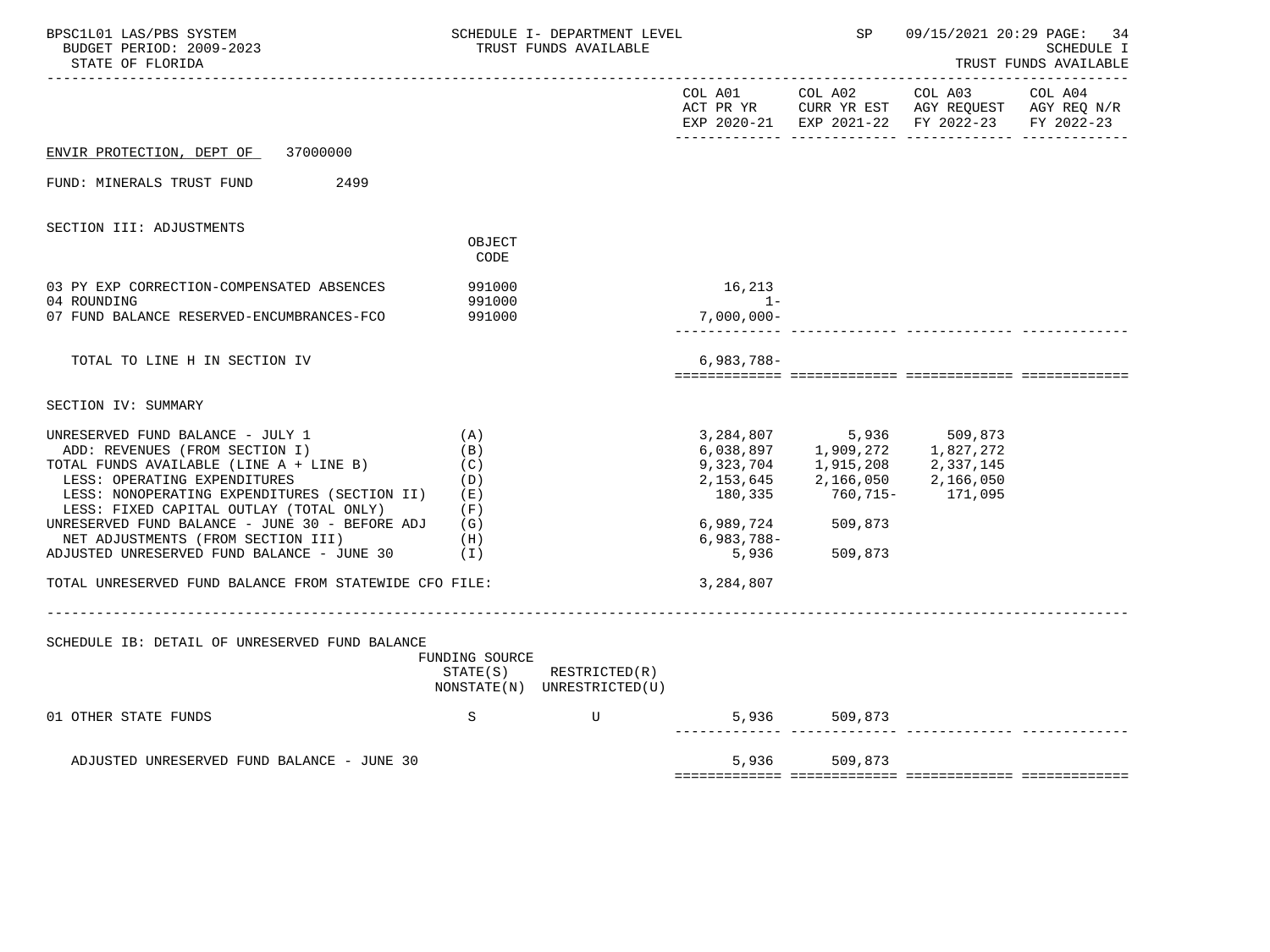| BPSC1L01 LAS/PBS SYSTEM<br>BUDGET PERIOD: 2009-2023<br>STATE OF FLORIDA                                                                                                                                                                       | SCHEDULE I- DEPARTMENT LEVEL<br>TRUST FUNDS AVAILABLE                                      |                                         | SP                                                                   |                                                                                                                               | 09/15/2021 20:29 PAGE: 35<br><b>SCHEDULE I</b><br>TRUST FUNDS AVAILABLE |
|-----------------------------------------------------------------------------------------------------------------------------------------------------------------------------------------------------------------------------------------------|--------------------------------------------------------------------------------------------|-----------------------------------------|----------------------------------------------------------------------|-------------------------------------------------------------------------------------------------------------------------------|-------------------------------------------------------------------------|
|                                                                                                                                                                                                                                               |                                                                                            | COL A01 COL A02                         |                                                                      | COL A03<br>ACT PR YR $\,$ CURR YR EST $\,$ AGY REQUEST $\,$ AGY REQ N/R $\,$<br>EXP 2020-21 EXP 2021-22 FY 2022-23 FY 2022-23 | COL A04                                                                 |
| ENVIR PROTECTION, DEPT OF 37000000                                                                                                                                                                                                            |                                                                                            |                                         |                                                                      |                                                                                                                               |                                                                         |
| FUND: NON-MANDATORY LAND RECL TF 2506                                                                                                                                                                                                         |                                                                                            |                                         |                                                                      |                                                                                                                               |                                                                         |
| SECTION I: DETAIL OF REVENUES<br>REVENUE CAP SVC<br>CODE                                                                                                                                                                                      | AUTH MATCHING %<br>CFDA<br>CHG <sup>%</sup> ST I/C LOC I/C NO.                             |                                         |                                                                      |                                                                                                                               |                                                                         |
| 01 INTEREST EARNINGS ON INVESTMENTS<br>000502 NO 8.0                                                                                                                                                                                          | 215.49  0.00  0.00                                                                         | $618,869$ $400,000$ $225,000$           |                                                                      |                                                                                                                               |                                                                         |
| 03 TRANSFER-DOR/PHOSPHATE MINERAL SERV TAX 2636<br>001500 NO 0.0 211.3103 0.00 0.00                                                                                                                                                           |                                                                                            | $4,228,428$ $4,400,000$ $2,800,000$     |                                                                      |                                                                                                                               |                                                                         |
|                                                                                                                                                                                                                                               |                                                                                            |                                         |                                                                      |                                                                                                                               |                                                                         |
| TOTAL TO LINE B IN SECTION IV                                                                                                                                                                                                                 |                                                                                            |                                         | 4,847,297    4,800,000    3,025,000                                  |                                                                                                                               |                                                                         |
| SECTION II: DETAIL OF NONOPERATING EXPENDITURES                                                                                                                                                                                               | OBJECT TRANSFER CFDA<br>TO BE<br>CODE<br>NO.                                               |                                         |                                                                      |                                                                                                                               |                                                                         |
| 01 SERVICE CHARGE TO GENERAL REVENUE (8%)<br>02 TRANSFER TO ADMINISTRATIVE TF-2021<br>03 TRANSFER TO WORKING CAPITAL TF-2792<br>05 5% TRUST FUND RESERVE<br>06 TRANSFER-DFS/ASSESSMENT ON INVESTMENT<br>07 TRANSFER-GENERAL REVENUE FUND-1000 | 880800<br>37010100<br>810000<br>810000<br>810000<br>37010300<br>999000<br>840000<br>990002 | $42,889$ $24,000$ $20,000$<br>1,500,000 | 46,078 30,100 16,400<br>64,190 75,652 82,402<br>53,711 64,584 60,613 | 229,574                                                                                                                       |                                                                         |
| TOTAL TO LINE E IN SECTION IV                                                                                                                                                                                                                 |                                                                                            |                                         | 1,706,868 194,336 408,989                                            |                                                                                                                               |                                                                         |
| SECTION III: ADJUSTMENTS                                                                                                                                                                                                                      | OBJECT<br>CODE                                                                             |                                         |                                                                      |                                                                                                                               |                                                                         |
| 01 PY EXP CORRECTION-COMPENSATED ABSENCES<br>02 PRIOR YEAR SEPTEMBER OPERATING REVERSIONS<br>03 FUND BALANCE RESERVED-ENCUMBRANCES-FCO<br>07 ROUNDING                                                                                         | 991000<br>991000<br>991000<br>991000                                                       | 10,106<br>2,900<br>28,044,126-<br>1     |                                                                      |                                                                                                                               |                                                                         |
| TOTAL TO LINE H IN SECTION IV                                                                                                                                                                                                                 |                                                                                            | 28,031,119-                             |                                                                      |                                                                                                                               |                                                                         |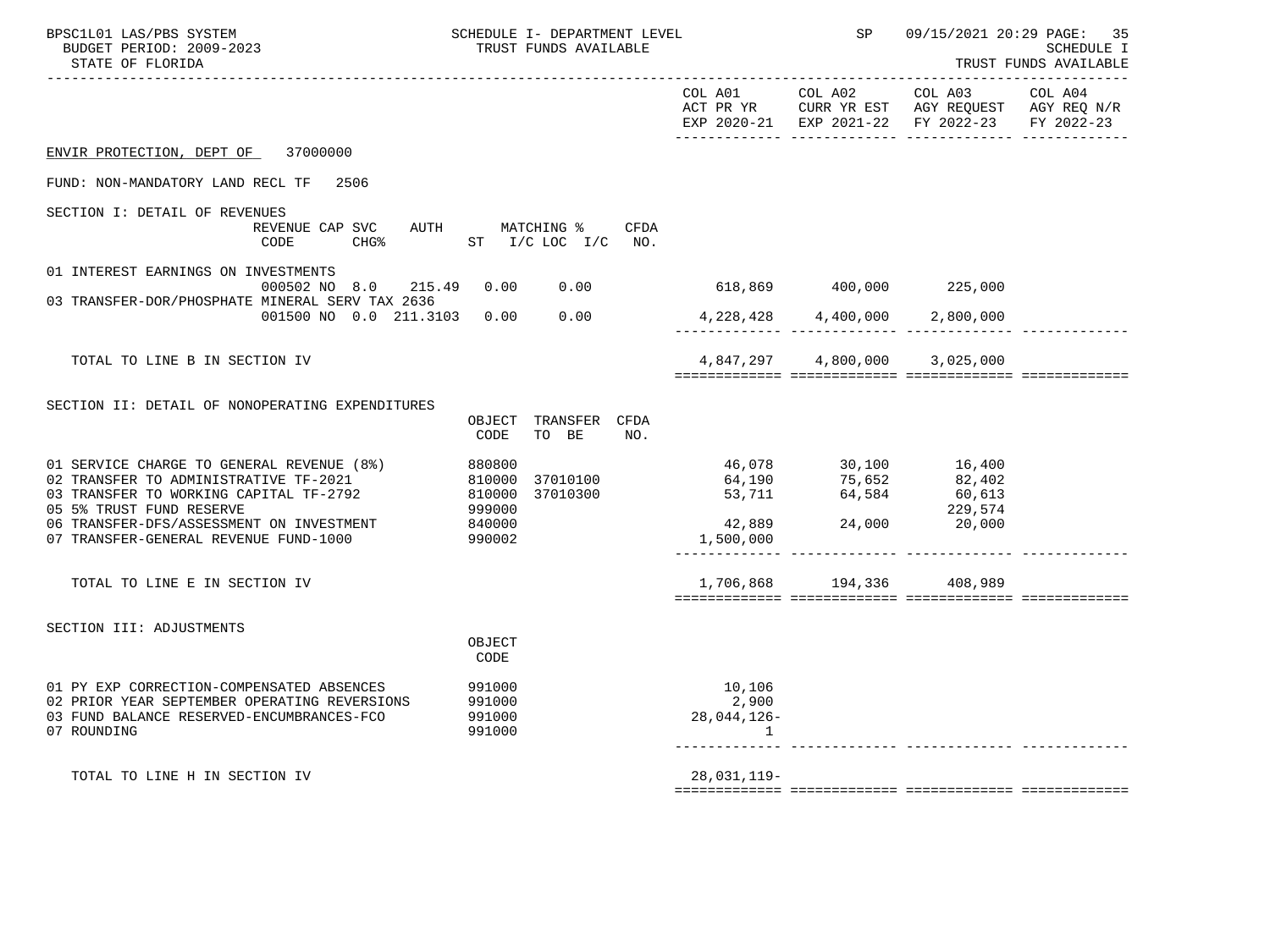| BPSC1L01 LAS/PBS SYSTEM<br>BUDGET PERIOD: 2009-2023<br>STATE OF FLORIDA                                                                                                                                                                                                                                                                                                                                                                                                     |                   | SCHEDULE I- DEPARTMENT LEVEL<br>TRUST FUNDS AVAILABLE      |                                                                                                                                                                      | SP <sub>3</sub>     | 09/15/2021 20:29 PAGE:                                                                                 | -36<br>SCHEDULE I<br>TRUST FUNDS AVAILABLE |
|-----------------------------------------------------------------------------------------------------------------------------------------------------------------------------------------------------------------------------------------------------------------------------------------------------------------------------------------------------------------------------------------------------------------------------------------------------------------------------|-------------------|------------------------------------------------------------|----------------------------------------------------------------------------------------------------------------------------------------------------------------------|---------------------|--------------------------------------------------------------------------------------------------------|--------------------------------------------|
|                                                                                                                                                                                                                                                                                                                                                                                                                                                                             |                   |                                                            |                                                                                                                                                                      | COL A01 COL A02     | COL A03 COL A04<br>ACT PR YR CURR YR EST AGY REQUEST AGY REQ N/R<br>EXP 2020-21 EXP 2021-22 FY 2022-23 | FY 2022-23                                 |
| ENVIR PROTECTION, DEPT OF 37000000                                                                                                                                                                                                                                                                                                                                                                                                                                          |                   |                                                            |                                                                                                                                                                      |                     |                                                                                                        |                                            |
| FUND: NON-MANDATORY LAND RECL TF<br>2506                                                                                                                                                                                                                                                                                                                                                                                                                                    |                   |                                                            |                                                                                                                                                                      |                     |                                                                                                        |                                            |
| SECTION IV: SUMMARY                                                                                                                                                                                                                                                                                                                                                                                                                                                         |                   |                                                            |                                                                                                                                                                      |                     |                                                                                                        |                                            |
| UNRESERVED FUND BALANCE - JULY 1<br>(A)<br>ADD: REVENUES (FROM SECTION I)<br>TOTAL FUNDS AVAILABLE (LINE $A + LINE B$ ) (C)<br>LESS: OPERATING EXPENDITURES<br>LESS: NONOPERATING EXPENDITURES (SECTION II) (E)<br>LESS: FIXED CAPITAL OUTLAY (TOTAL ONLY)<br>UNRESERVED FUND BALANCE - JUNE 30 - BEFORE ADJ (G)<br>NET ADJUSTMENTS (FROM SECTION III)<br>(H)<br>ADJUSTED UNRESERVED FUND BALANCE - JUNE 30 $(1)$<br>TOTAL UNRESERVED FUND BALANCE FROM STATEWIDE CFO FILE: | (B)<br>(D)<br>(F) |                                                            | 34,206,953 7,507,546 9,898,183<br>$4,847,297$ $4,800,000$ $3,025,000$<br>39,054,250    12,307,546    12,923,183<br>35,538,665 9,898,183<br>28,031,119-<br>34,206,953 | 7,507,546 9,898,183 | 10,299,167<br>10,299,167                                                                               |                                            |
| SCHEDULE IB: DETAIL OF UNRESERVED FUND BALANCE                                                                                                                                                                                                                                                                                                                                                                                                                              | FUNDING SOURCE    | $STATE(S)$ RESTRICTED $(R)$<br>NONSTATE(N) UNRESTRICTED(U) |                                                                                                                                                                      |                     |                                                                                                        |                                            |
| 01 OTHER STATE FUNDS<br>02 FUND BALANCE RESERVED-PHOSPHOGYPSIUM S                                                                                                                                                                                                                                                                                                                                                                                                           | S                 | 7,507,546 9,898,183 3,474,167<br>R<br>R                    |                                                                                                                                                                      |                     | 6,825,000                                                                                              |                                            |
| ADJUSTED UNRESERVED FUND BALANCE - JUNE 30                                                                                                                                                                                                                                                                                                                                                                                                                                  |                   |                                                            |                                                                                                                                                                      |                     | 7,507,546 9,898,183 10,299,167                                                                         |                                            |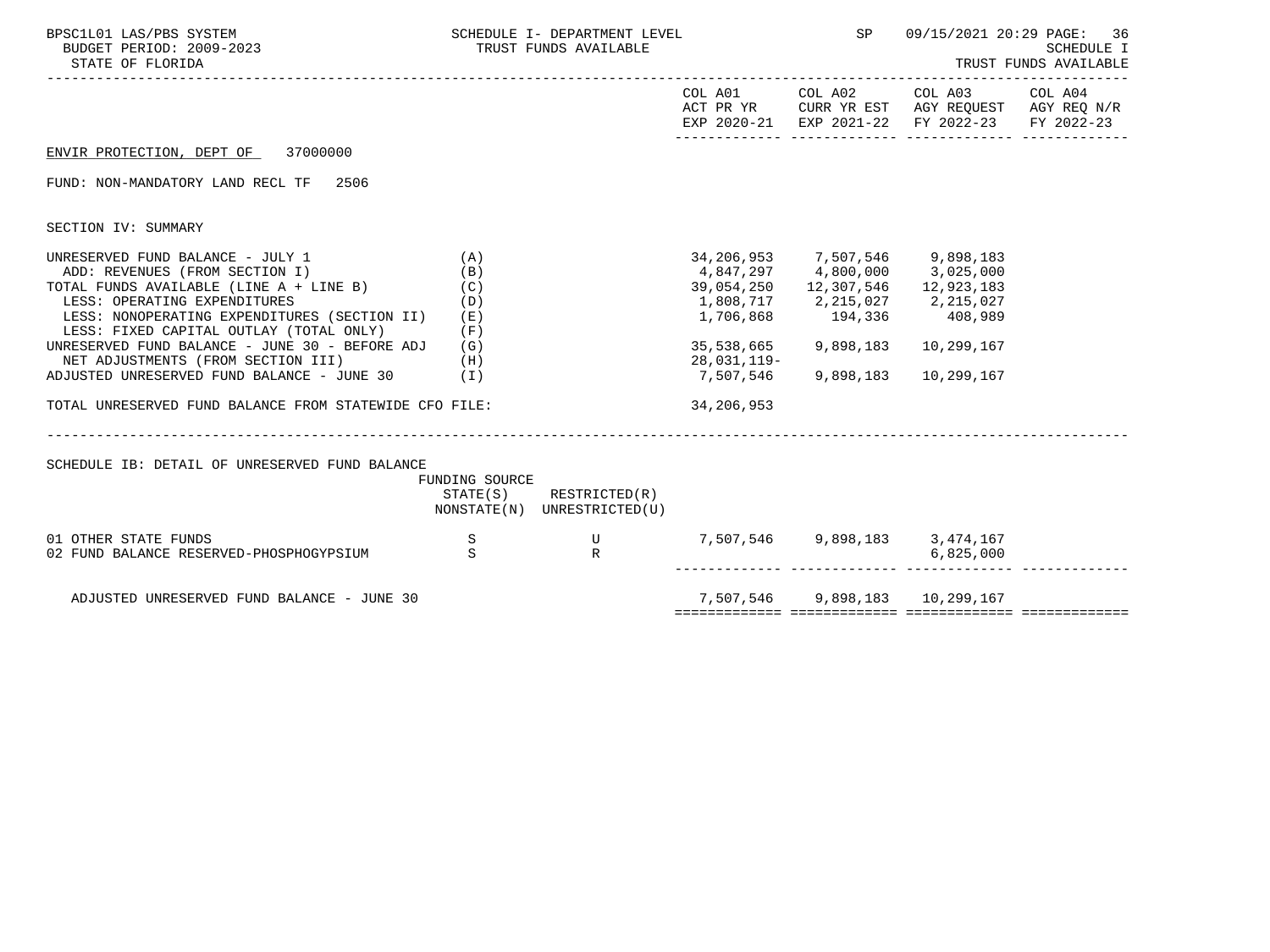| BPSC1L01 LAS/PBS SYSTEM<br>BUDGET PERIOD: 2009-2023<br>STATE OF FLORIDA    |                 | SCHEDULE I- DEPARTMENT LEVEL<br>TRUST FUNDS AVAILABLE |      |                      | SP                                   | 09/15/2021 20:29 PAGE: 37<br>SCHEDULE I<br>TRUST FUNDS AVAILABLE<br>---------                |            |  |
|----------------------------------------------------------------------------|-----------------|-------------------------------------------------------|------|----------------------|--------------------------------------|----------------------------------------------------------------------------------------------|------------|--|
|                                                                            |                 |                                                       |      | COL A01<br>ACT PR YR | COL A02                              | COL A03 COL A04<br>CURR YR EST AGY REQUEST AGY REQ N/R<br>EXP 2020-21 EXP 2021-22 FY 2022-23 | FY 2022-23 |  |
| ENVIR PROTECTION, DEPT OF 37000000                                         |                 |                                                       |      |                      |                                      |                                                                                              |            |  |
| 2526<br>FUND: PERMIT FEE TRUST FUND                                        |                 |                                                       |      |                      |                                      |                                                                                              |            |  |
| SECTION I: DETAIL OF REVENUES                                              |                 |                                                       |      |                      |                                      |                                                                                              |            |  |
| REVENUE CAP SVC                                                            | AUTH MATCHING % |                                                       | CFDA |                      |                                      |                                                                                              |            |  |
| CODE<br><b>CHG&amp;</b>                                                    |                 | ST $I/C$ LOC $I/C$                                    | NO.  |                      |                                      |                                                                                              |            |  |
| 01 PERMIT FEES - WATER FACILITIES<br>403.087<br>000100 YES 8.0             | 0.00            | 0.00                                                  |      | 8,174,370            | 7,000,000                            | 7,000,000                                                                                    |            |  |
| 02 PERMIT FEES - WATER FACILITIES - NPDES                                  |                 |                                                       |      |                      |                                      |                                                                                              |            |  |
| 000100 YES 8.0<br>403.087<br>03 PERMIT FEES - WATER FACILITIES - BEACH MGT | 0.00            | 0.00                                                  |      | 4,403,386            | 4,300,000                            | 4,300,000                                                                                    |            |  |
| 000100 YES 8.0<br>403.087                                                  | 0.00            | 0.00                                                  |      | 1,952,505            | 1,600,000                            | 1,600,000                                                                                    |            |  |
| 04 PERMIT FEES - AIR<br>000100 YES 8.0<br>403.087                          | 0.00            | 0.00                                                  |      | 291,000              | 300,000                              | 300,000                                                                                      |            |  |
| 05 PERMIT FEES - WASTE                                                     |                 |                                                       |      |                      |                                      |                                                                                              |            |  |
| 000100 YES 8.0<br>403.087                                                  | 0.00            | 0.00                                                  |      | 370,720              | 300,000                              | 300,000                                                                                      |            |  |
| 06 FEES/CHGS-ELEC. PLANT/TRANS. LINES SITING<br>000100 YES 8.0<br>403.087  | 0.00            | 0.00                                                  |      | 53,939               | 240,000                              | 240,000                                                                                      |            |  |
| 07 INTEREST EARNINGS ON INVESTMENTS                                        |                 |                                                       |      |                      |                                      |                                                                                              |            |  |
| 000502 NO 8.0<br>215.49<br>10 FINES, FORGEITS, JUDGMENTS AND PENALTIES     | 0.00            | 0.00                                                  |      | 165,058              | 200,000                              | 200,000                                                                                      |            |  |
| 001200 NO 0.0<br>403.087                                                   | 0.00            | 0.00                                                  |      | 25,320               |                                      |                                                                                              |            |  |
| 20 REFUNDS - PY WARRANT CANCELLATIONS - MISC                               |                 |                                                       |      |                      |                                      |                                                                                              |            |  |
| 001800 NO 0.0 403.087<br>21 TRNSF FR/DOH-SEWAGE TREAT/DISP SYS PROG 2141   | 0.00            | 0.00                                                  |      | 5,251                |                                      |                                                                                              |            |  |
| 001600 NO 0.0 403.087                                                      | 0.00            | 0.00                                                  |      |                      | 1,518,224 1,529,866 1,529,866        |                                                                                              |            |  |
|                                                                            |                 |                                                       |      |                      |                                      |                                                                                              |            |  |
| TOTAL TO LINE B IN SECTION IV                                              |                 |                                                       |      |                      | 16,959,773   15,469,866   15,469,866 |                                                                                              |            |  |
|                                                                            |                 |                                                       |      |                      |                                      |                                                                                              |            |  |
| SECTION II: DETAIL OF NONOPERATING EXPENDITURES                            |                 |                                                       |      |                      |                                      |                                                                                              |            |  |
|                                                                            | OBJECT          | TRANSFER CFDA                                         |      |                      |                                      |                                                                                              |            |  |
|                                                                            | CODE            | TO BE                                                 | NO.  |                      |                                      |                                                                                              |            |  |
| 04 TRANSFER TO WORKING CAPITAL TF-2792                                     |                 | 810000 37010300                                       |      | 325,266              | 442,897 424,409                      |                                                                                              |            |  |
| 05 TRANSFER TO ADMINISTRATIVE TF-2021                                      |                 | 810000 37010100                                       |      |                      |                                      | 388,725 518,794 576,966                                                                      |            |  |
| 06 REFUNDS                                                                 | 860000          |                                                       |      | 80,253               | 300,000                              | 300,000                                                                                      |            |  |
| 07 DISTRIBUTION - INDUSTRIAL SITING FEES                                   | 899000          |                                                       |      |                      | 90,000                               | 90,000                                                                                       |            |  |
| 08 SERVICE CHARGE TO GENERAL REVENUE (8%)                                  | 880800          |                                                       |      | 1,228,813            | 1,090,560                            | 1,090,560                                                                                    |            |  |
| 09 TRANSFER-DFS/ASSESSMENT ON INVESTMENTS                                  | 840000          |                                                       |      | 11,644               | 8,000                                | 8,000                                                                                        |            |  |
| 10 5% TRUST FUND RESERVE                                                   | 999000          |                                                       |      |                      | ---------- -------------             | 546,147                                                                                      |            |  |
|                                                                            |                 |                                                       |      |                      |                                      |                                                                                              |            |  |
| TOTAL TO LINE E IN SECTION IV                                              |                 |                                                       |      | 2,034,701            | 2,450,251                            | 3,036,082                                                                                    |            |  |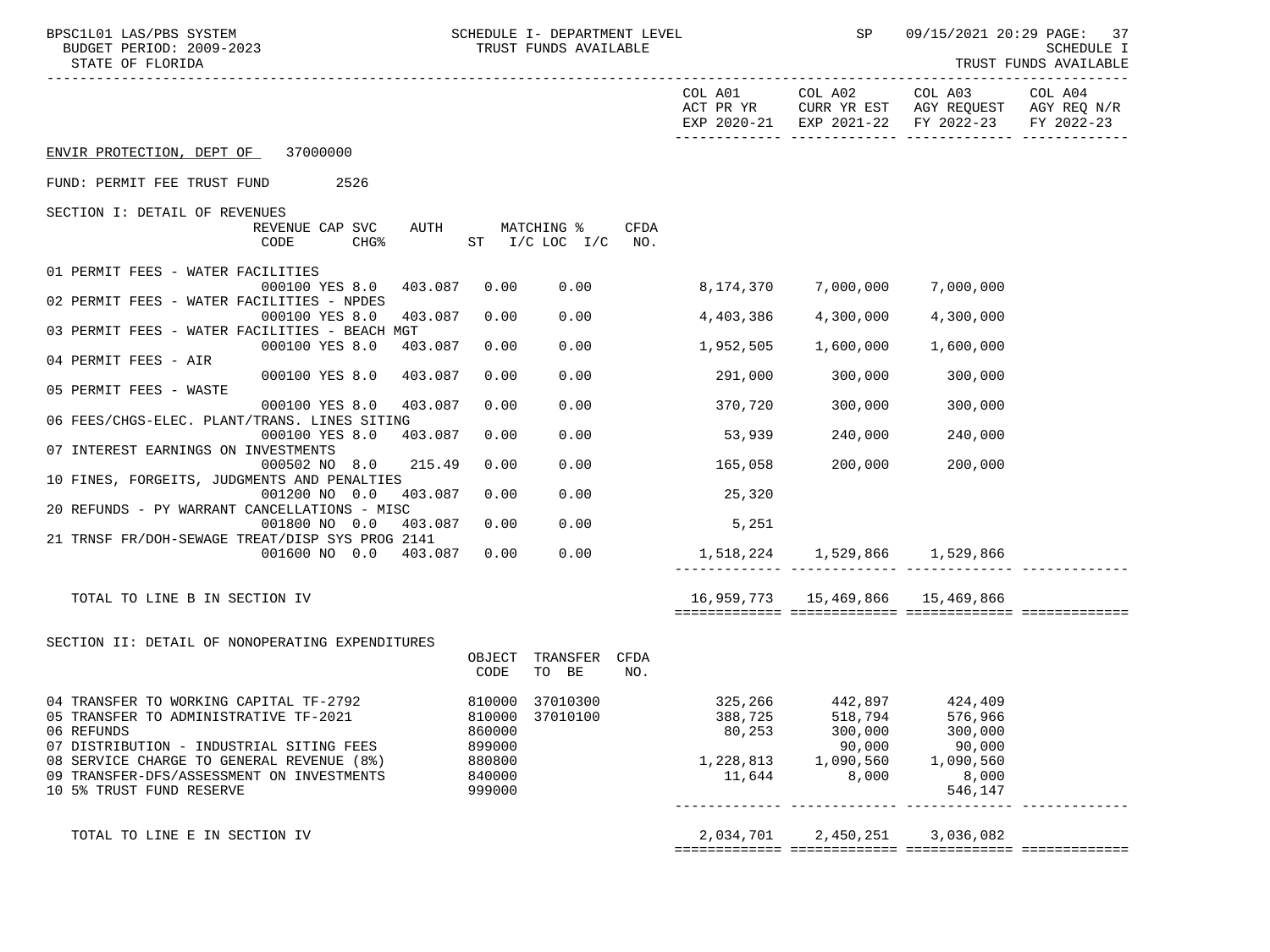| BPSC1L01 LAS/PBS SYSTEM<br>BUDGET PERIOD: 2009-2023<br>STATE OF FLORIDA                                                                                                                                                                  |                                                 | SCHEDULE I- DEPARTMENT LEVEL<br>TRUST FUNDS AVAILABLE |                                                     | SP                                                  |                                                                                                                               | 09/15/2021 20:29 PAGE: 38<br><b>SCHEDULE I</b><br>TRUST FUNDS AVAILABLE |
|------------------------------------------------------------------------------------------------------------------------------------------------------------------------------------------------------------------------------------------|-------------------------------------------------|-------------------------------------------------------|-----------------------------------------------------|-----------------------------------------------------|-------------------------------------------------------------------------------------------------------------------------------|-------------------------------------------------------------------------|
|                                                                                                                                                                                                                                          |                                                 |                                                       | COL A01                                             | COL A02                                             | COL A03<br>ACT PR YR $\,$ CURR YR EST $\,$ AGY REQUEST $\,$ AGY REQ N/R $\,$<br>EXP 2020-21 EXP 2021-22 FY 2022-23 FY 2022-23 | COL A04                                                                 |
| ENVIR PROTECTION, DEPT OF 37000000                                                                                                                                                                                                       |                                                 |                                                       |                                                     |                                                     |                                                                                                                               |                                                                         |
| FUND: PERMIT FEE TRUST FUND<br>2526                                                                                                                                                                                                      |                                                 |                                                       |                                                     |                                                     |                                                                                                                               |                                                                         |
| SECTION III: ADJUSTMENTS                                                                                                                                                                                                                 |                                                 |                                                       |                                                     |                                                     |                                                                                                                               |                                                                         |
|                                                                                                                                                                                                                                          | OBJECT<br>CODE                                  |                                                       |                                                     |                                                     |                                                                                                                               |                                                                         |
| 01 PY EXP CORRECTION-COMPENSATED ABSENCES<br>02 PRIOR YEAR SEPTEMBER OPERATING REVERSIONS<br>08 COLLECTION AGENCY FEES<br>10 FUND BALANCE RESERVED-ENCUMBRANCES-FCO                                                                      | 991000<br>991000<br>991000<br>991000            |                                                       | 45,730<br>27,521<br>$59 -$<br>$2,100,000 -$         |                                                     |                                                                                                                               |                                                                         |
| TOTAL TO LINE H IN SECTION IV                                                                                                                                                                                                            |                                                 |                                                       | $2,026,808-$                                        |                                                     |                                                                                                                               |                                                                         |
| SECTION IV: SUMMARY                                                                                                                                                                                                                      |                                                 |                                                       |                                                     |                                                     |                                                                                                                               |                                                                         |
| UNRESERVED FUND BALANCE - JULY 1<br>ADD: REVENUES (FROM SECTION I)<br>TOTAL FUNDS AVAILABLE (LINE A + LINE B)<br>LESS: OPERATING EXPENDITURES<br>LESS: NONOPERATING EXPENDITURES (SECTION II)<br>LESS: FIXED CAPITAL OUTLAY (TOTAL ONLY) | (A)<br>(B)<br>(C)<br>(D)<br>( E )<br>(F)        |                                                       | 8,528,676<br>16,959,773<br>25,488,449<br>11,831,592 | 9,595,348<br>15,469,866<br>25,065,214<br>15,189,883 | 7,425,080<br>15,469,866<br>22,894,946<br>15,509,367                                                                           | 14,964                                                                  |
| UNRESERVED FUND BALANCE - JUNE 30 - BEFORE ADJ<br>NET ADJUSTMENTS (FROM SECTION III)                                                                                                                                                     | (G)<br>(H)                                      |                                                       | 11,622,156<br>2,026,808-                            | 7,425,080 4,349,497                                 |                                                                                                                               |                                                                         |
| ADJUSTED UNRESERVED FUND BALANCE - JUNE 30<br>TOTAL UNRESERVED FUND BALANCE FROM STATEWIDE CFO FILE:                                                                                                                                     | ( I )                                           |                                                       | 9,595,348<br>8,528,676                              | 7,425,080 4,349,497                                 |                                                                                                                               |                                                                         |
| SCHEDULE IB: DETAIL OF UNRESERVED FUND BALANCE                                                                                                                                                                                           | _________________<br>FUNDING SOURCE<br>STATE(S) | RESTRICTED(R)<br>NONSTATE(N) UNRESTRICTED(U)          |                                                     |                                                     |                                                                                                                               |                                                                         |
| 01 OTHER STATE FUNDS                                                                                                                                                                                                                     | S                                               |                                                       | U 9,595,348 7,425,080 4,349,497                     |                                                     |                                                                                                                               |                                                                         |
| ADJUSTED UNRESERVED FUND BALANCE - JUNE 30                                                                                                                                                                                               |                                                 |                                                       |                                                     |                                                     | 9,595,348 7,425,080 4,349,497                                                                                                 |                                                                         |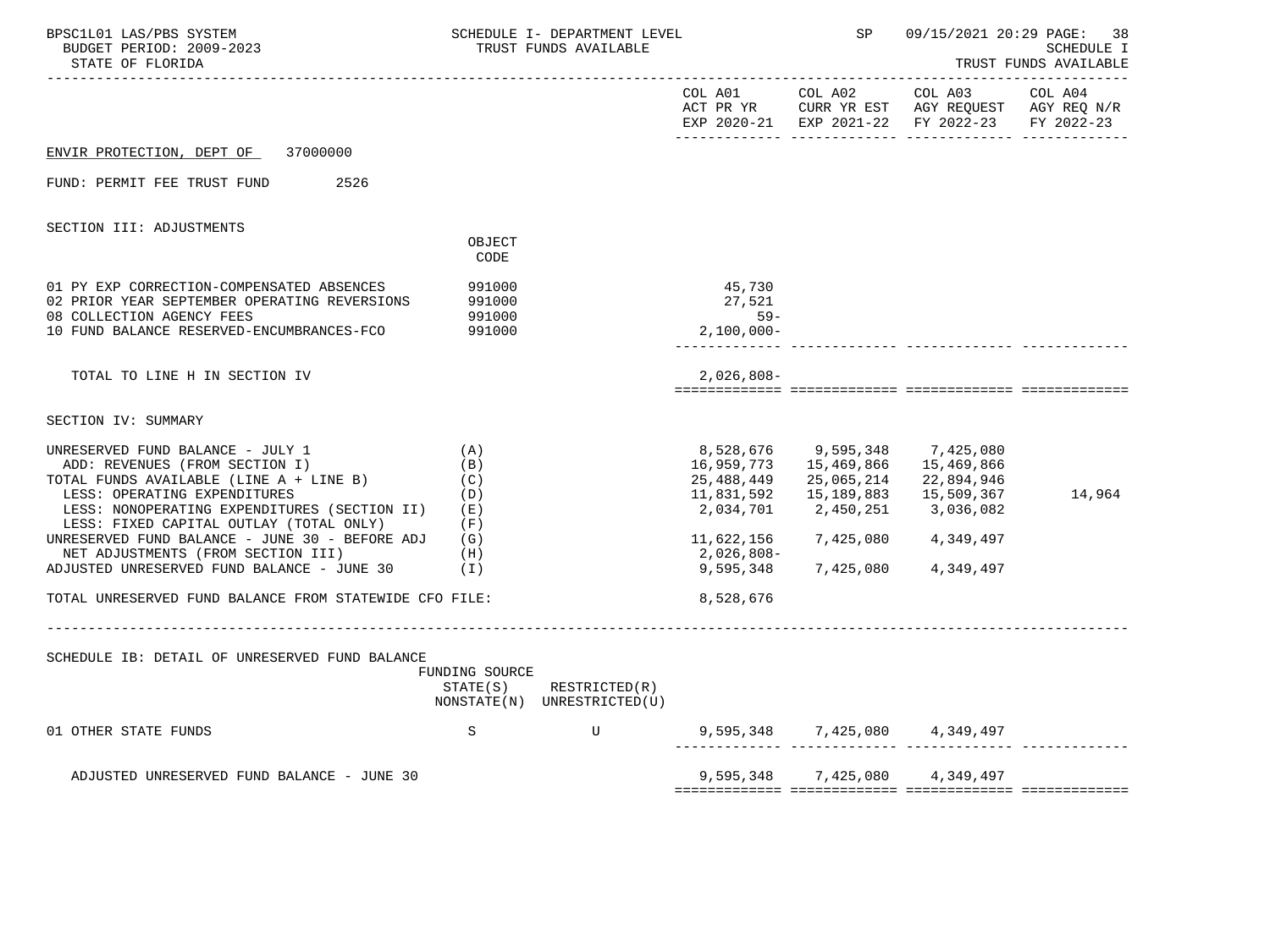| BPSC1L01 LAS/PBS SYSTEM<br>BUDGET PERIOD: 2009-2023<br>STATE OF FLORIDA                                                                                            | SCHEDULE I- DEPARTMENT LEVEL<br>TRUST FUNDS AVAILABLE |                                       | SP                                                   | 09/15/2021 20:29 PAGE: 39                                                                                               | <b>SCHEDULE I</b><br>TRUST FUNDS AVAILABLE<br>---------- |
|--------------------------------------------------------------------------------------------------------------------------------------------------------------------|-------------------------------------------------------|---------------------------------------|------------------------------------------------------|-------------------------------------------------------------------------------------------------------------------------|----------------------------------------------------------|
|                                                                                                                                                                    |                                                       | COL A01                               | COL A02                                              | COL A03<br>ACT PR YR $\,$ CURR YR EST $\,$ AGY REQUEST $\,$ AGY REQ $\,$ N/R $\,$<br>EXP 2020-21 EXP 2021-22 FY 2022-23 | COL A04<br>FY 2022-23                                    |
| 37000000<br>ENVIR PROTECTION, DEPT OF                                                                                                                              |                                                       |                                       |                                                      |                                                                                                                         |                                                          |
| FUND: WATER PROTECT/SUSTAIN TF<br>2603                                                                                                                             |                                                       |                                       |                                                      |                                                                                                                         |                                                          |
| SECTION I: DETAIL OF REVENUES<br>REVENUE CAP SVC<br>AUTH<br><b>CHG%</b><br>CODE                                                                                    | CFDA<br>MATCHING %<br>ST I/C LOC I/C NO.              |                                       |                                                      |                                                                                                                         |                                                          |
| 01 INTEREST ON INVESTMENTS<br>215.49<br>001125 NO 8.0                                                                                                              | 0.00<br>0.00                                          |                                       | 538,363 750,000 500,000                              |                                                                                                                         |                                                          |
| 04 INTEREST ON CONTRACT ADVANCES<br>000500 NO 0.0<br>403.891<br>05 TRANSFER -DOR-DOC STAMP                                                                         | 0.00<br>0.00                                          | 550                                   |                                                      |                                                                                                                         |                                                          |
| 001124 NO 0.0<br>201.15<br>06 TRANSFER FROM GENERAL REVENUE FUND                                                                                                   | 0.00<br>0.00                                          |                                       |                                                      | 127,100,000 121,800,000                                                                                                 |                                                          |
| 001124 NO 0.0 403.0673                                                                                                                                             | 0.00<br>0.00                                          |                                       | 408,701,835                                          |                                                                                                                         |                                                          |
| TOTAL TO LINE B IN SECTION IV                                                                                                                                      |                                                       |                                       | 538,913 536,551,835 122,300,000                      |                                                                                                                         |                                                          |
| SECTION II: DETAIL OF NONOPERATING EXPENDITURES                                                                                                                    | TRANSFER CFDA<br>OBJECT<br>TO BE<br>CODE<br>NO.       |                                       |                                                      |                                                                                                                         |                                                          |
| 02 SERVICE CHARGE TO GENERAL REVENUE (8%)<br>03 TRANSFER DFS/ASSESSMENT ON INVESTMENTS<br>04 5% TRUST FUND RESERVE<br>07 AMERICAN RESCUE PLAN-ANTICIP BUDGET AMEND | 880800<br>840000<br>999000<br>899000                  |                                       | 40,138 56,800 37,440<br>37,120 40,000<br>408,701,835 | 32,000<br>6,387,474                                                                                                     |                                                          |
| TOTAL TO LINE E IN SECTION IV                                                                                                                                      |                                                       |                                       | 77,258 408,798,635 6,456,914                         |                                                                                                                         |                                                          |
| SECTION III: ADJUSTMENTS                                                                                                                                           | OBJECT<br>CODE                                        |                                       |                                                      |                                                                                                                         |                                                          |
| 01 FUND BALANCE RESERVED-ENCUMBRANCES-FCO<br>02 PRIOR YEAR OUTSTANDING LONG TERM ADVANCES<br>04 FUND BALANCE HELD IN DEPARTMENTAL RESERVE                          | 991000<br>991000<br>991000                            | $30,377,258 -$<br>250,000-<br>486,911 |                                                      |                                                                                                                         |                                                          |
| TOTAL TO LINE H IN SECTION IV                                                                                                                                      |                                                       | $30, 140, 347 -$                      |                                                      |                                                                                                                         |                                                          |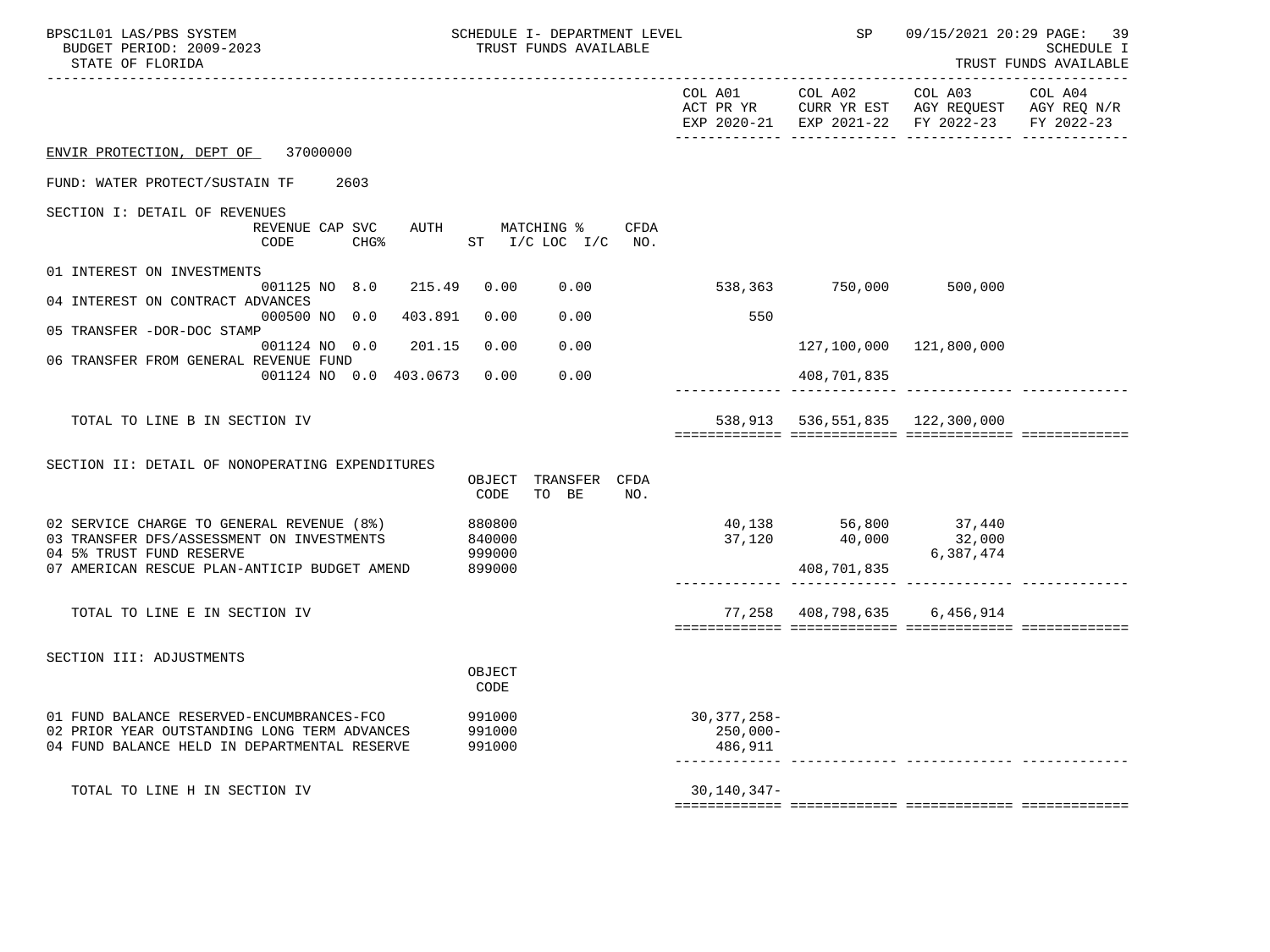| BPSC1L01 LAS/PBS SYSTEM<br>BUDGET PERIOD: 2009-2023<br>STATE OF FLORIDA                                                                                                                                                                                                                                                                                                                                                                                     |                                 | SCHEDULE I- DEPARTMENT LEVEL<br>TRUST FUNDS AVAILABLE      |                                                                                                       | SP                        | 09/15/2021 20:29 PAGE:<br>40<br>SCHEDULE I<br>TRUST FUNDS AVAILABLE                                                                                           |             |  |
|-------------------------------------------------------------------------------------------------------------------------------------------------------------------------------------------------------------------------------------------------------------------------------------------------------------------------------------------------------------------------------------------------------------------------------------------------------------|---------------------------------|------------------------------------------------------------|-------------------------------------------------------------------------------------------------------|---------------------------|---------------------------------------------------------------------------------------------------------------------------------------------------------------|-------------|--|
|                                                                                                                                                                                                                                                                                                                                                                                                                                                             |                                 |                                                            |                                                                                                       | COL A01 COL A02           | COL A03 COL A04<br>ACT PR YR CURR YR EST AGY REQUEST AGY REQ N/R<br>EXP 2020-21 EXP 2021-22 FY 2022-23 FY 2022-23                                             |             |  |
| ENVIR PROTECTION, DEPT OF 37000000                                                                                                                                                                                                                                                                                                                                                                                                                          |                                 |                                                            |                                                                                                       |                           |                                                                                                                                                               |             |  |
| FUND: WATER PROTECT/SUSTAIN TF<br>2603                                                                                                                                                                                                                                                                                                                                                                                                                      |                                 |                                                            |                                                                                                       |                           |                                                                                                                                                               |             |  |
| SECTION IV: SUMMARY                                                                                                                                                                                                                                                                                                                                                                                                                                         |                                 |                                                            |                                                                                                       |                           |                                                                                                                                                               |             |  |
| UNRESERVED FUND BALANCE - JULY 1<br>ADD: REVENUES (FROM SECTION I)<br>TOTAL FUNDS AVAILABLE (LINE A + LINE B)<br>LESS: OPERATING EXPENDITURES<br>LESS: NONOPERATING EXPENDITURES (SECTION II) (E)<br>LESS: FIXED CAPITAL OUTLAY (TOTAL ONLY)<br>UNRESERVED FUND BALANCE - JUNE 30 - BEFORE ADJ (G)<br>NET ADJUSTMENTS (FROM SECTION III)<br>(H)<br>ADJUSTED UNRESERVED FUND BALANCE - JUNE 30 (I)<br>TOTAL UNRESERVED FUND BALANCE FROM STATEWIDE CFO FILE: | (A)<br>(B)<br>(C)<br>(D)<br>(F) |                                                            | 31,478,692<br>538,913<br>32,017,605<br>77,258<br>1,800,000<br>30,140,347<br>30,140,347-<br>31,478,692 | 11,037,261<br>536,551,835 | 536,551,835 122,300,000<br>133,337,261<br>715,939 684,803<br>408,798,635 6,456,914<br>116,000,000 125,000,000<br>11,037,261 1,195,544<br>11,037,261 1,195,544 | 125,000,000 |  |
|                                                                                                                                                                                                                                                                                                                                                                                                                                                             |                                 |                                                            |                                                                                                       |                           |                                                                                                                                                               |             |  |
| SCHEDULE IB: DETAIL OF UNRESERVED FUND BALANCE                                                                                                                                                                                                                                                                                                                                                                                                              | FUNDING SOURCE                  | $STATE(S)$ RESTRICTED $(R)$<br>NONSTATE(N) UNRESTRICTED(U) |                                                                                                       |                           |                                                                                                                                                               |             |  |
| 01 OTHER STATE FUNDS                                                                                                                                                                                                                                                                                                                                                                                                                                        | S                               | U                                                          |                                                                                                       |                           | 11,037,261 1,195,544<br>.__________ ______________ _________                                                                                                  |             |  |
| ADJUSTED UNRESERVED FUND BALANCE - JUNE 30                                                                                                                                                                                                                                                                                                                                                                                                                  |                                 |                                                            |                                                                                                       |                           | 11,037,261 1,195,544                                                                                                                                          |             |  |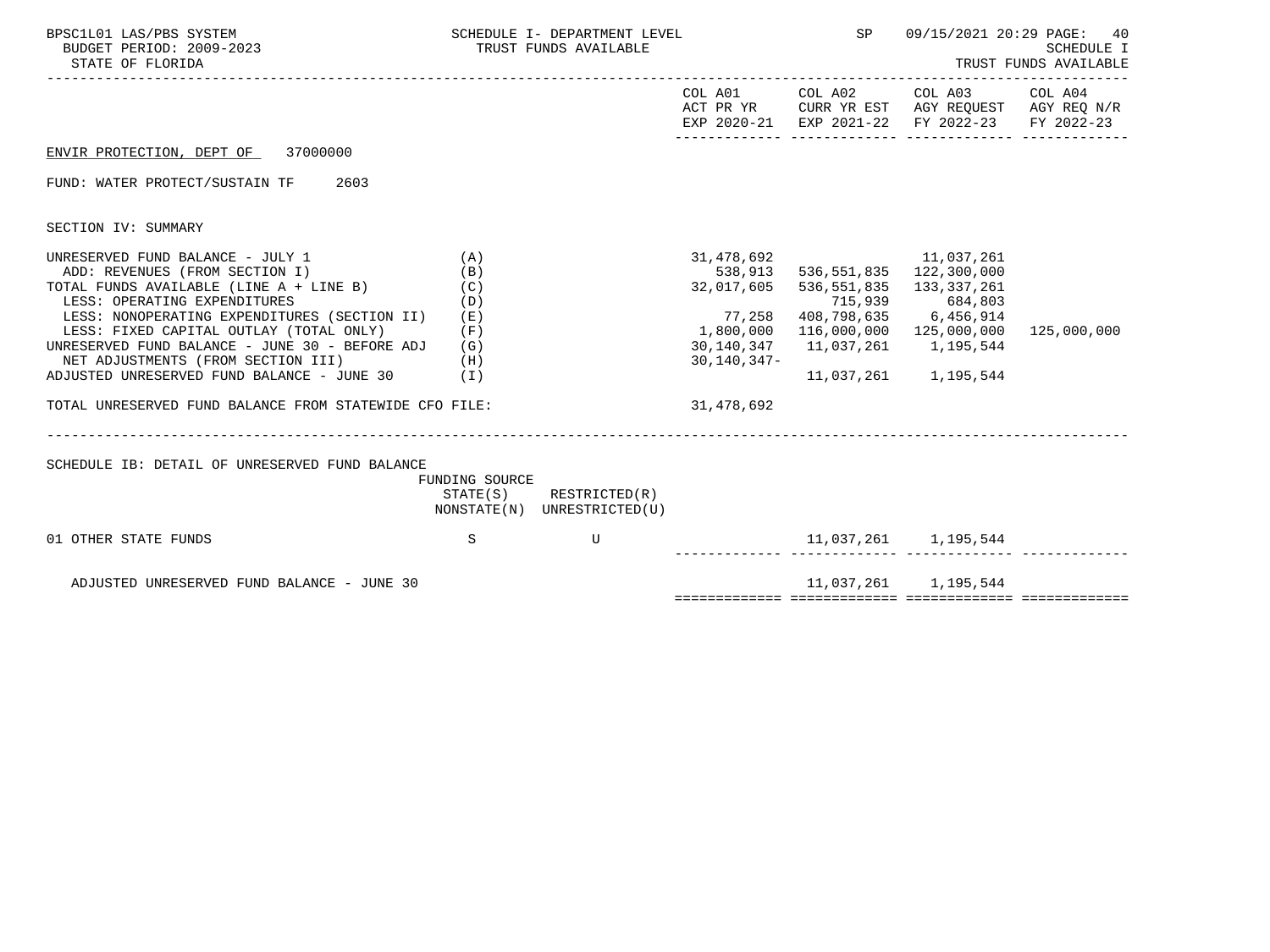| BPSC1L01 LAS/PBS SYSTEM<br>BUDGET PERIOD: 2009-2023<br>STATE OF FLORIDA                   |                  | SCHEDULE I- DEPARTMENT LEVEL<br>TRUST FUNDS AVAILABLE |      |                                  | SP                               |                                                                                                        | 09/15/2021 20:29 PAGE: 41<br><b>SCHEDULE I</b><br>TRUST FUNDS AVAILABLE |
|-------------------------------------------------------------------------------------------|------------------|-------------------------------------------------------|------|----------------------------------|----------------------------------|--------------------------------------------------------------------------------------------------------|-------------------------------------------------------------------------|
|                                                                                           |                  |                                                       |      | COL A01                          |                                  | COL A02 COL A03<br>ACT PR YR CURR YR EST AGY REQUEST AGY REQ N/R<br>EXP 2020-21 EXP 2021-22 FY 2022-23 | COL A04<br>FY 2022-23                                                   |
| ENVIR PROTECTION, DEPT OF 37000000                                                        |                  |                                                       |      |                                  |                                  |                                                                                                        |                                                                         |
| FUND: SOLID WASTE MGMT TF<br>2644                                                         |                  |                                                       |      |                                  |                                  |                                                                                                        |                                                                         |
| SECTION I: DETAIL OF REVENUES                                                             |                  |                                                       |      |                                  |                                  |                                                                                                        |                                                                         |
| REVENUE CAP SVC<br>AUTH<br>CHG% ST I/C LOC I/C NO.<br>CODE                                |                  | MATCHING %                                            | CFDA |                                  |                                  |                                                                                                        |                                                                         |
| 01 FINES, FORFEITS, JUDGEMENTS AND PENALTIES                                              |                  |                                                       |      |                                  |                                  |                                                                                                        |                                                                         |
| 001200 NO 0.0<br>403.709<br>02 LICENSES AND PERMITS                                       | 0.00             | 0.00                                                  |      | 41,335 50,000 50,000             |                                  |                                                                                                        |                                                                         |
| 000200 YES 0.0 403.087<br>03 INTEREST ON INVESTMENTS                                      | 0.00             | 0.00                                                  |      |                                  | 112,925 100,000                  | 100,000                                                                                                |                                                                         |
| 000502 NO 0.0 215.49                                                                      | 0.00             | 0.00                                                  |      |                                  | 289,381 300,000                  | 300,000                                                                                                |                                                                         |
| 04 SOLID WASTE LANDFILL CLOSURE REIMBURSEMENTS<br>403.709<br>001801 NO 0.0                | 0.00             | 0.00                                                  |      |                                  |                                  | 2,338,028 40,000                                                                                       |                                                                         |
| 05 REFUNDS/MISCELLANEOUS<br>001800 NO 0.0<br>403.709                                      | 0.00             | 0.00                                                  |      | $12,067-$                        |                                  |                                                                                                        |                                                                         |
| 06 DEPARTMENT OF REVENUE-WASTE TIRE FEES-2645                                             |                  |                                                       |      |                                  |                                  |                                                                                                        |                                                                         |
| 001600 NO 0.0<br>403.718<br>08 INTEREST ON CONTRACT ADVANCES                              | 0.00             | 0.00                                                  |      | 23,324,661 23,500,000 23,700,000 |                                  |                                                                                                        |                                                                         |
| 000500 NO 0.0 215.49                                                                      | 0.00             | 0.00                                                  |      | 28                               |                                  |                                                                                                        |                                                                         |
| TOTAL TO LINE B IN SECTION IV                                                             |                  |                                                       |      |                                  | 23,756,263 26,288,028 24,190,000 |                                                                                                        |                                                                         |
|                                                                                           |                  |                                                       |      |                                  |                                  |                                                                                                        |                                                                         |
| SECTION II: DETAIL OF NONOPERATING EXPENDITURES                                           | OBJECT           | TRANSFER CFDA                                         |      |                                  |                                  |                                                                                                        |                                                                         |
|                                                                                           | CODE             | TO BE                                                 | NO.  |                                  |                                  |                                                                                                        |                                                                         |
| 03 TRANSFER-WORKING CAPITAL TRUST FUND-2792<br>04 TRANSFER-ADMINISTRATIVE TRUST FUND-2021 | 810000<br>810000 | 37010300<br>37010100                                  |      |                                  |                                  |                                                                                                        |                                                                         |
| 06 REFUNDS                                                                                | 860000<br>840000 |                                                       |      | 435<br>20,299                    |                                  | 19,000                                                                                                 |                                                                         |
| 07 TRANSFER-DFS/ASSESSMENT ON INVESTMENTS<br>08 5% TRUST FUND RESERVE                     | 999000           |                                                       |      |                                  | 19,000                           | 848,912                                                                                                |                                                                         |
| 11 BUDGET AMENDMENT EOG#B0651                                                             | 899000           |                                                       |      | 1,070,403-                       |                                  |                                                                                                        |                                                                         |
| TOTAL TO LINE E IN SECTION IV                                                             |                  |                                                       |      | 84,341                           | 1,308,710                        | 2,222,216                                                                                              |                                                                         |
|                                                                                           |                  |                                                       |      |                                  |                                  |                                                                                                        |                                                                         |
| SECTION III: ADJUSTMENTS                                                                  | OBJECT           |                                                       |      |                                  |                                  |                                                                                                        |                                                                         |
|                                                                                           | CODE             |                                                       |      |                                  |                                  |                                                                                                        |                                                                         |
| 02 FUND BALANCE RESERVE-ENCUMBRANCES-FCO<br>03 JUNE FCO REVERSIONS OF PY APPROPRIATIONS   | 991000<br>991000 |                                                       |      | $17,587,755-$<br>42,818          |                                  |                                                                                                        |                                                                         |
| 05 ROUNDING                                                                               | 991000           |                                                       |      | 2                                | $1 -$                            |                                                                                                        |                                                                         |
| 08 PY EXP CORRECTION-COMPENSATED ABSENCES                                                 | 991000           |                                                       |      | 20,092                           |                                  |                                                                                                        |                                                                         |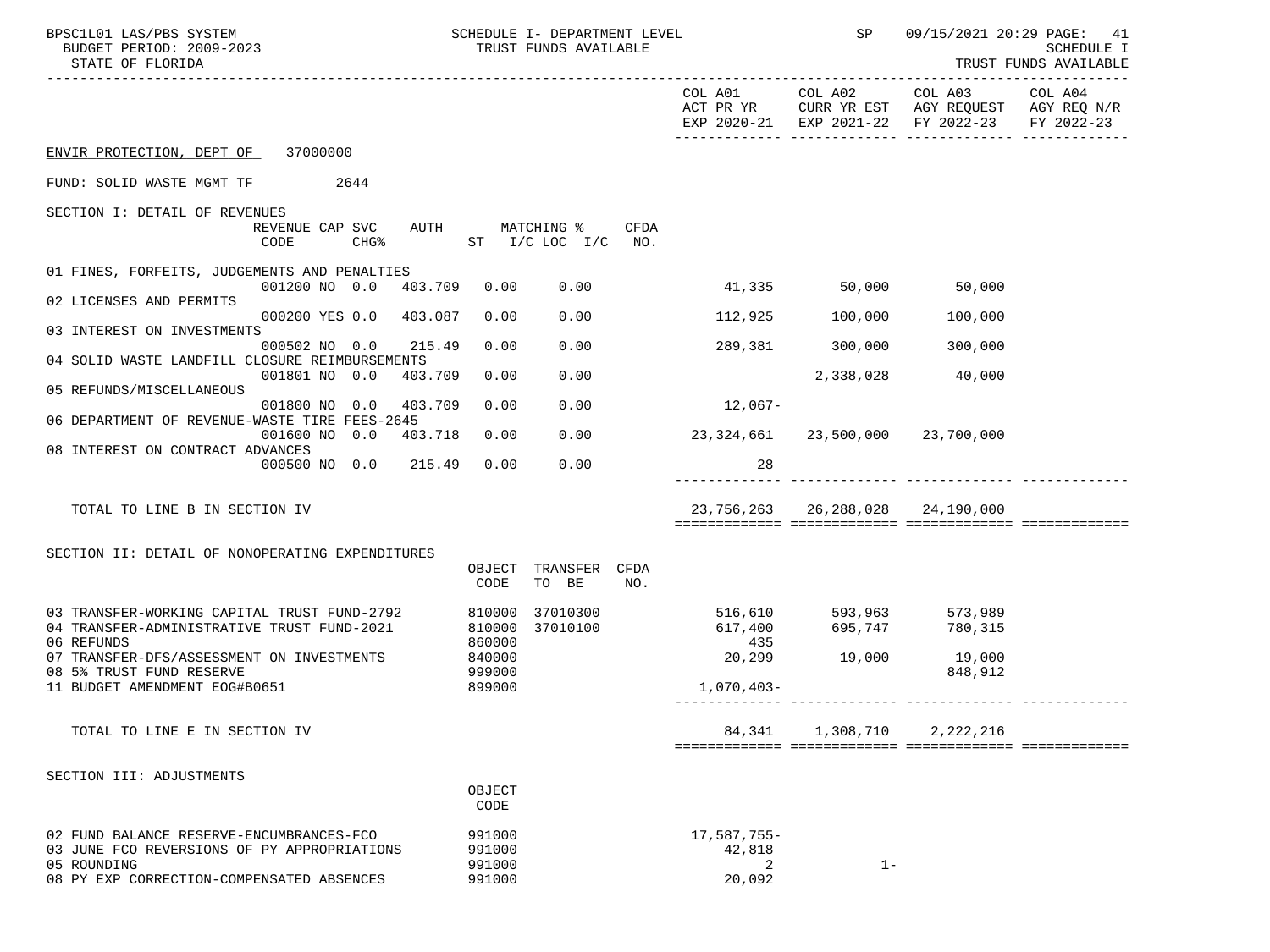| BPSC1L01 LAS/PBS SYSTEM<br>BUDGET PERIOD: 2009-2023<br>STATE OF FLORIDA                                                                                                                                                                                                                                                                                                                                                                                 |                                        | SCHEDULE I- DEPARTMENT LEVEL<br>TRUST FUNDS AVAILABLE |                                                      | SP                                                                                      |                                                                                                                                                                                       | 09/15/2021 20:29 PAGE: 42<br><b>SCHEDULE I</b><br>TRUST FUNDS AVAILABLE |
|---------------------------------------------------------------------------------------------------------------------------------------------------------------------------------------------------------------------------------------------------------------------------------------------------------------------------------------------------------------------------------------------------------------------------------------------------------|----------------------------------------|-------------------------------------------------------|------------------------------------------------------|-----------------------------------------------------------------------------------------|---------------------------------------------------------------------------------------------------------------------------------------------------------------------------------------|-------------------------------------------------------------------------|
|                                                                                                                                                                                                                                                                                                                                                                                                                                                         |                                        |                                                       |                                                      |                                                                                         | COL A01 COL A02 COL A03<br>ACT PR YR CURR YR EST AGY REQUEST AGY REQ N/R<br>EXP 2020-21 EXP 2021-22 FY 2022-23                                                                        | COL A04<br>FY 2022-23                                                   |
| ENVIR PROTECTION, DEPT OF 37000000                                                                                                                                                                                                                                                                                                                                                                                                                      |                                        |                                                       |                                                      |                                                                                         |                                                                                                                                                                                       |                                                                         |
| FUND: SOLID WASTE MGMT TF 2644                                                                                                                                                                                                                                                                                                                                                                                                                          |                                        |                                                       |                                                      |                                                                                         |                                                                                                                                                                                       |                                                                         |
| SECTION III: ADJUSTMENTS                                                                                                                                                                                                                                                                                                                                                                                                                                | OBJECT<br>CODE                         |                                                       |                                                      |                                                                                         |                                                                                                                                                                                       |                                                                         |
| 12 FUND BALANCE RESERVED-ENCUMBRANCES-OPERAT                                                                                                                                                                                                                                                                                                                                                                                                            | 991000                                 |                                                       | $9,004-$                                             |                                                                                         |                                                                                                                                                                                       |                                                                         |
| TOTAL TO LINE H IN SECTION IV                                                                                                                                                                                                                                                                                                                                                                                                                           |                                        |                                                       | 17,533,847-                                          | $1 -$                                                                                   |                                                                                                                                                                                       |                                                                         |
| SECTION IV: SUMMARY                                                                                                                                                                                                                                                                                                                                                                                                                                     |                                        |                                                       |                                                      |                                                                                         |                                                                                                                                                                                       |                                                                         |
| UNRESERVED FUND BALANCE - JULY 1<br>ADD: REVENUES (FROM SECTION I)<br>TOTAL FUNDS AVAILABLE (LINE A + LINE B)<br>LESS: OPERATING EXPENDITURES<br>LESS: NONOPERATING EXPENDITURES (SECTION II)<br>LESS: FIXED CAPITAL OUTLAY (TOTAL ONLY)<br>UNRESERVED FUND BALANCE - JUNE 30 - BEFORE ADJ (G)<br>(H)<br>NET ADJUSTMENTS (FROM SECTION III)<br>ADJUSTED UNRESERVED FUND BALANCE - JUNE 30 (I)<br>TOTAL UNRESERVED FUND BALANCE FROM STATEWIDE CFO FILE: | (A)<br>(B)<br>(C)<br>(D)<br>(E)<br>(F) |                                                       | 23,756,263<br>40,540,401<br>11,900,814<br>16,784,138 | 16,784,138    1,950,996<br>26, 288, 028<br>28,239,024<br>14,370,931<br>84,341 1,308,710 | 6,559,382<br>24,190,000<br>30,749,382<br>14,475,553<br>2,222,216<br>9,070,403 6,000,000 6,500,000<br>19,484,843 6,559,383 7,551,613<br>$17,533,847-$<br>1,950,996 6,559,382 7,551,613 | 6,500,000                                                               |
| SCHEDULE IB: DETAIL OF UNRESERVED FUND BALANCE                                                                                                                                                                                                                                                                                                                                                                                                          | FUNDING SOURCE                         | STATE(S) RESTRICTED(R)<br>NONSTATE(N) UNRESTRICTED(U) |                                                      |                                                                                         |                                                                                                                                                                                       |                                                                         |
| 01 OTHER STATE FUNDS                                                                                                                                                                                                                                                                                                                                                                                                                                    | S                                      | U 1,950,996 6,559,382 7,551,613                       |                                                      |                                                                                         |                                                                                                                                                                                       |                                                                         |
| ADJUSTED UNRESERVED FUND BALANCE - JUNE 30                                                                                                                                                                                                                                                                                                                                                                                                              |                                        |                                                       |                                                      |                                                                                         | 1,950,996 6,559,382 7,551,613                                                                                                                                                         |                                                                         |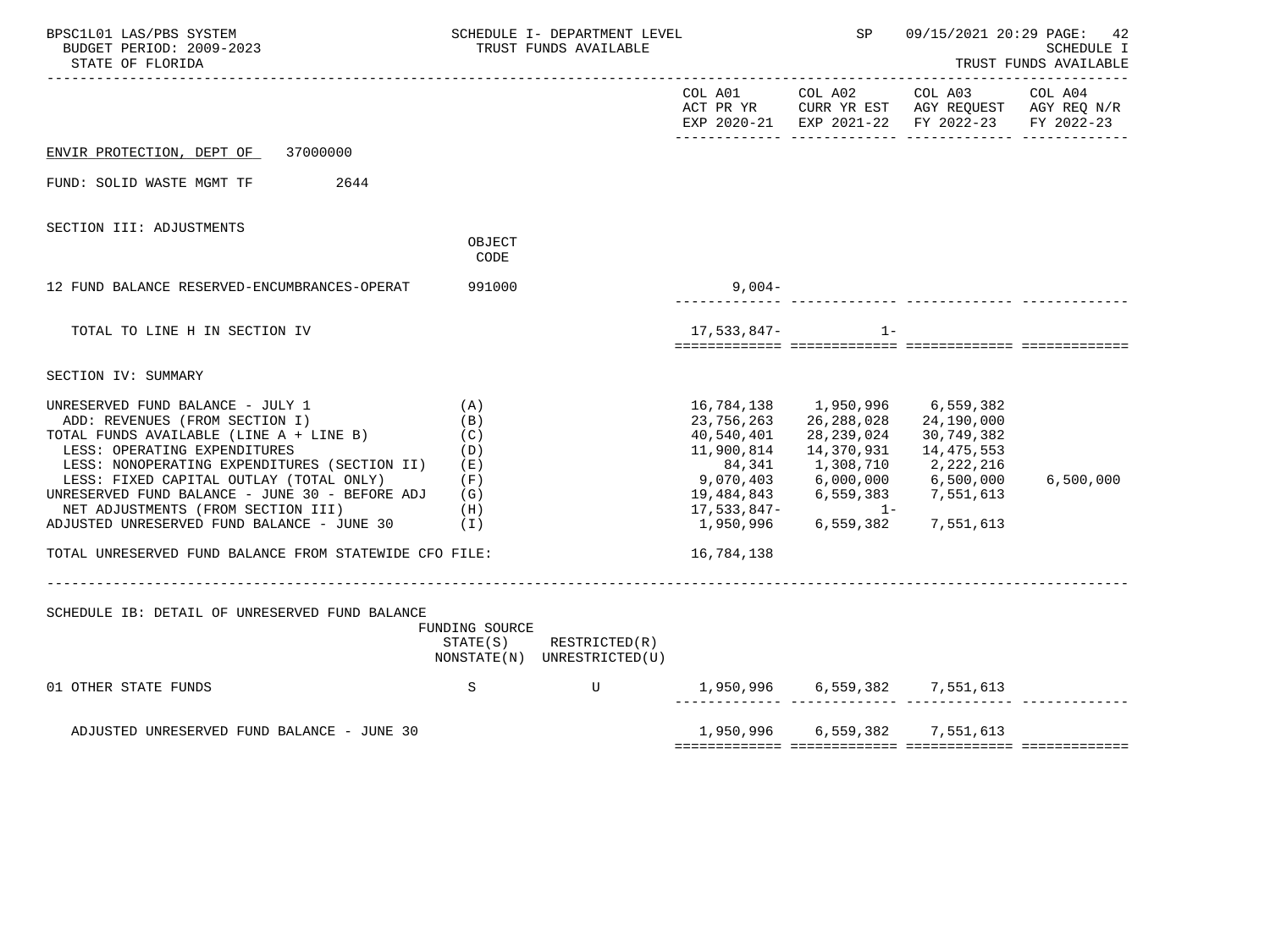| COL A01 COL A02 COL A03 COL A04<br>ACT PR YR CURR YR EST AGY REQUEST AGY REQ N/R<br>EXP 2020-21 EXP 2021-22 FY 2022-23<br>ENVIR PROTECTION, DEPT OF 37000000<br>FUND: WASTEWTR/STORMWTR REVOL TF<br>2661<br>SECTION I: DETAIL OF REVENUES<br>AUTH MATCHING %<br>CFDA<br>REVENUE CAP SVC<br>ST I/C LOC I/C NO.<br>CODE<br>CHG%<br>01 INTEREST EARNINGS ON INVESTMENTS<br>$0.00$ 4,974,047 6,000,000 6,000,000<br>000502 NO 0.0 215.49<br>0.00<br>02 REPAYMENT OF LOANS_(PRINCIPAL AND INTEREST)<br>002300 NO 0.0 403.1835<br>0.00<br>0.00<br>123,487,110<br>132,377,721<br>117,553,670<br>03 CLEAN WATER STATE REV. FUND GRANT REVENUE<br>000700 NO 0.0 403.1835<br>0.00<br>0.00<br>66.458 53,641,000<br>53,633,000<br>60,000,000<br>04 TRANSFER-GENERAL REVENUE-MATCH<br>001500 NO 0.0 403.1835<br>0.00<br>10,726,600<br>0.00<br>10,728,200<br>10,726,600<br>06 REFUNDS/MISCELLANEOUS<br>0.00<br>349<br>001800 NO 0.0 403.1835<br>0.00<br>12 CLEAN WATER SRF ASADRA GRANT REVENUE<br>000700 NO 0.0 403.1835<br>$0.00$ 66.458 17,690,000<br>0.00<br>13 TRANSFER-GENERAL REVENUE-ASADRA MATCH<br>0.00<br>0.00<br>006000 NO 0.0 403.1835<br>3,538,000<br>14 TRNSF-DRNKNG WTR REV LOAN TF-ASADRA GRANTREV<br>$0.00$ 66.458 36,059,100<br>000700 NO 0.0 403.1835<br>0.00<br>250, 117, 806 202, 737, 321 194, 280, 270<br>TOTAL TO LINE B IN SECTION IV<br>SECTION II: DETAIL OF NONOPERATING EXPENDITURES<br>TRANSFER<br>CFDA<br>OBJECT<br>CODE<br>TO BE<br>NO.<br>375,000 375,000<br>01 TRANSFER-DFS/ASSESSMENT ON INVESTMENT<br>840000<br>349,118<br>860000<br>02 REFUNDS<br>90,583<br>439,701 375,000<br>375,000<br>TOTAL TO LINE E IN SECTION IV | BPSC1L01 LAS/PBS SYSTEM<br>BUDGET PERIOD: 2009-2023<br>STATE OF FLORIDA |  | SCHEDULE I- DEPARTMENT LEVEL<br>TRUST FUNDS AVAILABLE |  | SP | 09/15/2021 20:29 PAGE: 43 | SCHEDULE I<br>TRUST FUNDS AVAILABLE |
|-------------------------------------------------------------------------------------------------------------------------------------------------------------------------------------------------------------------------------------------------------------------------------------------------------------------------------------------------------------------------------------------------------------------------------------------------------------------------------------------------------------------------------------------------------------------------------------------------------------------------------------------------------------------------------------------------------------------------------------------------------------------------------------------------------------------------------------------------------------------------------------------------------------------------------------------------------------------------------------------------------------------------------------------------------------------------------------------------------------------------------------------------------------------------------------------------------------------------------------------------------------------------------------------------------------------------------------------------------------------------------------------------------------------------------------------------------------------------------------------------------------------------------------------------------------------------------------------------------------------------------------------------|-------------------------------------------------------------------------|--|-------------------------------------------------------|--|----|---------------------------|-------------------------------------|
|                                                                                                                                                                                                                                                                                                                                                                                                                                                                                                                                                                                                                                                                                                                                                                                                                                                                                                                                                                                                                                                                                                                                                                                                                                                                                                                                                                                                                                                                                                                                                                                                                                                 |                                                                         |  |                                                       |  |    |                           | FY 2022-23                          |
|                                                                                                                                                                                                                                                                                                                                                                                                                                                                                                                                                                                                                                                                                                                                                                                                                                                                                                                                                                                                                                                                                                                                                                                                                                                                                                                                                                                                                                                                                                                                                                                                                                                 |                                                                         |  |                                                       |  |    |                           |                                     |
|                                                                                                                                                                                                                                                                                                                                                                                                                                                                                                                                                                                                                                                                                                                                                                                                                                                                                                                                                                                                                                                                                                                                                                                                                                                                                                                                                                                                                                                                                                                                                                                                                                                 |                                                                         |  |                                                       |  |    |                           |                                     |
|                                                                                                                                                                                                                                                                                                                                                                                                                                                                                                                                                                                                                                                                                                                                                                                                                                                                                                                                                                                                                                                                                                                                                                                                                                                                                                                                                                                                                                                                                                                                                                                                                                                 |                                                                         |  |                                                       |  |    |                           |                                     |
|                                                                                                                                                                                                                                                                                                                                                                                                                                                                                                                                                                                                                                                                                                                                                                                                                                                                                                                                                                                                                                                                                                                                                                                                                                                                                                                                                                                                                                                                                                                                                                                                                                                 |                                                                         |  |                                                       |  |    |                           |                                     |
|                                                                                                                                                                                                                                                                                                                                                                                                                                                                                                                                                                                                                                                                                                                                                                                                                                                                                                                                                                                                                                                                                                                                                                                                                                                                                                                                                                                                                                                                                                                                                                                                                                                 |                                                                         |  |                                                       |  |    |                           |                                     |
|                                                                                                                                                                                                                                                                                                                                                                                                                                                                                                                                                                                                                                                                                                                                                                                                                                                                                                                                                                                                                                                                                                                                                                                                                                                                                                                                                                                                                                                                                                                                                                                                                                                 |                                                                         |  |                                                       |  |    |                           |                                     |
|                                                                                                                                                                                                                                                                                                                                                                                                                                                                                                                                                                                                                                                                                                                                                                                                                                                                                                                                                                                                                                                                                                                                                                                                                                                                                                                                                                                                                                                                                                                                                                                                                                                 |                                                                         |  |                                                       |  |    |                           |                                     |
|                                                                                                                                                                                                                                                                                                                                                                                                                                                                                                                                                                                                                                                                                                                                                                                                                                                                                                                                                                                                                                                                                                                                                                                                                                                                                                                                                                                                                                                                                                                                                                                                                                                 |                                                                         |  |                                                       |  |    |                           |                                     |
|                                                                                                                                                                                                                                                                                                                                                                                                                                                                                                                                                                                                                                                                                                                                                                                                                                                                                                                                                                                                                                                                                                                                                                                                                                                                                                                                                                                                                                                                                                                                                                                                                                                 |                                                                         |  |                                                       |  |    |                           |                                     |
|                                                                                                                                                                                                                                                                                                                                                                                                                                                                                                                                                                                                                                                                                                                                                                                                                                                                                                                                                                                                                                                                                                                                                                                                                                                                                                                                                                                                                                                                                                                                                                                                                                                 |                                                                         |  |                                                       |  |    |                           |                                     |
|                                                                                                                                                                                                                                                                                                                                                                                                                                                                                                                                                                                                                                                                                                                                                                                                                                                                                                                                                                                                                                                                                                                                                                                                                                                                                                                                                                                                                                                                                                                                                                                                                                                 |                                                                         |  |                                                       |  |    |                           |                                     |
|                                                                                                                                                                                                                                                                                                                                                                                                                                                                                                                                                                                                                                                                                                                                                                                                                                                                                                                                                                                                                                                                                                                                                                                                                                                                                                                                                                                                                                                                                                                                                                                                                                                 |                                                                         |  |                                                       |  |    |                           |                                     |
|                                                                                                                                                                                                                                                                                                                                                                                                                                                                                                                                                                                                                                                                                                                                                                                                                                                                                                                                                                                                                                                                                                                                                                                                                                                                                                                                                                                                                                                                                                                                                                                                                                                 |                                                                         |  |                                                       |  |    |                           |                                     |
|                                                                                                                                                                                                                                                                                                                                                                                                                                                                                                                                                                                                                                                                                                                                                                                                                                                                                                                                                                                                                                                                                                                                                                                                                                                                                                                                                                                                                                                                                                                                                                                                                                                 |                                                                         |  |                                                       |  |    |                           |                                     |
|                                                                                                                                                                                                                                                                                                                                                                                                                                                                                                                                                                                                                                                                                                                                                                                                                                                                                                                                                                                                                                                                                                                                                                                                                                                                                                                                                                                                                                                                                                                                                                                                                                                 |                                                                         |  |                                                       |  |    |                           |                                     |
|                                                                                                                                                                                                                                                                                                                                                                                                                                                                                                                                                                                                                                                                                                                                                                                                                                                                                                                                                                                                                                                                                                                                                                                                                                                                                                                                                                                                                                                                                                                                                                                                                                                 |                                                                         |  |                                                       |  |    |                           |                                     |
|                                                                                                                                                                                                                                                                                                                                                                                                                                                                                                                                                                                                                                                                                                                                                                                                                                                                                                                                                                                                                                                                                                                                                                                                                                                                                                                                                                                                                                                                                                                                                                                                                                                 |                                                                         |  |                                                       |  |    |                           |                                     |
|                                                                                                                                                                                                                                                                                                                                                                                                                                                                                                                                                                                                                                                                                                                                                                                                                                                                                                                                                                                                                                                                                                                                                                                                                                                                                                                                                                                                                                                                                                                                                                                                                                                 |                                                                         |  |                                                       |  |    |                           |                                     |
|                                                                                                                                                                                                                                                                                                                                                                                                                                                                                                                                                                                                                                                                                                                                                                                                                                                                                                                                                                                                                                                                                                                                                                                                                                                                                                                                                                                                                                                                                                                                                                                                                                                 |                                                                         |  |                                                       |  |    |                           |                                     |
|                                                                                                                                                                                                                                                                                                                                                                                                                                                                                                                                                                                                                                                                                                                                                                                                                                                                                                                                                                                                                                                                                                                                                                                                                                                                                                                                                                                                                                                                                                                                                                                                                                                 |                                                                         |  |                                                       |  |    |                           |                                     |
|                                                                                                                                                                                                                                                                                                                                                                                                                                                                                                                                                                                                                                                                                                                                                                                                                                                                                                                                                                                                                                                                                                                                                                                                                                                                                                                                                                                                                                                                                                                                                                                                                                                 |                                                                         |  |                                                       |  |    |                           |                                     |
|                                                                                                                                                                                                                                                                                                                                                                                                                                                                                                                                                                                                                                                                                                                                                                                                                                                                                                                                                                                                                                                                                                                                                                                                                                                                                                                                                                                                                                                                                                                                                                                                                                                 | SECTION III: ADJUSTMENTS                                                |  |                                                       |  |    |                           |                                     |
| OBJECT<br>CODE                                                                                                                                                                                                                                                                                                                                                                                                                                                                                                                                                                                                                                                                                                                                                                                                                                                                                                                                                                                                                                                                                                                                                                                                                                                                                                                                                                                                                                                                                                                                                                                                                                  |                                                                         |  |                                                       |  |    |                           |                                     |
| $267,502,919-$<br>01 FUND BALANCE RESERVED-ENCUMBRANCES-FCO<br>991000<br>118,777,583-<br>03 LOAN REPAYMENTS CURRENT RECEIVABLE<br>991000<br>04 LOAN REPAYMENTS LONG TERM RECEIVABLES<br>1241,544,508-<br>991000<br>07 FUND BALANCE HELD IN DEPARTMENTAL RESERVE<br>991000<br>3,426,451                                                                                                                                                                                                                                                                                                                                                                                                                                                                                                                                                                                                                                                                                                                                                                                                                                                                                                                                                                                                                                                                                                                                                                                                                                                                                                                                                          |                                                                         |  |                                                       |  |    |                           |                                     |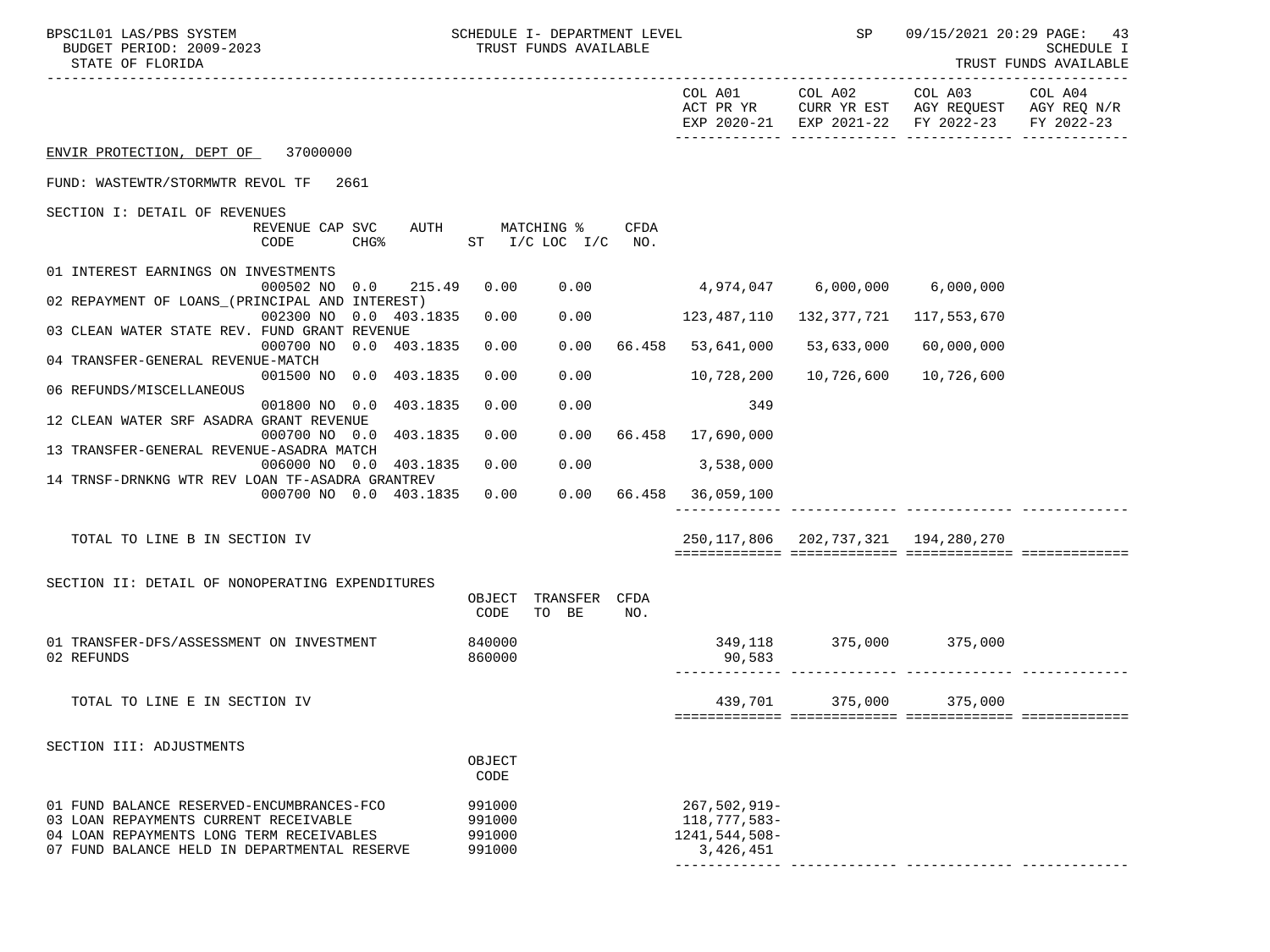| BPSC1L01 LAS/PBS SYSTEM<br>BUDGET PERIOD: 2009-2023<br>STATE OF FLORIDA                                                                                                                                                                                                                                                                                                                                                                            |                                                 | SCHEDULE I- DEPARTMENT LEVEL<br>TRUST FUNDS AVAILABLE      |                                                                                                                        | SP                                                                                                     |                                                                                                                | 09/15/2021 20:29 PAGE: 44<br><b>SCHEDULE I</b><br>TRUST FUNDS AVAILABLE |
|----------------------------------------------------------------------------------------------------------------------------------------------------------------------------------------------------------------------------------------------------------------------------------------------------------------------------------------------------------------------------------------------------------------------------------------------------|-------------------------------------------------|------------------------------------------------------------|------------------------------------------------------------------------------------------------------------------------|--------------------------------------------------------------------------------------------------------|----------------------------------------------------------------------------------------------------------------|-------------------------------------------------------------------------|
|                                                                                                                                                                                                                                                                                                                                                                                                                                                    |                                                 |                                                            |                                                                                                                        |                                                                                                        | COL A01 COL A02 COL A03<br>ACT PR YR CURR YR EST AGY REQUEST AGY REQ N/R<br>EXP 2020-21 EXP 2021-22 FY 2022-23 | COL A04<br>FY 2022-23                                                   |
| ENVIR PROTECTION, DEPT OF 37000000                                                                                                                                                                                                                                                                                                                                                                                                                 |                                                 |                                                            |                                                                                                                        |                                                                                                        |                                                                                                                |                                                                         |
| FUND: WASTEWTR/STORMWTR REVOL TF<br>2661                                                                                                                                                                                                                                                                                                                                                                                                           |                                                 |                                                            |                                                                                                                        |                                                                                                        |                                                                                                                |                                                                         |
| SECTION III: ADJUSTMENTS                                                                                                                                                                                                                                                                                                                                                                                                                           | OBJECT<br>CODE                                  |                                                            |                                                                                                                        |                                                                                                        |                                                                                                                |                                                                         |
| TOTAL TO LINE H IN SECTION IV                                                                                                                                                                                                                                                                                                                                                                                                                      |                                                 |                                                            | 1624, 398, 559-                                                                                                        |                                                                                                        |                                                                                                                |                                                                         |
| SECTION IV: SUMMARY                                                                                                                                                                                                                                                                                                                                                                                                                                |                                                 |                                                            |                                                                                                                        |                                                                                                        |                                                                                                                |                                                                         |
| UNRESERVED FUND BALANCE - JULY 1<br>ADD: REVENUES (FROM SECTION I)<br>TOTAL FUNDS AVAILABLE (LINE A + LINE B)<br>LESS: OPERATING EXPENDITURES<br>LESS: NONOPERATING EXPENDITURES (SECTION II)<br>LESS: FIXED CAPITAL OUTLAY (TOTAL ONLY)<br>UNRESERVED FUND BALANCE - JUNE 30 - BEFORE ADJ $(G)$<br>NET ADJUSTMENTS (FROM SECTION III)<br>ADJUSTED UNRESERVED FUND BALANCE - JUNE 30 (I)<br>TOTAL UNRESERVED FUND BALANCE FROM STATEWIDE CFO FILE: | (A)<br>(B)<br>(C)<br>(D)<br>( E )<br>(F)<br>(H) |                                                            | 1649,064,800<br>250,117,806<br>1899,182,606<br>439,701<br>274,344,346<br>1624,398,559<br>1624,398,559-<br>1649,064,800 | 202,737,321 194,280,270<br>202,737,321 196,121,466<br>375,000<br>200,521,125<br>1,841,196<br>1,841,196 | 1,841,196<br>375,000<br>195,746,466                                                                            | 195,746,466                                                             |
| SCHEDULE IB: DETAIL OF UNRESERVED FUND BALANCE                                                                                                                                                                                                                                                                                                                                                                                                     | FUNDING SOURCE                                  | $STATE(S)$ RESTRICTED $(R)$<br>NONSTATE(N) UNRESTRICTED(U) |                                                                                                                        |                                                                                                        |                                                                                                                |                                                                         |
| 01 FEDERAL FUNDS - RESTRICTED                                                                                                                                                                                                                                                                                                                                                                                                                      | $\mathbf N$                                     | R                                                          |                                                                                                                        | 1,841,196                                                                                              |                                                                                                                |                                                                         |
| ADJUSTED UNRESERVED FUND BALANCE - JUNE 30                                                                                                                                                                                                                                                                                                                                                                                                         |                                                 |                                                            |                                                                                                                        | 1,841,196                                                                                              |                                                                                                                |                                                                         |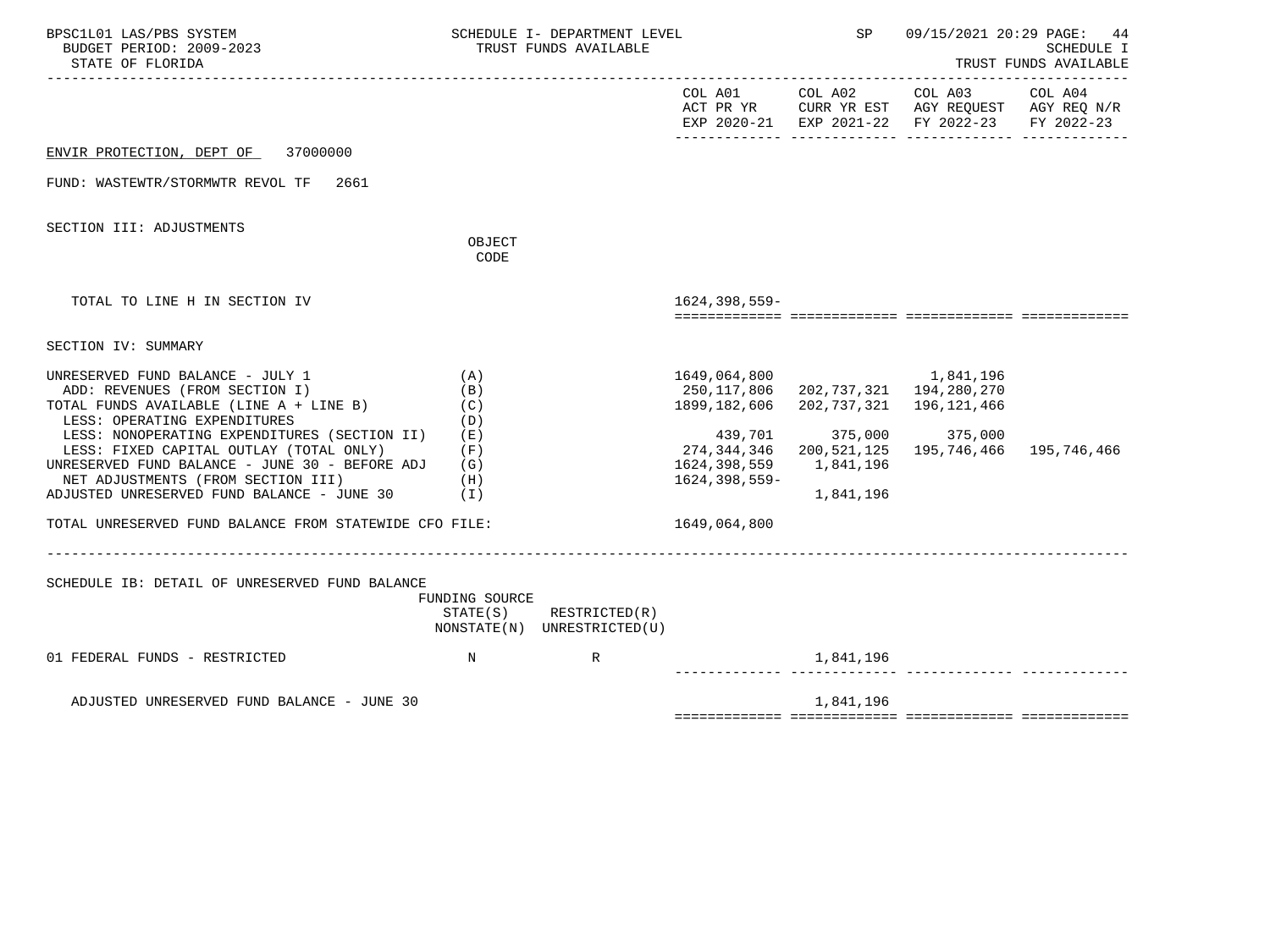| BPSC1L01 LAS/PBS SYSTEM<br>BUDGET PERIOD: 2009-2023<br>STATE OF FLORIDA |      |                                     |         |      | SCHEDULE I- DEPARTMENT LEVEL<br>TRUST FUNDS AVAILABLE |             |                                     | SP                     | 09/15/2021 20:29 PAGE:                           | 45<br>SCHEDULE I<br>TRUST FUNDS AVAILABLE |
|-------------------------------------------------------------------------|------|-------------------------------------|---------|------|-------------------------------------------------------|-------------|-------------------------------------|------------------------|--------------------------------------------------|-------------------------------------------|
|                                                                         |      |                                     |         |      |                                                       |             | COL A01<br>ACT PR YR<br>EXP 2020-21 | COL A02<br>EXP 2021-22 | COL A03<br>CURR YR EST AGY REQUEST<br>FY 2022-23 | COL A04<br>AGY REQ N/R<br>FY 2022-23      |
| ENVIR PROTECTION, DEPT OF 37000000                                      |      |                                     |         |      |                                                       |             |                                     |                        |                                                  |                                           |
| FUND: STATE PARK TRUST FUND                                             |      | 2675                                |         |      |                                                       |             |                                     |                        |                                                  |                                           |
| SECTION I: DETAIL OF REVENUES                                           | CODE | REVENUE CAP SVC<br>CHG <sup>8</sup> | AUTH    |      | MATCHING %<br>ST I/C LOC I/C                          | CFDA<br>NO. |                                     |                        |                                                  |                                           |
| 01 VEHICLE ENTRANCE                                                     |      |                                     |         |      |                                                       |             |                                     |                        |                                                  |                                           |
| 02 HONOR ENTRANCE                                                       |      | 000100 YES 8.0                      | 258.014 | 0.00 | 0.00                                                  |             | 17,785,934                          | 17,650,000             | 17,750,000                                       |                                           |
| 03 INDIVIDUAL/SUNSET ENTRANCE                                           |      | 000100 YES 8.0                      | 258.014 | 0.00 | 0.00                                                  |             | 2,132,699                           | 1,900,000              | 1,900,000                                        |                                           |
| 04 MUSEUM/INTERPRETIVE VISITOR CENTER                                   |      | 000100 YES 8.0                      | 258.014 | 0.00 | 0.00                                                  |             | 3,492,059                           | 3,500,000              | 3,500,000                                        |                                           |
|                                                                         |      | 000100 YES 8.0                      | 258.014 | 0.00 | 0.00                                                  |             | 233,779                             | 235,000                | 300,000                                          |                                           |
| 05 GUIDED TOURS                                                         |      | 000100 YES 8.0                      | 258.014 | 0.00 | 0.00                                                  |             | 162,255                             | 175,000                | 175,000                                          |                                           |
| 07 REPLACEMENT PERMIT                                                   |      | 000100 YES 8.0                      | 258.014 | 0.00 | 0.00                                                  |             |                                     | 13,256 12,000          | 12,000                                           |                                           |
| 08 COMBINED ENTRANCE AND BOAT LAUNCH FEES                               |      |                                     |         |      |                                                       |             |                                     |                        |                                                  |                                           |
| 09 BANK ADJUSTMENTS/CHARGES                                             |      | 000100 YES 8.0                      | 258.014 | 0.00 | 0.00                                                  |             | 364,199                             | 375,000                | 375,000                                          |                                           |
| 10 CREDIT CARD NONQUALIFYING FEES                                       |      | 000400 YES 8.0                      | 258.014 | 0.00 | 0.00                                                  |             | 15,039-                             | $16,000-$              | $16,000-$                                        |                                           |
|                                                                         |      | 000400 YES 8.0                      | 258.014 | 0.00 | 0.00                                                  |             | $1,280-$                            | $600 -$                | $600 -$                                          |                                           |
| 11 ELECTRIC CHARGES                                                     |      | 000400 YES 8.0                      | 258.014 | 0.00 | 0.00                                                  |             | 27,667                              | 5,000                  | 5,000                                            |                                           |
| 12 FAMILY CAMPING FEES                                                  |      | 000100 YES 8.0                      | 258.014 | 0.00 | 0.00                                                  |             | 20,029,256                          | 20,000,000             | 20,000,000                                       |                                           |
| 13 ORGANIZED GROUP CAMPING                                              |      |                                     |         |      |                                                       |             |                                     |                        |                                                  |                                           |
| 14 CABIN RENTAL                                                         |      | 000100 YES 8.0                      | 258.016 | 0.00 | 0.00                                                  |             | 36,471                              | 50,000                 | 50,000                                           |                                           |
| 15 PAVILION/FACILITY RENTAL                                             |      | 000100 YES 8.0                      | 258.014 | 0.00 | 0.00                                                  |             |                                     |                        |                                                  |                                           |
|                                                                         |      | 002101 NO 8.0                       | 258.014 | 0.00 | 0.00                                                  |             |                                     | 204,247 250,000        | 400,000                                          |                                           |
| 16 PARK SPECIAL EVENTS                                                  |      | 000100 YES 8.0                      | 258.014 | 0.00 | 0.00                                                  |             | 32,551                              | 50,000                 | 100,000                                          |                                           |
| 17 SPECIAL RECREATIONAL FEES                                            |      | 000100 YES 8.0                      | 258.014 | 0.00 | 0.00                                                  |             | 19,525                              | 30,000                 | 30,000                                           |                                           |
| 18 PRIVATE USER FEES                                                    |      |                                     |         |      |                                                       |             |                                     |                        |                                                  |                                           |
| 19 COMMERCIAL PHOTOGRAPHY PERMIT                                        |      | 000100 YES 8.0                      | 258.014 | 0.00 | 0.00                                                  |             | 42,473                              | 50,000                 | 50,000                                           |                                           |
| 21 BUS TOUR ENTRANCE FEES                                               |      | 000100 YES 8.0                      | 258.014 | 0.00 | 0.00                                                  |             | 27,100                              | 30,000                 | 30,000                                           |                                           |
|                                                                         |      | 000100 YES 8.0                      | 258.014 | 0.00 | 0.00                                                  |             | 15,819                              | 20,000                 | 20,000                                           |                                           |
| 22 PRIVATE EVENT STAFFING                                               |      | 000100 YES 8.0                      | 258.014 | 0.00 | 0.00                                                  |             | 43,496                              | 50,000                 | 80,000                                           |                                           |
| 23 INDIVIDUAL ANNUAL ENTRANCE PASS                                      |      | 000100 YES 8.0                      | 258.014 | 0.00 | 0.00                                                  |             | 1,069,500                           | 1,100,000              | 1,100,000                                        |                                           |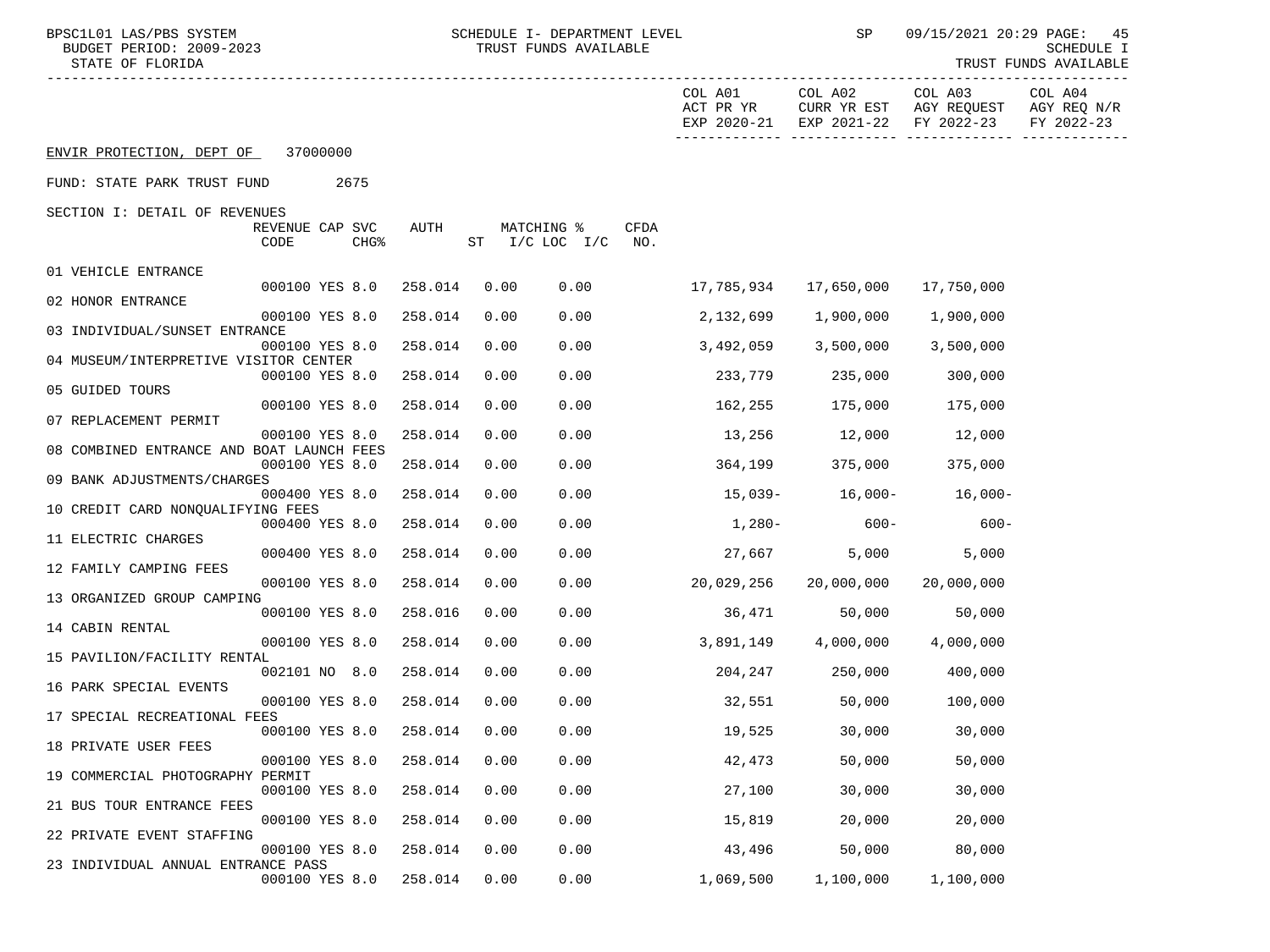| BPSC1L01 LAS/PBS SYSTEM<br>BUDGET PERIOD: 2009-2023<br>STATE OF FLORIDA |         |      | SCHEDULE I- DEPARTMENT LEVEL<br>TRUST FUNDS AVAILABLE |                      | SP                            | 09/15/2021 20:29 PAGE:                                                               | 46<br>SCHEDULE I<br>TRUST FUNDS AVAILABLE |
|-------------------------------------------------------------------------|---------|------|-------------------------------------------------------|----------------------|-------------------------------|--------------------------------------------------------------------------------------|-------------------------------------------|
|                                                                         |         |      |                                                       | COL A01<br>ACT PR YR | COL A02                       | COL A03<br>CURR YR EST AGY REQUEST AGY REQ N/R<br>EXP 2020-21 EXP 2021-22 FY 2022-23 | COL A04<br>FY 2022-23                     |
| ENVIR PROTECTION, DEPT OF 37000000                                      |         |      |                                                       |                      |                               |                                                                                      |                                           |
| FUND: STATE PARK TRUST FUND<br>2675                                     |         |      |                                                       |                      |                               |                                                                                      |                                           |
| SECTION I: DETAIL OF REVENUES                                           |         |      |                                                       |                      |                               |                                                                                      |                                           |
| REVENUE CAP SVC<br>CODE<br><b>CHG&amp;</b>                              | AUTH    |      | MATCHING %<br>$ST$ $I/C$ LOC $I/C$                    | CFDA<br>NO.          |                               |                                                                                      |                                           |
| 24 FAMILY ANNUAL ENTRANCE PASS                                          |         |      |                                                       |                      |                               |                                                                                      |                                           |
| 000100 YES 8.0                                                          | 258.014 | 0.00 | 0.00                                                  |                      | 3,739,080 3,600,000 3,600,000 |                                                                                      |                                           |
| 25 PARK HOME SITE TITLE<br>000400 YES 8.0                               | 258.014 | 0.00 | 0.00                                                  | 9,488                | 9,500                         | 9,500                                                                                |                                           |
| 26 RESERVE AMERICA-CONTRACTOR/POS FEES                                  |         |      |                                                       |                      |                               |                                                                                      |                                           |
| 000100 YES 8.0                                                          | 258.014 | 0.00 | 0.00                                                  | $3,723,181-$         |                               |                                                                                      |                                           |
| 27 US EDIRECT - FEES/CHARGES                                            |         |      | 0.00                                                  |                      |                               |                                                                                      |                                           |
| 000100 YES 8.0<br>28 RESERVE AMERICA-TRANSFER FEES                      | 258.014 | 0.00 |                                                       |                      | 2,610,000-                    | 2,740,000-                                                                           |                                           |
| 000100 YES 8.0                                                          | 258.014 | 0.00 | 0.00                                                  | 278,784-             |                               |                                                                                      |                                           |
| 29 RESERVE AMERICA-CANCELLATION FEES                                    |         |      |                                                       |                      |                               |                                                                                      |                                           |
| 000100 YES 8.0<br>32 INDIVIDUAL/ANNUAL MILITARY ENTRANCE PERMIT         | 258.014 | 0.00 | 0.00                                                  | 824,619-             |                               |                                                                                      |                                           |
| 000100 YES 8.0                                                          | 258.014 | 0.00 | 0.00                                                  |                      | 77,760 75,000 75,000          |                                                                                      |                                           |
| 33 FAMILY ANNUAL MILITARY ENTRANCE PERMIT                               |         |      |                                                       |                      |                               |                                                                                      |                                           |
| 000100 YES 8.0                                                          | 258.014 | 0.00 | 0.00                                                  | 585,180              | 575,000                       | 575,000                                                                              |                                           |
| 36 RESERVE AMERICA-ACTIVE ADV DISCOUNT                                  |         |      |                                                       |                      |                               |                                                                                      |                                           |
| 000100 YES 8.0<br>37 RESERVE AMERICA-CONTRACT FEES-REIMB                | 258.014 | 0.00 | 0.00                                                  | 162,791              |                               |                                                                                      |                                           |
| 000100 YES 8.0                                                          | 258.014 | 0.00 | 0.00                                                  | 2,882,780            |                               |                                                                                      |                                           |
| 38 RESERVE AMERICA-TRANSFER FEES-REIMB                                  |         |      |                                                       |                      |                               |                                                                                      |                                           |
| 000100 YES 8.0                                                          | 258.014 | 0.00 | 0.00                                                  | 305,200              |                               |                                                                                      |                                           |
| 39 RESERVE AMERICA-CANCELLATION FEES-REIMB<br>000100 YES 8.0            | 258.014 | 0.00 | 0.00                                                  | 1,640,986            |                               |                                                                                      |                                           |
| 40 EOUIPMENT RENTAL                                                     |         |      |                                                       |                      |                               |                                                                                      |                                           |
| 000100 YES 8.0                                                          | 258.014 | 0.00 | 0.00                                                  | 84,169               | 125,000 125,000               |                                                                                      |                                           |
| 41 CONTRACT CONCESSION REVENUE                                          |         |      |                                                       |                      |                               |                                                                                      |                                           |
| 002102 NO 8.0<br>42 CONTRACT VENDING MACHINE REVENUE                    | 258.014 | 0.00 | 0.00                                                  | 5,991,905            | 5,900,000                     | 5,900,000                                                                            |                                           |
| 002102 NO 8.0                                                           | 258.014 | 0.00 | 0.00                                                  | 5,735                | 10,000                        | 10,000                                                                               |                                           |
| 43 TELEPHONE COMMISSION                                                 |         |      |                                                       |                      |                               |                                                                                      |                                           |
| 000118 NO 8.0                                                           | 258.014 | 0.00 | 0.00                                                  |                      | 1,000                         | 1,000                                                                                |                                           |
| 44 CONTRACTED CONCESSIONS-LATE PENALTIES                                |         |      |                                                       |                      |                               |                                                                                      |                                           |
| 002102 NO 0.0<br>45 MISCELLANEOUS RECEIPTS                              | 258.014 | 0.00 | 0.00                                                  | 1,763                | 2,000                         | 2,000                                                                                |                                           |
| 000400 YES 8.0                                                          | 258.014 | 0.00 | 0.00                                                  | 15,480               | 25,000                        | 25,000                                                                               |                                           |
| 46 SHORTAGE/OVERAGE                                                     |         |      |                                                       |                      |                               |                                                                                      |                                           |
| 000400 YES 8.0                                                          | 258.014 | 0.00 | 0.00                                                  | 93,518               | 30,000                        | 30,000                                                                               |                                           |
| 47 RESERVE AMERICA-IN TRANSIT SHORTAGE/OVERAGE                          |         |      | 0.00                                                  |                      |                               |                                                                                      |                                           |
| 000100 YES 8.0<br>48 SALES TAX COLLECTION ALLOWANCE                     | 258.014 | 0.00 |                                                       | 105,507              |                               |                                                                                      |                                           |
| 002500 NO 8.0                                                           | 258.014 | 0.00 | 0.00                                                  | 39,451               | 39,000                        | 39,000                                                                               |                                           |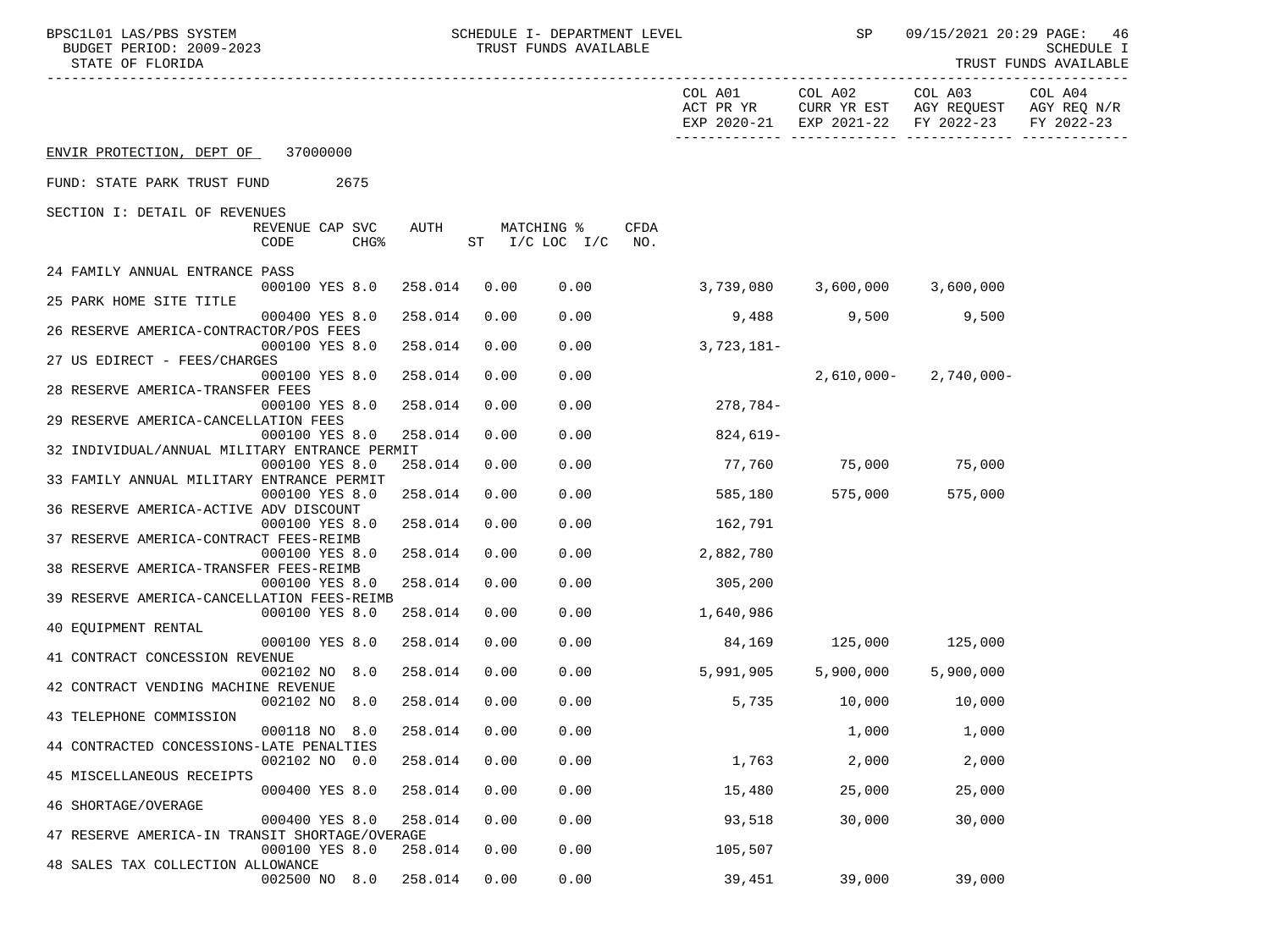| BPSC1L01 LAS/PBS SYSTEM<br>BUDGET PERIOD: 2009-2023<br>STATE OF FLORIDA     |      | SCHEDULE I- DEPARTMENT LEVEL<br>TRUST FUNDS AVAILABLE |                      | SP        | 09/15/2021 20:29 PAGE:                                                               | 47<br>SCHEDULE I<br>TRUST FUNDS AVAILABLE |
|-----------------------------------------------------------------------------|------|-------------------------------------------------------|----------------------|-----------|--------------------------------------------------------------------------------------|-------------------------------------------|
|                                                                             |      |                                                       | COL A01<br>ACT PR YR | COL A02   | COL A03<br>CURR YR EST AGY REQUEST AGY REQ N/R<br>EXP 2020-21 EXP 2021-22 FY 2022-23 | COL A04<br>FY 2022-23                     |
| 37000000<br>ENVIR PROTECTION, DEPT OF                                       |      |                                                       |                      |           |                                                                                      |                                           |
| 2675<br>FUND: STATE PARK TRUST FUND                                         |      |                                                       |                      |           |                                                                                      |                                           |
| SECTION I: DETAIL OF REVENUES                                               |      |                                                       |                      |           |                                                                                      |                                           |
| REVENUE CAP SVC<br>AUTH<br>CHG <sup>8</sup><br>CODE                         |      | MATCHING %<br>CFDA<br>ST I/C LOC I/C<br>NO.           |                      |           |                                                                                      |                                           |
| 49 BAD CHECK SERVICES CHARGES                                               |      |                                                       |                      |           |                                                                                      |                                           |
| 000400 YES 0.0<br>258.014<br>51 SALES TAX REFUND OVERAGE                    | 0.00 | 0.00                                                  | 210                  | 350       | 350                                                                                  |                                           |
| 258.014<br>002500 NO 8.0<br>52 MONROE COUNTY SURCHARGE COLLECTION ALLOWANCE | 0.00 | 0.00                                                  |                      | 100       | 100                                                                                  |                                           |
| 004000 NO 8.0 380.0685<br>53 MISCELLANEOUS RECEIPTS-TAXABLE                 | 0.00 | 0.00                                                  | 14,975 15,000        |           | 15,000                                                                               |                                           |
| 000400 YES 8.0<br>258.014                                                   | 0.00 | 0.00                                                  | 120,907              | 110,000   | 110,000                                                                              |                                           |
| 54 SALE OF COPIES/PUBLICATIONS-NONSTATE                                     |      |                                                       |                      |           |                                                                                      |                                           |
| 258.014<br>000400 YES 8.0<br>55 PARK OPERATED CONCESSION/MERCHANDISE        | 0.00 | 0.00                                                  | 331                  | 2,000     | 2,000                                                                                |                                           |
| 002102 NO 8.0<br>258.014                                                    | 0.00 | 0.00                                                  | 78,966               | 100,000   | 100,000                                                                              |                                           |
| 56 PARK OPERATED VENDING MACHINES                                           |      |                                                       |                      |           |                                                                                      |                                           |
| 002102 NO 8.0<br>258.014<br>57 OTHER AGRICULTURE/LAND LEASES                | 0.00 | 0.00                                                  | 6,559                | 10,000    | 10,000                                                                               |                                           |
| 002100 NO 8.0<br>258.014                                                    | 0.00 | 0.00                                                  | 3,844                | 3,700     | 3,700                                                                                |                                           |
| 58 TIMBER SALES                                                             |      |                                                       |                      |           |                                                                                      |                                           |
| 002100 NO 8.0<br>258.014<br>59 LAND USE PROCEEDS                            | 0.00 | 0.00                                                  | 1,146,230            | 1,200,000 | 1,200,000                                                                            |                                           |
| 002100 NO 8.0<br>258.014                                                    | 0.00 | 0.00                                                  | 79,318               | 150,000   | 150,000                                                                              |                                           |
| 60 MONROE COUNTY SURCHARGE<br>258.014                                       | 0.00 | 0.00                                                  |                      |           |                                                                                      |                                           |
| 004000 NO 0.0<br>61 PERQUISITIES-SERVICES                                   |      |                                                       | 733,789              | 800,000   | 800,000                                                                              |                                           |
| 000400 YES 0.0<br>258.014                                                   | 0.00 | 0.00                                                  | 100                  | 20,000    | 20,000                                                                               |                                           |
| 62 SHORTAGE BAD CHECKS<br>000400 YES 0.0<br>258.014                         | 0.00 | 0.00                                                  |                      |           | $1,211-1,000-1,000-$                                                                 |                                           |
| 64 BAD CHECK SERVICE CHARGES                                                |      |                                                       |                      |           |                                                                                      |                                           |
| 000400 YES 8.0<br>258.014                                                   | 0.00 | 0.00                                                  | 198-                 | $100-$    | $100-$                                                                               |                                           |
| 65 HELP OUR STATE PARK DONATIONS                                            | 0.00 | 0.00                                                  | 832,159              | 650,000   | 650,000                                                                              |                                           |
| 258.014<br>001101 NO 8.0<br>66 INTEREST ON INVESTMENTS                      |      |                                                       |                      |           |                                                                                      |                                           |
| 000502 NO 8.0<br>215.49                                                     | 0.00 | 0.00                                                  | 557,382              | 800,000   | 800,000                                                                              |                                           |
| 67 INTEREST-OTHER<br>8.0<br>258.014<br>000500 NO                            | 0.00 | 0.00                                                  | 2,203                |           |                                                                                      |                                           |
| 68 FINES, FORFEITS, JUDGEMENTS & SETTLEMENTS                                |      |                                                       |                      |           |                                                                                      |                                           |
| 001200 NO<br>0.0<br>258.014                                                 | 0.00 | 0.00                                                  | 135,573              | 76,000    | 76,000                                                                               |                                           |
| 69 CONCESSIONAIRE UTILITY REIMBURSEMENTS<br>002102 NO<br>258.014<br>0.0     | 0.00 | 0.00                                                  | 272,653              | 200,000   | 200,000                                                                              |                                           |
| 71 PRIOR YEAR REFUNDS                                                       |      |                                                       |                      |           |                                                                                      |                                           |
| 258.014<br>001800 NO<br>0.0                                                 | 0.00 | 0.00                                                  | $8,867,694-$         |           |                                                                                      |                                           |
| 72 EMPLOYEE PHONE TOLLS & OTHER MISC EXPENSES<br>001800 NO 0.0<br>258.014   | 0.00 | 0.00                                                  | 8,912,779            | 100,000   | 100,000                                                                              |                                           |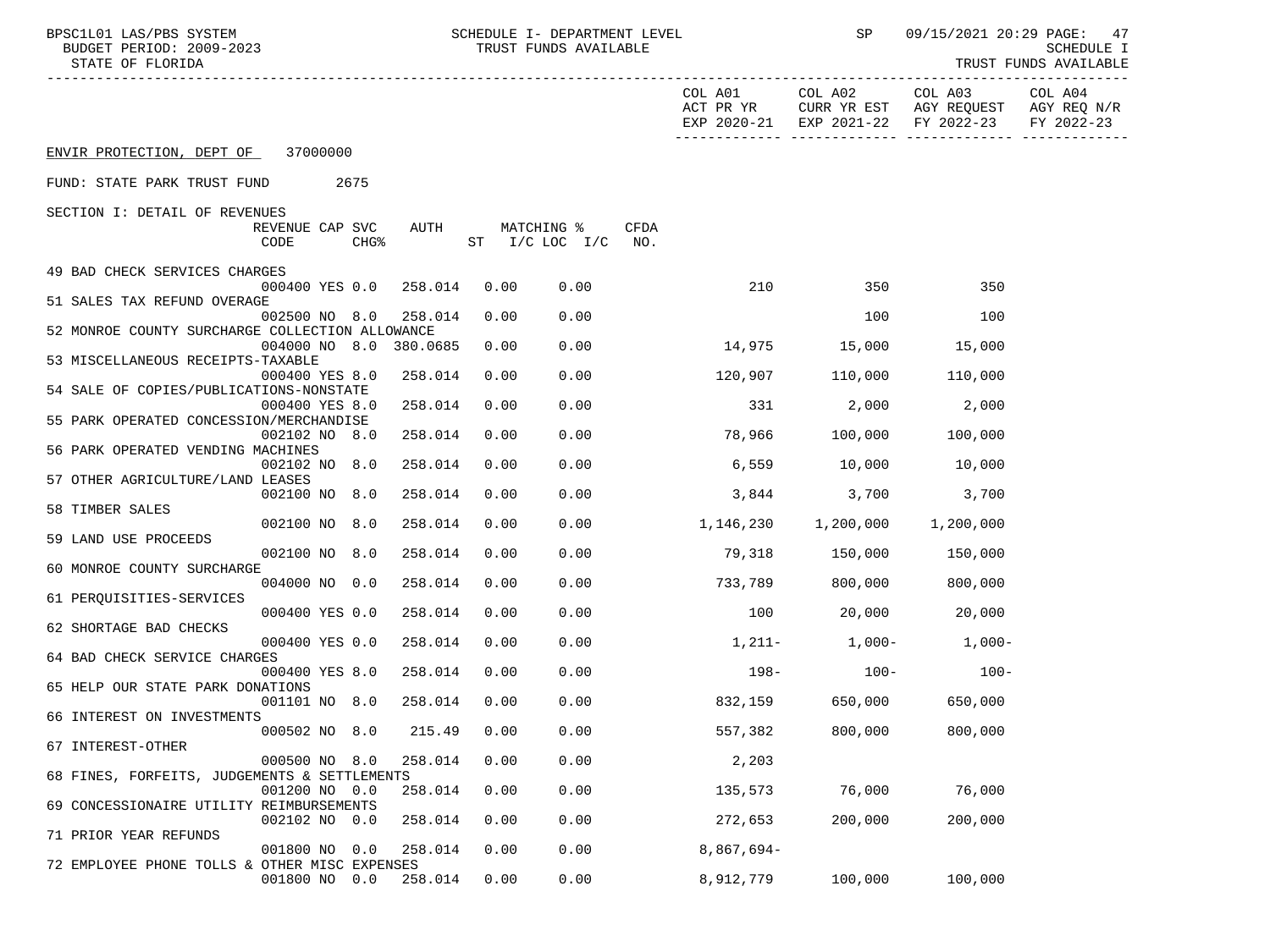| BPSC1L01 LAS/PBS SYSTEM<br>BUDGET PERIOD: 2009-2023<br>STATE OF FLORIDA   |                  | SCHEDULE I- DEPARTMENT LEVEL<br>TRUST FUNDS AVAILABLE |      |                        | SP                     |                                                                                                        | 09/15/2021 20:29 PAGE: 48<br>SCHEDULE I<br>TRUST FUNDS AVAILABLE |
|---------------------------------------------------------------------------|------------------|-------------------------------------------------------|------|------------------------|------------------------|--------------------------------------------------------------------------------------------------------|------------------------------------------------------------------|
|                                                                           |                  |                                                       |      | COL A01                |                        | COL A02 COL A03<br>ACT PR YR CURR YR EST AGY REQUEST AGY REQ N/R<br>EXP 2020-21 EXP 2021-22 FY 2022-23 | COL A04<br>FY 2022-23                                            |
| ENVIR PROTECTION, DEPT OF 37000000                                        |                  |                                                       |      |                        |                        |                                                                                                        |                                                                  |
| FUND: STATE PARK TRUST FUND<br>2675                                       |                  |                                                       |      |                        |                        |                                                                                                        |                                                                  |
| SECTION I: DETAIL OF REVENUES                                             |                  |                                                       |      |                        |                        |                                                                                                        |                                                                  |
| REVENUE CAP SVC<br>AUTH<br>CODE<br>$CHG\$                                 |                  | MATCHING %<br>ST $I/C$ LOC $I/C$ NO.                  | CFDA |                        |                        |                                                                                                        |                                                                  |
| 73 REIMBURSEMENTS FOR PERSONAL CELL PHONE<br>001801 NO 0.0<br>258.014     | 0.00             | 0.00                                                  |      |                        |                        | 716 1,000 1,000                                                                                        |                                                                  |
| 74 SALE OF SURPLUS PROPERTY-OTHER<br>002900 NO 8.0<br>274.05              | 0.00             | 0.00                                                  |      | 1,459                  |                        |                                                                                                        |                                                                  |
| 75 TRANSFER-DOR-SEVERANCE TAX                                             | 0.00             | 0.00                                                  |      | 6,449,812              |                        |                                                                                                        |                                                                  |
| 001609 NO 0.0 211.3103<br>76 INSURANCE RECOVERIES-DFS-2078                |                  |                                                       |      |                        | 6,200,000              | 6,000,000                                                                                              |                                                                  |
| 258.014<br>002801 NO 0.0<br>77 TRANSFER-OTHER AGENCIES-FEMA               | 0.00             | 0.00                                                  |      | 6,659                  | 50,000                 | 50,000                                                                                                 |                                                                  |
| 258.014<br>001500 NO 0.0                                                  | 0.00             | 0.00                                                  |      |                        |                        | 100,000 100,000                                                                                        |                                                                  |
| 78 SALE OF SURPLUS PROPERTY - TR DMS 2510                                 | 0.00             | 0.00                                                  |      |                        |                        | 176,440 50,000 50,000                                                                                  |                                                                  |
| 002900 NO 8.0<br>274.05<br>79 GENERAL SALES AND USE TAXES                 |                  |                                                       |      |                        |                        |                                                                                                        |                                                                  |
| 000305 YES 0.0<br>212.05                                                  | 0.00             | 0.00                                                  |      | 4,939,621              | 4,800,000              | 4,800,000                                                                                              |                                                                  |
| 86 TRUST FUND FIRE REPLACEMENT FUND<br>002800 NO 0.0<br>258.014           | 0.00             | 0.00                                                  |      | 42,567                 |                        |                                                                                                        |                                                                  |
| 90 TRANSFERS                                                              |                  |                                                       |      |                        |                        |                                                                                                        |                                                                  |
| 001500 NO 0.0<br>258.014<br>91 TRANSFER-FEDERAL FUNDS FROM OTHER AGENCIES | 0.00             | 0.00                                                  |      | $322,542-$             |                        |                                                                                                        |                                                                  |
| 001500 NO 0.0 258.014 0.00                                                |                  | 0.00                                                  |      | 1,692,453              |                        |                                                                                                        |                                                                  |
|                                                                           |                  |                                                       |      |                        |                        |                                                                                                        |                                                                  |
| TOTAL TO LINE B IN SECTION IV                                             |                  |                                                       |      |                        |                        | 77,537,385 72,683,950 72,748,950                                                                       |                                                                  |
| SECTION II: DETAIL OF NONOPERATING EXPENDITURES                           |                  |                                                       |      |                        |                        |                                                                                                        |                                                                  |
|                                                                           | OBJECT<br>CODE   | TRANSFER CFDA<br>TO BE                                | NO.  |                        |                        |                                                                                                        |                                                                  |
| 02 TRANSFER-WORKING CAPITAL TF-2792                                       |                  | 810000 37010300                                       |      |                        |                        |                                                                                                        |                                                                  |
| 03 TRANSFER-ADMINISTRATIVE TF-2021                                        | 810000           | 37010100                                              |      | 2,204,109              | 1,942,395              | 2,289,123                                                                                              |                                                                  |
| 04 REFUNDS                                                                | 860000           |                                                       |      | 135,340                |                        |                                                                                                        |                                                                  |
| 05 PAYMENT OF SALES TAX<br>06 SERVICE CHARGE TO GENERAL REVENUE (8.0%)    | 810000           |                                                       |      | 4,939,621<br>4,908,542 | 4,800,000<br>4,824,000 | 4,800,000                                                                                              |                                                                  |
| 07 TRANSFER-DFS/ASSESSMENT ON INVESTMENT                                  | 880800<br>840000 |                                                       |      | 40,160                 | 36,000                 | 4,845,200<br>36,000                                                                                    |                                                                  |
| 08 5% TRUST FUND RESERVE                                                  | 999000           |                                                       |      |                        |                        | 2,867,691                                                                                              |                                                                  |
| 12 NON-CERTIFIED FORWARD ACCOUNT PAYABLE                                  | 899000           |                                                       |      |                        | 77                     |                                                                                                        |                                                                  |
|                                                                           |                  |                                                       |      |                        |                        |                                                                                                        |                                                                  |
| TOTAL TO LINE E IN SECTION IV                                             |                  |                                                       |      | 14,072,063             | 13,260,704             | 16,521,862                                                                                             |                                                                  |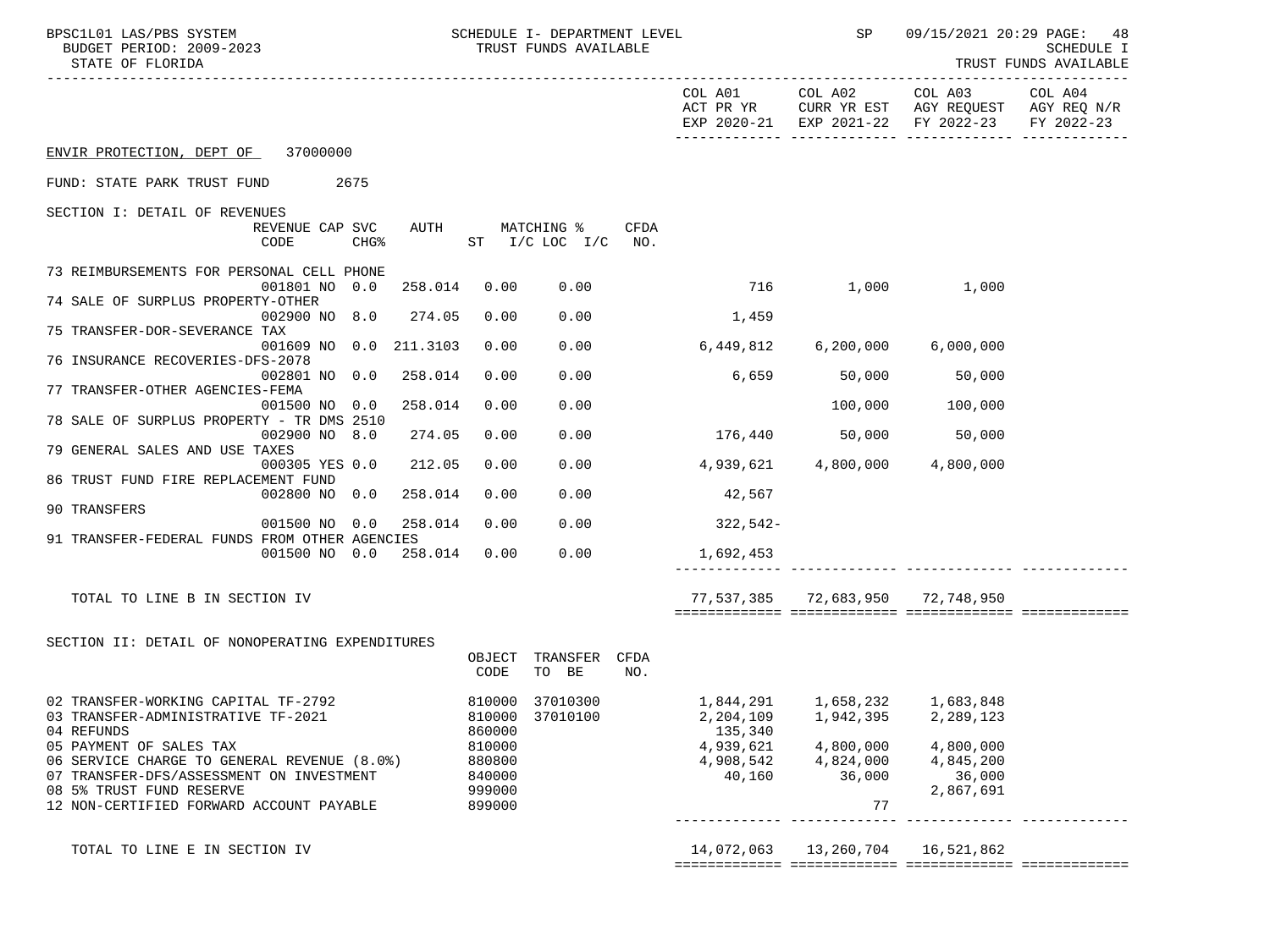| COL A01 COL A02 COL A03 COL A04<br>ACT PR YR CURR YR EST AGY REQUEST AGY REQ N/R<br>EXP 2020-21 EXP 2021-22 FY 2022-23<br>FY 2022-23<br>ENVIR PROTECTION, DEPT OF<br>37000000<br>FUND: STATE PARK TRUST FUND<br>2675<br>SECTION III: ADJUSTMENTS<br>OBJECT<br>CODE<br>02 PRIOR YEAR SEPTEMBER OPERATING REVERSIONS<br>991000<br>114,994<br>$2,307-$<br>03 PY ADJUSTMENT-FINANCIAL STATEMENT-STW-EXP<br>991000<br>04 FUND BALANCE RESERVED-ENCUMBRANCES-OPER<br>991000<br>76,487-<br>05 FUND BALANCE RESERVED-ENCUMBRANCES-FCO<br>19,768,483-<br>991000<br>08 PY EXP CORRECTION-COMPENSATED ABSENCES<br>159,051<br>991000<br>11 ROUNDING<br>991000<br>11<br>TOTAL TO LINE H IN SECTION IV<br>19,573,221-<br>SECTION IV: SUMMARY<br>35,763,372 9,734,080<br>UNRESERVED FUND BALANCE - JULY 1<br>(A)<br>12,285,526<br>72,683,950<br>77,537,385<br>72,748,950<br>ADD: REVENUES (FROM SECTION I)<br>(B)<br>TOTAL FUNDS AVAILABLE (LINE $A + LINE B$ ) (C)<br>113,300,757<br>82,418,030<br>85,034,476<br>LESS: OPERATING EXPENDITURES<br>51,921,393<br>56,871,800<br>61,533,665<br>17,619<br>(D)<br>13,260,704<br>LESS: NONOPERATING EXPENDITURES (SECTION II)<br>14,072,063<br>16,521,862<br>(E)<br>LESS: FIXED CAPITAL OUTLAY (TOTAL ONLY)<br>$(\nabla)$<br>18,000,000<br>12,285,526 6,978,949<br>UNRESERVED FUND BALANCE - JUNE 30 - BEFORE ADJ $(G)$<br>29,307,301<br>NET ADJUSTMENTS (FROM SECTION III)<br>19,573,221-<br>(H)<br>12,285,526<br>ADJUSTED UNRESERVED FUND BALANCE - JUNE 30 $(1)$<br>9,734,080<br>6,978,949<br>TOTAL UNRESERVED FUND BALANCE FROM STATEWIDE CFO FILE:<br>35,763,372<br>______________________<br>SCHEDULE IB: DETAIL OF UNRESERVED FUND BALANCE<br>FUNDING SOURCE<br>STATE(S)<br>RESTRICTED(R)<br>NONSTATE(N)<br>UNRESTRICTED(U)<br>9,734,080 12,285,526 6,978,949<br>01 OTHER STATE FUNDS<br>S<br>U<br>9,734,080<br>12,285,526<br>6,978,949<br>ADJUSTED UNRESERVED FUND BALANCE - JUNE 30 | BPSC1L01 LAS/PBS SYSTEM<br>BUDGET PERIOD: 2009-2023<br>STATE OF FLORIDA | SCHEDULE I- DEPARTMENT LEVEL<br>TRUST FUNDS AVAILABLE | SP | 09/15/2021 20:29 PAGE: 49<br>SCHEDULE I<br>TRUST FUNDS AVAILABLE |
|-------------------------------------------------------------------------------------------------------------------------------------------------------------------------------------------------------------------------------------------------------------------------------------------------------------------------------------------------------------------------------------------------------------------------------------------------------------------------------------------------------------------------------------------------------------------------------------------------------------------------------------------------------------------------------------------------------------------------------------------------------------------------------------------------------------------------------------------------------------------------------------------------------------------------------------------------------------------------------------------------------------------------------------------------------------------------------------------------------------------------------------------------------------------------------------------------------------------------------------------------------------------------------------------------------------------------------------------------------------------------------------------------------------------------------------------------------------------------------------------------------------------------------------------------------------------------------------------------------------------------------------------------------------------------------------------------------------------------------------------------------------------------------------------------------------------------------------------------------------------------------------------------------------------------|-------------------------------------------------------------------------|-------------------------------------------------------|----|------------------------------------------------------------------|
|                                                                                                                                                                                                                                                                                                                                                                                                                                                                                                                                                                                                                                                                                                                                                                                                                                                                                                                                                                                                                                                                                                                                                                                                                                                                                                                                                                                                                                                                                                                                                                                                                                                                                                                                                                                                                                                                                                                         |                                                                         |                                                       |    |                                                                  |
|                                                                                                                                                                                                                                                                                                                                                                                                                                                                                                                                                                                                                                                                                                                                                                                                                                                                                                                                                                                                                                                                                                                                                                                                                                                                                                                                                                                                                                                                                                                                                                                                                                                                                                                                                                                                                                                                                                                         |                                                                         |                                                       |    |                                                                  |
|                                                                                                                                                                                                                                                                                                                                                                                                                                                                                                                                                                                                                                                                                                                                                                                                                                                                                                                                                                                                                                                                                                                                                                                                                                                                                                                                                                                                                                                                                                                                                                                                                                                                                                                                                                                                                                                                                                                         |                                                                         |                                                       |    |                                                                  |
|                                                                                                                                                                                                                                                                                                                                                                                                                                                                                                                                                                                                                                                                                                                                                                                                                                                                                                                                                                                                                                                                                                                                                                                                                                                                                                                                                                                                                                                                                                                                                                                                                                                                                                                                                                                                                                                                                                                         |                                                                         |                                                       |    |                                                                  |
|                                                                                                                                                                                                                                                                                                                                                                                                                                                                                                                                                                                                                                                                                                                                                                                                                                                                                                                                                                                                                                                                                                                                                                                                                                                                                                                                                                                                                                                                                                                                                                                                                                                                                                                                                                                                                                                                                                                         |                                                                         |                                                       |    |                                                                  |
|                                                                                                                                                                                                                                                                                                                                                                                                                                                                                                                                                                                                                                                                                                                                                                                                                                                                                                                                                                                                                                                                                                                                                                                                                                                                                                                                                                                                                                                                                                                                                                                                                                                                                                                                                                                                                                                                                                                         |                                                                         |                                                       |    |                                                                  |
|                                                                                                                                                                                                                                                                                                                                                                                                                                                                                                                                                                                                                                                                                                                                                                                                                                                                                                                                                                                                                                                                                                                                                                                                                                                                                                                                                                                                                                                                                                                                                                                                                                                                                                                                                                                                                                                                                                                         |                                                                         |                                                       |    |                                                                  |
|                                                                                                                                                                                                                                                                                                                                                                                                                                                                                                                                                                                                                                                                                                                                                                                                                                                                                                                                                                                                                                                                                                                                                                                                                                                                                                                                                                                                                                                                                                                                                                                                                                                                                                                                                                                                                                                                                                                         |                                                                         |                                                       |    |                                                                  |
|                                                                                                                                                                                                                                                                                                                                                                                                                                                                                                                                                                                                                                                                                                                                                                                                                                                                                                                                                                                                                                                                                                                                                                                                                                                                                                                                                                                                                                                                                                                                                                                                                                                                                                                                                                                                                                                                                                                         |                                                                         |                                                       |    |                                                                  |
|                                                                                                                                                                                                                                                                                                                                                                                                                                                                                                                                                                                                                                                                                                                                                                                                                                                                                                                                                                                                                                                                                                                                                                                                                                                                                                                                                                                                                                                                                                                                                                                                                                                                                                                                                                                                                                                                                                                         |                                                                         |                                                       |    |                                                                  |
|                                                                                                                                                                                                                                                                                                                                                                                                                                                                                                                                                                                                                                                                                                                                                                                                                                                                                                                                                                                                                                                                                                                                                                                                                                                                                                                                                                                                                                                                                                                                                                                                                                                                                                                                                                                                                                                                                                                         |                                                                         |                                                       |    |                                                                  |
|                                                                                                                                                                                                                                                                                                                                                                                                                                                                                                                                                                                                                                                                                                                                                                                                                                                                                                                                                                                                                                                                                                                                                                                                                                                                                                                                                                                                                                                                                                                                                                                                                                                                                                                                                                                                                                                                                                                         |                                                                         |                                                       |    |                                                                  |
|                                                                                                                                                                                                                                                                                                                                                                                                                                                                                                                                                                                                                                                                                                                                                                                                                                                                                                                                                                                                                                                                                                                                                                                                                                                                                                                                                                                                                                                                                                                                                                                                                                                                                                                                                                                                                                                                                                                         |                                                                         |                                                       |    |                                                                  |
|                                                                                                                                                                                                                                                                                                                                                                                                                                                                                                                                                                                                                                                                                                                                                                                                                                                                                                                                                                                                                                                                                                                                                                                                                                                                                                                                                                                                                                                                                                                                                                                                                                                                                                                                                                                                                                                                                                                         |                                                                         |                                                       |    |                                                                  |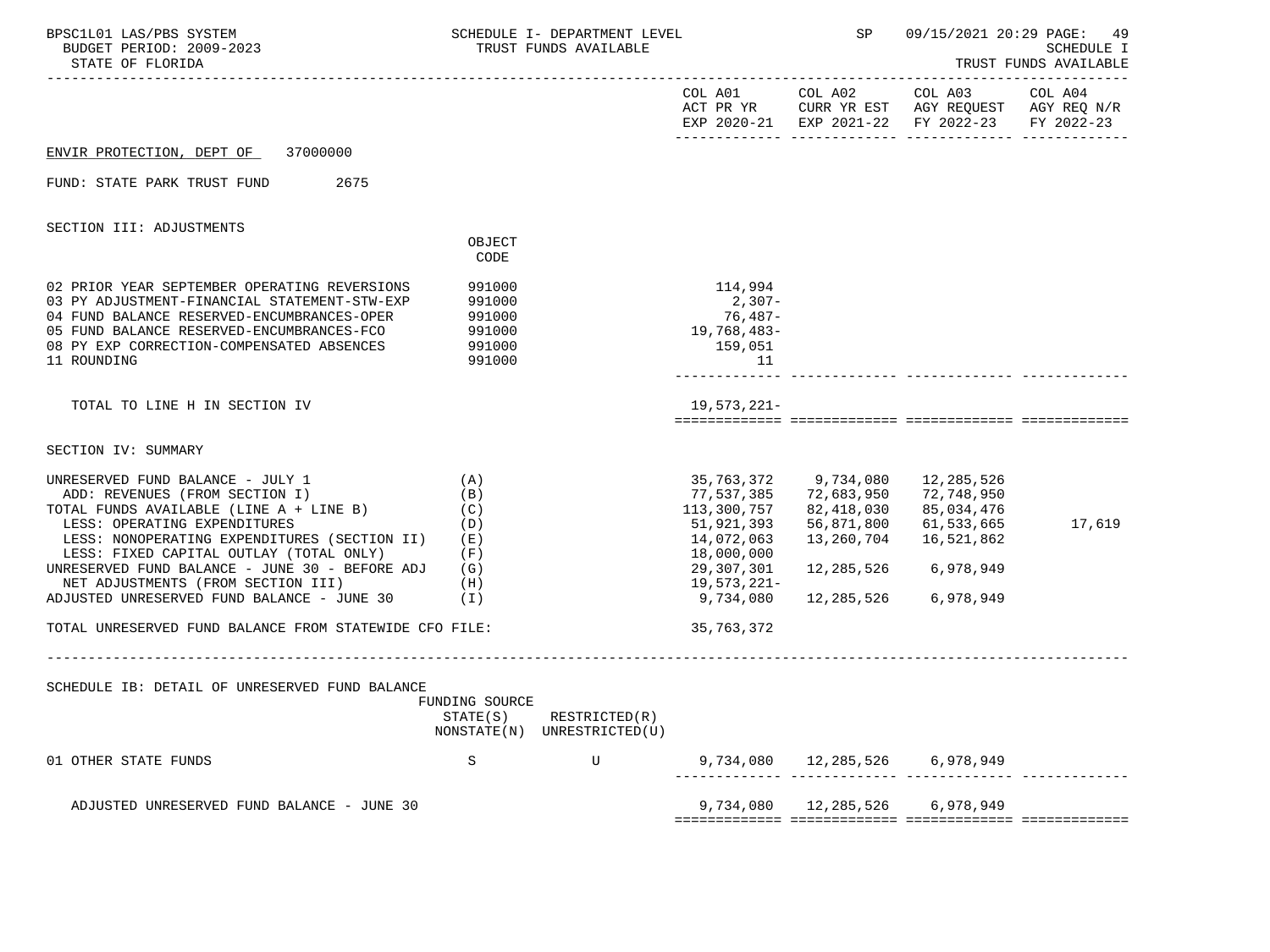| BPSC1L01 LAS/PBS SYSTEM<br>BUDGET PERIOD: 2009-2023<br>STATE OF FLORIDA                 | SCHEDULE I- DEPARTMENT LEVEL<br>TRUST FUNDS AVAILABLE |                           | SP                                 |                                                              | 09/15/2021 20:29 PAGE: 50<br>SCHEDULE I<br>TRUST FUNDS AVAILABLE |
|-----------------------------------------------------------------------------------------|-------------------------------------------------------|---------------------------|------------------------------------|--------------------------------------------------------------|------------------------------------------------------------------|
|                                                                                         |                                                       | COL A01<br>ACT PR YR      | COL A02<br>EXP 2020-21 EXP 2021-22 | COL A03<br>CURR YR EST AGY REQUEST AGY REQ N/R<br>FY 2022-23 | COL A04<br>FY 2022-23                                            |
| 37000000<br>ENVIR PROTECTION, DEPT OF                                                   |                                                       |                           |                                    |                                                              |                                                                  |
| FUND: WATER MANAGEMENT LANDS TF<br>2776                                                 |                                                       |                           |                                    |                                                              |                                                                  |
| SECTION I: DETAIL OF REVENUES<br>REVENUE CAP SVC<br>AUTH<br>CHG%<br>CODE                | CFDA<br>MATCHING %<br>ST $I/C$ LOC $I/C$ NO.          |                           |                                    |                                                              |                                                                  |
| TOTAL TO LINE B IN SECTION IV                                                           |                                                       |                           |                                    |                                                              |                                                                  |
|                                                                                         |                                                       |                           |                                    |                                                              |                                                                  |
| SECTION II: DETAIL OF NONOPERATING EXPENDITURES                                         | OBJECT TRANSFER CFDA<br>TO BE<br>CODE<br>NO.          |                           |                                    |                                                              |                                                                  |
| 04 TRANSFER TO GENERAL REVENUE FUND-1000                                                | 810000                                                |                           | 17,959                             |                                                              |                                                                  |
| TOTAL TO LINE E IN SECTION IV                                                           |                                                       |                           | 17,959                             |                                                              |                                                                  |
| SECTION III: ADJUSTMENTS                                                                | OBJECT<br>CODE                                        |                           |                                    |                                                              |                                                                  |
| 03 FUND BALANCE RESERVED-ENCUMBRANCES-FCO                                               | 991000                                                | $1,628,558-$              |                                    |                                                              |                                                                  |
| TOTAL TO LINE H IN SECTION IV                                                           |                                                       | 1,628,558-                |                                    |                                                              |                                                                  |
| SECTION IV: SUMMARY                                                                     |                                                       |                           |                                    |                                                              |                                                                  |
| UNRESERVED FUND BALANCE - JULY 1<br>ADD: REVENUES (FROM SECTION I)                      | (A)<br>(B)                                            | 1,646,517                 | 17,959                             |                                                              |                                                                  |
| TOTAL FUNDS AVAILABLE (LINE A + LINE B)<br>LESS: OPERATING EXPENDITURES                 | (C)<br>(D)                                            | 1,646,517                 | 17,959                             |                                                              |                                                                  |
| LESS: NONOPERATING EXPENDITURES (SECTION II)<br>LESS: FIXED CAPITAL OUTLAY (TOTAL ONLY) | (E)<br>(F)                                            |                           | 17,959                             |                                                              |                                                                  |
| UNRESERVED FUND BALANCE - JUNE 30 - BEFORE ADJ<br>NET ADJUSTMENTS (FROM SECTION III)    | (G)<br>(H)                                            | 1,646,517<br>$1,628,558-$ |                                    |                                                              |                                                                  |
| ADJUSTED UNRESERVED FUND BALANCE - JUNE 30                                              | (I)                                                   | 17,959                    |                                    |                                                              |                                                                  |
| TOTAL UNRESERVED FUND BALANCE FROM STATEWIDE CFO FILE:                                  |                                                       | 1,646,517                 |                                    |                                                              |                                                                  |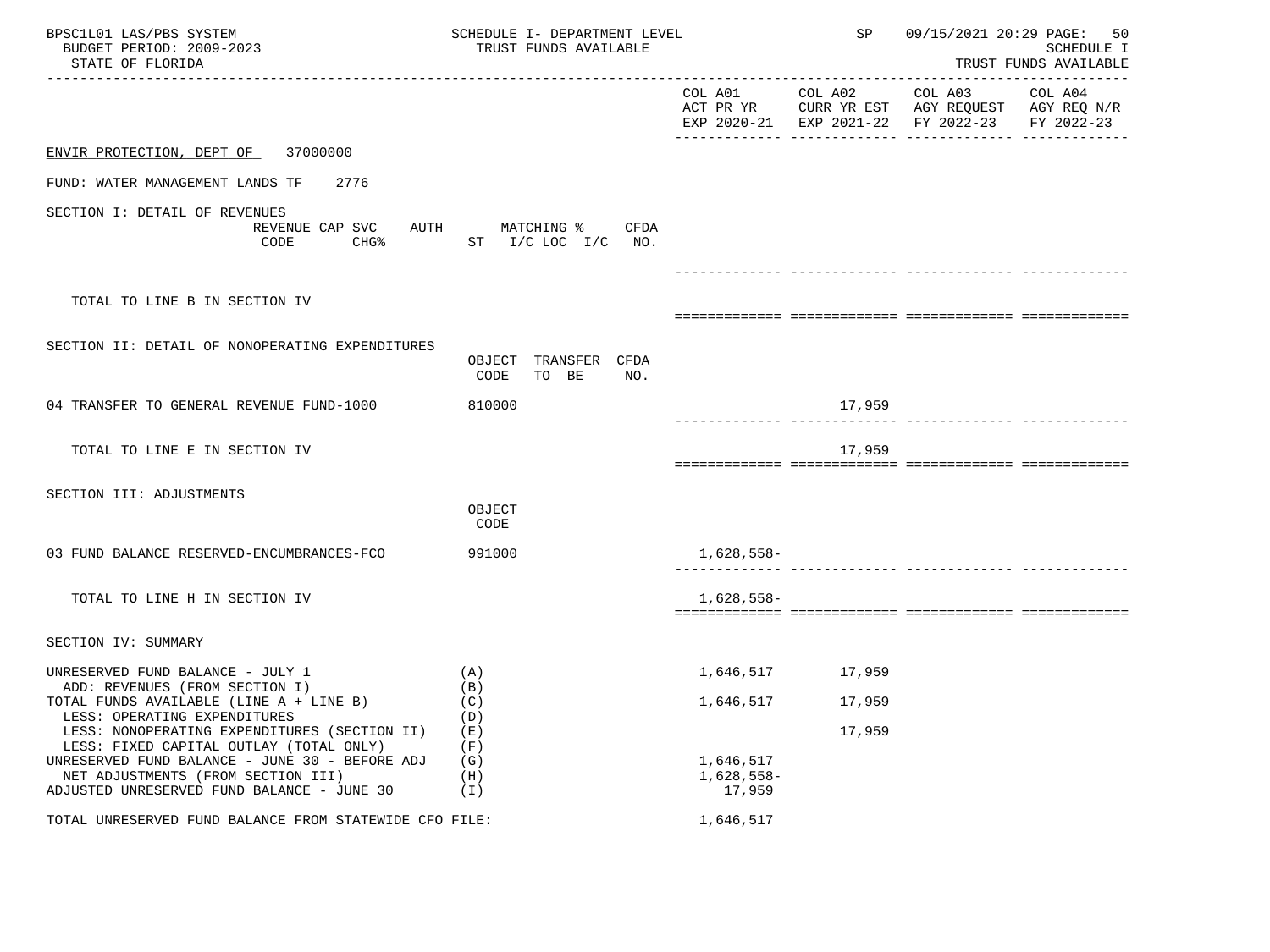| BPSC1L01 LAS/PBS SYSTEM<br>BUDGET PERIOD: 2009-2023<br>STATE OF FLORIDA |                | SCHEDULE I- DEPARTMENT LEVEL<br>TRUST FUNDS AVAILABLE      |                                     |                                       | 09/15/2021 20:29 PAGE: 51<br>SCHEDULE I<br>TRUST FUNDS AVAILABLE |                                      |  |
|-------------------------------------------------------------------------|----------------|------------------------------------------------------------|-------------------------------------|---------------------------------------|------------------------------------------------------------------|--------------------------------------|--|
|                                                                         |                |                                                            | COL A01<br>ACT PR YR<br>EXP 2020-21 | COL A02<br>CURR YR EST<br>EXP 2021-22 | COL A03<br>AGY REQUEST<br>FY 2022-23                             | COL A04<br>AGY REQ N/R<br>FY 2022-23 |  |
| ENVIR PROTECTION, DEPT OF 37000000                                      |                |                                                            |                                     |                                       |                                                                  |                                      |  |
| FUND: WATER MANAGEMENT LANDS TF 2776                                    |                |                                                            |                                     |                                       |                                                                  |                                      |  |
|                                                                         |                |                                                            |                                     |                                       |                                                                  |                                      |  |
| SCHEDULE IB: DETAIL OF UNRESERVED FUND BALANCE                          | FUNDING SOURCE | $STATE(S)$ RESTRICTED $(R)$<br>NONSTATE(N) UNRESTRICTED(U) |                                     |                                       |                                                                  |                                      |  |
| 01 OTHER STATE FUNDS                                                    | S              | U                                                          | 17,959                              |                                       |                                                                  |                                      |  |
| ADJUSTED UNRESERVED FUND BALANCE - JUNE 30                              |                |                                                            | 17,959                              |                                       |                                                                  |                                      |  |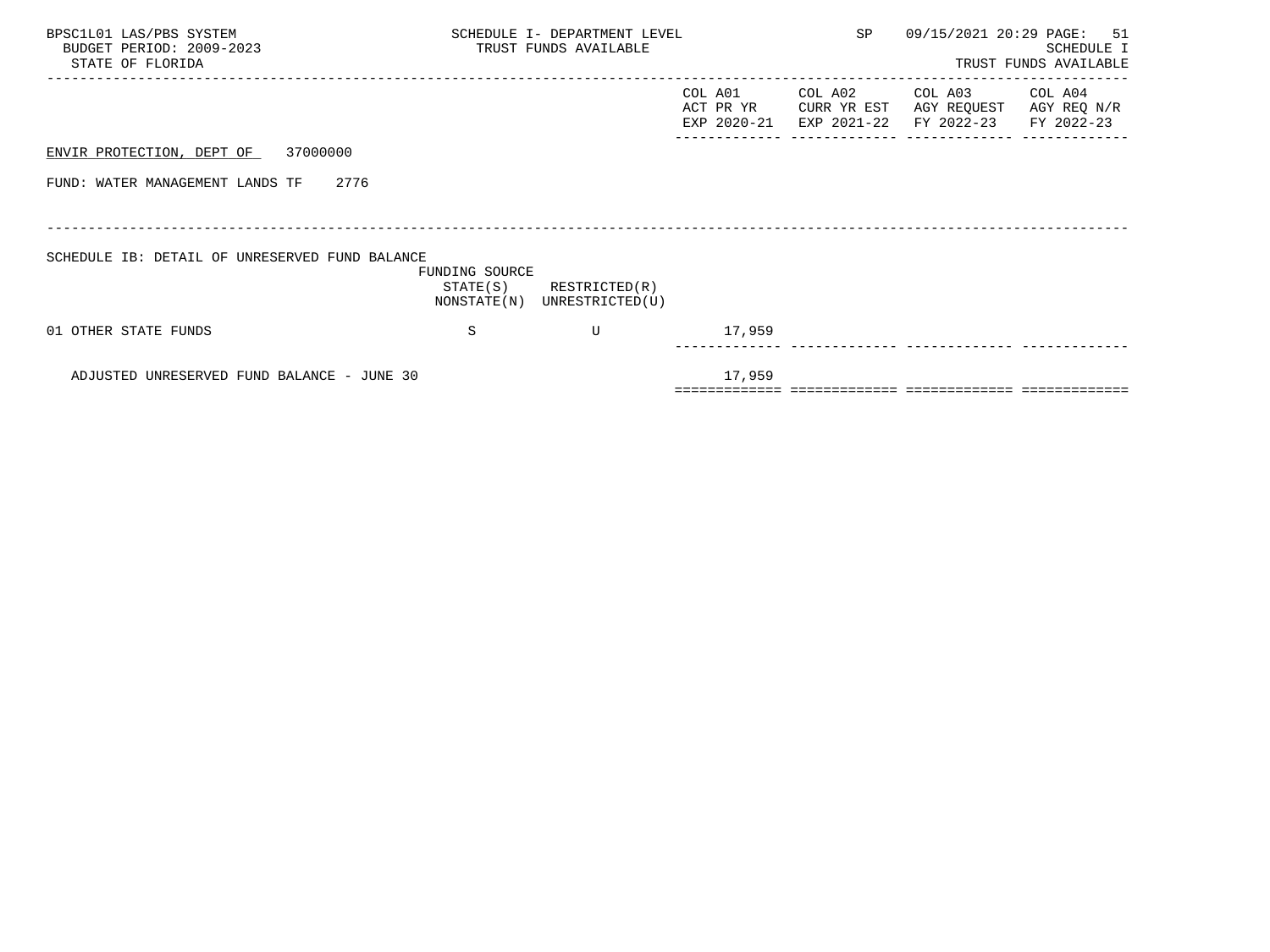| BPSC1L01 LAS/PBS SYSTEM<br>BUDGET PERIOD: 2009-2023<br>STATE OF FLORIDA       | SCHEDULE I- DEPARTMENT LEVEL<br>TRUST FUNDS AVAILABLE |                |      |                                     | SP                                    |                                                              | 09/15/2021 20:29 PAGE:<br>-52<br>SCHEDULE I<br>TRUST FUNDS AVAILABLE<br>------------ |  |
|-------------------------------------------------------------------------------|-------------------------------------------------------|----------------|------|-------------------------------------|---------------------------------------|--------------------------------------------------------------|--------------------------------------------------------------------------------------|--|
|                                                                               |                                                       |                |      | COL A01<br>ACT PR YR<br>EXP 2020-21 | COL A02<br>EXP 2021-22                | COL A03<br>CURR YR EST AGY REQUEST AGY REQ N/R<br>FY 2022-23 | COL A04<br>FY 2022-23                                                                |  |
| ENVIR PROTECTION, DEPT OF 37000000                                            |                                                       |                |      |                                     |                                       |                                                              |                                                                                      |  |
| FUND: WATER QUALITY ASSURANCE TF<br>2780                                      |                                                       |                |      |                                     |                                       |                                                              |                                                                                      |  |
| SECTION I: DETAIL OF REVENUES<br>REVENUE CAP SVC<br>AUTH                      |                                                       | MATCHING %     | CFDA |                                     |                                       |                                                              |                                                                                      |  |
| CODE<br>CHG <sup>8</sup>                                                      |                                                       | ST I/C LOC I/C | NO.  |                                     |                                       |                                                              |                                                                                      |  |
| 01 FEES & CHARGES-OPERATOR CERTIFICATION PROGRAM<br>000100 YES 8.0<br>403.871 | 0.00                                                  | 0.00           |      | 327,700                             | 300,000                               | 350,000                                                      |                                                                                      |  |
| 02 LICENSES & PERMIT-OPERATOR CERTIFICATION PRGM                              |                                                       |                |      |                                     |                                       |                                                              |                                                                                      |  |
| 000200 YES 8.0<br>403.871<br>03 FEES/CHGS-VOLUNTARY CLEANUP TAX CREDIT APPLIC | 0.00                                                  | 0.00           |      | 788,060                             | 70,000                                | 780,000                                                      |                                                                                      |  |
| 000100 YES 8.0<br>376.307                                                     | 0.00                                                  | 0.00           |      | 40,000                              | 34,000                                | 34,000                                                       |                                                                                      |  |
| 05 LICENSES & PERMITS-DRYCLEANING DEDUCTIBLE<br>000200 YES 8.0 376.3078       | 0.00                                                  | 0.00           |      | 6,000                               | 60,000                                | 60,000                                                       |                                                                                      |  |
| 06 TR FROM DOR/DRYCLN-GROSS RECEIPTS TAX 2645                                 |                                                       |                |      |                                     |                                       |                                                              |                                                                                      |  |
| 001600 NO 0.0<br>376.70<br>07 TRANSFERS FROM DOR/DRYCLEANING-POLLUTANT TAX    | 0.00                                                  | 0.00           |      | 3,888,054                           | 5,650,000                             | 5,700,000                                                    |                                                                                      |  |
| 001600 NO 0.0<br>376.75                                                       | 0.00                                                  | 0.00           |      | 58,493                              | 101,000                               | 102,000                                                      |                                                                                      |  |
| 08 FINE, FORFEITS, JUDGEMENTS, PENALTIES & REIMB<br>001200 NO 8.0<br>373.430  | 0.00                                                  | 0.00           |      | 2,009,137                           | 800,000                               | 800,000                                                      |                                                                                      |  |
| 09 FINE, FORT, JUDG, PENALTIES & REIMB-REEF GROUND                            |                                                       |                |      |                                     |                                       |                                                              |                                                                                      |  |
| 001200 NO 0.0 403.93345<br>10 INTEREST EARNINGS ON INVESTMENTS                | 0.00                                                  | 0.00           |      | 381,834                             |                                       |                                                              |                                                                                      |  |
| 000502 NO 8.0<br>215.49                                                       | 0.00                                                  | 0.00           |      | 567,072                             | 500,000                               | 500,000                                                      |                                                                                      |  |
| 12 LICENSES & PERMITS-TANK REGISTRATION FEES<br>000200 YES 8.0<br>376.303     | 0.00                                                  | 0.00           |      | 95,220                              | 100,000                               | 100,000                                                      |                                                                                      |  |
| 13 REFUNDS-PY WARRANT CANCELLATIONS-MISC FEES                                 |                                                       |                |      |                                     |                                       |                                                              |                                                                                      |  |
| 001800 NO 0.0<br>376.307                                                      | 0.00                                                  | 0.00           |      | 304,262                             |                                       |                                                              |                                                                                      |  |
| 14 SALE OF GOODS & SERVICES - NON-STATE<br>001904 NO 0.0<br>376.307           | 0.00                                                  | 0.00           |      | 650                                 |                                       |                                                              |                                                                                      |  |
| 15 SALE OF SURPLUS PROPERTY                                                   |                                                       |                |      |                                     |                                       |                                                              |                                                                                      |  |
| 002900 NO 0.0<br>274.05<br>18 TR FROM INLAND PROTECTION TRUST FUND 2212       | 0.00                                                  | 0.00           |      | 19,501                              |                                       |                                                              |                                                                                      |  |
| 001500 NO 0.0 376.3071                                                        | 0.00                                                  | 0.00           |      | 9,500,000                           |                                       | 3,250,000 3,250,000                                          |                                                                                      |  |
| 19 TRANSFERS FROM DACS/DEAR 2321                                              |                                                       |                |      |                                     |                                       |                                                              |                                                                                      |  |
| 001500 NO 0.0 576.045<br>20 TR FROM DOR/LEAD ACID BATTERY FEES 2645           | 0.00                                                  | 0.00           |      | 389,230                             | 450,000                               | 450,000                                                      |                                                                                      |  |
| 001600 NO 0.0 403.7185                                                        | 0.00                                                  | 0.00           |      | 10,707,947                          | 12,100,000                            | 12,500,000                                                   |                                                                                      |  |
| 21 TRANSFERS FROM DOR/POLLUTANT TAX 2544<br>001600 NO 0.0 206.9935            | 0.00                                                  | 0.00           |      | 15,929,700                          | 17,200,000                            | 17,600,000                                                   |                                                                                      |  |
| 22 TRANSFERS FROM DHSMV/POLLUTANT TAX_2319                                    |                                                       |                |      |                                     |                                       |                                                              |                                                                                      |  |
| 001600 NO 0.0 206.9935<br>23 LICENSES AND PERMITS DRYCLEANING REGISTRATION    | 0.00                                                  | 0.00           |      | 1,441                               | 81,000                                | 81,000                                                       |                                                                                      |  |
| 000200 YES 8.0<br>376.303                                                     | 0.00                                                  | 0.00           |      | 69,524                              | 70,000                                | 70,000                                                       |                                                                                      |  |
| 26 TRANSFER FROM DFS - 2393<br>001600 NO 0.0<br>376.307                       | 0.00                                                  | 0.00           |      |                                     |                                       |                                                              |                                                                                      |  |
|                                                                               |                                                       |                |      | 5,500,000                           | ------------- ------------- --------- |                                                              |                                                                                      |  |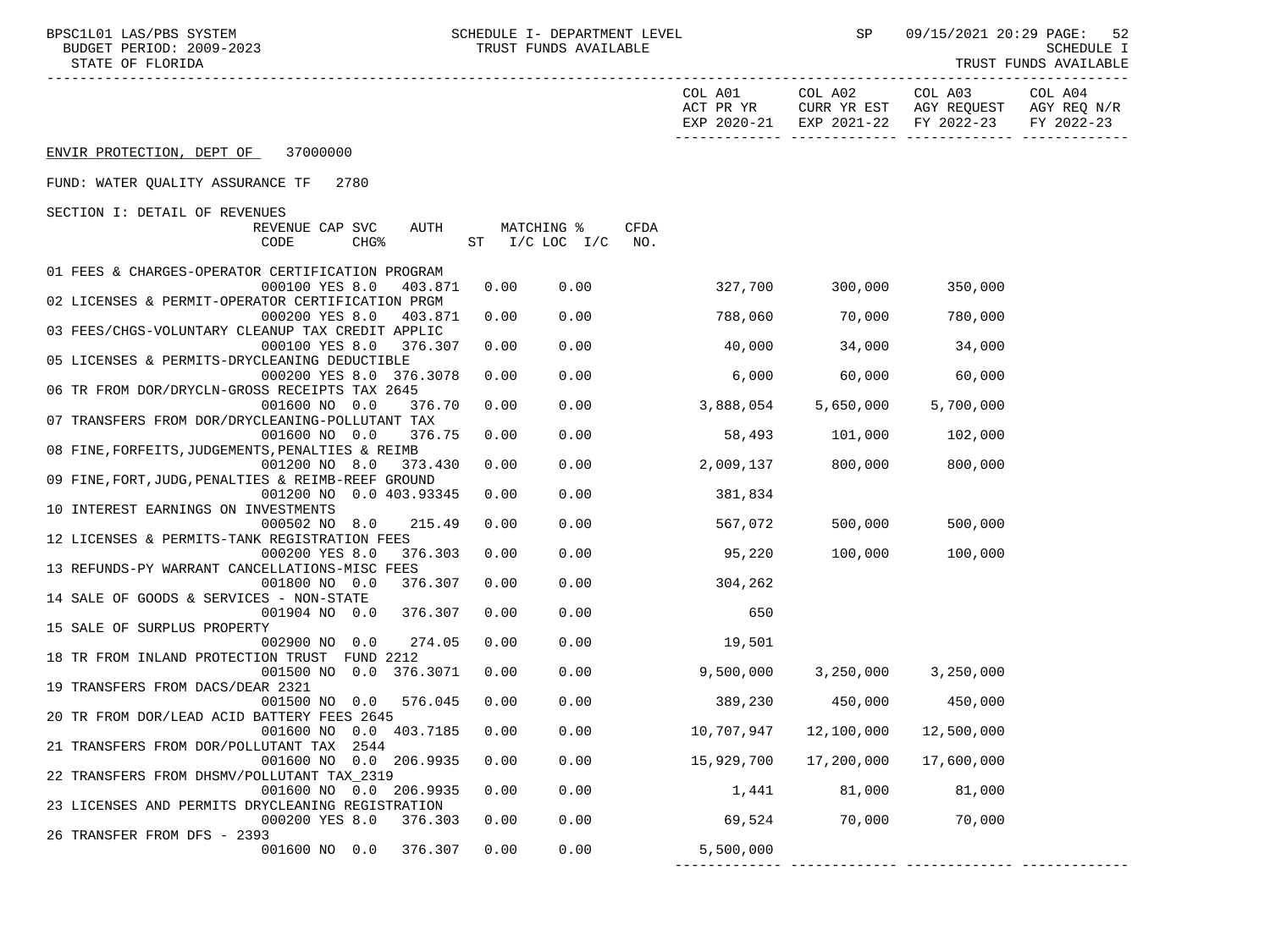| BPSC1L01 LAS/PBS SYSTEM<br>BUDGET PERIOD: 2009-2023<br>STATE OF FLORIDA                                                                                                                  | SCHEDULE I- DEPARTMENT LEVEL<br>TRUST FUNDS AVAILABLE |                                                  | SP                               | 09/15/2021 20:29 PAGE:                                                                                                            | 53<br>SCHEDULE I<br>TRUST FUNDS AVAILABLE |
|------------------------------------------------------------------------------------------------------------------------------------------------------------------------------------------|-------------------------------------------------------|--------------------------------------------------|----------------------------------|-----------------------------------------------------------------------------------------------------------------------------------|-------------------------------------------|
|                                                                                                                                                                                          |                                                       |                                                  |                                  | COL A01 COL A02 COL A03 COL A04<br>ACT PR YR CURR YR EST AGY REQUEST AGY REQ N/R<br>EXP 2020-21 EXP 2021-22 FY 2022-23 FY 2022-23 |                                           |
| ENVIR PROTECTION, DEPT OF<br>37000000                                                                                                                                                    |                                                       |                                                  |                                  |                                                                                                                                   |                                           |
| FUND: WATER OUALITY ASSURANCE TF<br>2780                                                                                                                                                 |                                                       |                                                  |                                  |                                                                                                                                   |                                           |
| SECTION I: DETAIL OF REVENUES<br>REVENUE CAP SVC AUTH MATCHING %<br>CODE                                                                                                                 | CFDA<br>CHG <sup>&amp;</sup> ST I/C LOC I/C<br>NO.    |                                                  |                                  |                                                                                                                                   |                                           |
| TOTAL TO LINE B IN SECTION IV                                                                                                                                                            |                                                       |                                                  | 50,583,825 40,766,000 42,377,000 |                                                                                                                                   |                                           |
| SECTION II: DETAIL OF NONOPERATING EXPENDITURES                                                                                                                                          | OBJECT TRANSFER CFDA<br>CODE<br>TO BE<br>NO.          |                                                  |                                  |                                                                                                                                   |                                           |
| 05 TRANSFER-WORKING CAPITAL TRUST FUND-2792<br>06 TRANSFER-ADMINISTRATIVE TRUST FUND-2021<br>07 REFUNDS                                                                                  | 810000<br>37010300<br>37010100<br>810000<br>860000    | 1, 253, 933 1, 021, 002 1, 048, 046<br>17,269    | 1,498,573 1,195,966 1,424,776    |                                                                                                                                   |                                           |
| 08 SERVICE CHARGE TO GENERAL REVENUE (8%)<br>09 SERVICE CHARGE TO GR-REEF GROUNDING<br>10 TRANSFER-DFS/ASSESSMENT ON INVESTMENTS 840000                                                  | 880800<br>880800                                      | 320,721<br>30,547<br>39,993                      | 151,920 212,720<br>35,000 35,000 |                                                                                                                                   |                                           |
| 11 TR-DOH/SAFE DRINKINGWATER FS403.863-2339 810000<br>12 UNFUNDED BUDGET - REEF GROUNDINGS<br>14 5% TRUST FUND RESERVE                                                                   | 64000000<br>899000<br>999000                          | 800,000                                          |                                  | 800,000 800,000<br>258,429- 258,429<br>258,429-<br>1,860,445                                                                      |                                           |
| TOTAL TO LINE E IN SECTION IV                                                                                                                                                            |                                                       |                                                  | 3,961,036 2,945,459 5,122,558    |                                                                                                                                   |                                           |
| SECTION III: ADJUSTMENTS                                                                                                                                                                 | OBJECT                                                |                                                  |                                  |                                                                                                                                   |                                           |
|                                                                                                                                                                                          | CODE                                                  |                                                  |                                  |                                                                                                                                   |                                           |
| 02 FUND BALANCE RESERVED-ENCUMBRANCES-FCO<br>03 PRIOR YEAR SEPTEMBER OPERATING REVERSIONS<br>04 STATEWIDE FINANCIAL STATEMENT ADJUSTMENT<br>05 ROUNDING                                  | 991000<br>991000<br>991000<br>991000                  | 27,040,986-<br>247,858<br>398,763<br>5           |                                  |                                                                                                                                   |                                           |
| 08 PRIOR YR CORRECTION-COMPENSATED ABSENCES<br>10 FUND BALANCE RESTRICTED REEF GROUNDINGS<br>11 FUND BALANCE RESTRICTED COURT ORDERED RES<br>12 FUND BALANCE RESERVE-ENCUMBRANCES-OPERAT | 991000<br>991000<br>991000<br>991000                  | 87,356<br>1,818,237-<br>$290, 919 -$<br>173,713- |                                  |                                                                                                                                   |                                           |
| 16 NON-CERTIFIED FORWARD PAYABLE                                                                                                                                                         | 991000                                                | 270                                              |                                  |                                                                                                                                   |                                           |
| TOTAL TO LINE H IN SECTION IV                                                                                                                                                            |                                                       | $28,589,603-$                                    |                                  |                                                                                                                                   |                                           |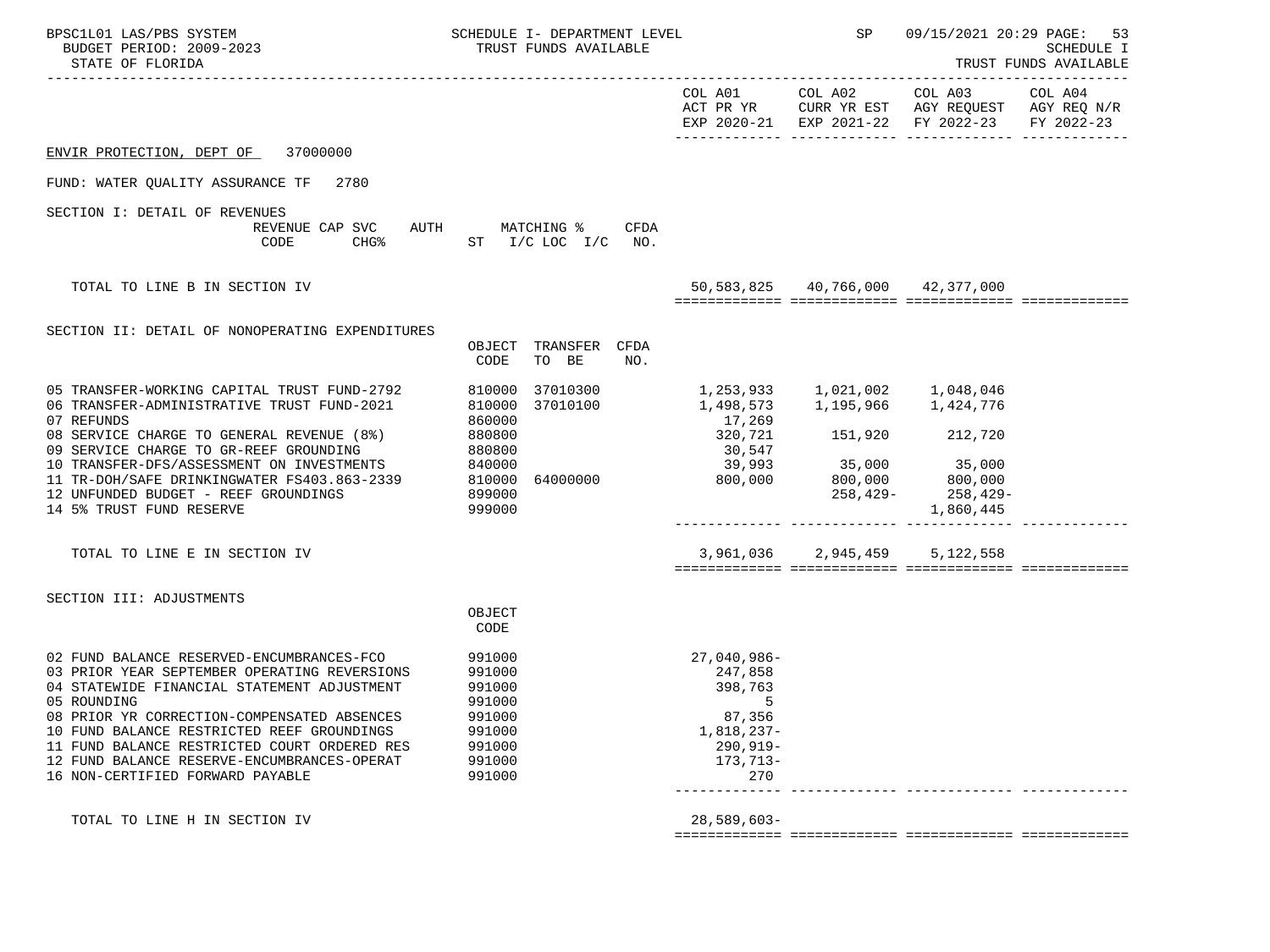| BPSC1L01 LAS/PBS SYSTEM<br>BUDGET PERIOD: 2009-2023<br>STATE OF FLORIDA                                                                                                                                                                                                                                                                                                                                                                                     |                                 | SCHEDULE I- DEPARTMENT LEVEL<br>TRUST FUNDS AVAILABLE      |                                                                                                                                                                                      | SP                                                                         | 09/15/2021 20:29 PAGE:<br>54<br>SCHEDULE I<br>TRUST FUNDS AVAILABLE                                    |                      |  |
|-------------------------------------------------------------------------------------------------------------------------------------------------------------------------------------------------------------------------------------------------------------------------------------------------------------------------------------------------------------------------------------------------------------------------------------------------------------|---------------------------------|------------------------------------------------------------|--------------------------------------------------------------------------------------------------------------------------------------------------------------------------------------|----------------------------------------------------------------------------|--------------------------------------------------------------------------------------------------------|----------------------|--|
|                                                                                                                                                                                                                                                                                                                                                                                                                                                             |                                 |                                                            |                                                                                                                                                                                      | COL A01 COL A02                                                            | COL A03 COL A04<br>ACT PR YR CURR YR EST AGY REQUEST AGY REQ N/R<br>EXP 2020-21 EXP 2021-22 FY 2022-23 | FY 2022-23           |  |
| ENVIR PROTECTION, DEPT OF 37000000                                                                                                                                                                                                                                                                                                                                                                                                                          |                                 |                                                            |                                                                                                                                                                                      |                                                                            |                                                                                                        |                      |  |
| FUND: WATER QUALITY ASSURANCE TF 2780                                                                                                                                                                                                                                                                                                                                                                                                                       |                                 |                                                            |                                                                                                                                                                                      |                                                                            |                                                                                                        |                      |  |
| SECTION IV: SUMMARY                                                                                                                                                                                                                                                                                                                                                                                                                                         |                                 |                                                            |                                                                                                                                                                                      |                                                                            |                                                                                                        |                      |  |
| UNRESERVED FUND BALANCE - JULY 1<br>(A)<br>ADD: REVENUES (FROM SECTION I)<br>TOTAL FUNDS AVAILABLE (LINE A + LINE B)<br>LESS: OPERATING EXPENDITURES<br>LESS: NONOPERATING EXPENDITURES (SECTION II) (E)<br>LESS: FIXED CAPITAL OUTLAY (TOTAL ONLY)<br>UNRESERVED FUND BALANCE - JUNE 30 - BEFORE ADJ (G)<br>NET ADJUSTMENTS (FROM SECTION III)<br>ADJUSTED UNRESERVED FUND BALANCE - JUNE 30 (I)<br>TOTAL UNRESERVED FUND BALANCE FROM STATEWIDE CFO FILE: | (B)<br>(C)<br>(D)<br>(F)<br>(H) |                                                            | 31,717,963 3,562,239 6,365,846<br>50,583,825   40,766,000   42,377,000<br>82,301,788<br>21,038,910<br>3,961,036<br>32, 151, 842 6, 365, 846 5, 321, 035<br>28,589,603-<br>31,717,963 | 44,328,239<br>2,945,459<br>$25,150,000$ $9,000,000$<br>3,562,239 6,365,846 | 48,742,846<br>26,016,934 27,299,253<br>5, 122, 558<br>11,000,000<br>5,321,035                          | 74,820<br>11,000,000 |  |
| SCHEDULE IB: DETAIL OF UNRESERVED FUND BALANCE                                                                                                                                                                                                                                                                                                                                                                                                              | FUNDING SOURCE                  | $STATE(S)$ RESTRICTED $(R)$<br>NONSTATE(N) UNRESTRICTED(U) |                                                                                                                                                                                      |                                                                            |                                                                                                        |                      |  |
| 01 ENDING AVAIL FUND BAL-OPERATOR CERT PRGM S<br>03 ENDING AVAIL FUND BAL-OTHER PROGRAMS                                                                                                                                                                                                                                                                                                                                                                    | $\mathbf S$                     | $\mathbf{U}$                                               |                                                                                                                                                                                      |                                                                            | 3,562,239 4,576,022 4,423,924<br>1,789,824 897,111                                                     |                      |  |
| ADJUSTED UNRESERVED FUND BALANCE - JUNE 30                                                                                                                                                                                                                                                                                                                                                                                                                  |                                 |                                                            |                                                                                                                                                                                      |                                                                            | 3,562,239 6,365,846 5,321,035                                                                          |                      |  |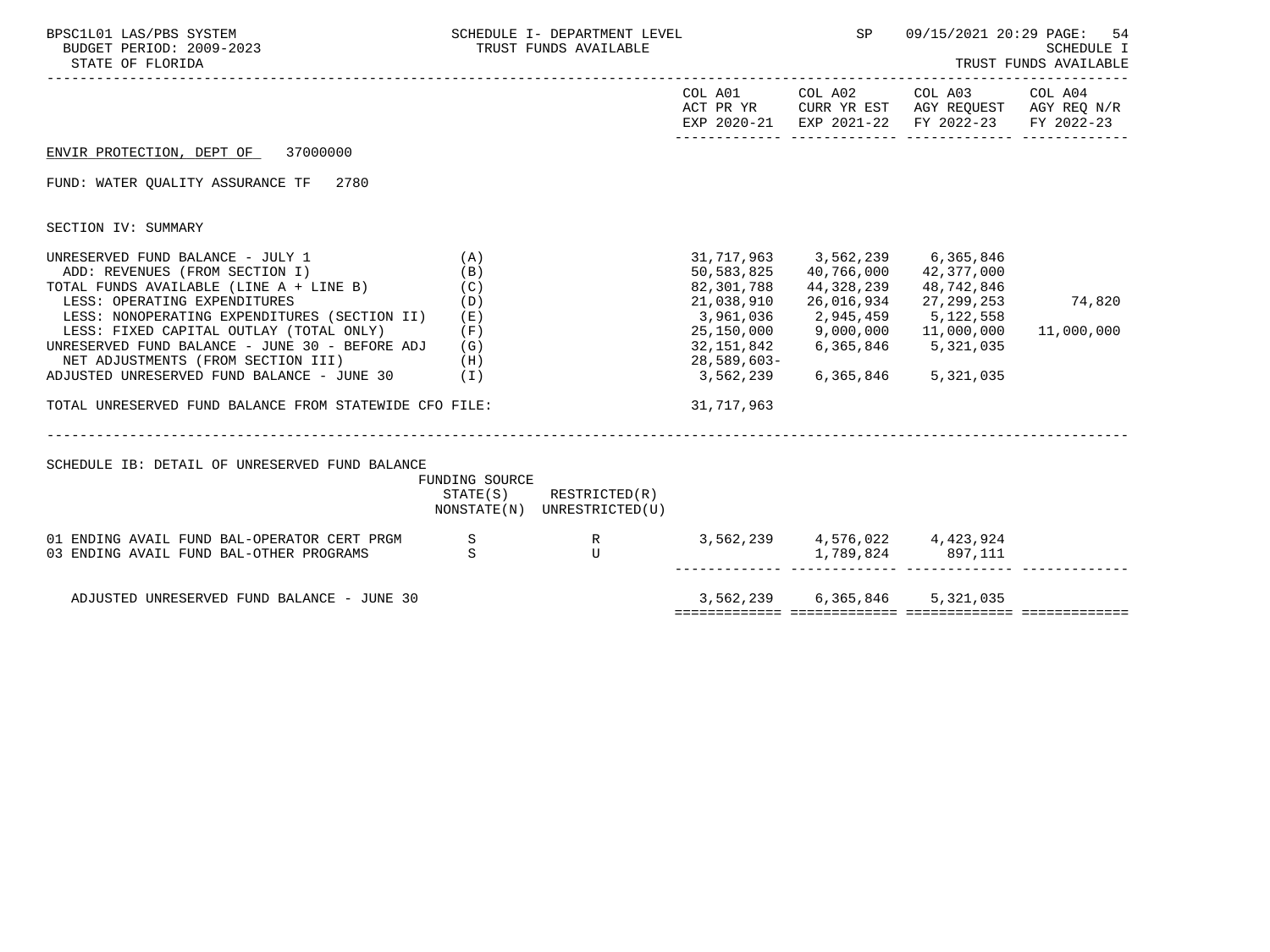| SCHEDULE I- DEPARTMENT LEVEL<br>BPSC1L01 LAS/PBS SYSTEM<br>BUDGET PERIOD: 2009-2023<br>STATE OF FLORIDA |                  | TRUST FUNDS AVAILABLE             |             |                          |                         | SP 09/15/2021 20:29 PAGE:                                                                                              | -55<br>SCHEDULE I<br>TRUST FUNDS AVAILABLE |
|---------------------------------------------------------------------------------------------------------|------------------|-----------------------------------|-------------|--------------------------|-------------------------|------------------------------------------------------------------------------------------------------------------------|--------------------------------------------|
|                                                                                                         |                  |                                   |             |                          |                         | COL A01 COL A02 COL A03 COL A04<br>ACT PR YR CURR YR EST AGY REQUEST AGY REQ N/R<br>EXP 2020-21 EXP 2021-22 FY 2022-23 | FY 2022-23                                 |
| ENVIR PROTECTION, DEPT OF 37000000                                                                      |                  |                                   |             |                          |                         |                                                                                                                        |                                            |
| FUND: WORKING CAPITAL TRUST FUND 2792                                                                   |                  |                                   |             |                          |                         |                                                                                                                        |                                            |
| SECTION I: DETAIL OF REVENUES                                                                           |                  |                                   |             |                          |                         |                                                                                                                        |                                            |
| REVENUE CAP SVC<br>CODE<br>$CHG\$                                                                       |                  | AUTH MATCHING %<br>ST I/C LOC I/C | CFDA<br>NO. |                          |                         |                                                                                                                        |                                            |
| 01 TRANSFER AIR POLLUTION CONTROL TRUST FUND                                                            |                  |                                   |             |                          |                         |                                                                                                                        |                                            |
| 001500 NO 0.0<br>216.272<br>02 TRANSFER COASTAL PROTECTION TRUST FUND                                   | 0.00             | 0.00                              |             | 630,027 746,466 768,627  |                         |                                                                                                                        |                                            |
| 001500 NO 0.0<br>216.272                                                                                | 0.00             | 0.00                              |             | 342,089 381,067 359,378  |                         |                                                                                                                        |                                            |
| 03 TRANSFER FEDERAL GRANTS TRUST FUND<br>001500 NO 0.0<br>216.272                                       | 0.00             | 0.00                              | 66.600      | 1.000.000                | 3,000,000               |                                                                                                                        |                                            |
| 04 TRANSFER INLAND PROTECTION TRUST FUND<br>001500 NO 0.0<br>216.272                                    | 0.00             | 0.00                              |             | 3,963,454                | 3,244,205               | 4,412,834                                                                                                              |                                            |
| 05 TRANSFER INTERNAL IMPROVEMENT TRUST FUND                                                             |                  |                                   |             |                          |                         |                                                                                                                        |                                            |
| 001500 NO 0.0<br>216.272<br>06 TRANSFER MINERALS TRUST FUND                                             | 0.00             | 0.00                              |             |                          | 775,368 877,719 456,296 |                                                                                                                        |                                            |
| 216.272<br>001500 NO 0.0<br>07 TRANSFER NON-MANDATORY TRUST FUND                                        | 0.00             | 0.00                              |             | $62,760$ $63,156$ 59,273 |                         |                                                                                                                        |                                            |
| 216.272<br>001500 NO 0.0                                                                                | 0.00             | 0.00                              |             | 53,711 64,584 60,613     |                         |                                                                                                                        |                                            |
| 08 TRANSFER PERMIT FEE TRUST FUND<br>001500 NO 0.0<br>216.272                                           | 0.00             | 0.00                              |             | 325,266 442,897          |                         | 424,409                                                                                                                |                                            |
| 09 TRANSFER SOLID WASTE MANAGEMENT TRUST FUND                                                           |                  |                                   |             |                          |                         |                                                                                                                        |                                            |
| 001500 NO 0.0<br>216.272<br>10 TRANSFER STATE PARK TRUST FUND                                           | 0.00             | 0.00                              |             | 516,610 593,963 573,989  |                         |                                                                                                                        |                                            |
| 001500 NO 0.0<br>216.272<br>11 TRANSFER WATER QUALITY ASSURANCE TRUST FUND                              | 0.00             | 0.00                              |             |                          |                         |                                                                                                                        |                                            |
| 001500 NO 0.0<br>216.272                                                                                | 0.00             | 0.00                              |             |                          |                         | 1,048,046                                                                                                              |                                            |
| 13 TRANSFER RESILIENT FLORIDA TRUST FUND<br>001500 NO 0.0<br>216.272                                    | 0.00             | 0.00                              |             |                          |                         | 3,860,831                                                                                                              |                                            |
| 15 INTEREST<br>000500 NO 8.0<br>215.49                                                                  | 0.00             | 0.00                              |             | 15,048 16,000 16,000     |                         |                                                                                                                        |                                            |
| 16 COST ALLOCATION PLAN ADJUSTMENT                                                                      |                  |                                   |             |                          |                         |                                                                                                                        |                                            |
| 216.272<br>899999 NO 0.0                                                                                | 0.00             | 0.00                              |             |                          | 2                       |                                                                                                                        |                                            |
| TOTAL TO LINE B IN SECTION IV                                                                           |                  |                                   |             |                          |                         | 10,782,557    12,109,293    13,724,144                                                                                 |                                            |
|                                                                                                         |                  |                                   |             |                          |                         |                                                                                                                        |                                            |
| SECTION II: DETAIL OF NONOPERATING EXPENDITURES                                                         | OBJECT<br>CODE   | TRANSFER CFDA<br>TO BE            | NO.         |                          |                         |                                                                                                                        |                                            |
| 01 SERVICE CHARGE TO GENERAL REVENUE (8.0%)<br>02 TRANSFER-DFS/ASSESSMENT ON INVESTMENTS                | 880800<br>840000 |                                   |             | 1,118<br>1,066           | 1,200<br>1,000          | 1,200<br>1,000                                                                                                         |                                            |
| TOTAL TO LINE E IN SECTION IV                                                                           |                  |                                   |             | 2,184                    | 2,200                   | 2,200                                                                                                                  |                                            |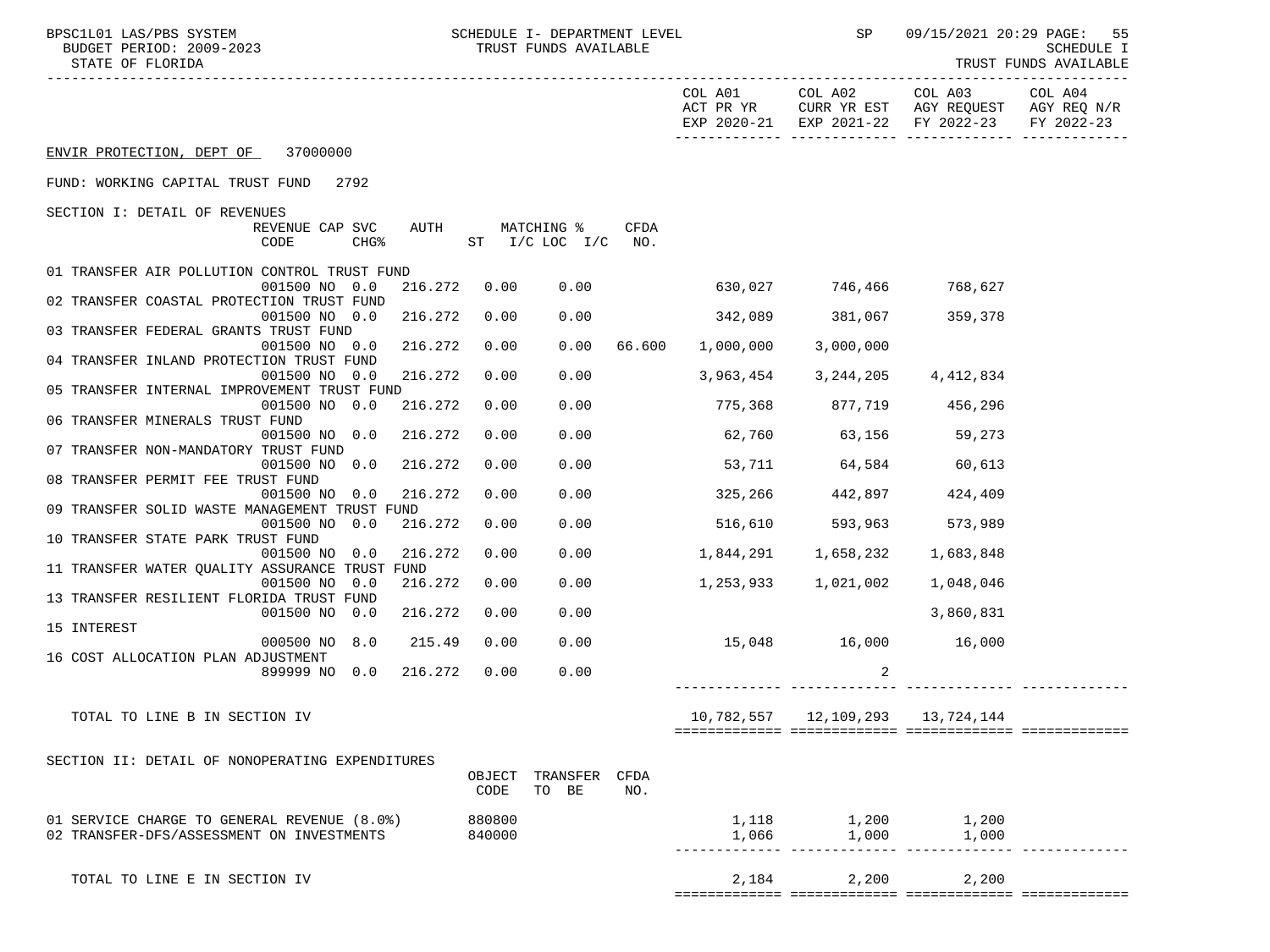| BPSC1L01 LAS/PBS SYSTEM<br>BUDGET PERIOD: 2009-2023<br>STATE OF FLORIDA                                                                                                                                                                                                                    |                                                 | SCHEDULE I- DEPARTMENT LEVEL<br>TRUST FUNDS AVAILABLE |                                                                         | SP                                                         |                                                                                                                     | 09/15/2021 20:29 PAGE: 56<br><b>SCHEDULE I</b><br>TRUST FUNDS AVAILABLE |
|--------------------------------------------------------------------------------------------------------------------------------------------------------------------------------------------------------------------------------------------------------------------------------------------|-------------------------------------------------|-------------------------------------------------------|-------------------------------------------------------------------------|------------------------------------------------------------|---------------------------------------------------------------------------------------------------------------------|-------------------------------------------------------------------------|
|                                                                                                                                                                                                                                                                                            |                                                 |                                                       | COL A01 COL A02                                                         |                                                            | COL A03<br>ACT PR YR $\,$ CURR YR EST $\,$ AGY REQUEST $\,$ AGY REQ $\rm N/R$<br>EXP 2020-21 EXP 2021-22 FY 2022-23 | COL A04<br>FY 2022-23                                                   |
| 37000000<br>ENVIR PROTECTION, DEPT OF                                                                                                                                                                                                                                                      |                                                 |                                                       |                                                                         |                                                            |                                                                                                                     |                                                                         |
| 2792<br>FUND: WORKING CAPITAL TRUST FUND                                                                                                                                                                                                                                                   |                                                 |                                                       |                                                                         |                                                            |                                                                                                                     |                                                                         |
| SECTION III: ADJUSTMENTS                                                                                                                                                                                                                                                                   |                                                 |                                                       |                                                                         |                                                            |                                                                                                                     |                                                                         |
|                                                                                                                                                                                                                                                                                            | OBJECT<br>CODE                                  |                                                       |                                                                         |                                                            |                                                                                                                     |                                                                         |
| 02 PRIOR YEAR SEPTEMBER OPERATING REVERSIONS<br>03 ROUNDING                                                                                                                                                                                                                                | 991000<br>991000                                |                                                       | 17,476<br>$1 -$                                                         |                                                            |                                                                                                                     |                                                                         |
| 06 PY FINANCIAL STATEMENT ADJUSTMENT-EXPENSE<br>08 FUND BALANCE RESERVE-ENCUMBRANCES-OPERAT                                                                                                                                                                                                | 991000<br>991000                                |                                                       | 191,294-<br>$2,500-$                                                    |                                                            |                                                                                                                     |                                                                         |
|                                                                                                                                                                                                                                                                                            |                                                 |                                                       |                                                                         |                                                            |                                                                                                                     |                                                                         |
| TOTAL TO LINE H IN SECTION IV                                                                                                                                                                                                                                                              |                                                 |                                                       | 176,319-                                                                |                                                            |                                                                                                                     |                                                                         |
| SECTION IV: SUMMARY                                                                                                                                                                                                                                                                        |                                                 |                                                       |                                                                         |                                                            |                                                                                                                     |                                                                         |
| UNRESERVED FUND BALANCE - JULY 1<br>ADD: REVENUES (FROM SECTION I)<br>TOTAL FUNDS AVAILABLE (LINE A + LINE B)<br>LESS: OPERATING EXPENDITURES<br>LESS: NONOPERATING EXPENDITURES (SECTION II)<br>LESS: FIXED CAPITAL OUTLAY (TOTAL ONLY)<br>UNRESERVED FUND BALANCE - JUNE 30 - BEFORE ADJ | (A)<br>(B)<br>(C)<br>(D)<br>( E )<br>(F)<br>(G) |                                                       | 892,358<br>10,782,557<br>11,674,915<br>10,505,761<br>2,184<br>1,166,970 | 990,651<br>12,109,293<br>13,099,944<br>13,097,744<br>2,200 | 13,724,144<br>13,724,144<br>13,721,944<br>2,200                                                                     |                                                                         |
| NET ADJUSTMENTS (FROM SECTION III)<br>ADJUSTED UNRESERVED FUND BALANCE - JUNE 30                                                                                                                                                                                                           | (H)<br>(I)                                      |                                                       | 176,319-<br>990,651                                                     |                                                            |                                                                                                                     |                                                                         |
| TOTAL UNRESERVED FUND BALANCE FROM STATEWIDE CFO FILE:                                                                                                                                                                                                                                     |                                                 |                                                       | 892,358                                                                 |                                                            |                                                                                                                     |                                                                         |
| SCHEDULE IB: DETAIL OF UNRESERVED FUND BALANCE                                                                                                                                                                                                                                             | FUNDING SOURCE<br>STATE(S)                      | RESTRICTED(R)<br>NONSTATE(N) UNRESTRICTED(U)          |                                                                         |                                                            |                                                                                                                     |                                                                         |
| 01 OTHER STATE FUNDS                                                                                                                                                                                                                                                                       | S                                               | U                                                     | 990,651                                                                 |                                                            |                                                                                                                     |                                                                         |
| ADJUSTED UNRESERVED FUND BALANCE - JUNE 30                                                                                                                                                                                                                                                 |                                                 |                                                       | 990,651                                                                 |                                                            |                                                                                                                     |                                                                         |